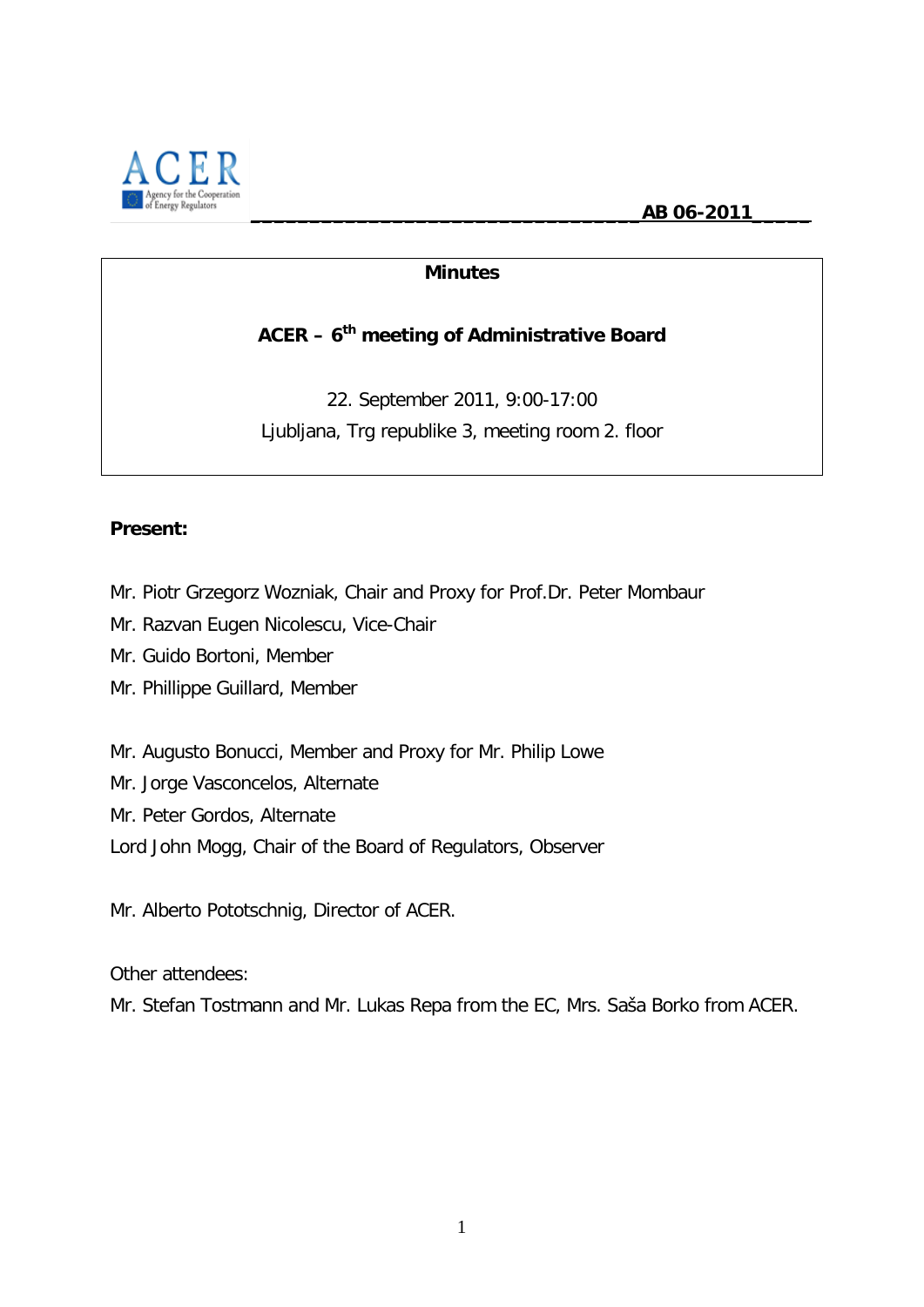#### **Main conclusions of the meeting**

a.) The REMIT implementation will be discussed again in December. By then it should be clearer how the Commission and the NRAs envisage supporting it. The Board decided that the Director would always present two progress reports to the Administrative Board – one on the usual regulatory and administrative progress of ACER and one on its activities under REMIT.

b.) The IAS Charter was signed by the Chairman and by the Director. An IT IAS audit is envisaged to take place in the near future.

c.) The ACER Board of Appeal was appointed.

d.) The ACER Work Programme 2012 was adopted, conditional upon the final opinion of the Commission containing the comments as included in its draft opinion announced to the Board and upon a notification of this opinion to the Board by 30 September.

e.) Decision AB No. 21-2011 on the reimbursement of travel expenses to Board of Regulators members was adopted.

f.) Decision AB No. 22-2011 on ACER Financial Regulation was adopted.

g.) Decision AB No. 23-2011 on the appointment of Ms. Rodica Mandroc as the Accounting officer of ACER, in accordance with Art. 43 of the Financial Regulation of ACER, was adopted.

h.) Decision AB No. 24-2011 on middle management staff was adopted.

i.) Decision AB No. 25-2011 establishing the policy and procedure for the performance appraisal of staff was adopted.

j.) The Board considered the draft decision on the implementation of teleworking and raised the annual maximum number of days for teleworking at ACER from 30 to 45.

k.) The approach to publishing background documents was discussed. The Board took some time for reflection and requested the BoR to provide its opinion on this issue.

l.) The Board agreed that its meetings in 2012 will take place on: Tuesday 13 March (from 13.00-17.30), Wednesday 20 June (9.00-12.30), Wednesday 8 September (12.00-17.30) and Wednesday 5 December (9.00 -12.30).

## **1. Approval of the Agenda**

The following agenda of the 6th ACER Administrative board meeting was approved: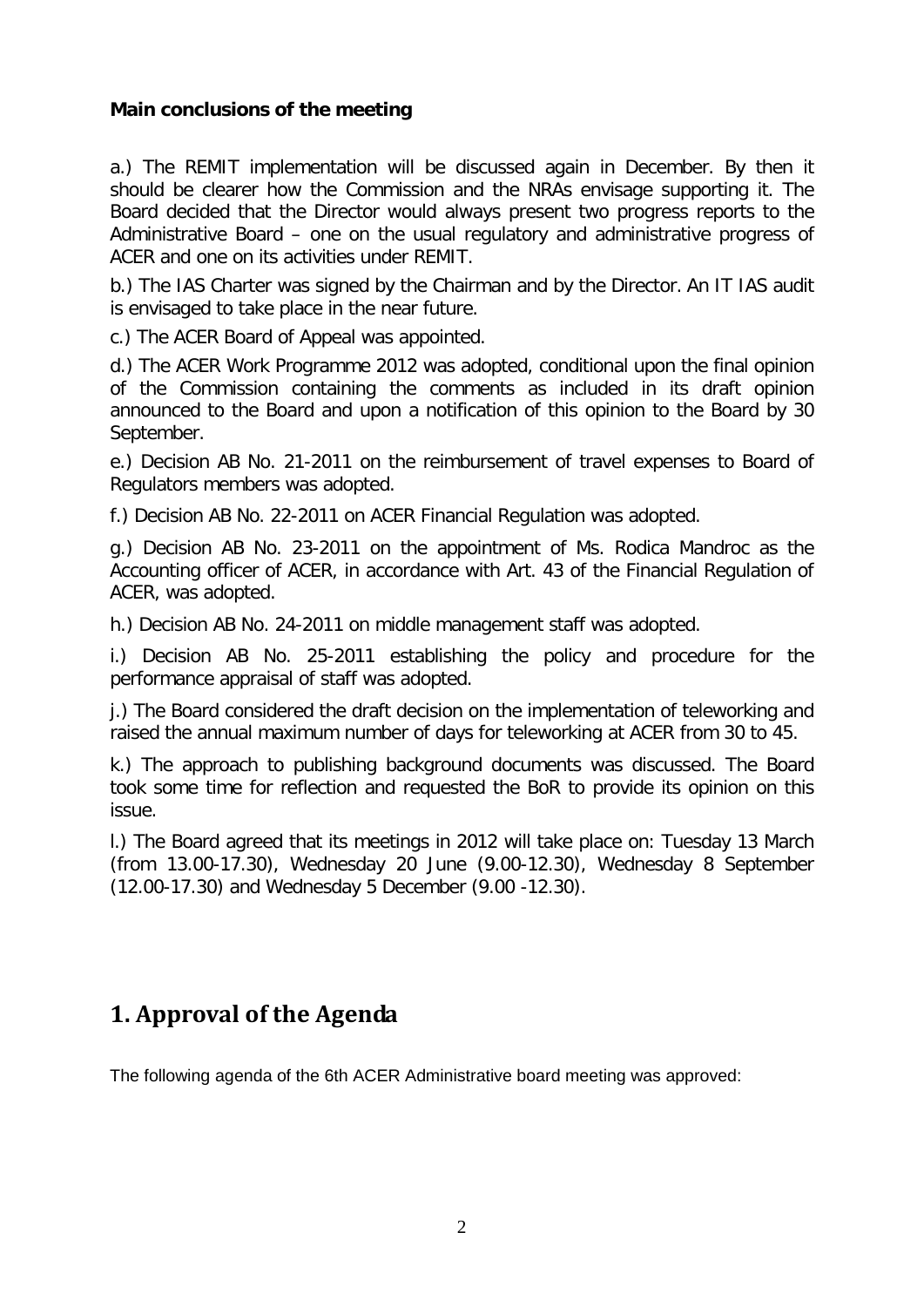### **AGENDA**

| <b>Agenda Topics</b> |                                                                                                                                                                 | Accompanying<br>documents                              | Rapporteur                                     |  |  |
|----------------------|-----------------------------------------------------------------------------------------------------------------------------------------------------------------|--------------------------------------------------------|------------------------------------------------|--|--|
|                      | Opening                                                                                                                                                         |                                                        |                                                |  |  |
| 1.                   | Approval of the agenda                                                                                                                                          | Doc 1 for approval                                     | <b>AB Chair</b>                                |  |  |
| 2.                   | Minutes of the 5 <sup>th</sup> Administrative Board meeting                                                                                                     | Doc 2 for approval                                     | <b>AB Chair</b>                                |  |  |
| 3.                   | Report on developments regarding ACER progress<br>and on the activities of the Board of Regulators                                                              | Oral update                                            | <b>ACER Director</b><br>and<br>BoR Chair (tbc) |  |  |
| 4.                   | Developments on REMIT                                                                                                                                           | Doc 3 for consideration                                | <b>ACER Director</b>                           |  |  |
|                      | (preliminary implementation plan)                                                                                                                               |                                                        |                                                |  |  |
|                      | <b>Administration and organisation</b>                                                                                                                          |                                                        |                                                |  |  |
| 5.                   | Exchange of views with Ms Agnieszka<br>Kaźmierczak, Director of IAS .A of the European<br>Commission                                                            | Doc 4 for consideration                                | <b>AB Chair</b>                                |  |  |
| 16.                  | Appointment of the members of the Board of<br>Appeal                                                                                                            | Doc 5 for adoption<br>Doc 6 and 7 for<br>consideration | <b>AB Chair</b>                                |  |  |
| 7.                   | Decision AB no.[]/2011 on the reimbursement of<br>travel expenses to Board of Regulators members                                                                | Doc 8 for adoption                                     | <b>ACER Director</b>                           |  |  |
| 8.                   | Decision AB no. []/2011 on ACER Financial<br>Regulation                                                                                                         | Doc 9 for adoption                                     | <b>ACER Director</b>                           |  |  |
| 9.                   | Decision AB no. []/2011 on the appointment of<br>Ms. Rodica Mandroc as the Accounting officer of<br>ACER, in accordance with Art.43 of the FR of<br><b>ACER</b> | Doc 10 for approval                                    | <b>AB Chair</b>                                |  |  |
| 10.                  | Decision AB no. []/2011 on middle management<br>staff                                                                                                           | Doc 11 for adoption                                    | <b>ACER Director</b>                           |  |  |
| 11.                  | Decision AB no. []/2011 establishing the policy<br>and procedure for the performance appraisal of<br>staff                                                      | Doc 12 for adoption                                    | <b>ACER Director</b>                           |  |  |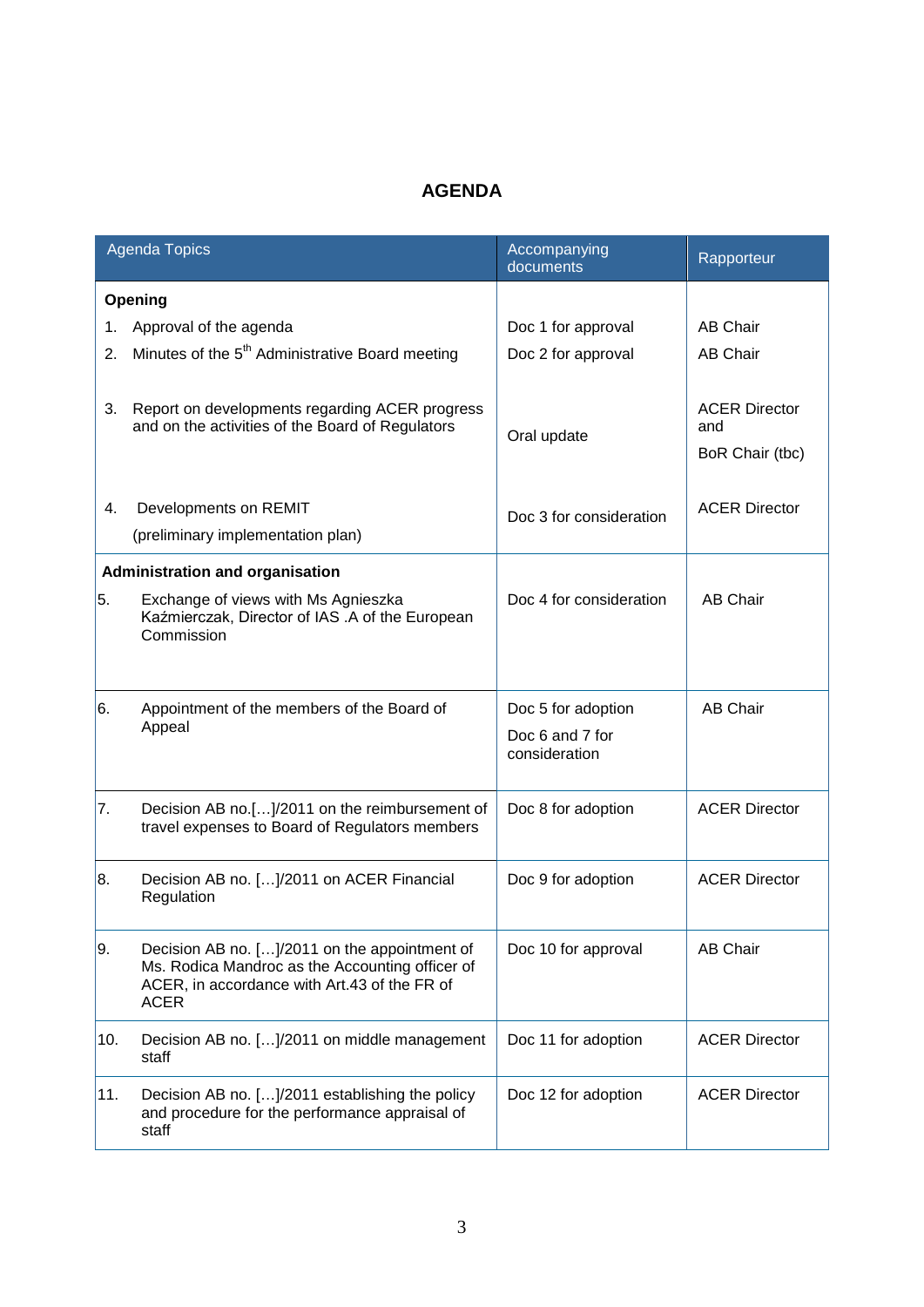| <b>Agenda Topics</b>                                           |                                                                                                                                      | Accompanying<br>documents                       | Rapporteur           |
|----------------------------------------------------------------|--------------------------------------------------------------------------------------------------------------------------------------|-------------------------------------------------|----------------------|
| 12.                                                            | Decision AB no. []/2011 concerning the appraisal<br>of the Director of the Agency for the Cooperation of<br><b>Energy Regulators</b> | Doc 13 for adoption                             | <b>ACER Director</b> |
| 13.                                                            | Decision AB no. []/2011 on general implementing<br>provisions concerning the constitution of a Staff<br>Committee                    | Doc 14 for adoption                             | <b>ACER Director</b> |
| 14.                                                            | Decision AB no. []/2011 on staff training (**)                                                                                       | Doc 15 for consideration                        | <b>ACER Director</b> |
| 15.                                                            | Decision AB no. []/2011 on temporary occupation<br>of management posts (**)                                                          | Doc 16 for consideration                        | <b>ACER Director</b> |
| 16.                                                            | Decision AB no. []/2011 on implementation of<br>teleworking at ACER (**)                                                             | Doc 17 for consideration                        | <b>ACER Director</b> |
|                                                                | <b>General ACER work</b>                                                                                                             |                                                 |                      |
| 17.                                                            | ACER draft Work Programme 2012                                                                                                       | Doc 18 for consideration<br>Doc 19 for adoption | <b>ACER Director</b> |
| 18.                                                            | Approach to monitoring                                                                                                               | Doc 20 for consideration                        | <b>ACER Director</b> |
| 19.                                                            | Publication of background documents under article<br>10 or Regulation 713/2009                                                       | Doc 21 for discussion                           | <b>ACER Director</b> |
| 20.                                                            | <b>Next Meetings</b>                                                                                                                 | Doc 22 for information                          | AB Chair             |
| 21.                                                            | AOB (Boards get together meeting, anniversary<br>event, Implementation of the Seat Agreement)                                        |                                                 | <b>ACER Director</b> |
| (**) Draft undergoing Commission's inter-service consultation. |                                                                                                                                      |                                                 |                      |

# **2. Minutes of the 5th Administrative Board**

The minutes of the  $5<sup>th</sup>$  meeting of the Administrative Board were approved (see ANNEX1).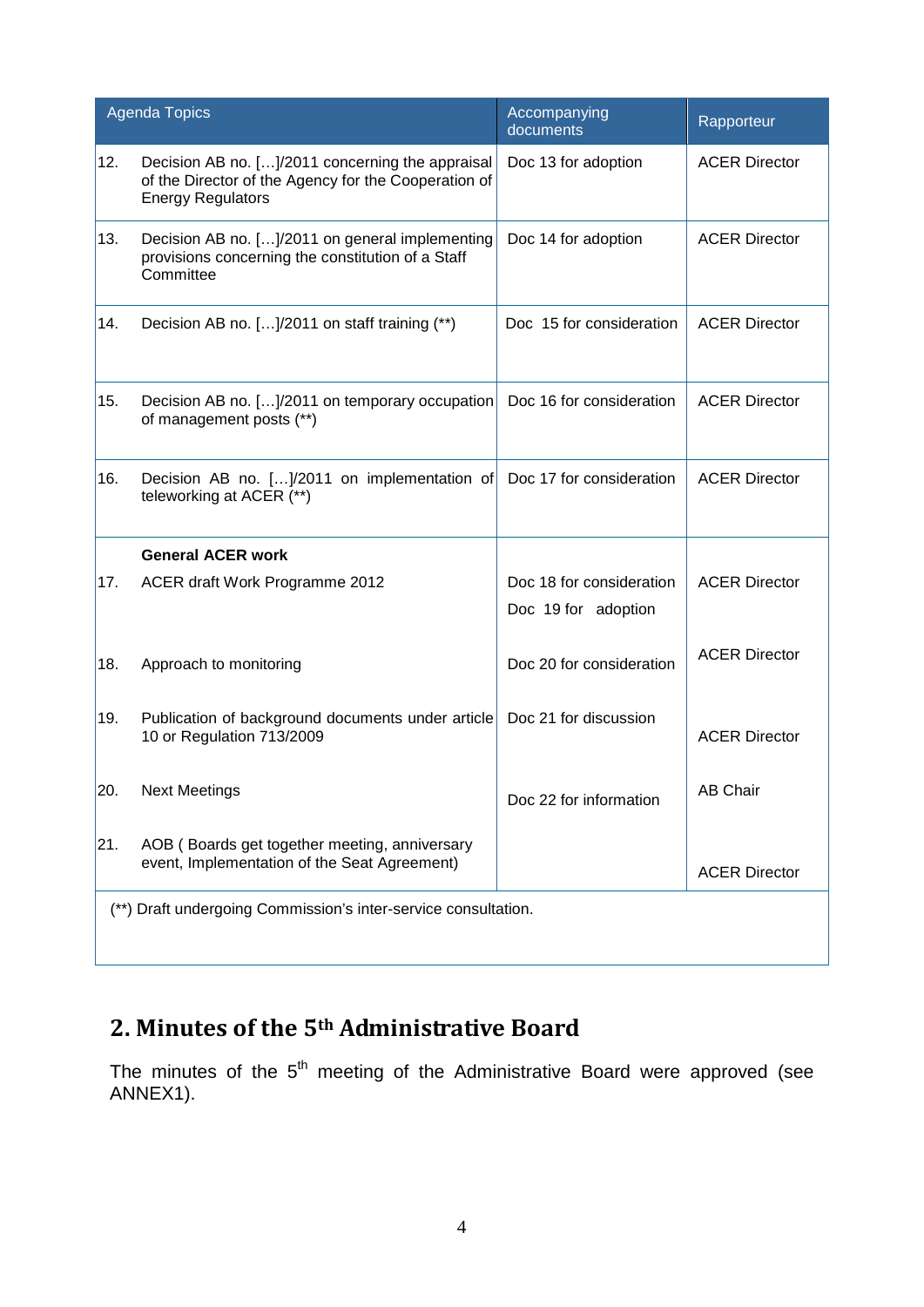### **3. Report on developments regarding ACER progress and on the activities of the Board of Regulators**

The Director started with a presentation of the state of play for the deliverables in the regulatory practice at the Agency. On electricity, the opinion on the statutes of ENTSO-E was issued in May 2011. The framework guideline on electricity grid connection was adopted on 20 July and the Commission already invited ENTSO-E to start developing the network code in line with ACER's framework guideline. The framework guideline on Capability Management and Capacity Allocation in electricity was adopted on 27 July. As regards the framework guideline on system operations, the public consultations just ended. The framework guideline on Balancing in electricity is in its scoping phase - ACER is discussing with the Commission which topics should be included. A forth framework guidelines in electricity, on balancing, is envisaged for this year and it will probably be adopted in early next year.

As regards gas, the opinion on the statutes of ENTSOG was issued in May 2011 and ACER Opinion on the ENTSOG's 10YNDP was issued on 16 September; The framework guideline on Capacity Allocation Mechanism for the European Gas Transmission Network was adopted on 3 August, the framework guideline on Gas Balancing in Transmission Systems is on the agenda of the BoR in October. The framework guideline on Interoperability rules is in its scoping phase.

On recruitment, the Director underlined that ACER establishment plan envisages 52 staff by the end of 2011; 34 staff are already working in the Agency (33 in Ljubljana and 1 in Brussels), 7 more are already appointed, 8 more are in the selection process. The selection has not yet started for 3 positions: for 2 SNEs and 1 TA. He presented the geographical coverage of ACER staff's nationalities. The Director also informed the Board about the internal audit that was carried out by the internal auditor from EMSA at the end of July. The Court of Auditors decided not to screen ACER this year.

Lord Mogg as the Chairman of the BoR concurred that a large amount of work was being conducted by the Agency and that the Board of Regulators was fully engaged in these activities.

In addition, work on REMIT, where the Commission assigned new tasks to the Agency, would become an important challenge and heavy workload for the Agency.

The Chairman congratulated the Director for the results and thanked the Board of Regulators for their activities.

### **4. Developments on REMIT**

The Director made a presentation on the preliminary implementation plan for the Regulation of the European Parliament and of the Council on Wholesale Energy Market Integrity and Transparency (REMIT) and reported on the recent adoption of REMIT by the EP with 616 favourable votes out of 666. The final adoption by the Council is expected in early October and REMIT shall enter into force in late November – early December. Under REMIT the Agency will be responsible for market monitoring of wholesale products between. Trading is more and more of cross-border nature and the national approach is not sufficient any more.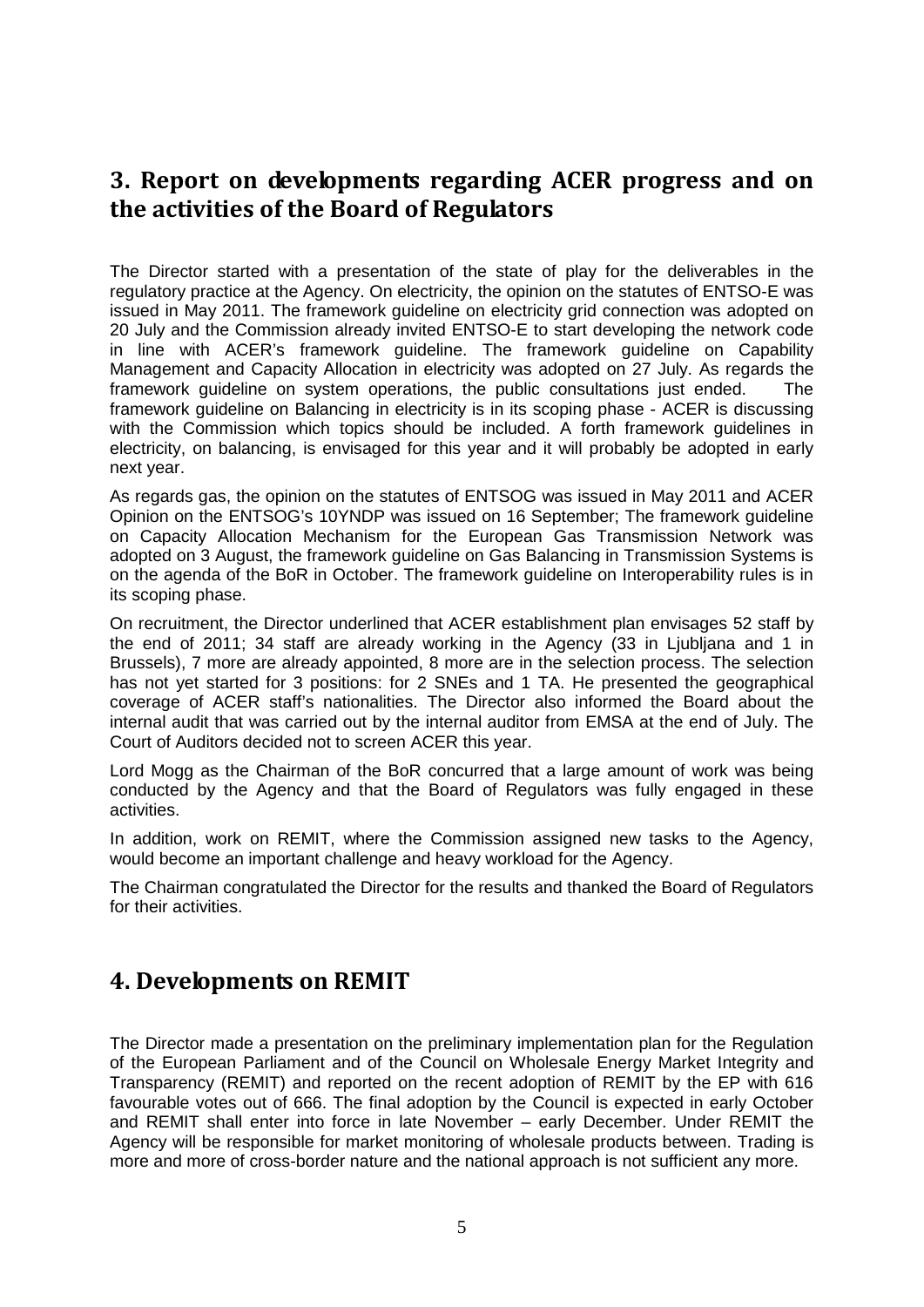The presentation covered the notion of wholesale energy products and the new tasks for the Agency under REMIT. The Agency's main task under REMIT will be to collect information about trading, but also fundamental data (state of the physical assets) and other data (e.g. meteorological data). On the basis of the data collected, ACER will aim at detecting anomalous trading events and refer them to the national regulators for investigation. The Director underlined that this was a new monitoring task, as opposed to the traditional monitoring for which the Agency was already responsible under the ACER regulation.

Trade data will be collected from power exchanges, traders, brokers and from truly bilateral contracts. The amount of data collected is going to be significant. Initial screening will be conducted automatically, by using predefined "alerts". CEER recently conducted a pilot project in which it developed around 50 alerts over 3 months. ACER is looking for a system that would raise red flags whenever an anomalous situation is detected. The idea is to have a team of experts to look into these anomalous situation to assess whether the anomaly amount to suspected market abuse. Once the Agency notifies a suspicious case to NRA(s), in general there is an expectation that they would investigate it.

If ACER only conducted the automatic screening, it would impose a heavy workload on the NRAs (as in this case they would be notified on every alert). The Director therefore believes that the Agency should not just rely on the automatic screening, but also analyse the anomalous situations. The Agency would also need to report to the Commission, to the European Parliament and to the Council.

An implementation team was recently created at the Agency to start working on REMIT.

The Director also mentioned the very limited experience in this area in Europe, with only a handful of NRAs performing any market monitoring; significant expertise can be found with the Federal Energy Regulatory Commission (FERC) in the US. He stressed that the Commission envisaged these new tasks could be carried out with 15 additional staff, but its financial and human resource planning was based on a different, initial legislative text, where there was no requirement for ACER to conduct an analysis of anomalous events. In the current text however there is a requirement for the Agency to do the preliminary analysis before the reports are sent to the NRAs. Moreover, the inclusion of the European registry is now in the legislative text. During the legislative process the text has substantially changed and therefore the initial Commission estimation is probably outdated. The message coming out of the EP plenary on 13 September was explicitly saying that the Agency needs to get the sufficient resources for the accomplishment of its tasks. When asked about the resources at the ITRE committee hearing in July, the Director mentioned the need for 40-60 additional staff.

He indicated that the Agency is now trying to set up its new structure with new tasks deriving from REMIT. The Agency's current estimate is that it would need 56 new people, this being a prudent approach, allowing it to do the required tasks. He continued by saying there is a need to be close to the trading venues: Leipzig for electricity and London for Gas. In terms of the budget, the Agency's estimation is that it would need 3 million euro for IT/ICT.

Finally, the Board was informed about the meeting with the Commission services that was going to take place on 6 October to look at where the discrepancies in the estimates come from. A meeting with the Polish presidency would also take place. The 2012 budget for REMIT is 1.3 million euro and the Director presented the Agency's budgetary needs for the years up to 2016

An extensive discussion took place. One AB member raised the need for feedback from the NRAs regarding their analysis of the suspicious events back to the Agency. A need to communicate the cases to the antitrust authorities and the need for a local market expertise at the Agency was also raised.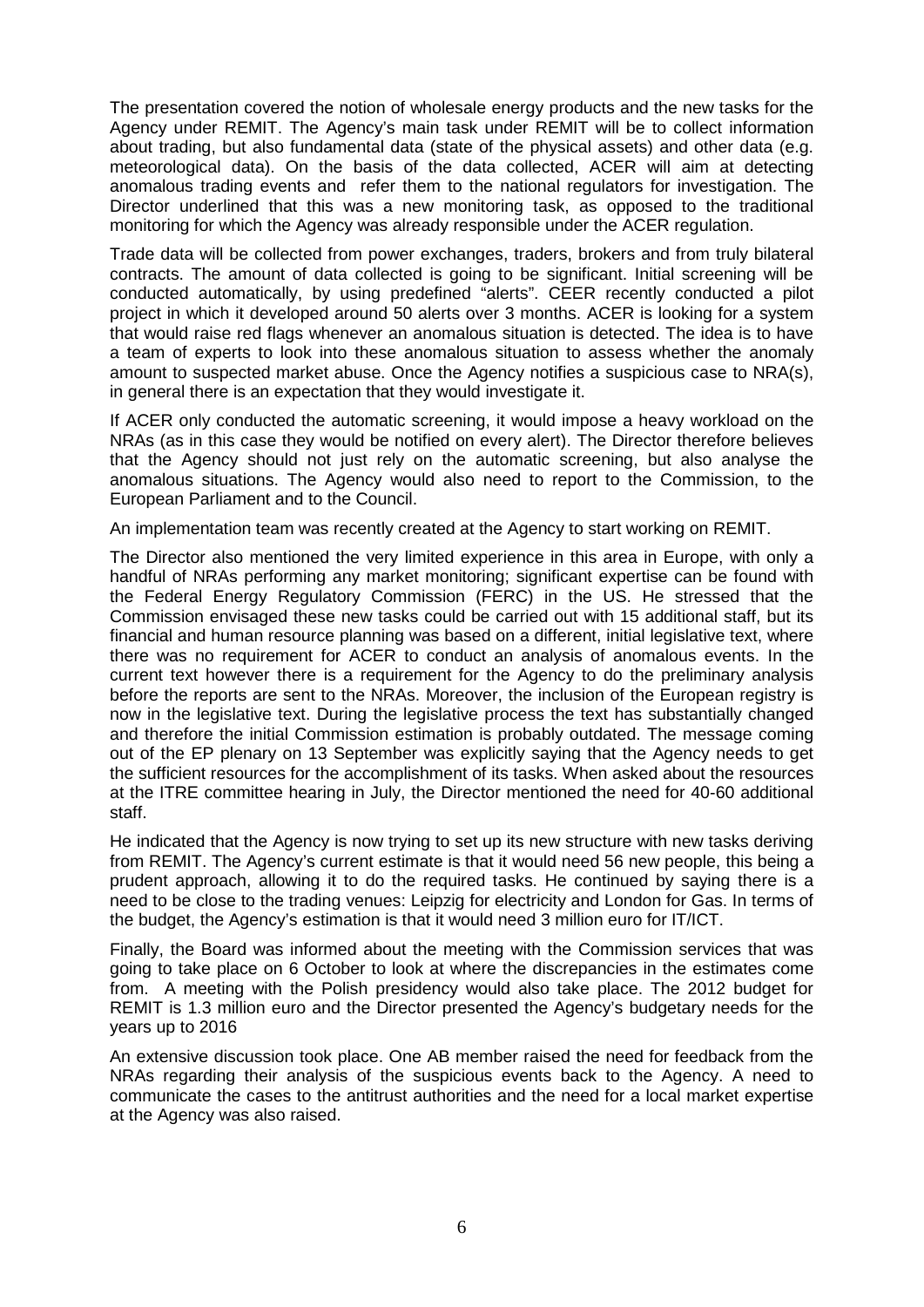The Director informed the Board that discussions are ongoing with the FERC. In most likelihood a new ACER working group will be established together with the NRAs. ACER has identified the issues where the Agency should take a stronger role. As regards the communication with antitrust authorities, it is up to the Member States to decide on the competent authority for REMIT. He underlined however, that the market integrity is an issue where you need a strong centralised monitoring. ACER will be working closely with the energy regulators and the financial regulators; however ESMA does not seem at the moment to be entrusted with monitoring responsibilities. As at FERC, ACER would also need to have the local European markets expertise. He underlined the importance of being located in the proximity of the trading and to the monitoring venues, as being part of the local market community would facilitate the understanding of the trading issues. The liaison office in Brussels has proved very useful. The need for proximity to trading venues is also stipulated in the recital of the REMIT regulation.

Another AB member underlined the importance for making the connection between the financial and the energy actors as it is the former that are in charge of acting on these issues in the Member States.

Several AB members underlined the need for a plan B, given the limited resources attributed to ACER for REMIT. A start would be to develop sophisticated IT systems, connecting the expertise of the local market to ACER, rather than getting new staff. Additional support of the NRAs, maybe in the form of a working group, should also be explored.

Lord Mogg, as the Chairman of the BoR, commented that the NRAs are already very involved in the discussion. There is expertise in some NRAs and analysis of the new challenges for NRAs is already undertaken. Given the present budgetary constraints, it will be difficult to envisage major budgetary requirements as proposed by the Director whilst NRAs already contribute to the work of the Agency in Remit and other areas the NRAs themselves are under similar resources constraints. A plan B should be developed. If there is no plan B, the Agency will be blamed that it cannot perform.

Mr. Bonucci, the Commission member, explained that it is not the first time that the Commission services are entrusted with more task than the resources allocated to them; it is most unlikely that any change can be made to the 2012 budget; in 2013 the Commission could eventually modify the situation, but not in staff, rather on the ICT equipment side. The recent Commission's austerity proposals do not help for when it comes to financial perspective. Moreover, the Agency will then be falling into the category of the cruising speed agencies, implying that it may also need to implement staff cuts. He suggested that ACER starts making a plan for 15 additional staff until new resources are possibly allocated in the new financial perspective.

The Chairman underlined the need to start thinking of deprioritising the tasks under plan B, but at the same time suggested to raise the issue with the legislators next year.

Mr. Bonucci suggested that before the Agency deprioritises, and in order to convince the budgetary authority, an analysis should be carried out of what tasks could be undertaken with 15 additional staff and what tasks could be carried out by the support of NRAs.

Lord Mogg, as the Chairman of the BoR, commented that the Commission should wherever possible propose adequate resources to deliver its proposals rather than turning to the NRAs to meet any needs in resources from their own.

Mr. Repa, adviser from the EC, explained that the Commission's estimate was based on the basis of the legislative proposal that was on the table at that time. The Commission agreed to meet with ACER representatives, including the IT experts, to discuss this matter on 6th October and to look again at the figures. The Commission was also in contact with FERC. Finally, the Council removed the reference to the Agency's own needs assessment from the Regulation.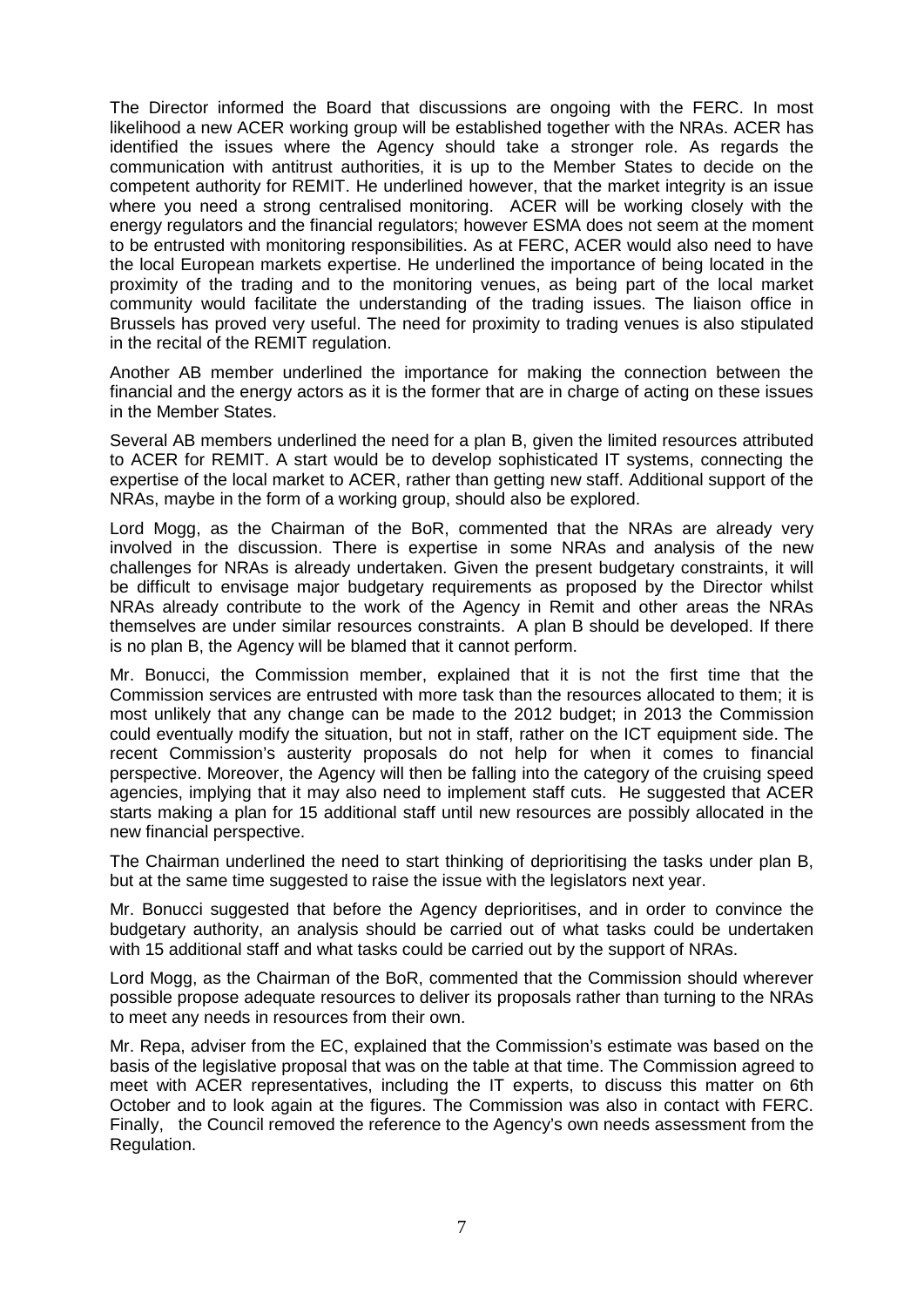The discussion continued and the following proposals were raised by the Members of the Board:

a.) When defining the tasks a distinction should be made between the tasks for financial actors under the financial regulations and those under the energy regulations, some tasks could be performed jointly with ESMA in order to save resources;

b.) NRAs could be charged for monitoring the transactions in order to implement plan A.

The Director assured that the Agency is developing a detailed implementation plan with job descriptions and the IT. Even though the NRAs have been helpful in the past, he would be disappointed if he was obliged completely to rely on then, as the cross-national dimension should prevail in REMIT.

Decision: The REMIT implementation will be discussed again in December. By then it should be clearer how the Commission and the NRAs could support its implementation. With REMIT there are two Agencies in one and therefore the Director would always present two progress reports to the Administrative board- one on regulatory and administrative activities of ACER and one on its activities under REMIT.

## **5. Exchange of views with Ms Agnieszka Kaźmierczak, Director of the Internal Audit Service (IAS) of the European Commission**

Ms Kaźmierczak made a presentation of the Internal Audit Service. She is one of the directors responsible for auditing the new agencies. And the internal auditor for many EU bodies having a legal personality under the EU law and receiving a subsidy from the EU budget. Currently she is responsible for 29 EU agencies, 7 joint undertakings, the European Data Protection Supervisor, the European schools and the European External Action Service. The mandate of the IAS is stipulated in the Financial Regulation, but the relationship with the Agencies is defined in the Mission Charter of the IAS of the European Commission in relation to traditional Agencies and Independent bodies, which the IAS wishes to sign with the Agencies. The IAS reports to the Administrative Boards and to the Directors, not to the Commission. The Commission would however be aware of the IAS reports via its membership in the Boards. The purpose of IAS audits is to provide an independent reassurance to the Board and to the Director. In case of open issues the Director - General of the IAS may directly address the Chairman of the Administrative Board. The IAS usually carries out a 3-year audit plan adopted by the Administrative Board. IAS does risk assessments, quality assurance programmes, and compliance and performance audits. IAS has good cooperation with OLAF in cases of fraud. They have an excellent IT team to carry out IT audits. However, IAS does not provide consulting services.

A seminar on internal control is organised on 25 October for new agencies. As regards ACER, IAS would in 2012 perform a risk assessment, check the internal control standards and decide on a strategic plan, however a real audit would start only in 2013.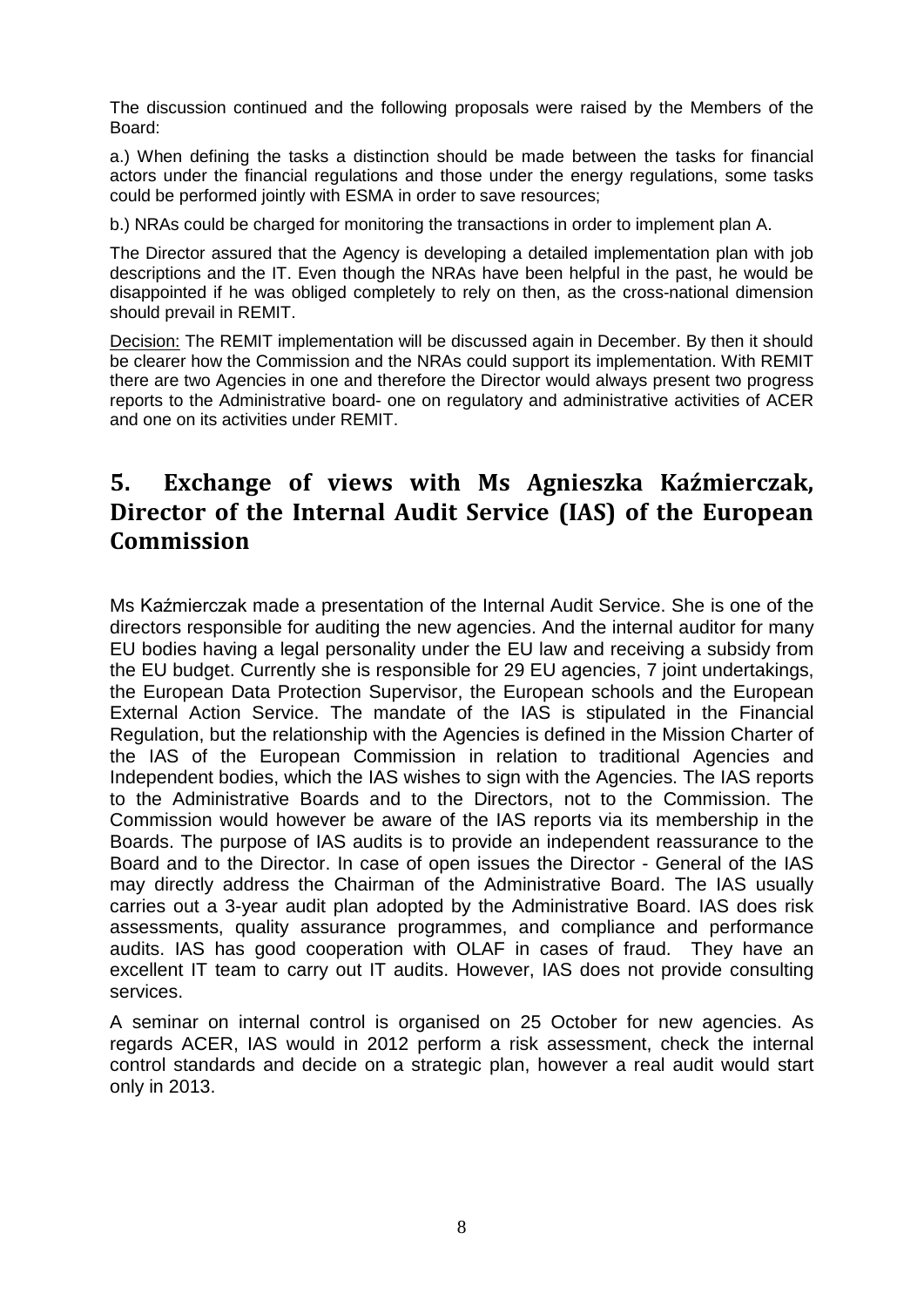Mr. Bonucci, the Commission member, underlined the importance of a wellestablished coordination with the Court of Auditors and mentioned that the Agency would have an internal auditor as well. Ms Kaźmierczak replied that coordination takes place on several topics, but IAS has a somehow larger scope (e.g. business continuity, IT audits, quality audits, experts on conflict of interest).

Lord Mogg as the Chairman of the BoR asked whether the IAS would also audit the Boards of Regulators and said he would not expect IAS to audit the CEER, given their donation to ACER. He also asked about a possible audit regarding the new REMIT resources and tools.

Ms Kaźmierczak replied that IAS may be auditing the governance process of the BoR, however this would not be the immediate priority. She reassured that the IAS only audits the EU Agencies. She said that the IAS will structure the risks of the Agency according to its own methodology.

The Chairman suggested that an IT audit could be carried out by IAS given that a substantial IT system is envisaged to be developed under REMIT.

Ms Kaźmierczak expressed readiness to undertake an IAS IT audit for REMIT and confirmed that she has a very good IT team.

Action: The IAS Charter was signed by the Chairman and the Director. An IT IAS audit is envisaged to take place in the near future.

# **6. Appointment of the members of the Board of Appeal (BoA)**

The Chairman explained that according to Article 18 of Regulation (EC) No 713/2009 the Administrative Board formally appoints the BoA, on the proposal of the Commission and following a favorable opinion of the BoR. The Commission presented its proposal on 24 May and the BoR gave its favorable opinion on 7 June 2011.

Lord Mogg as the Chairman of the BoR summarised the discussion on BoA candidates at the June BoR and underlined the importance that conflicts of interest do not occur within the BoA. He reiterated that the members of the BoA shall not perform any other duties in the Agency, in its Administrative Board or in its Board of Regulators in accordance with the ACER Regulation. This should also be reflected in the letter of appointment.

There was no objection concerning the proposed candidates, the Administrative Board appointed the BoA members and alternates as follows

- A) Members of the Board of Appeal (in alphabetical order):
- Jacques de Jong
- Callum McCarthy
- Ignacio Perez-Arriaga
- Pippo Ranci Ortigosa
- Herbert Ungerer
- Wolfgang Urbantschitsch.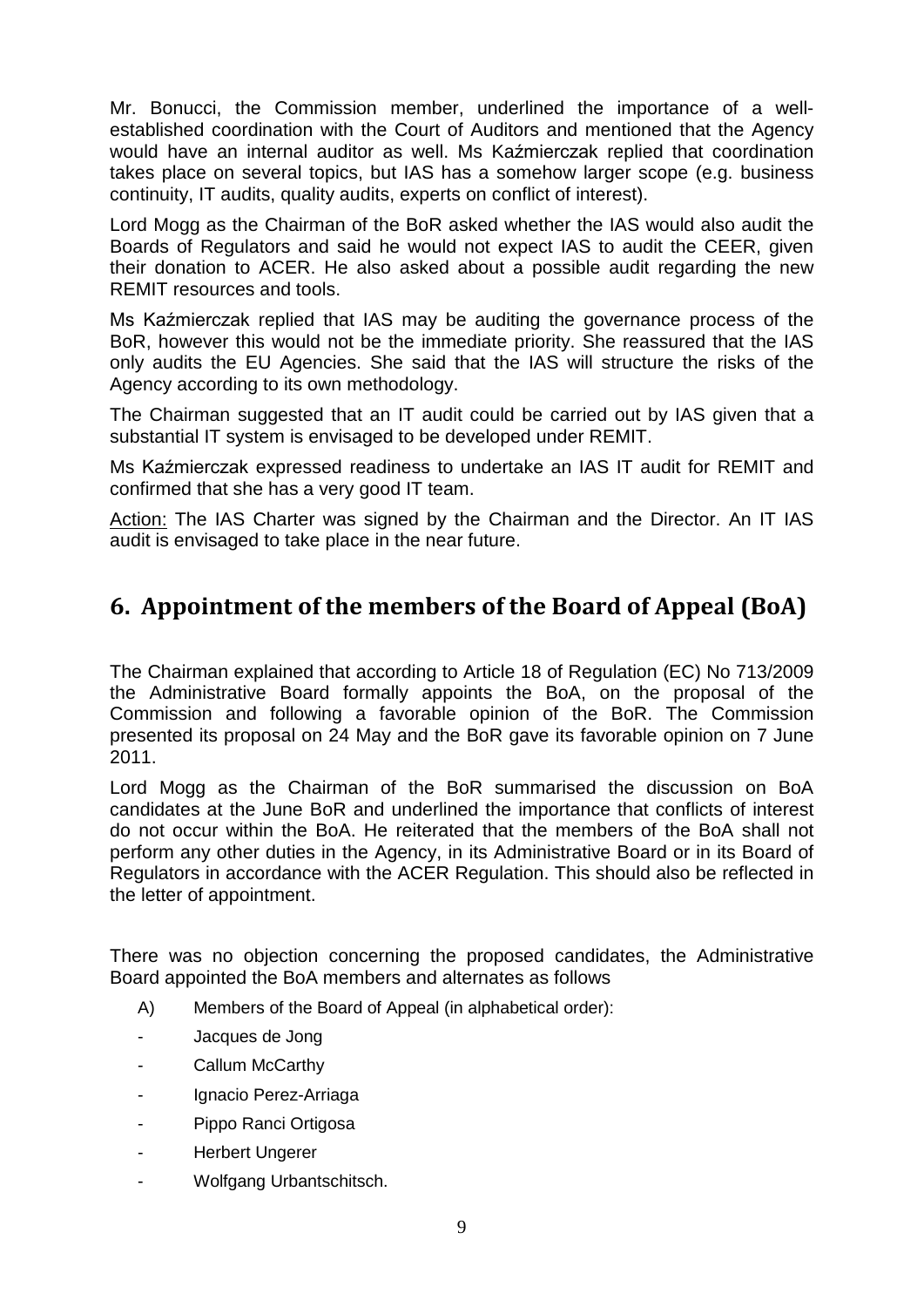- B) Alternates of the Board of Appeal (in alphabetical order):
- Viorel Alicus, as an alternate to Pippo Ranci Ortigosa
- Mariano Bacigalupo Saggese, as an alternate to Ignacio Perez-Arriaga
- Olivier Beatrix, as an alternate to Callum McCarthy
- Nadia Horstmann, as an alternate to Herbert Ungerer
- Peter Kaderjak, as an alternate to Jacques de Jong
- Constantinos Maniatopoulos, as an alternate to Wolfgang Urbantschitsch.

The Board agreed on the text of the letter of appointment and on the invitation to the BoA members concerning their first meeting in Ljubljana on 1 December. The BoA Rules of Procedures would have to be adopted at that meeting.

Decision: The Administrative Board appointed the members and the alternates of the Board of Appeal, as proposed by the Commission and following the favorable opinion of the Board of Regulators (see ANNEX 2). The Agency will check the availability of the appointed members and alternates and the Chairman will invite the BoA members to their first meeting on 1 December in Ljubljana.

## **7. Decision on the reimbursement of travel expenses to Board of Regulators members**

Decision: Decision AB No 21-2011 on the reimbursement of travel expenses to Board of Regulators members was adopted (see ANNEX 3).

## **8. Decision on ACER Financial Regulation**

The Director explained that the Commission comments have been included in the draft.

Decision: Decision AB No. 22-2011 on ACER Financial Regulation was adopted (see ANNEX 4).

## **9. Decision on the appointment of Ms. Rodica Mandroc as the Accounting officer of ACER, in accordance with Art.43 of the FR of ACER**

The Director explained that Ms Mandroc needs to be appointed as the Accounting officer of ACER under the newly adopted ACER Financial Regulation (FR), as previously she was appointed under the 2002 Financial Regulation applicable to the general budget of the European Communities.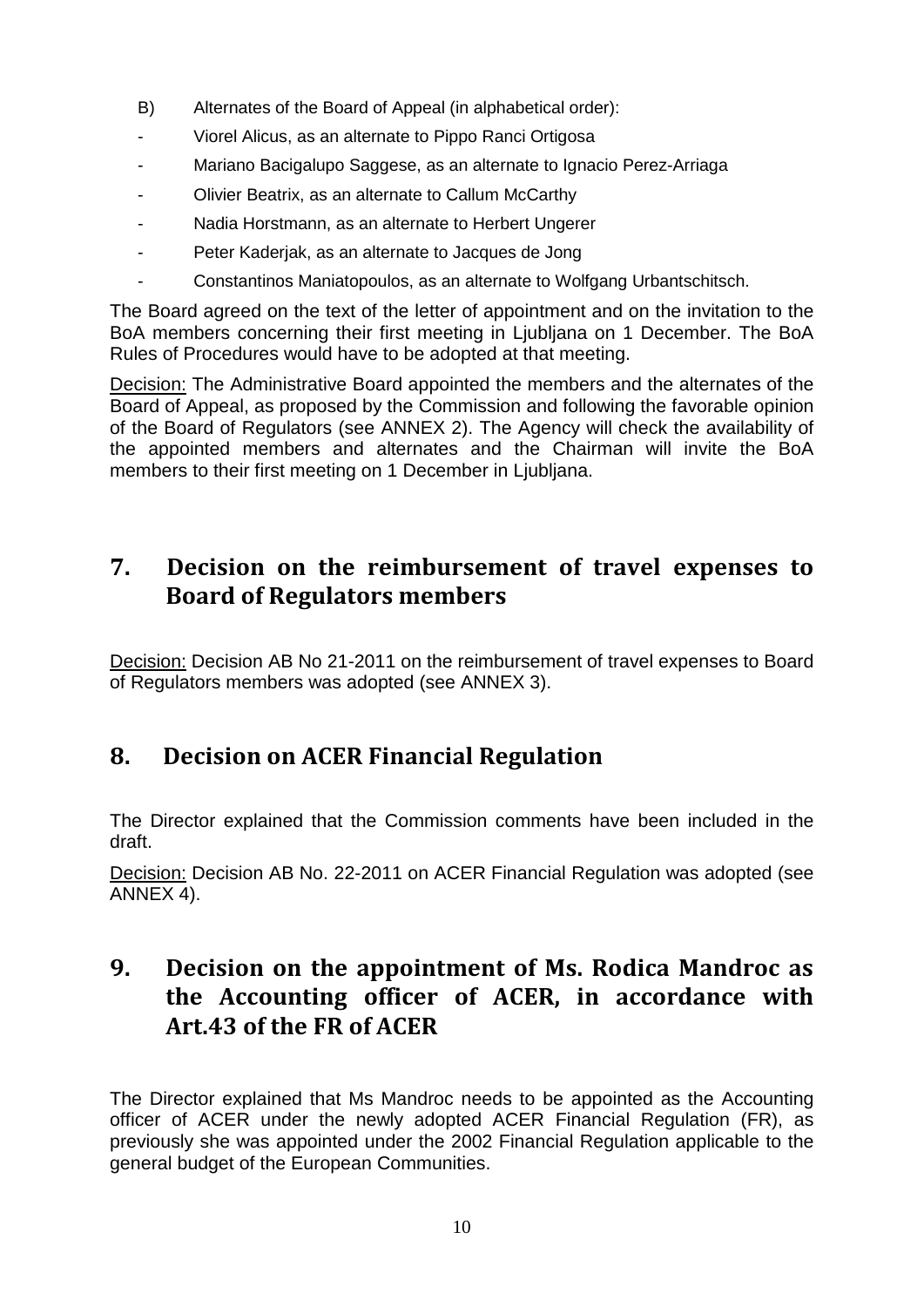Decision: Decision AB No. 23-2011 on the appointment of Ms. Rodica Mandroc as the Accounting officer of ACER, in accordance with Art.43 of the FR of ACER, was adopted (see ANNEX 5).

## **10. Decision on middle management staff**

The Director explained that the Decisions under points 10-13 of the AB Agenda had already been considered by the Board and have undergone the Commission's interservice consultations.

Decision: Decision AB No.24-2011 on middle management staff was adopted (see ANNEX 6).

# **11. Decision establishing the policy and procedure for the performance appraisal of staff**

Decision: Decision AB No.25-2011 establishing the policy and procedure for the performance appraisal of staff was adopted (see ANNEX 7).

# **12. Decision concerning the appraisal of the Director of the Agency for the Cooperation of Energy Regulators**

Decision: Decision AB No.26-2011 concerning the appraisal of the Director of the Agency for the Cooperation of Energy Regulators was adopted (see ANNEX 8).

## **13. Decision on general implementing provisions concerning the constitution of a Staff Committee**

Decision: Decision AB No.27-2011 on general implementing provisions concerning the constitution of a Staff Committee was adopted (see ANNEX 9).

## **14. Decision on staff training**

Action: The Board considered the draft decision on staff training without comments.

## **15. Decision on temporary occupation of management posts**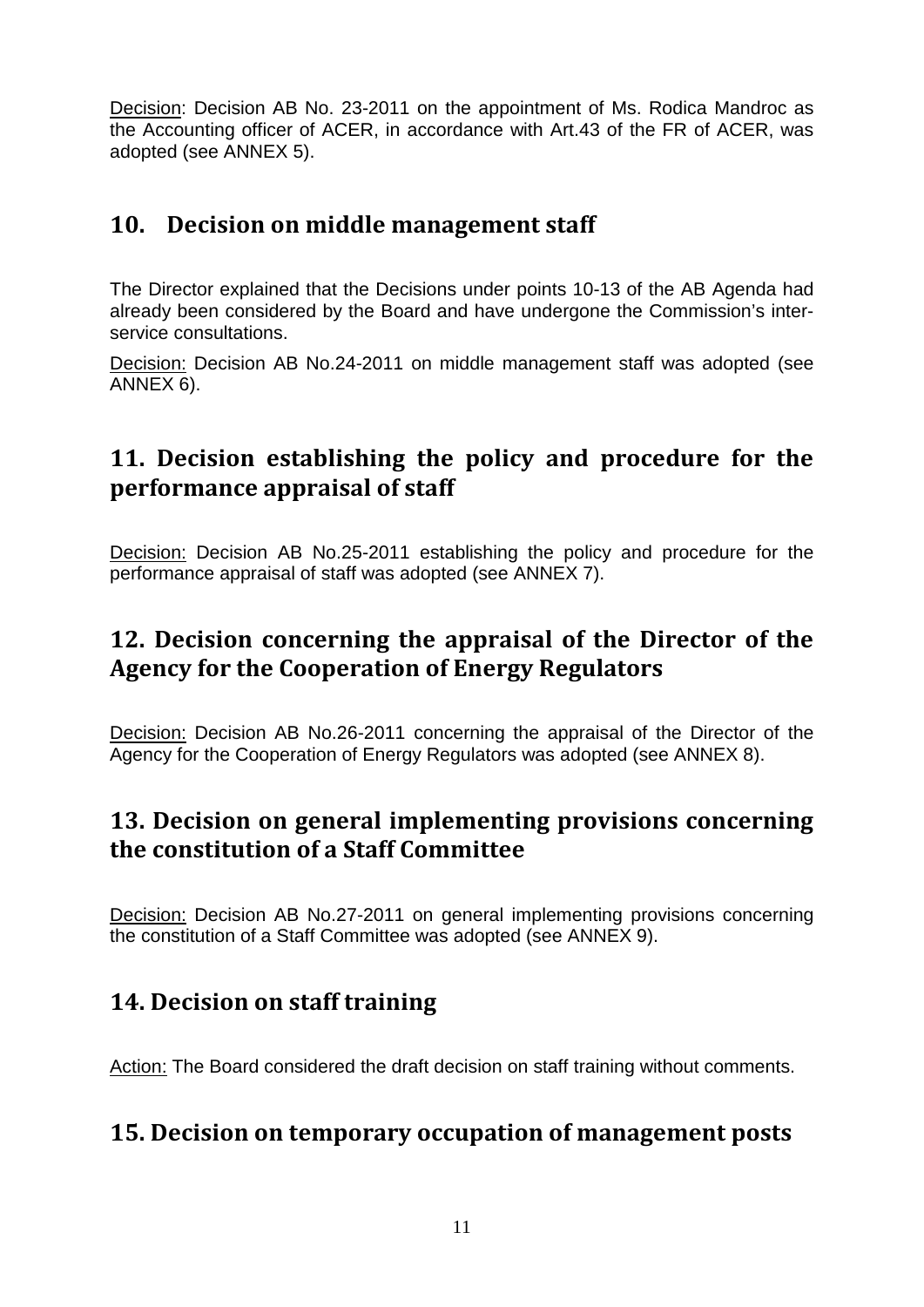Action: The Board considered the draft decision on temporary occupation of management posts without comments**.**

# **16. Decision on implementation of teleworking at ACER**

The Director explained that is the draft decision takes into account the location of the Agency, therefore some flexibility as regards the teleworking is requested.

One AB member suggested raising the maximum amount of days for teleworking from 30 to 45.

Mr. Bonucci, the Commission member explained that the maximum ceiling of teleworking days is set to avoid staff being too absent from ACER headquarters (Ljubljana), but agreed to set the ceiling at 45 days a year.

Action: The Board considered the draft decision on the implementation of teleworking and raised the maximum number of days for teleworking at ACER from 30 to 45.

## **17. ACER Work Programme 2012**

The Chairman explained that, in line with the article 13 (5) of Regulation (EC) No 713/2009, the Administrative Board shall adopt, before 30 September each year, after consulting the Commission and after having received approval by the Board of Regulators in accordance with Article 15(3), the Work Programme of the Agency for the coming year and shall transmit it to the European Parliament, the Council and the Commission.

On 30 June 2011, the Director of the Agency submitted the draft Work Programme for 2012 to the Board of Regulators and the European Commission, in accordance with article 17(6) of Regulation (EC) No 713/2009.

The Board of Regulators approved it on 6 July and again on 21 September taking account of the Commission's announced opinion scheduled to be formally adopted on 30 September only.

Some members expressed their dissatisfaction with the Commission's delays, which obliged the two ACER Boards to find flexible ways in order to accommodate the Commission's continuous practice concerning the adoption of its acts.

Mr. Bonucci, the Commission member, explained that the Commission cannot overcome certain obligatory procedures; it has however taken note of the comments and will try to improve in the future. However, in order to meet the 30 September deadline, he suggested to adopt the Work Programme 2012 as drafted, conditional upon the final decision of the Commission.

Decision: The ACER Work Programme 2012 was adopted, conditional upon the final opinion of the Commission containing the same comments as contained in its draft opinion announced to the Board and conditional upon a notification of this opinion to the Board by 30 September.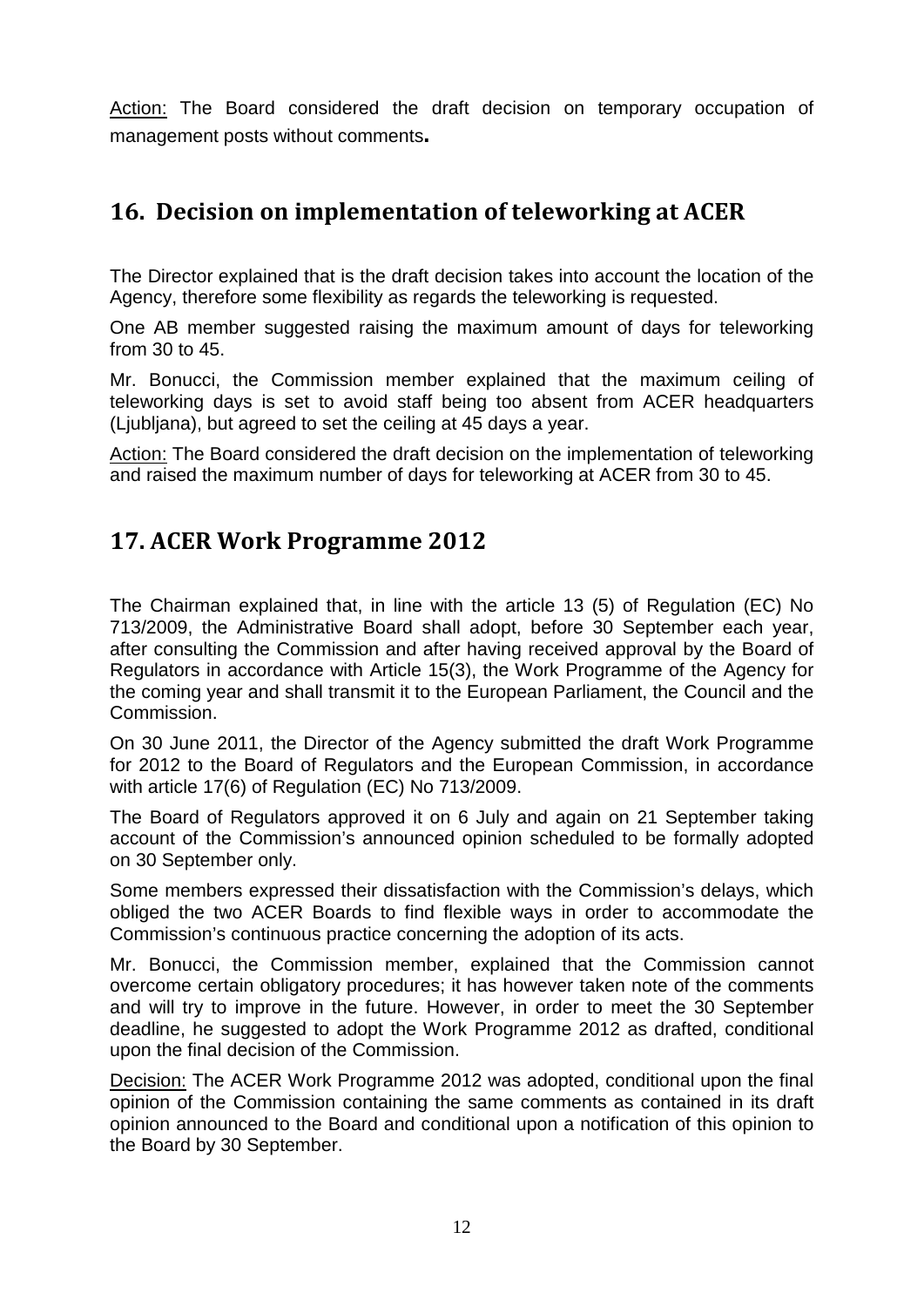# **18. Approach to monitoring**

The Director explained that as regards the traditional monitoring, in 2011 ACER intends to establish the parameters; however, the technology will be the same as used by the CEER. The idea is to take advantage of the synergies between the CEER and ACER on access, prices, and consumers rights. Around 60-90 indicators will be presented to the next Administrative Board in December.

Lord Mogg, as president of the CEER, explained that the traditional monitoring is important for the defence of the public interest.

The Director illustrated the efforts in trying to define the indicators to be collected. The Agency relies on the NRAs for their collection, the Commission receives the national reports and is part of the process. The Agency is also working with the Consumer organisations. The Agency would not only like to be looking at the numbers, but to be able to explain the differences. However, he expressed cautiousness as to how ambitious the Agency should be.

Mr. Bonucci, the Commission's AB member welcomed the monitoring process, warned against duplications with the CEER, and suggested to build on CEER's work. The benchmarking report could be helpful; ACER should make use of it.

Decision: The Board considered the document; its implementation will be done by ACER.

### **19. Publication of background documents under article 10 or Regulation 713/2009**

The Chairman explained that the reason for ongoing discussion on this issue is a confusion about which documents should be published immediately after consideration by the Board(s) and which should instead be published only at a later stage.

The Director illustrated the document submitted for consideration by the AB. Currently the relevant provisions are contained in Regulation (EC) No 713/2009 and the AB decision 08-2010 on rules on access to documents. The Director highlighted the need to define a stance with respect to the publication of background document to ensure that the decision-making process in the Board(s) in not negatively impacted. In any case, the fact that a document is not considered as a background document within the meaning of article 10(4) of Regulation (EC) No 713/2009 and the AB decision 08-2010 does not mean that access cannot be sought according to Regulation (EC) No 1049/2001.

Lord Mogg as the Chairman of the BoR concurred to such explanation and said that this is of central importance to the BoR.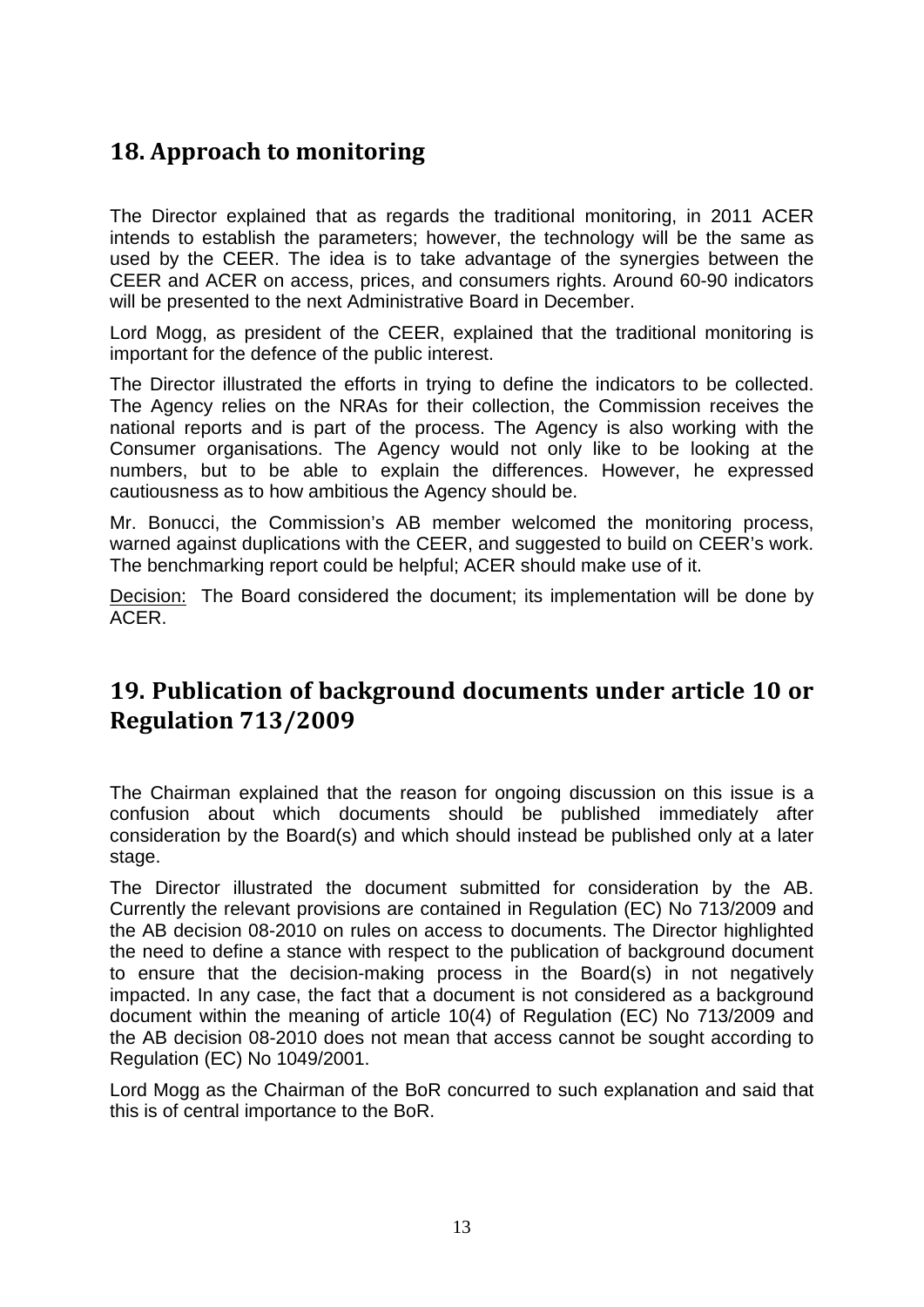Mr. Bonucci, the Commission's AB member, warned that such restriction could undermine the process of different NRAs wanting to see the dissenting opinions, but acknowledged that it is difficult to distinguish between different categories of documents. ACER would need to look at individual cases and find a refined approach. The Commission supports the idea not to publish the documents when the publication would undermine the outcome of the consultation/decision process.

He suggested striking a balance between the transparency and the effectiveness of the publication.

Whereas the Chairman idea was to make a difference between background documents and discussion papers, in the Commission's view everything that is linked to the Agenda of the Administrative Board and published on ACERnet should be published on the internet. It admitted however, that some regulatory documents may be different as such publication may have an impact on trading.

One AB member said that ERGEG was the first one to decide on the rules for publications.

The Director believed that the Agency is working at a very high level of transparency, based on the experience of the regulators (the evaluation of comments, which includes all comments received during a public consultation, is published before the opinion is adopted).

Lord Mogg, as BoR Chairman, also mentioned that if all orientation/intermediate versions of regulatory documents on the BoR agenda were to be published, the BoR would probably start working differently, to the detriment of the decision-making process. These documents therefore should not be published, but given access to on request.

Decision: The issue of publication of background documents took was discussed. The Board took some time for reflection and requested the BoR to provide its opinion on this issue.

## **20.) Next meetings**

Decision: The AB meetings in 2012 are going to take place on: Tuesday 13 March (from 13.00-17.30), Wednesday 20 June (9.00-12.30), Wednesday 8 September (12.00-17.30) and Wednesday 5 December (9.00 -12.30).

## **22.) AOB**

The Director informed about the ACER event that is going to take place on 1st December 2011 (a get together of the three ACER Boards) the second eventcelebrating the 1<sup>st</sup> anniversary of ACER- will be taking place on 14 March.

He also informed that the issues with the Slovenian Government arising from the implementation of the Seat agreement have been resolved to ACER's satisfaction and expressed his gratitude to the Slovenian Government for its continuous cooperative attitude.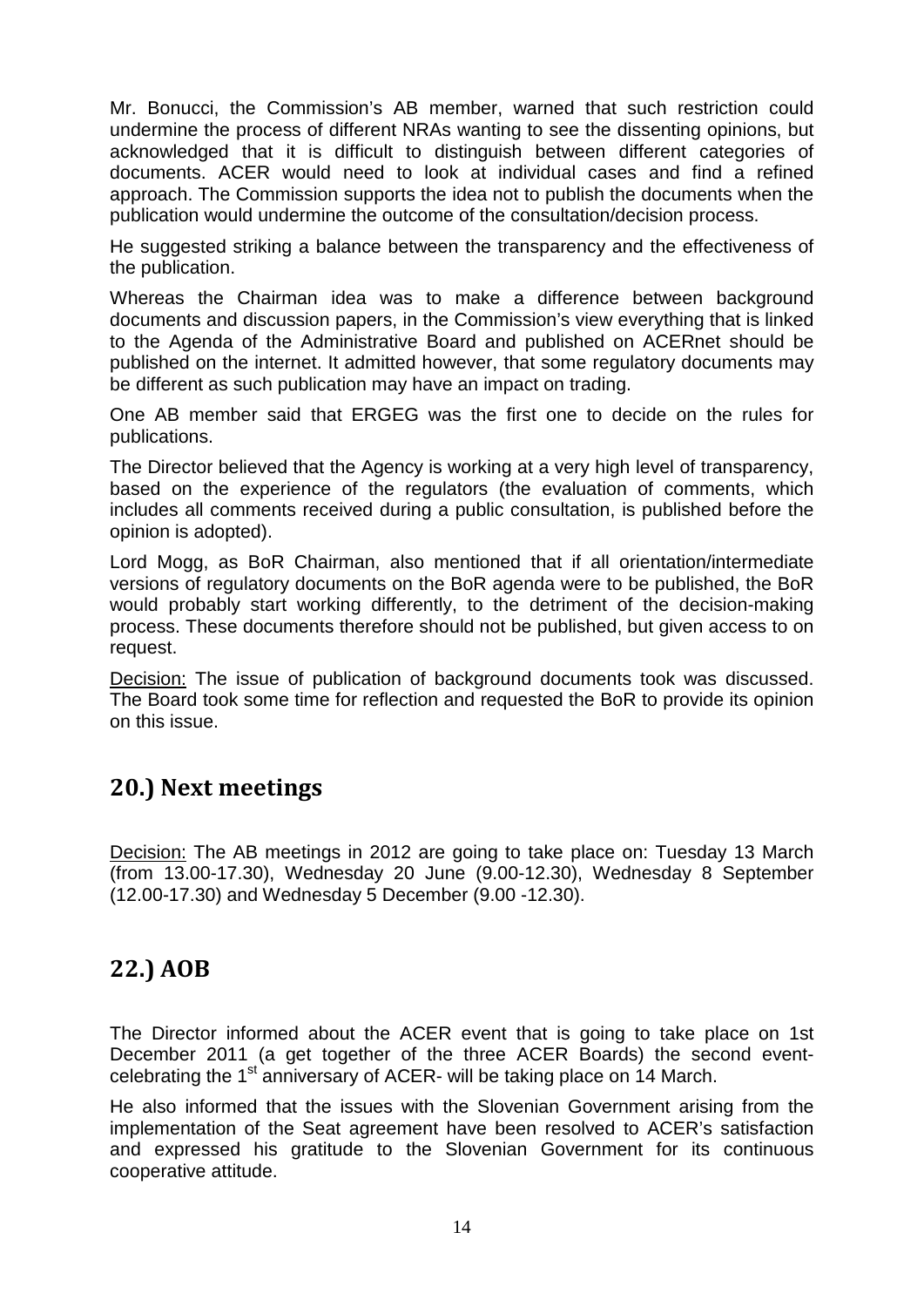The Commission informed that on 26 September it will adopt its financing decision, which includes the budget on ACER, the final decision however remains on the budgetary authority.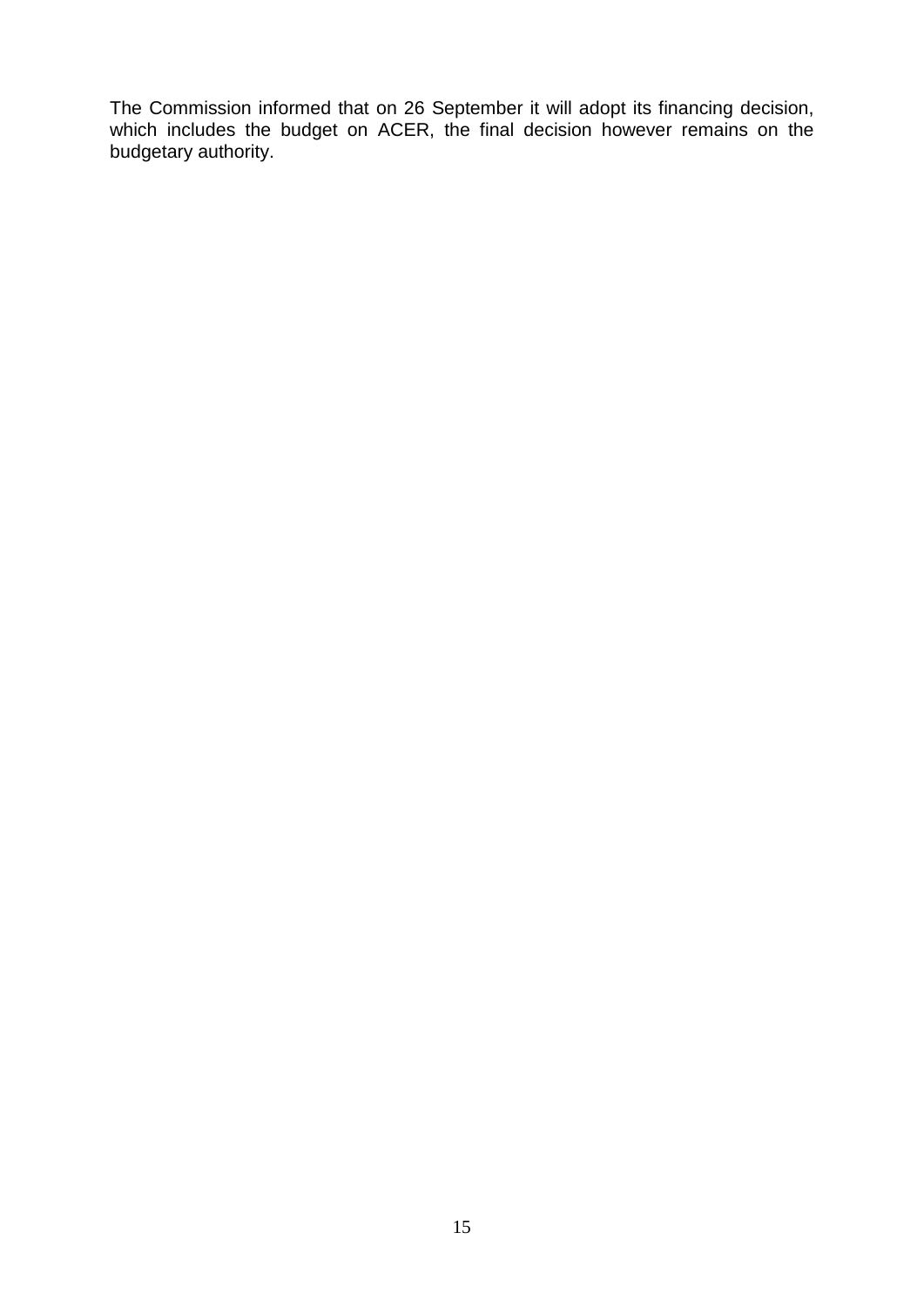#### **ANNEX 1**

#### **Minutes**

### **ACER – 5th meeting of Administrative Board**

1 June 2011, 9:00-17:00

Ljubljana, Trg republike 3, meeting room 2<sup>nd</sup> floor

#### **Present:**

Mr. Piotr Grzegorz Wozniak, Chair

Mr. Razvan Eugen Nicolescu, Vice-Chair

Mr. Phillippe Guillard, Member

Mr. Philip Lowe, Member

Mr. Augusto Bonucci, Member

Mr. Jorge Vasconcelos, Alternate

Mr. Uwe Leprich, Alternate

Mr. Alfonso Gonzalez Finat, Alternate

Mr. Peter Gordos, Alternate

Lord John Mogg, Chair of the Board of Regulators, Observer

Mr. Alberto Pototschnig, Director of ACER.

Other attendees: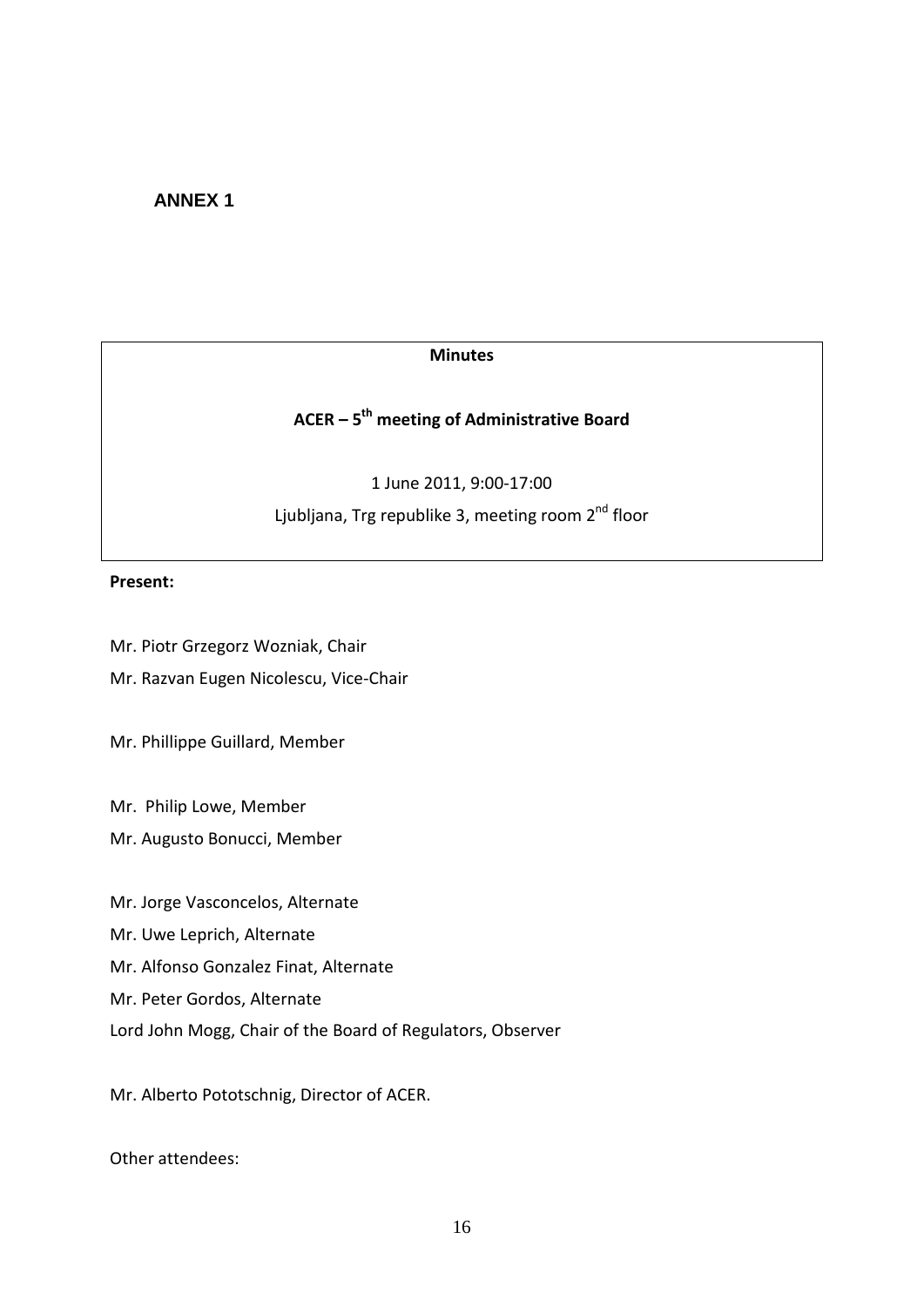Mr. Lukas Repa from the EC, Mrs. Saša Borko from ACER.

#### **Main conclusions from the meeting:**

1.) At the next meeting in September the Board will discuss the possibility of writing a letter from the Chairman to the European Parliament (EP) and the Council on the Commission's budgetary proposal which envisages a level of subsidy to ACER lower than the one estimated by the Administrative Board in its meeting on 3 March (€170000).

2.) The Administrative Board decided to await the opinion of the BoR before the formal appointment of the members/alternates of the Board of Appeal. It will then decide whether a written procedure can take place.

3.) The Board adopted AB decision n° 13/2011 on accepting the offer for logistical support by the Council of European Energy Regulators (ANNEX1). The Board gave the mandate to the Director to implement it. ACER will thank CEER for the donation. The amount of the CEER's in kind contribution to ACER will be reflected in the 2012 ACER budget balance sheet.

4.) The Board adopted AB Decision no. 9/2011 on the adoption of implementing rules to the Staff Regulations (ANNEX2). The Staff Committee of ACER will be given the possibility to give its opinion on the implementing rules and the Board will take full account of this opinion.

The Board also adopted the following decisions: AB Decision no. 10/2011 on the adoption of general implementing provisions on the procedure governing the engagement and the use of temporary agents at ACER (ANNEX3); AB Decision no. 11/2011 on the adoption of general implementing provisions on the procedures governing the engagement and the use of contract staff at ACER (ANNEX4), and AB Decision no. 12/2011 on the general implementing provisions concerning the criteria applicable to classification in grade and step on appointment or engagement (ANNEX5).

5.) The Board considered the following decisions ahead of their sending for inter-service consultation: AB Decision no. […]/2011 on ACER Financial Regulation; AB Decision no. [...]/2011 laying down detailed rules for the implementation of ACER Financial Regulation; AB Decision no. […]/2011 on middle management staff, AB Decision no. […]/2011 establishing the policy and procedure for the performance appraisal of staff; AB Decision no. [...]/2011 concerning the appraisal of the Director of the Agency for the Cooperation of Energy Regulators; AB Decision no. […]/2011 on general implementing provisions concerning the constitution of a Staff Committee; and AB Decision no. […]/2011 on outside activities and assignments.

6.) The Board confirmed the management period for Director Pototschnig.

7.) The ACER's Work Programme 2012 will be adopted at the next meeting on 22 September.

8.) The dates for AB meetings in 2012 will be confirmed at the next meeting.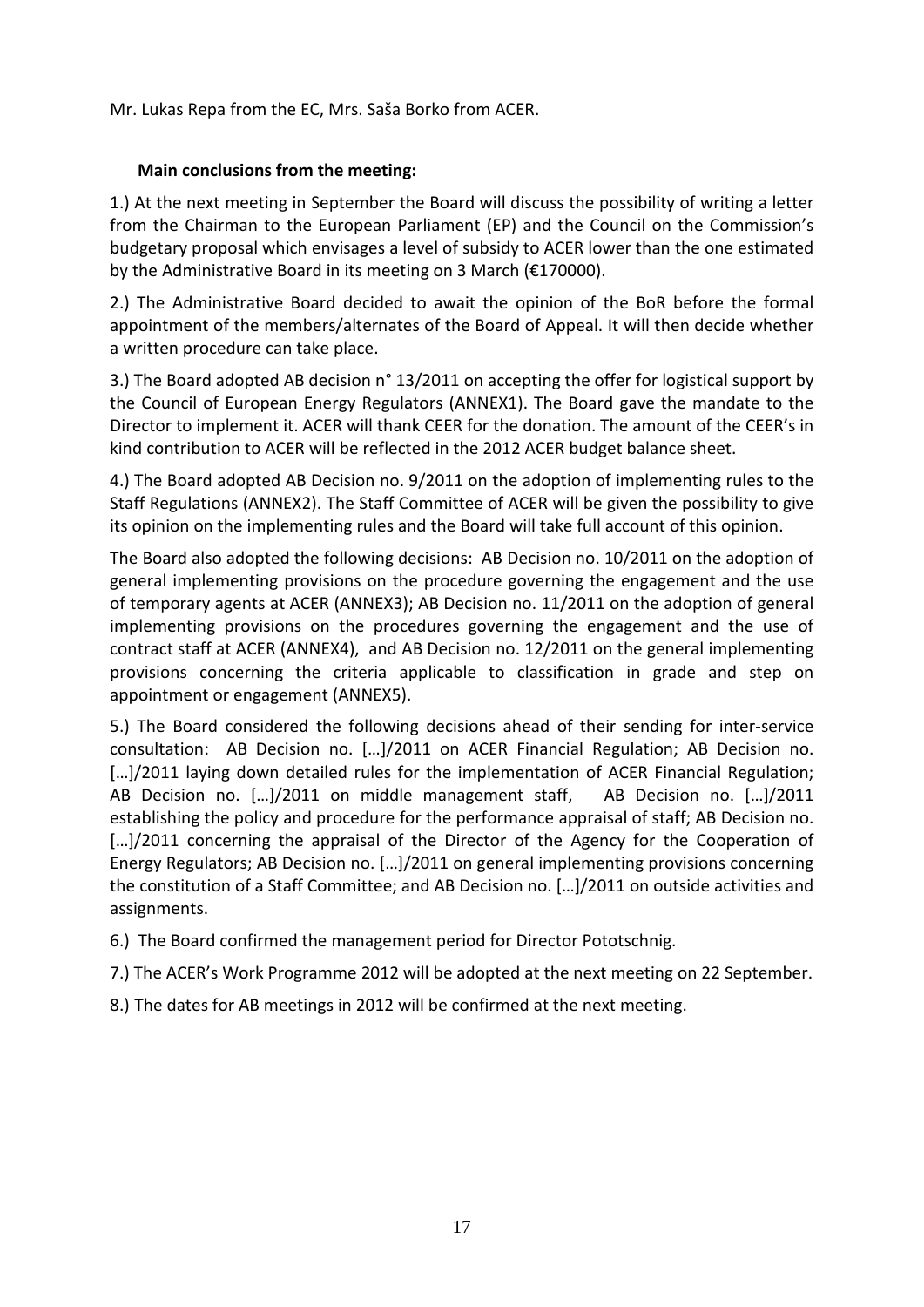# **1. Approval of the Agenda**

The following agenda of the 5th ACER Administrative Board meeting was approved:

#### **AGENDA**

|            | <b>Agenda Topics</b>                                                                                                                                                                                                                                                                                             | Accompanying<br>documents                                                                                                             | Rapporteur                                                                           |
|------------|------------------------------------------------------------------------------------------------------------------------------------------------------------------------------------------------------------------------------------------------------------------------------------------------------------------|---------------------------------------------------------------------------------------------------------------------------------------|--------------------------------------------------------------------------------------|
|            | Opening<br>22. Approval of the agenda<br>23. Report on ACER progress incl. recruitment, financial<br>autonomy and budget execution, methodology of<br>reporting on market monitoring                                                                                                                             | Doc 1 for approval<br>Oral update                                                                                                     | <b>AB Chair</b><br><b>ACER</b><br>Director                                           |
| 25.<br>26. | <b>Administration and organisation</b><br>24. Report on the written procedures<br>Update on the work of the BoR<br>Appointment of the members of the Board of<br>Appeal upon Commission's proposal<br>27. Acceptance of contribution in kind from CEER<br>related to the Agency's liaison office in Brussels (*) | Oral update<br>Oral update<br>for<br>5<br><b>Doc</b><br>consideration<br>Doc 6 for adoption<br><b>Doc</b><br>6a<br>for<br>information | <b>ACER</b><br>Director<br><b>BoR Chair</b><br>Commission<br><b>ACER</b><br>Director |
| 28.        | Decision AB no. []/2011 on the adoption of<br>implementing rules to the Staff Regulations<br>(adopted by analogy) (*)                                                                                                                                                                                            | Doc 7 for adoption                                                                                                                    | <b>ACER</b><br>Director                                                              |
| 29.        | Decision AB no. []/2011 on the adoption of<br>general implementing provisions on the procedure<br>governing the engagement and the use of<br>temporary agents at ACER (*)                                                                                                                                        | Doc 8 for adoption                                                                                                                    | <b>ACER</b><br>Director                                                              |
| 30.        | Decision AB no. []/2011 on the adoption of<br>general implementing provisions on the<br>procedures governing the engagement and the<br>use of contract staff at ACER (*)                                                                                                                                         | Doc 9 for adoption                                                                                                                    | <b>ACER</b><br>Director                                                              |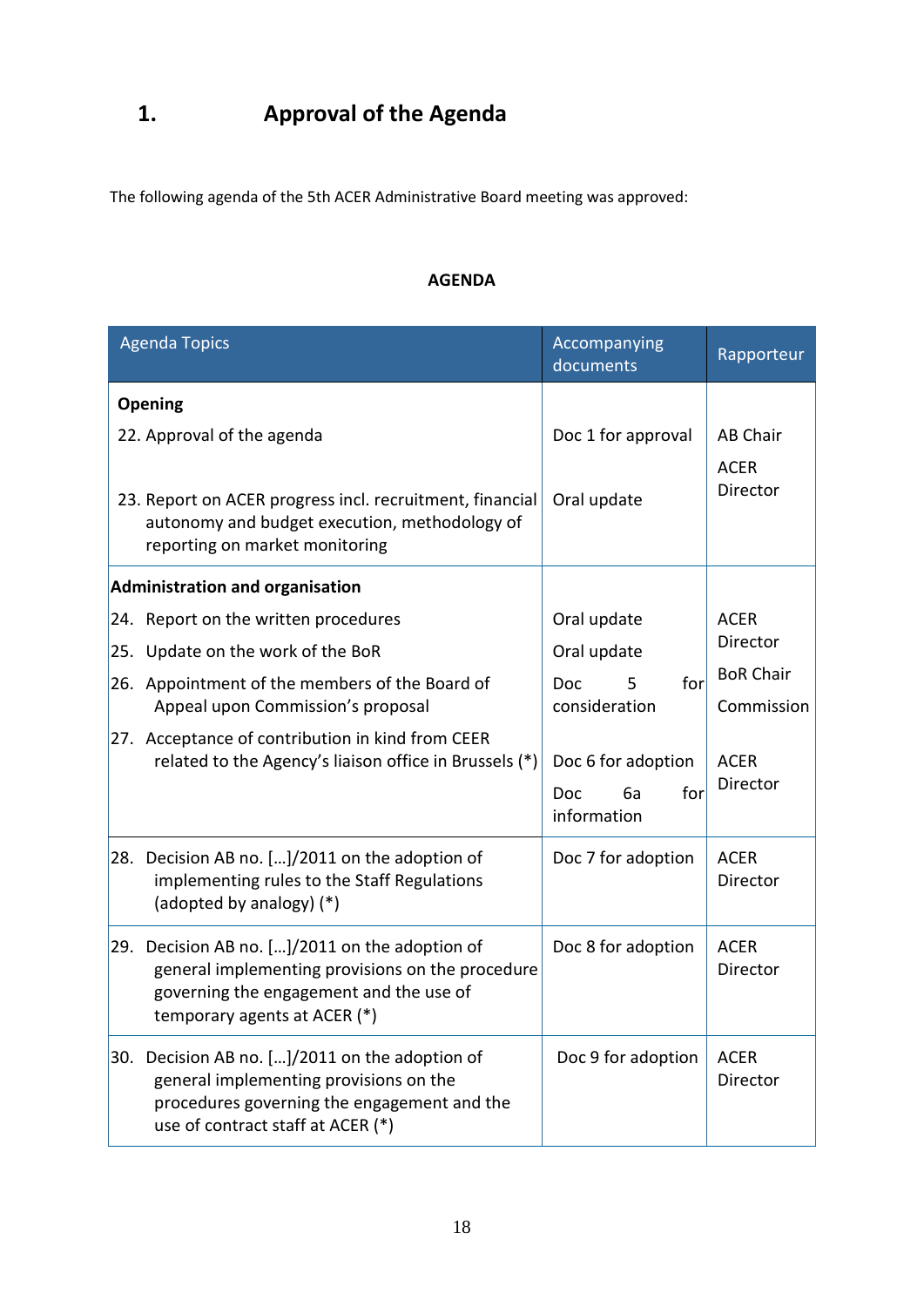|     | <b>Agenda Topics</b>                                                                                                                                                            | Accompanying<br>documents    | Rapporteur                  |
|-----|---------------------------------------------------------------------------------------------------------------------------------------------------------------------------------|------------------------------|-----------------------------|
| 31. | Decision AB no. []/2011 on the general<br>implementing provisions concerning the criteria<br>applicable to classification in grade and step on<br>appointment or engagement (*) | 10<br>for<br>Doc<br>adoption | <b>ACER</b><br>Director     |
|     | 32. Decision AB no. []/2011 on ACER Financial<br>Regulation (**)                                                                                                                | Doc 11 for<br>consideration  | <b>ACER</b><br>Director     |
|     | 33. Decision AB no. []/2011 laying down detailed<br>rules for the implementation of ACER Financial<br>Regulation (**)                                                           | Doc 12 for<br>consideration  | <b>ACER</b><br>Director     |
|     | 34. Decision AB no. []/2011 on middle management<br>staff $(**)$                                                                                                                | Doc 13 for<br>consideration  | <b>ACER</b><br>Director     |
|     | 35. Decision AB no. []/2011 establishing the policy<br>and procedure for the performance appraisal of<br>staff $(**)$                                                           | Doc 14 for<br>consideration  | <b>ACER</b><br>Director     |
| 36. | Decision AB no. []/2011 concerning the appraisal<br>of the Director of the Agency for the Cooperation<br>of Energy Regulators (**)                                              | Doc 15 for<br>consideration  | <b>ACER</b><br>Director     |
| 37. | Decision AB no. []/2011 on general implementing<br>provisions concerning the constitution of a Staff<br>Committee (**)                                                          | Doc 16 for<br>consideration  | <b>ACER</b><br>Director     |
|     | 38. Decision AB no. []/2011 on outside activities and<br>assignments (**)                                                                                                       | Doc 17 for<br>consideration  | <b>ACER</b><br>Director     |
| 39. | Oral report on the conclusion of the probationary Management period<br>the<br>Alberto<br>management<br>period for<br>and<br>Pototschnig                                         | for confirmation             | AB Chair                    |
|     | <b>General ACER work</b>                                                                                                                                                        |                              |                             |
| 40. | Report on the state of play of ACER's Work Doc 19 and 19a for<br>ACER's draft<br>Work<br>Programme<br>2011<br>and<br>Programme 2012                                             | consideration                | <b>ACER</b><br>Director     |
| 41. | <b>Next Meetings</b>                                                                                                                                                            |                              |                             |
| 42. | <b>AOB</b>                                                                                                                                                                      | Doc 20 for<br>information    | <b>AB Chair</b><br>AB Chair |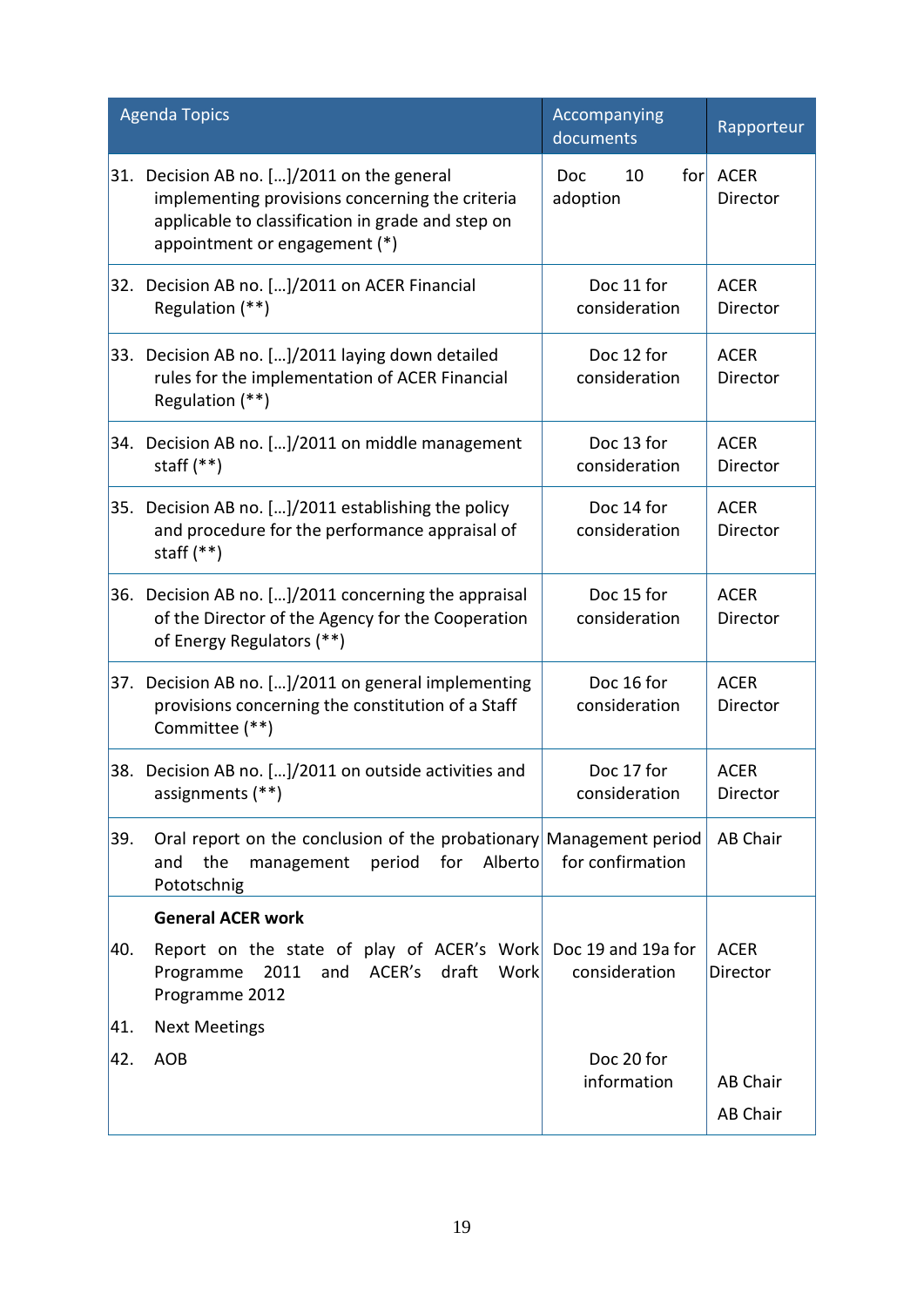| <b>Agenda Topics</b>                                                                              | Accompanying<br>documents | Rapporteur |
|---------------------------------------------------------------------------------------------------|---------------------------|------------|
| (*) Subject to the document being available after the Commission's inter-service<br>consultation. |                           |            |
| (**) Draft undergoing Commission's inter-service consultation.                                    |                           |            |

# **2. Report on ACER progress including recruitment, financial autonomy and budget execution, methodology of reporting on market monitoring**

Director Pototschnig presented ACER's progress. He outlined the state of play concerning the development of the framework guidelines (FG). Two public consultations on FG on Capacity Allocation Mechanism for the Gas Transmission Network and Electricity FG on Electricity Grid Connections finished on 2 May, their adoption is envisaged for 6 July. Two public consultations on FG on Electricity Capacity Allocation and Congestion Management and FG on Gas Balancing are due on 10-12 June, their adoption is envisaged for September.

Director Pototschnig informed the Board about the recently (6 May) adopted first ACER's opinions, namely the opinions on the ENTSOE and ENTSOG Statutes. He indicated that nevertheless there would be some delays regarding the 2011 Work Programme, but these have already been reflected in the Joint 3-years plan. FG on Electricity Balancing will continue to be developed in 2012; FG on gas transmission tariff structure might be developed directly by the Commission as "Comitology Guidelines" procedure; work has started as planned regarding Gas FG on interoperability. He reported on the establishment, on 1 March 2011, of ACER's working groups on Electricity and Gas. Moreover, AESAG (Agency Electricity Stakeholder Advisory Group) has been established to continue work from AHAG on the Roadmaps for the implementation of the target model. It met three times and delivered some proposals for Roadmaps that were presented at the Florence forum.

Director Pototschnig informed the Board about the appointment of the new Head of Gas. He also reported that staff recruitment is well on track and today 20 staff are in office. Selection is underway for 11 additional posts. Vacancy notices for 8 of the remaining 9 positions will be published in the next four months. SNEs will begin to take up posts in the summer. By September 6 SNEs will have started (4 positions are still available). The Director is hopeful to complete recruitment by the end of the year. In terms of geographic representation, the staff includes nationalities from several countries, which is part of the wealth of the Agency.

As envisaged, the Agency gained its financial autonomy on 8 March, since 17 March it has started using its own financial system.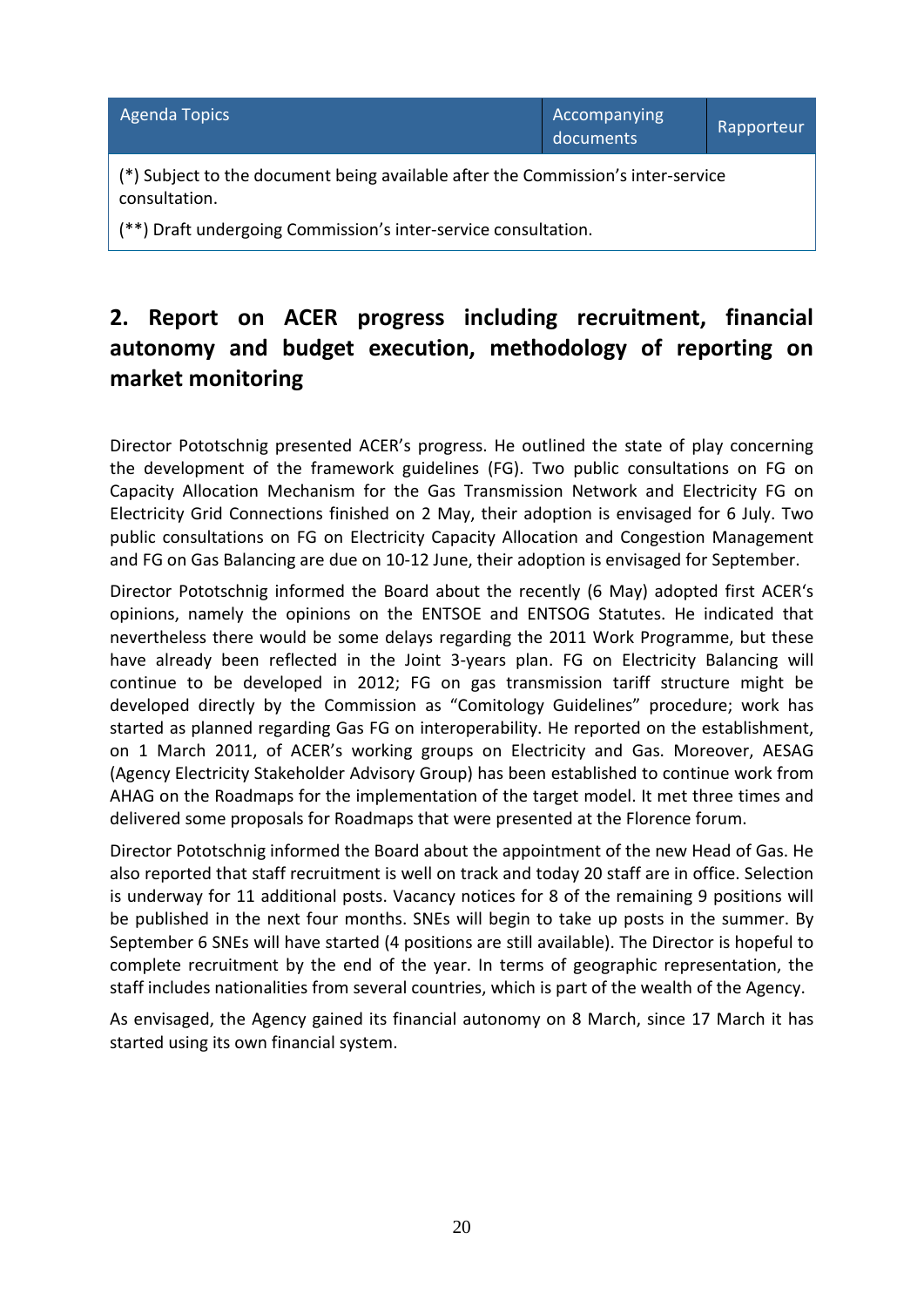Some internal control standards are already in place at ACER, others are yet to be prepared. The first internal audit is expected to take place in July/August 2011, by the Internal Audit Officer contracted for 5 days by ACER from the European Maritime Safety Agency (EMSA) . When asked about the permanent position of an internal audit officer at ACER, Director Pototschnig indicated that an assessment of the exact job description for this position will take place following the internal audit in July.

The Director presented the state of the budget execution. ACER is well on track regarding budget spending. A monthly report will be regularly provided on the ACERnet.

As regards the general annual statistical monitoring - benchmarking reports - ACER is taking this task over from the Commission and is already in contact with the regulators. Under the proposed REMIT legislation, ACER will have additional monitoring responsibility on the wholesale products. This will include the collecting and the screening of data. ACER would be working together with the financial supervision agencies and the regulators. A dedicated IT system for the screening of the data on a continuous basis would need to be installed. According to the Director, the pilot project carried out by CEER and EFET in 2010-2011 provides useful elements that could be taken into account for the ACER's monitoring activity. ACER would summarise and circulate the report on the CEER's and EFET's pilot project to the Board members.

Director Pototschnig informed the Board about the latest provisions in the draft REMIT Regulation, which were voted by the ITRE committee of the EP, underlining that the Agency shall be provided with additional financial and human resources to fulfil its tasks. According to the latest text, by 15 September 2011 at the latest, it should assess its staffing and resources needs arising from the assumption of its powers and duties under REMIT, and submit a report to the European Parliament, the Council and the Commission. Mr Lowe reported on COREPER's discussions regarding REMIT that had taken place a week before.

One AB member underlined the importance of changing the current framework of market monitoring, as in numerous countries energy is generated by renewables. On a request of the Vice-Chairman, Director Pototschnig promised to prepare a written methodology and a template of ACER's monitoring, which would take into account new realities of market monitoring. An AB member raised the issue of the need to incorporate legally these new REMIT responsibilities into the tasks of the AB mainly in terms of ACER's work programme. Mr Lowe also confirmed that the Commission would welcome the opinion of the Agency and the regulators on its Communication "Energy Efficiency Plan 2011", as well on its Communication "Energy infrastructure priorities for 2020 and beyond - A Blueprint for an integrated European energy network".

Finally, Director Pototschnig described cooperation with the Commission as excellent.

Lord Mogg praised the work of the Agency as well as the Commission's support.

A discussion on the Commission's cut (€170.000) in the subsidy to ACER took place. Mr Pototschnig is pursuing the possibility of meeting with ITRE committee where he would raise the budget issue. A letter from the Chairman to the EP and the Council underlining the need for sufficient financial resources could be sent in the autumn.

**Decision:** At the next meeting in September the Board will discuss the possibility of writing a letter from the Chairman to the European Parliament (EP) and the Council on the Commission's budgetary proposal which envisages a level of subsidy to ACER lower than the one estimated by the Administrative Board in its meeting on 3 March (€170000).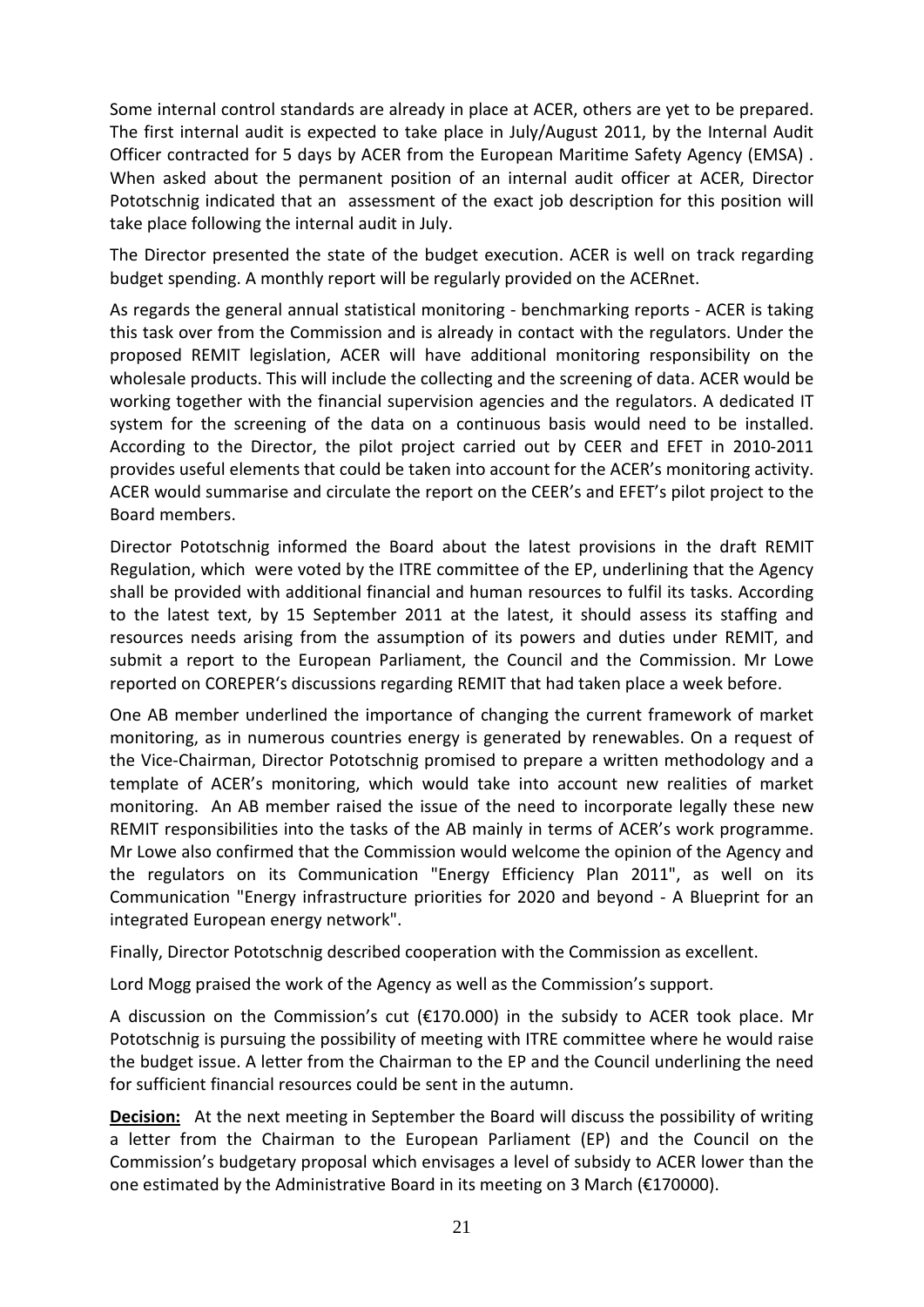### **3. Report on the written procedures**

Director Pototschnig reported on two written procedures that were successfully completed in March and in April: the AB decision on the Internal Control Standards was adopted on 11 April and the AB Decision on the Multiannual Staff Policy Plan (MSPP) was adopted on 31 March. The minutes of the 4th AB meeting were adopted on 14 April.

### **4. Update on the work of the BoR**

Lord Mogg reported on the work of the Board of Regulators (BoR). Since March 2011 BoR held five orientation debates on the FGs and adopted a decision on the Rules on access to its documents.

He underlined that a smooth shift of regulatory debate has taken place from ERGEG to ACER (BoR) and a change of voting rights has also taken place (simple weighted majority in ERGEG versus a two- thirds majority on a one-member-one-vote basis in the BoR). In 2012 six BoRs' meetings will take place in Ljubljana, others would be organised back to back with the Florence and Madrid forum. One will be organised in the capital of the Presidency (Cyprus). Lord Mogg underlined that the relationship between the Director and the BoR is working well.

When asked about the possibility to adopt FGs via the BoR written procedure, Lord Mogg confirmed that such possibility existed, but it would depend on the importance of issues raised during the consultation process.

## **5. Appointment of the members of the Board of Appeal (BoA) upon Commission's proposal**

The Agency Regulation requires that the members of the Board of Appeal shall be formally appointed by the Administrative Board, on a proposal by the Commission after consultation of the Board of Regulators.

On 24 May the Commission submitted its proposal on the Board of Appeal Members and Alternates to the AB and BoR. To preserve confidentiality, the Cvs and motivation letters were shared only with those AB members/alternates that were present at June AB meeting.

The Chairman explained that one AB Member had taken part in the Commission's selection process and that BoR was going to discuss the proposal on 7 June.

The AB discussed the scope of appeals.

Some Board members placed particular emphasis on the importance of ensuring independence from any political, industry affiliation of the members/alternates of the BoA.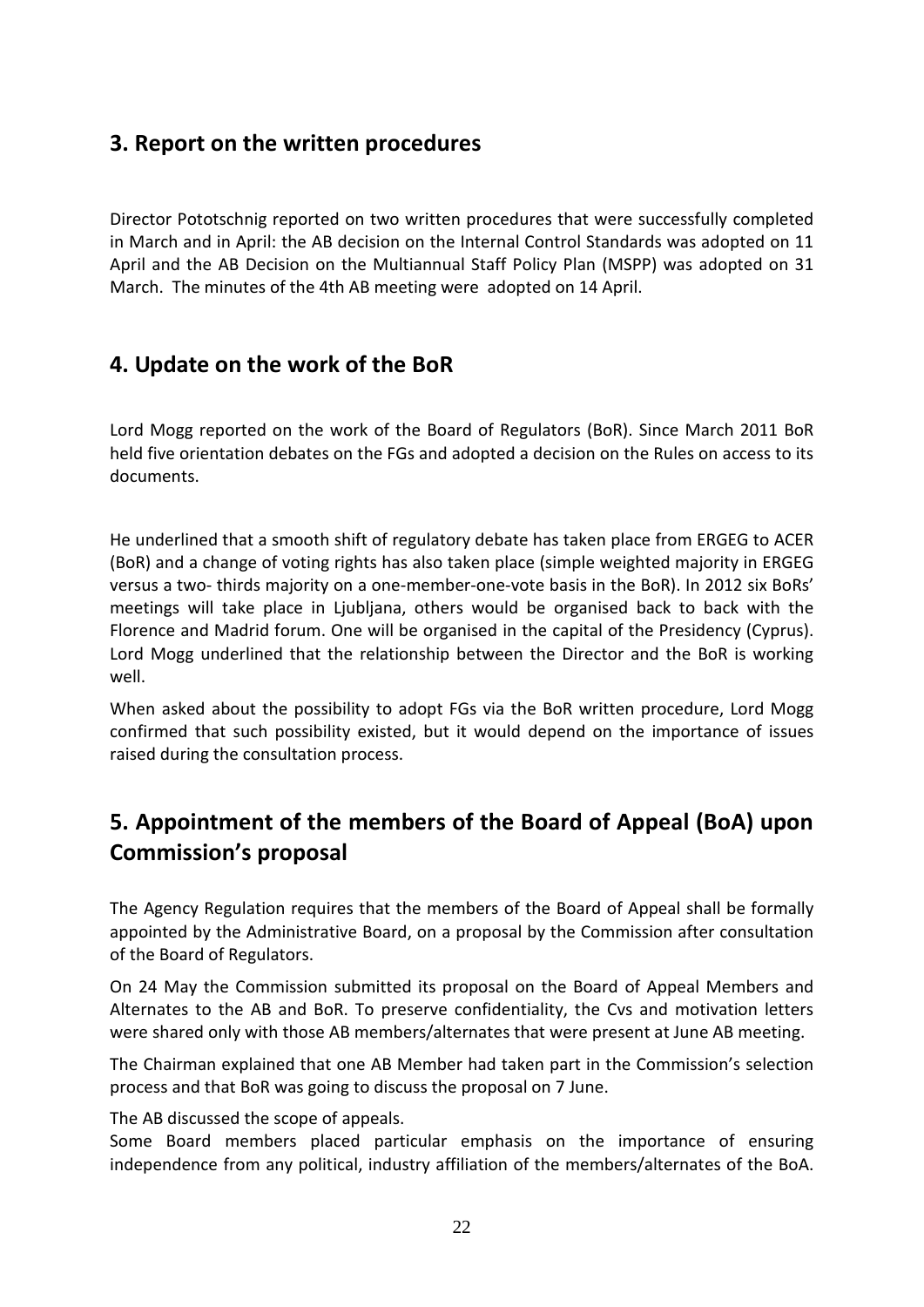One AB member was, however, particularly concerned about the absence of appropriate qualified representatives from the new Member States. One AB member commented on not all the candidates fulfilling the Advantageous selection criteria. Some Board members drew attention to the possibility of defining arrangements to replace members by alternates taking into consideration the need to ensure a proper geographical balance.

The Commission indicated that only 3 applications had been received from candidates in new Member States, 2 of whom have been included in the list as alternates; the Commission had formulated its proposal on the basis of the criteria set out in the public call of interest and under the overriding principle that the members/alternates undertake to act independently and in the public interest, and would not be bound by any instructions nor would they represent their Member State.

The Administrative Board noted the need to define more precisely a number of procedural issues, notably on the arrangements about the replacement of members by alternates (order of replacement); clarity on the independence requirements of those appointed in accordance with the legal provisions in the Regulation.

Most participants were pleased with the proposal of the Commission, but unsatisfied with the timeline of the process.

The Chairman agreed that some legal clarification, especially as regards article 19 of the Regulation (EC) No 713/2009 regarding the scope of appeals would be needed. Moreover, a meeting with the Board of Appeal, once established, should be taking place.

**Decision:** The Administrative Board decided to await the opinion of the BoR before the formal appointment of the members/alternates of the BoA. It will then decide whether a written procedure can take place.

## **6. Acceptance of contribution in-kind from CEER related to the Agency's liaison office in Brussels**

Director Pototschnig expressed his satisfaction with the Commission's consent for the inkind contribution from CEER related to the Agency's liaison office in Brussels. He expressed his sincere thanks to CEER and he will write formally to the BoR chair following the approval of the donation. As chairman of the Board of Regulators and president of CEER itself Lord Mogg commented that the donation was significant not least given the considerable financial pressures most National regulatory Authorities were currently facing.

An AB member raised the issue of reflecting this on ACER books as there is not guaranty of it being a permanent contribution. A short discussion took place whether the amount of the in-kind contribution should be reflected in the budget (as p.m). Mr Lowe indicated that the MSPP needs to be adapted accordingly.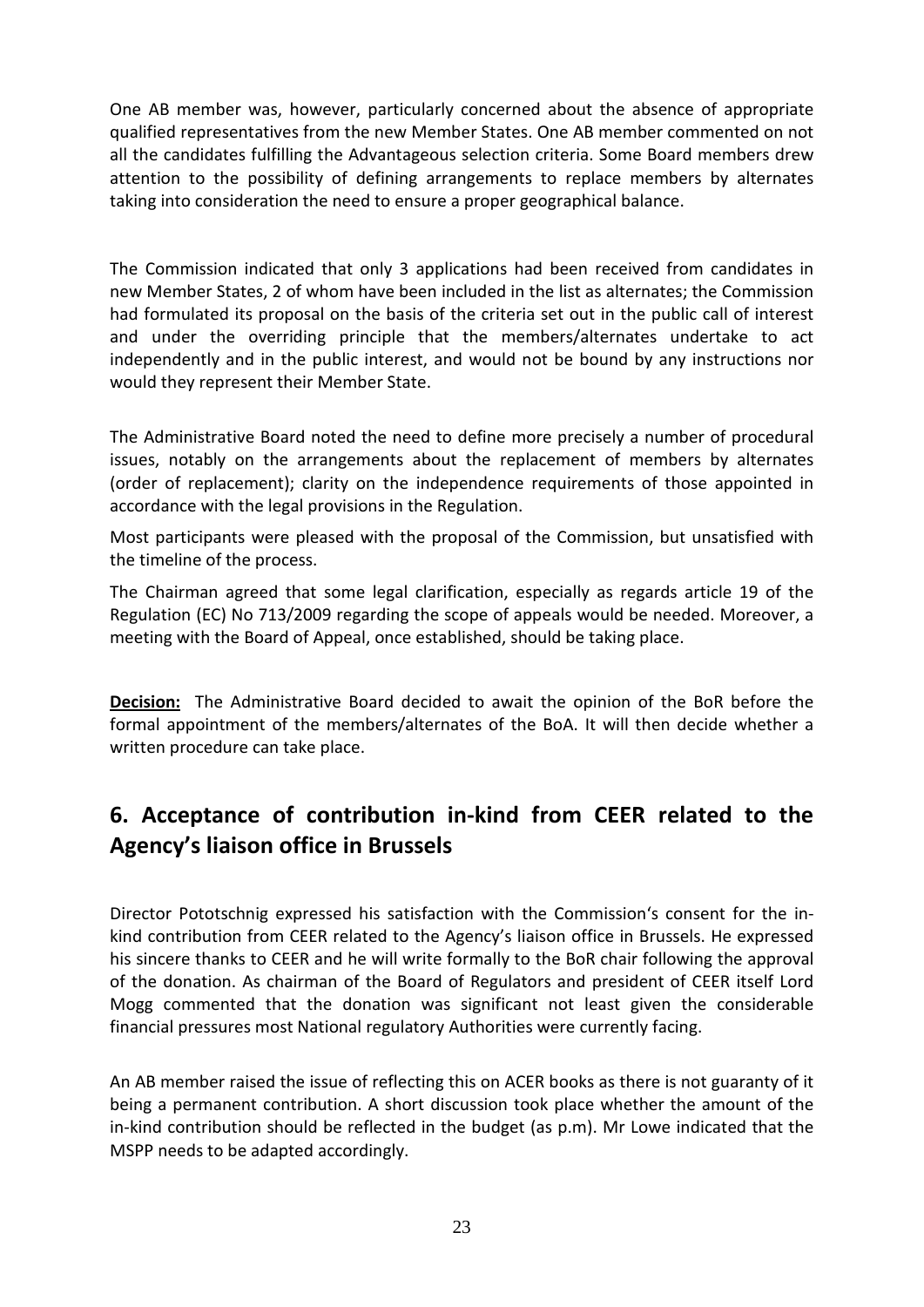**Decision:** The AB decision n° 13/2011 on accepting the offer for logistical support by the Council of European Energy Regulators was adopted (ANNEX 1). A mandate was given to the Director to implement it. ACER will thank CEER for the donation. The amount of the CEER's in kind contribution to ACER will be reflected in the 2012 ACER budget balance sheet.

**7. Decision AB no. 9/2011 on the adoption of implementing rules to the Staff Regulations (adopted by analogy)** 

**8. Decision AB no. 10/2011 on the adoption of general implementing provisions on the procedure governing the engagement and the use of temporary agents at ACER**

**9. Decision AB no. 11/2011 on the adoption of general implementing provisions on the procedures governing the engagement and the use of contract staff at ACER** 

# **10. Decision AB no. 12/2011 on the general implementing provisions concerning the criteria applicable to classification in grade and step on appointment or engagement**

Director Pototschnig briefly introduced draft AB decisions 7-10/2011 regarding ACER's implementing rules of the Staff Regulations of officials and the Conditions of Employment of Other Servants of the European Communities. These draft decisions had already been considered at the previous AB meeting in March. On 31 May the Commission adopted a decision C(2011) 3819 giving its agreement to the Agency's rules. Decision AB no.9/2011 will be implemented by analogy, decisions 10/11/12/2011 were drafted as Agency decisions, but are nevertheless taking into account the Commission's decision C (2011) 3819.

Mr Lowe pointed out that according to article 110 (1) of the Staff Regulations, the Agencies adopt appropriate implementing rules to give effect to these Staff Regulations, after consultation of the relevant Staff Committee. However, as the Staff Committee of ACER has not yet been created, the AB may not be able to adopt the Decision AB no. 9/2011 on the adoption of implementing rules to the Staff Regulations.

Director Pototschnig clarified that the Commission in its decision C (2011) 3819 explicitly gives agreement to ACER's implementing rules and underlines that the opinion of the Staff Committee, once constituted, would be duly taken into account by the Administrative Board. The Director confirmed that ACER would proceed quickly with the appointment of the Staff Committee.

**Decision:** The Board adopted AB Decision no. 9/2011 on the adoption of implementing rules to the Staff Regulations (ANNEX2). The Staff Committee of ACER will be given the possibility to give its opinion on the implementing rules and the AB will take full account of this opinion.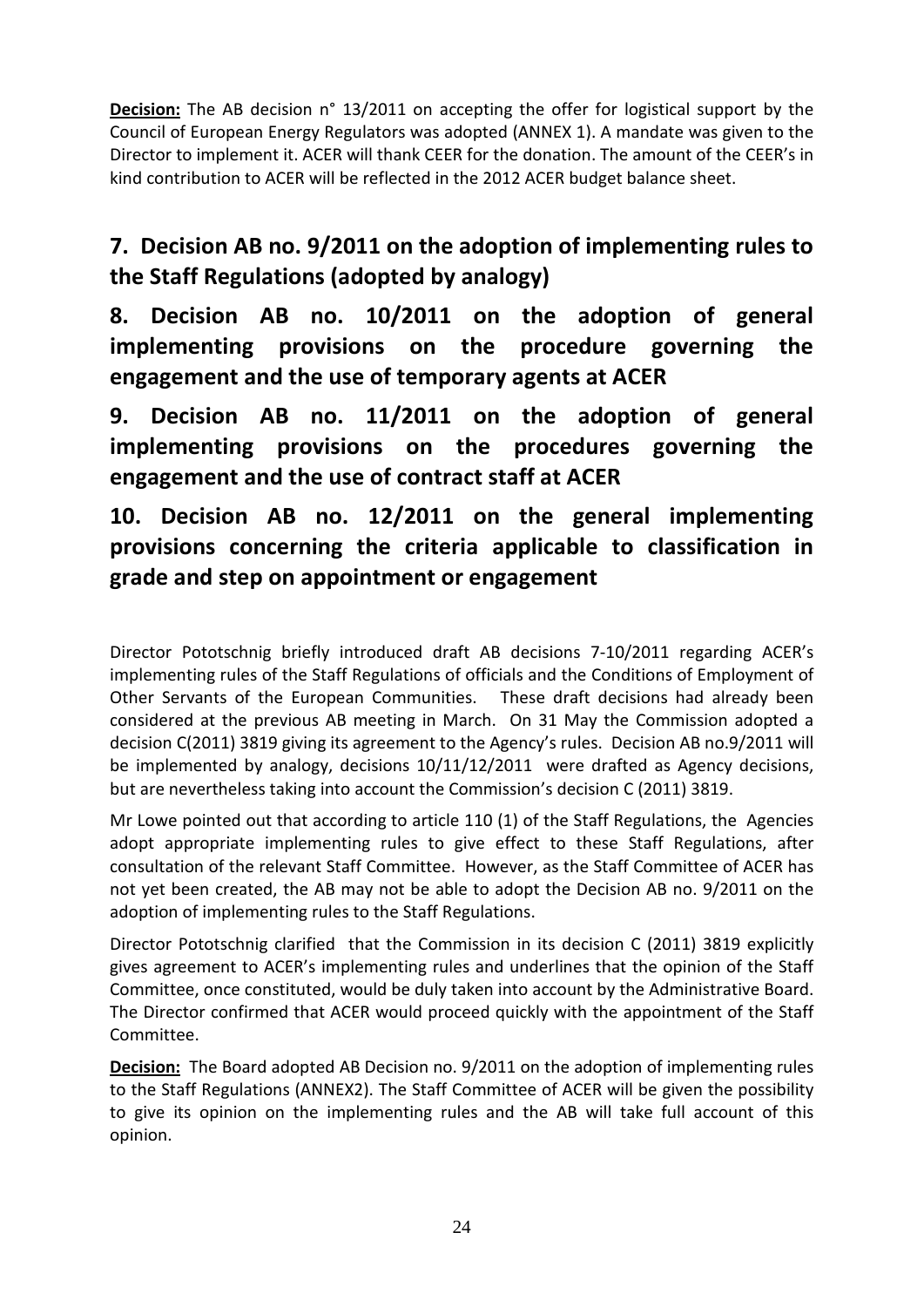The Board also adopted the following decisions: AB Decision no. 10/2011 on the adoption of general implementing provisions on the procedure governing the engagement and the use of temporary agents at ACER (ANNEX3); AB Decision no. 11/2011 on the adoption of general implementing provisions on the procedures governing the engagement and the use of contract staff at ACER (ANNEX4), and AB Decision no. 12/2011 on the general implementing provisions concerning the criteria applicable to classification in grade and step on appointment or engagement (ANNEX5).

# **11. Decision AB no. […]/2011 on ACER Financial Regulation**

# **12. Decision AB no. […]/2011 laying down detailed rules for the implementation of ACER Financial Regulation**

## **13. Decision AB no. […]/2011 on middle management staff**

**14. Decision AB no. […]/2011 establishing the policy and procedure for the performance appraisal of staff** 

**15. Decision AB no. […]/2011 concerning the appraisal of the Director of the Agency for the Cooperation of Energy Regulators** 

# **16. Decision AB no. […]/2011 on general implementing provisions concerning the constitution of a Staff Committee**

## **17. Decision AB no. […]/2011 on outside activities and assignments**

Director Pototschnig indicated that these decisions still needs to go into inter-service consultations, therefore it was presented to the Board for consideration only. ACER only deviated from the Commission's Financial Regulation in a more flexible approach to remuneration that can be allowed for external activities (the allowed amount could be set at a higher level than the Commission's cap at €4500 euro). No particular comments were raised.

One AB member indicated that in the performance appraisal rules lodging a double appeal should be avoided in case of Commission officials detached to ACER.

**Decision:** The Board considered the following decisions: AB Decision no. […]/2011 on ACER Financial Regulation; AB Decision no. […]/2011 laying down detailed rules for the implementation of ACER Financial Regulation; AB Decision no. […]/2011 on middle management staff, AB Decision no. […]/2011 establishing the policy and procedure for the performance appraisal of staff; AB Decision no. […]/2011 concerning the appraisal of the Director of the Agency for the Cooperation of Energy Regulators; AB Decision no. […]/2011 on general implementing provisions concerning the constitution of a Staff Committee; and AB Decision no. […]/2011 on outside activities and assignments.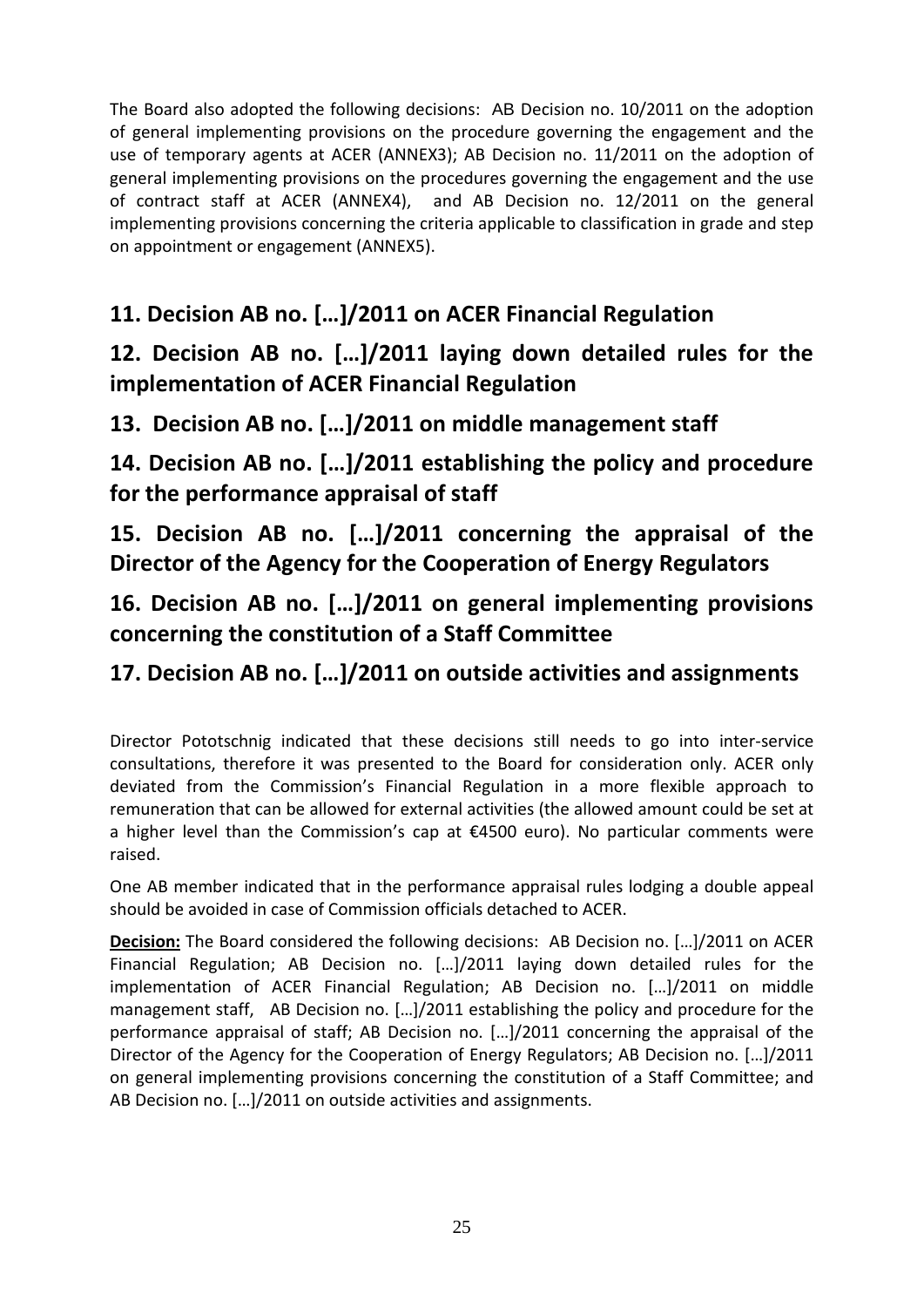## **18. Oral report on the conclusion of the probationary and the management period for Alberto Pototschnig**

At the beginning Director Pototschnig asked whether he should leave the room. The Chairman allowed him to stay. He then explained that the management period is the confirmation of the probationary period that had already been previously confirmed. The two assessors gave a positive opinion of the management period. Director Pototschnig did not have any objection to the report of the two assessors.

**Decision:** The Board confirmed the management period for Director Pototschnig.

### **19. Report on the state of play of ACER's Work Programme 2011 and ACER's draft Work Programme 2012**

The Director presented a preliminary draft of the Agency's 2012 Work Programme. The Director's draft Work Programme will be submitted to the BoR, European Commission and the European Parliament by 30 June. The BoR needs to approve it and present it by  $1<sup>st</sup>$ September for adoption to the AB. The AB shall adopt it before 30 September, after consulting the Commission and after having received approval by the Board of Regulators. It shall transmit it to the European Parliament, the Council and the Commission.

Director invited initial feedback from the members before this is finalised.

A number of activities will be carried forward from 2011. On the administrative side this includes some IT applications. On the regulatory side this includes follow up work on network codes which are being drafted following ACER's framework guidelines – grid connection, CACM for electricity; CAM for gas, gas balancing. New work for 2012 on electricity will include the FG on third party access, for which scoping will begin in 2012 with the FG to be completed in 2013. For gas, new FGs will be prepared on interoperability and on the rules for trading.

There are also a number of other activities, which form part of ACER's responsibilities in the Regulation, including, inter alia, monitoring of markets. There may also be work related to infrastructure package elements as well as the new responsibilities under REMIT.

Mr Lowe indicated that risk assessment against the key deliverables needs to be included (difficult timelines, the recruitment of right people etc.) In Director's view the risk is not on the staff, but on the degree of the complexity of the issues to be solved.

Lord Mogg underlined the need for the Agency's Work Programme to reflect complementarity with the CEER's activities; the need to focus on key areas to assure delivery against the key objectives; and suggested underlining in the significant contribution of regulators (at the heart of the Agency) through the BoR and the Agency WGs in all Agency's activities, including on regional cooperation activities, which will enormously increase.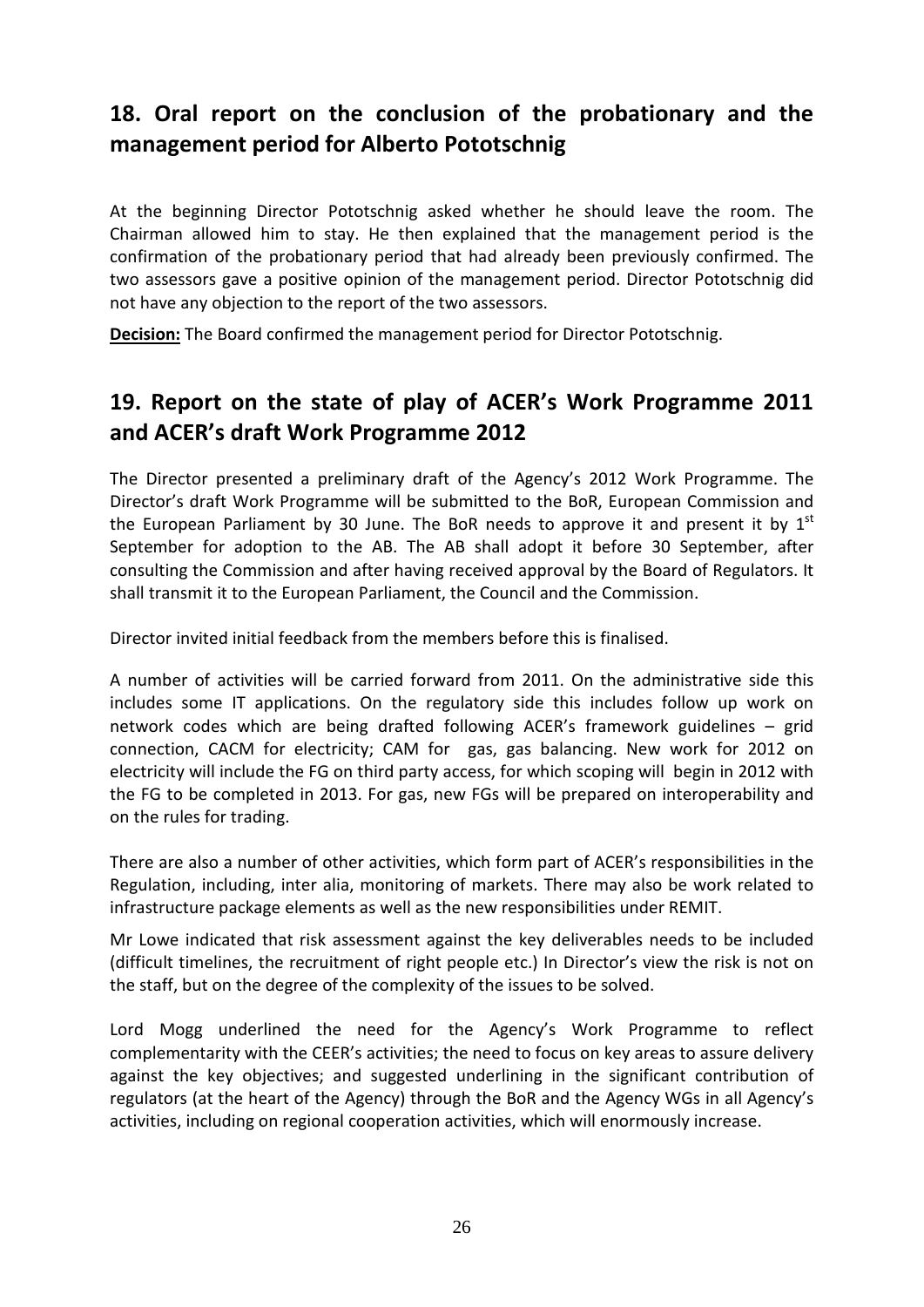One member raised the issue of the multiannual work programme, but the Administrative Board decided that only a paragraph explaining the process in the coming years, could be included in the introduction of the Work Programme, as the planning process is carried out by the High Level Group any way,

**Decision:** The ACER's Work Programme 2012 will be adopted at the next meeting on 22 September.

### **20. Next Meetings**

The Chairman proposed the following dates for the AB meetings in 2012:

13.3., 20.6, 5.9, 5.12.

One member has a concern about 13 March, therefore another appropriate date will be found for March 2012 meeting at the next AB.

**Decision:** The dates for AB meetings in 2012 will be confirmed at the next meeting.

### **21. AOB**

Director Pototschnig informed the Board of a request from a stakeholder regarding the language policy of ACER's public consultations. He underlined that the tight deadlines envisaged in the ACER Regulation implies that this was drafted assuming that no translation was necessary. A brief discussion took place. A standard letter would be prepared by the legal service.

One AB member requested short information about the role of AESAG.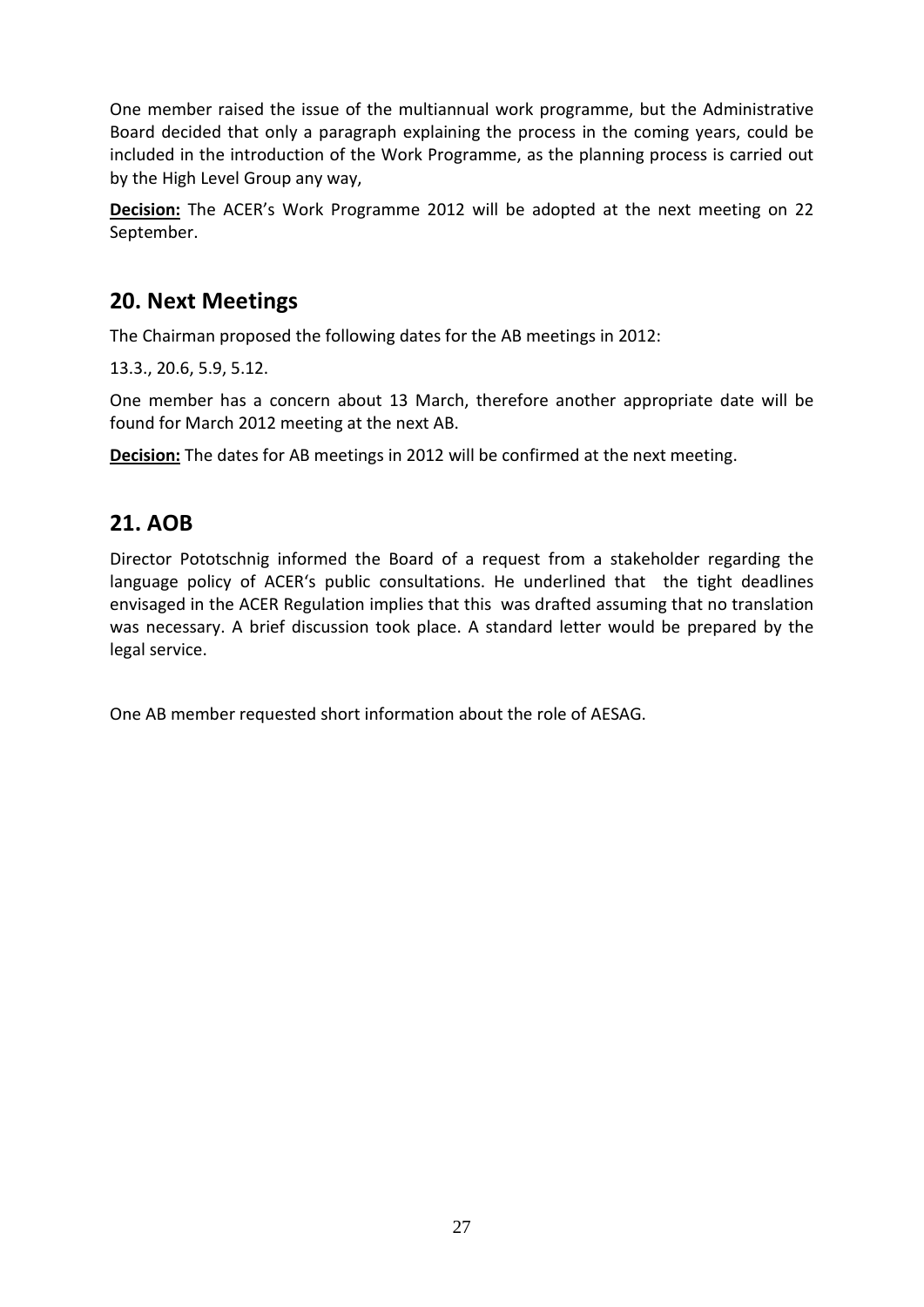**ANNEX 2**



#### **DECISION AB n° 20/2011**

### ON THE APPOINTMENT OF THE MEMBERS AND THE ALTERNATES OF THE BOARD OF APPEAL OF THE AGENCY FOR THE COOPERATION OF ENERGY REGULATORS

THE ADMINISTRATIVE BOARD OF THE AGENCY FOR THE COOPERATION OF ENERGY REGULATORS,

HAVING REGARD to Regulation (EC) No 713/2009 of the European Parliament and of the Council of 13 July 2009 establishing a European Agency for the Cooperation of Energy Regulators (hereafter referred to as the "ACER Regulation" and "Agency") and, in particular, to Article 18 thereof.

Whereas:

Pursuant to Article 18(1) of the ACER Regulation, the Board of Appeal shall comprise six members and six alternates selected from among current or former senior staff of the national regulatory authorities, competition authorities or other national or Community institutions with relevant experience in the energy sector.

Pursuant to Article 18(2) of the ACER Regulation, the members of the Board of Appeal are formally appointed by the Administrative Board, on a proposal from the Commission, following a public call for expression of interest, and after consultation of the Board of Regulators.

Pursuant to Article 18(3) of the ACER Regulation, the term of office of the members of the Board of Appeal is five years.

On 24 May 2011 (ref. MH/ls A(11)566308), the Commission submitted to the Administrative Board for approval and to the Board of Regulators for consultative opinion, its proposal for members of the Board of Appeal.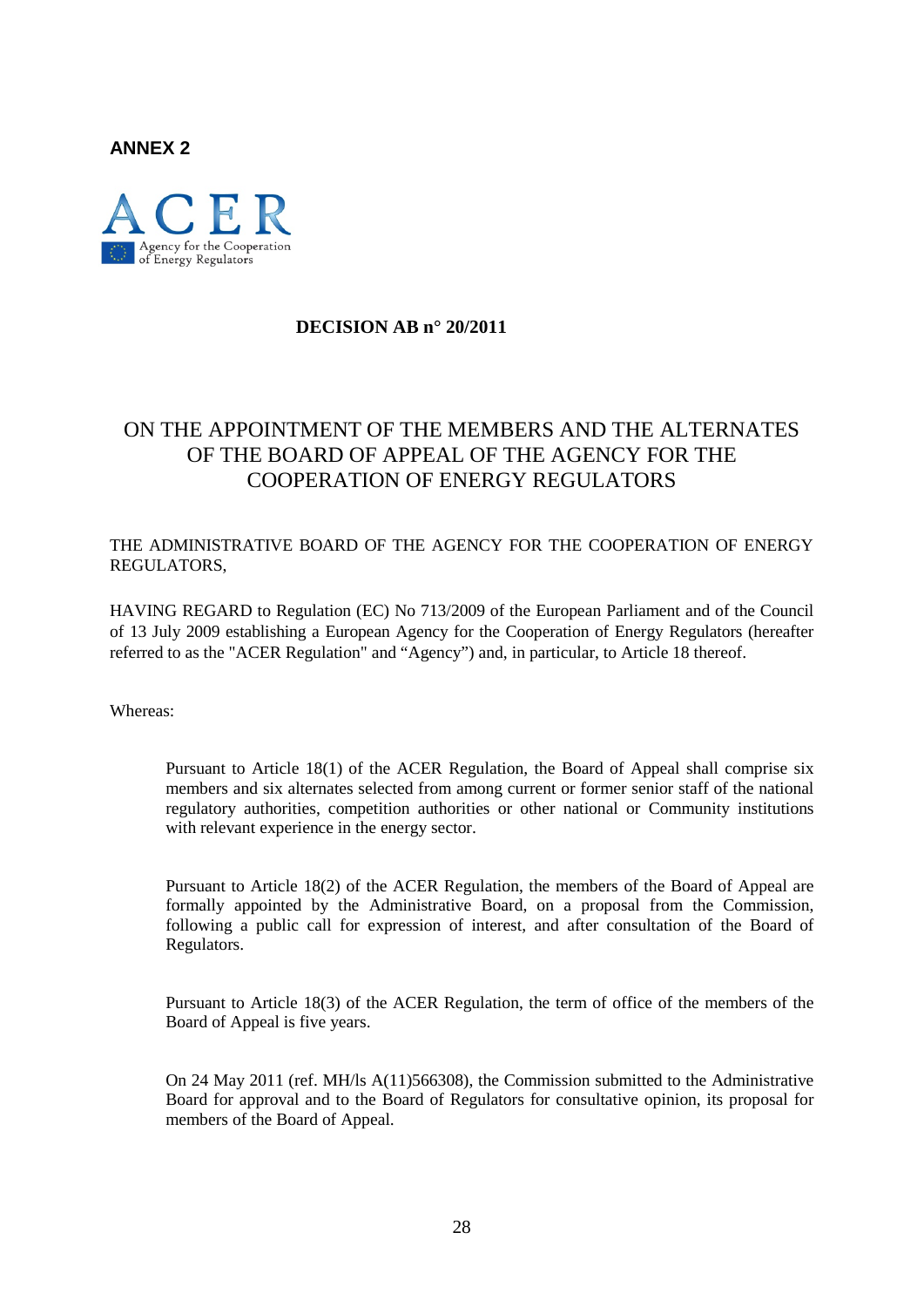On 17 June 2011, the Chairman of the Board of Regulators provided the favourable opinion of the Board on the Commission's proposal for the appointment of members and alternates of the Board of Appeal, following the Board's meeting on 7 June 2011.

#### HAS DECIDED:

- 1) To appoint as Members of the Board of Appeal (in alphabetical order):
	- a) Jacques de Jong
	- b) Callum McCarthy
	- c) Ignacio Perez-Arriaga
	- d) Pippo Ranci Ortigosa
	- e) Herbert Ungerer
	- f) Wolfgang Urbantschitsch.
- 2) To appoint as Alternates of the Board of Appeal (in alphabetical order):
	- a) Viorel Alicus, as an alternate to Pippo Ranci Ortigosa
	- b) Mariano Bacigalupo Saggese, as an alternate to Ignacio Perez-Arriaga
	- c) Olivier Beatrix, as an alternate to Callum McCarthy
	- d) Nadia Horstmann, as an alternate to Herbert Ungerer
	- e) Peter Kaderjak, as an alternate to Jacques de Jong
	- f) Constantinos Maniatopoulos, as an alternate to Wolfgang Urbantschitsch.
- 3) That the term of office of the Members and Alternates is five years from the entry into force of this Decision.
- 4) That the Members and Alternates of the Board of Appeal are not entitled to any remuneration for the performance of their duties in the Board, as participation in the Board's work as a member is an unpaid honorary function.
- 5) To adopt, with separate decisions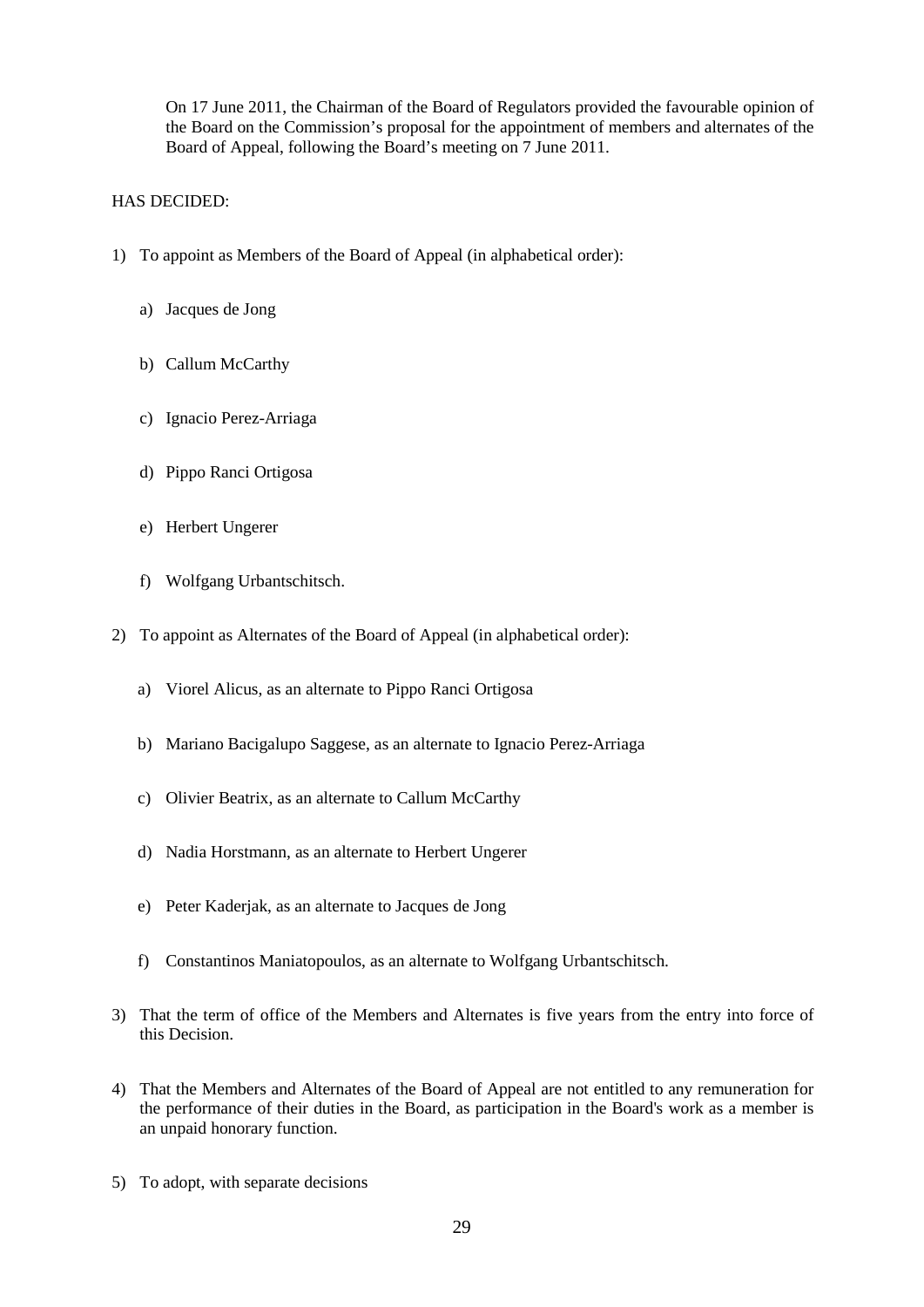- a) the rules for the reimbursement of travel and other expenses incurred by Members and Alternates of the Board of Appeal in the performance of their duties.
- b) the assignment of Alternates to Members.
- 6) To convene the first meeting of the Board of Appeal, to adopt its rules of procedure and designate its Chairman, for 1 December 2011.
- 7) To give mandate to the Director to inform the appointed Members and Alternates of their appointment and to implement any other aspect of this Decision.

This decision shall take effect on the day following that of its adoption.

Done at Ljubljana, on 22 September 2011

Fог the Administrative Board:

Piotr Woźniak

*Chairman of the ACER Administrative Board*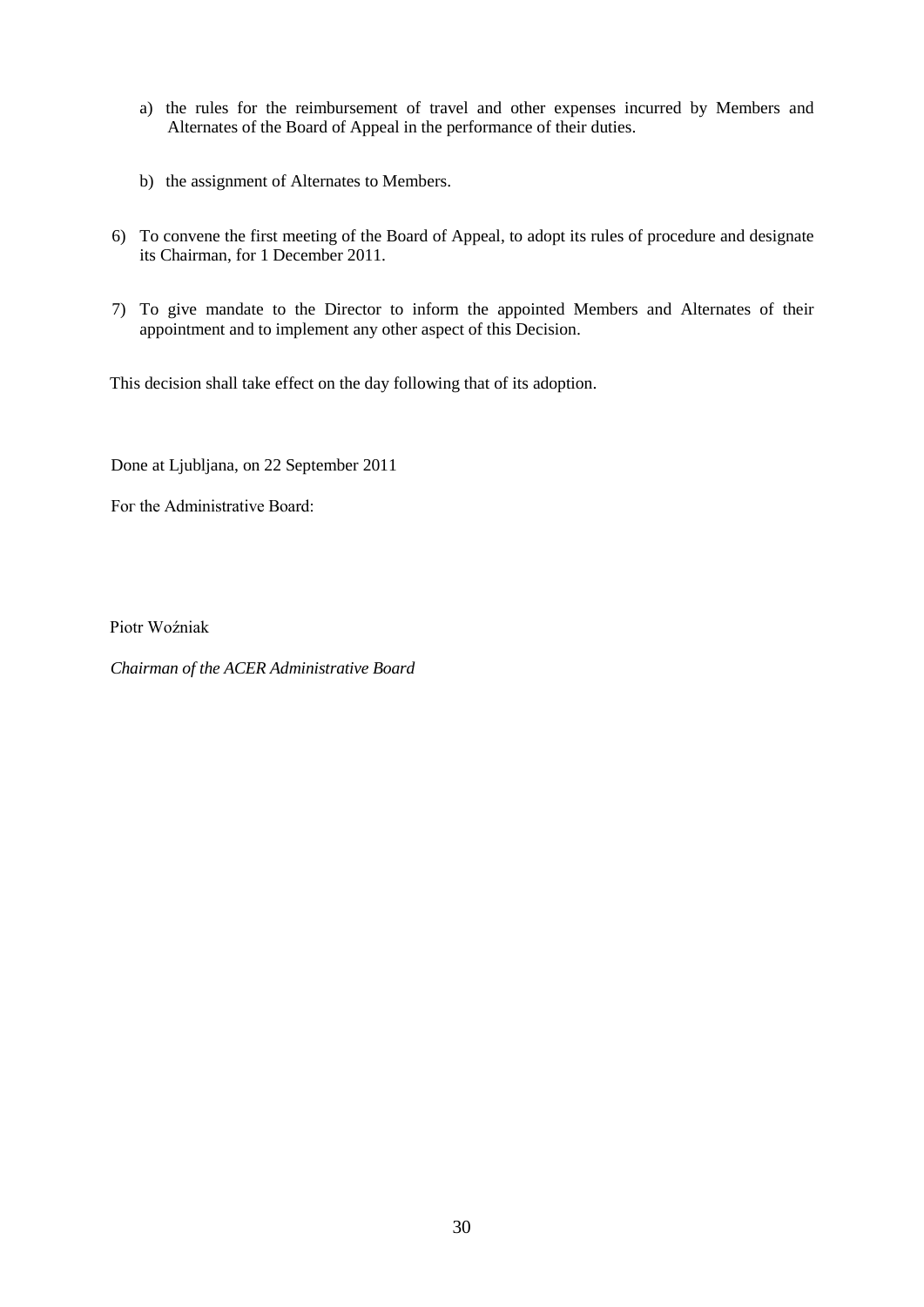

#### DECISION AB n° 21/2011

### ADOPTING RULES ON REIMBURSEMENT OF TRAVEL EXPENSES TO BOARD OF REGULATORS MEMBERS

THE ADMINISTRATIVE BOARD OF THE AGENCY FOR THE COOPERATION OF ENERGY REGULATORS,

HAVING REGARD to Regulation (EC) No 713/2009 of the European Parliament and of the Council of 13 July 2009 establishing an Agency for the Cooperation of Energy Regulators (hereafter 'Agency'),

HAVING REGARD to Decision No A10-BoR-01-03 of the Board of Regulators of the Agency of 04 May 2010 adopting the Rules of Procedure of the Board of Regulators of the Agency,

Whereas:

- (1) Decision No 04/2010 of the Administrative Board of the Agency of 06 May 2010 establishes the rules on the reimbursement of people from outside the Agency invited to attend meetings in an expert capacity,
- (2) It is necessary, for Agencies, to also adopt the rules for the reimbursements of expenses of representatives attending the meetings of the Boards.
- (3) Pursuant to Article 3 (b) of Regulation (EC) No 713/2009 of the European Parliament and of the Council of 13 July 2009 establishing the Agency for the Cooperation of Energy Regulators, the Board of Regulators is a Board of the Agency,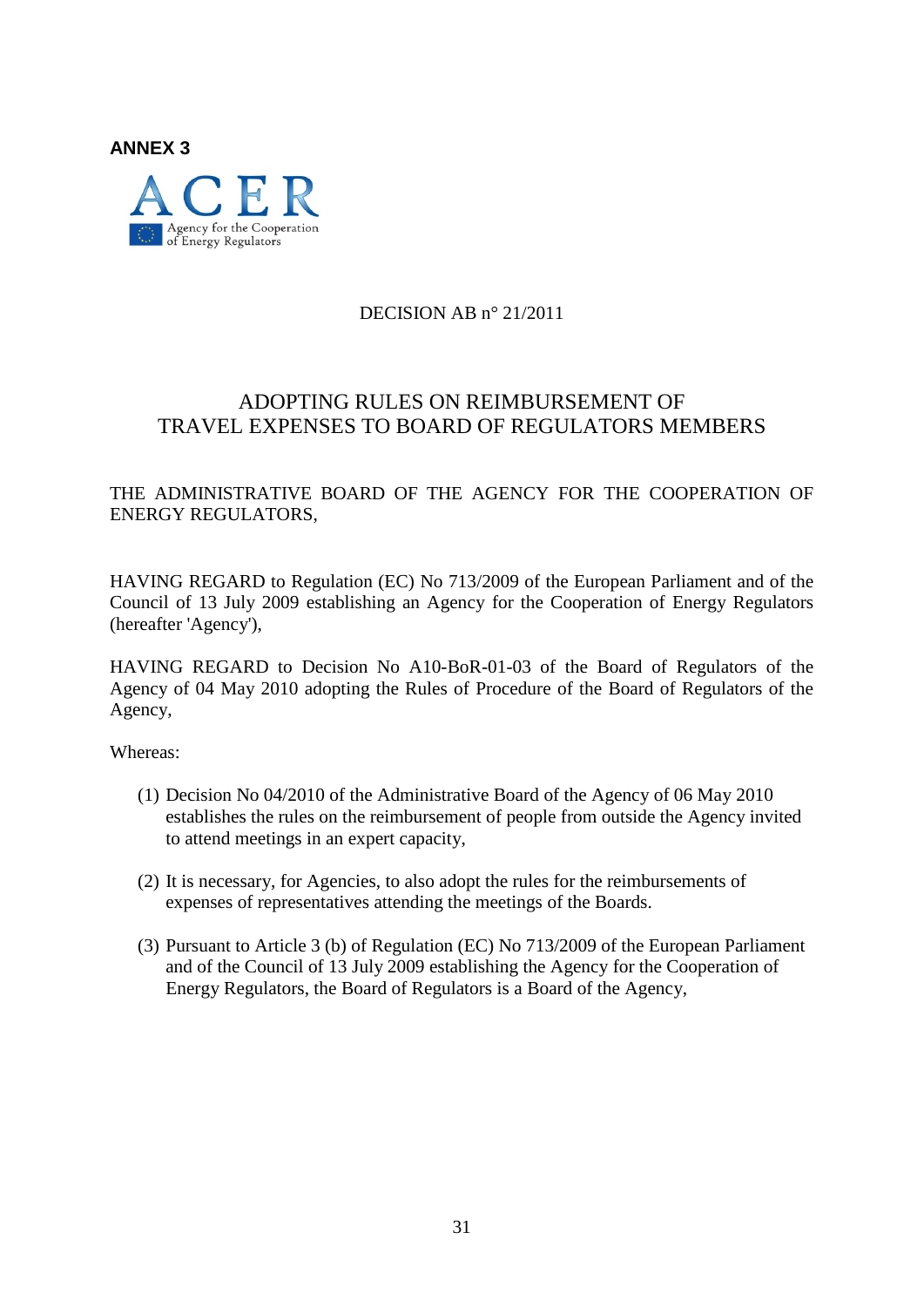HAS DECIDED:

#### **Article 1**

The travel expenses incurred by members of the Board of Regulators, alternate members or persons attending the meetings of the Board of Regulators on their behalf shall be reimbursed by the Agency according to the rules listed in Annex I.

#### **Article 2**

This decision shall take effect on the day following that of its adoption.

Done at Ljubljana, on 22 September 2011

Fог the Administrative Board:

Piotr Woźniak

Chairman of the ACER Administrative Board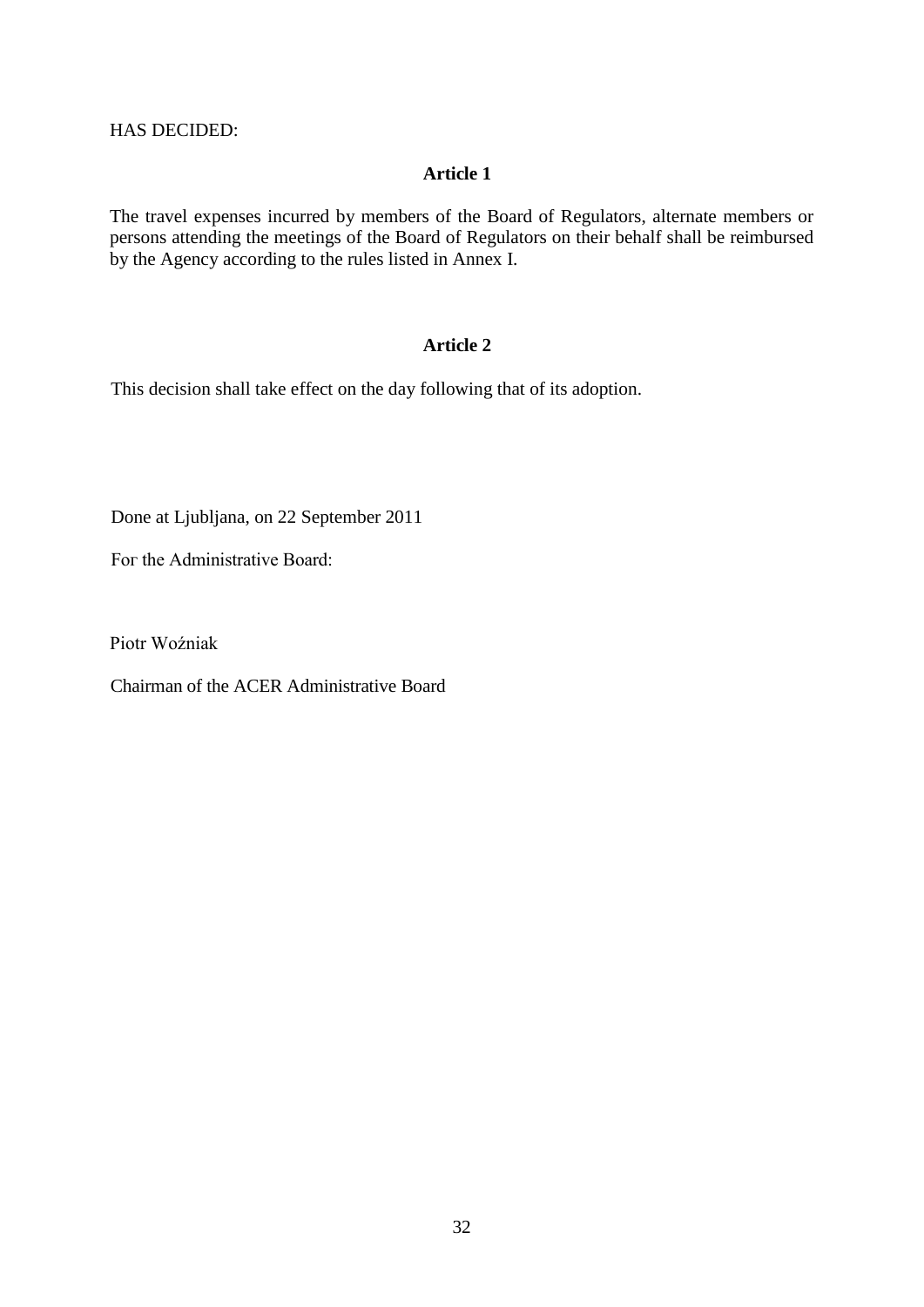#### **Annex to the Decision AB n° 21/2011**

### **GUIDE FOR THE REIMBURSEMENT OF TRAVEL EXPENSES TO BOARD OF REGULATORS MEETINGS**

#### **1. GENERAL REIMBURSEMENT RULES**

1) Travel expenses are reimbursed between the usual place of employment (place of origin) of the representative of the National Regulatory Authority (NRA) to the venue of the ACER Board of Regulators (BOR) meeting.

In the case of a representative combining this travel with other travel arrangements, the maximum expense reimbursed shall be the economy return fare between the point of origin and the place of the meeting.

- 2) Only one representative per NRA may be entitled to reimbursement. The Chair will be reimbursed in addition to the representative attending from the same NRA. The NRA Representative can be a member of the Board, an Alternate member, or a person attending on their behalf.
- 3) The Representative entitled to reimbursement should arrange their travel in a way that is compliant with sound financial management, i.e. in the most economical way possible in terms of time and money.
- 4) The time of arrival at the meeting place and the time of departure from the meeting place should coincide as closely as possible with the respective starting and finishing times of the meeting or other ACER event closely related to BOR activities.
- 5) For the purpose of ensuring meeting attendance, the meeting secretary shall keep an attendance list which must be signed by the Representative. If a Representative does not attend the meeting, no reimbursements shall be made.
- 6) The Representative must declare any reimbursement of travel expenses received for the same meeting from other sources.
- 7) The Representative must inform the Agency in advance, via the meeting secretary, of any non-compliance with the rules and request authorisation for any derogation from them. The Agency will consider requests for derogations from the rules on a case by case basis and may authorise them when duly justified.
- 8) Travel expenses are reimbursed to the NRA on the bank account specified by the NRA in the financial identification form submitted to ACER.
- 9) This guide does not apply to the representative of the European Commission and to representatives of the NRAs of third countries that may be invited to participate to BoR's meetings.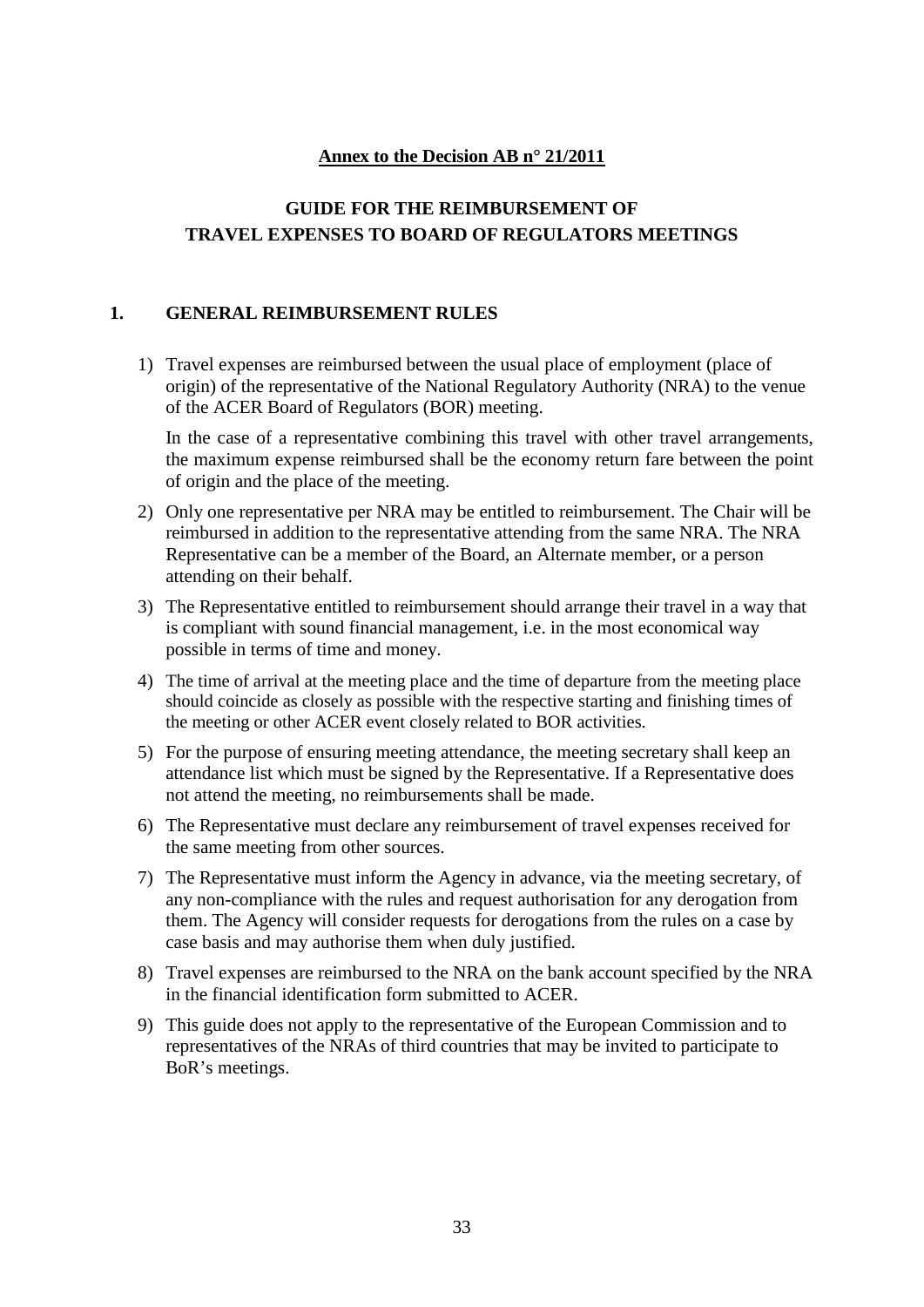#### **2. TRAVEL ARRANGEMENTS**

#### **2.1. Travel by air**

- 1) Air travel is only authorised if the distance is more than 400 km or if the journey involves a sea crossing.
- 2) The Representative is entitled to the reimbursement of an economy class flight ticket. Reimbursement of flights booked in Business class or at a higher rate is restricted to the economy return fare, unless:
	- a) the journey by air involves a flight of 4 hours or more without stopovers, or

b) exceptional circumstances can be invoked. In such case, the Representative must request in writing an authorisation for any derogation from these rules to the authorising officer for payments of the Agency. For instance, if seats had to be booked in Business class or at a higher rate for reasons beyond the control of the Representative, the Representative must produce supporting evidence together with the reimbursement form. Late booking by the Representative or his/her organisation falls under his/her responsibility unless the Agency requests the presence of the Representative at very short notice (i.e., within a week before the meeting).

3) The flight ticket ordered shall be non-flexible unless the Representative reasonably requires flexibility.

The authorising officer for payments of the Agency may scrutinise particularly closely any request for reimbursement involving abnormally expensive flights. He/she shall have the right to carry out any checks that might be needed and to request any proof from the Representative required for this purpose.

He/she shall also have the right, where it appears to be justified, to restrict reimbursement to the rates normally applied to the usual journey from the Representative's point of departure to the meeting place.

#### **2.2 Travel by sea**

If transport by ferry is more economical than transport by air in terms of time and money, a 1st class return ticket for a ferry will be reimbursed.

#### **2.3 Travel by rail**

The cost of a 1st class return rail ticket will be reimbursed.

#### **2.4 Travel by car**

1) Where the Representative chooses to use his/her own vehicle, the reimbursement will be limited to the equivalent of the cost of a 1st class rail-ticket which the representative could have used instead.

If the route is not served by rail, the cost of travel shall be reimbursed at the rate of EUR 0.22 per km.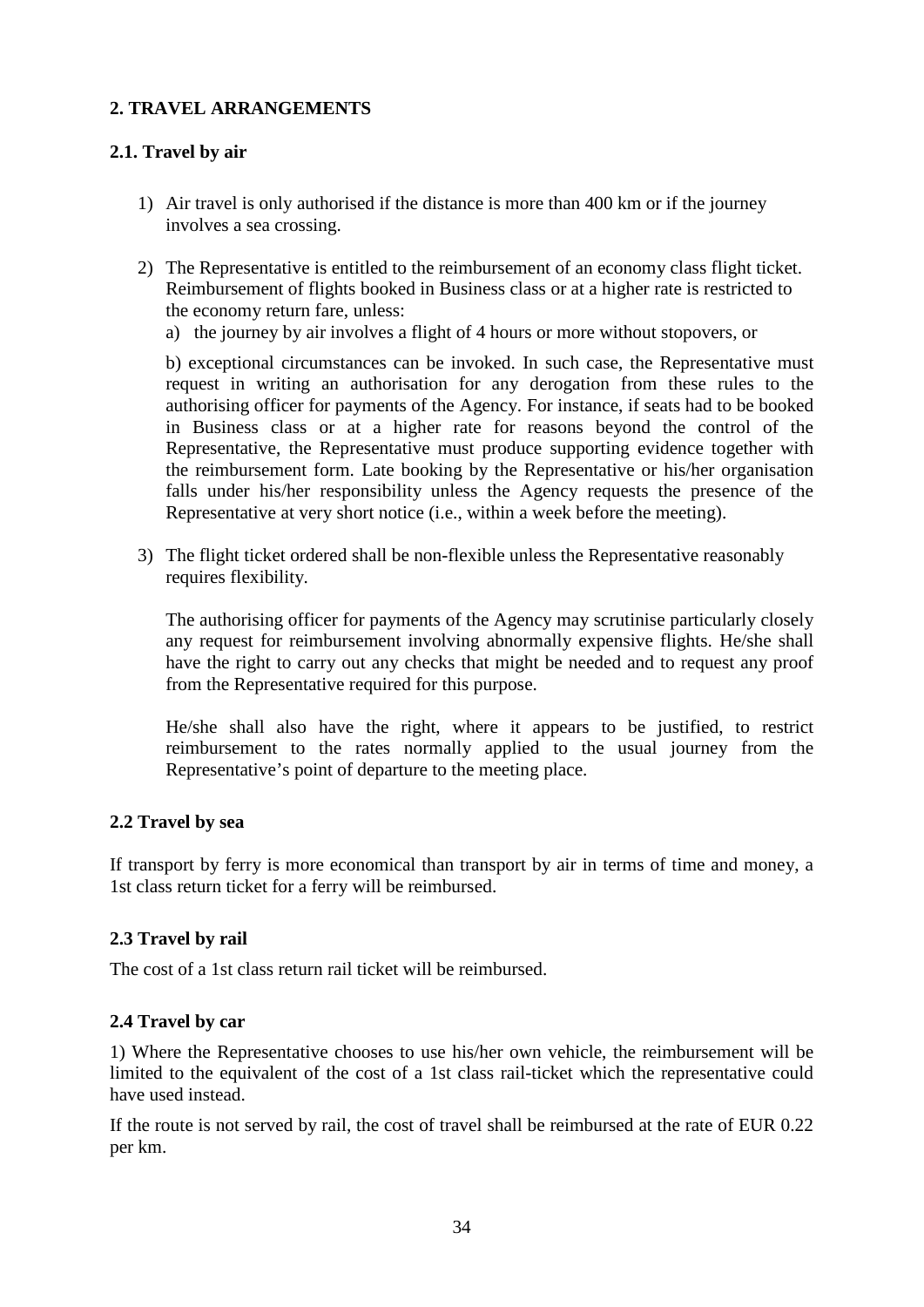2) Costs incurred for using private car to drive to and from station/airport, including parking fees will not be reimbursed.

Other expenses (motorway tolls, parking, ferry crossing etc.) will not be reimbursed.

3) Persons using their own vehicle will remain fully liable for any accidents in which they may be involved during the trip.

#### **2.5 Local transport**

Local transport at the place of the meeting, including taxi fares, will not be reimbursed.

#### **3. ADMINISTRATIVE RULES AND PROCEDURE**

#### **3.1. Documentation required**

#### **3.1.1. Application form for reimbursement**

For each meeting, an application for reimbursement shall be filled in, dated and signed by the person requesting the reimbursement.

#### **3.1.2. Financial identification form**

Travel expenses are reimbursed to the NRA on the Bank account specified by the NRA in the financial identification form submitted to ACER. A financial identification form fully completed and duly signed must be submitted prior to the first request of reimbursement. The forms to be used can be found in all EU languages on the following web-site:

#### [http://ec.europa.eu/budget/execution/ftiers\\_en.htm](http://ec.europa.eu/budget/execution/ftiers_en.htm)

#### **3.1.3. Legal Entity File**

In order to register a new legal entity, the completed and duly signed Legal Entity File form for the NRA must be submitted. The forms to be used can be found in all EU languages on the following web-site:

[http://ec.europa.eu/budget/execution/legal\\_entities\\_en.htm](http://ec.europa.eu/budget/execution/legal_entities_en.htm)

Members of the Board of Regulators, alternate members or persons attending the meetings of the Board of Regulators on their behalf are not required to fill in a legal entity file form as long as reimbursement of travel expenses is made to the Bank Account of the NRA.

#### **3.1.4. Supporting documents for reimbursement**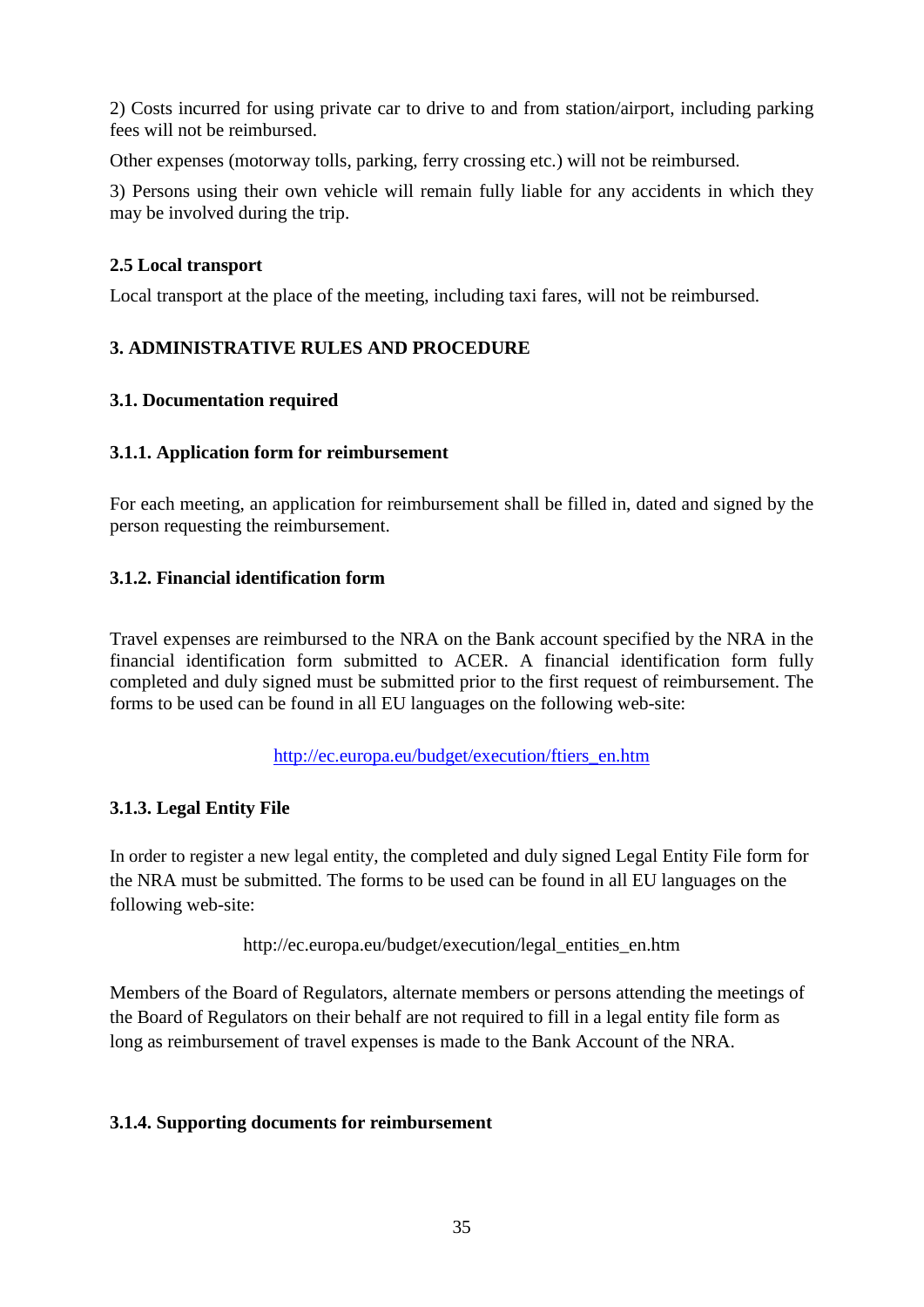Prior to the first reimbursement, NRAs have to submit the financial identification form and the Legal Entity File as indicated under paragraphs 3.1.2. and 3.1.3.

For each meeting, an application for reimbursement shall be filled in, dated and signed by the person requesting the reimbursement and submitted in original together with supporting documents. Travel expenses shall be reimbursed on the presentation of: -the original round trip tickets or invoices;

-the printout of the electronic reservation in case of online bookings.

The documents supplied must clearly indicate the name of the person travelling (for flights arrangements), the class of travel used, the time of travel and the actual price paid.

The original boarding cards are not required if the other supporting documents provided contain all the information necessary to process the reimbursement request.

Supporting documents proving that the journey took place by car, such as motorway tolls or petrol invoices, do not have to be submitted together with the request of reimbursement whenever it is considered reasonable to use the car on the distance travelled.

#### **3.2. Time limit for claiming reimbursement**

The Representative should provide the meeting secretary staff with all the necessary documents for reimbursement before leaving the meeting, whenever possible. If for some reason this is not possible, the Representative shall send the duly signed reimbursement form and the required supporting documents at the latest within 30 calendar days of the meeting to the responsible meeting secretary indicated in the invitation. If, by this deadline, not all the necessary documents have been received, the Agency will proceed with payment based on the documents available, if any.

The Agency will inform the participant concerned about any cancellation or restriction of payment due to lack of information provided within the deadline.

#### **3.3. Method of reimbursement**

Reimbursement of expenses will be done by bank transfer only to the Bank account specified by the NRA in the financial identification form submitted to ACER. When the order for payment is made, the Agency shall indicate the name and date of the meeting and the participant's name in the reference field.

#### **3.5. Events outside the influence of the Representative**

In the case of flight, train or ferry cancellations that are outside the influence of the Representative, the Agency may compensate additional travelling costs incurred subject to justification and where not covered by the carrier and/or travel insurance.

#### **3.6. Refund of unduly paid sums**

The recipient will be required to refund any sums paid in error or if received from other sources.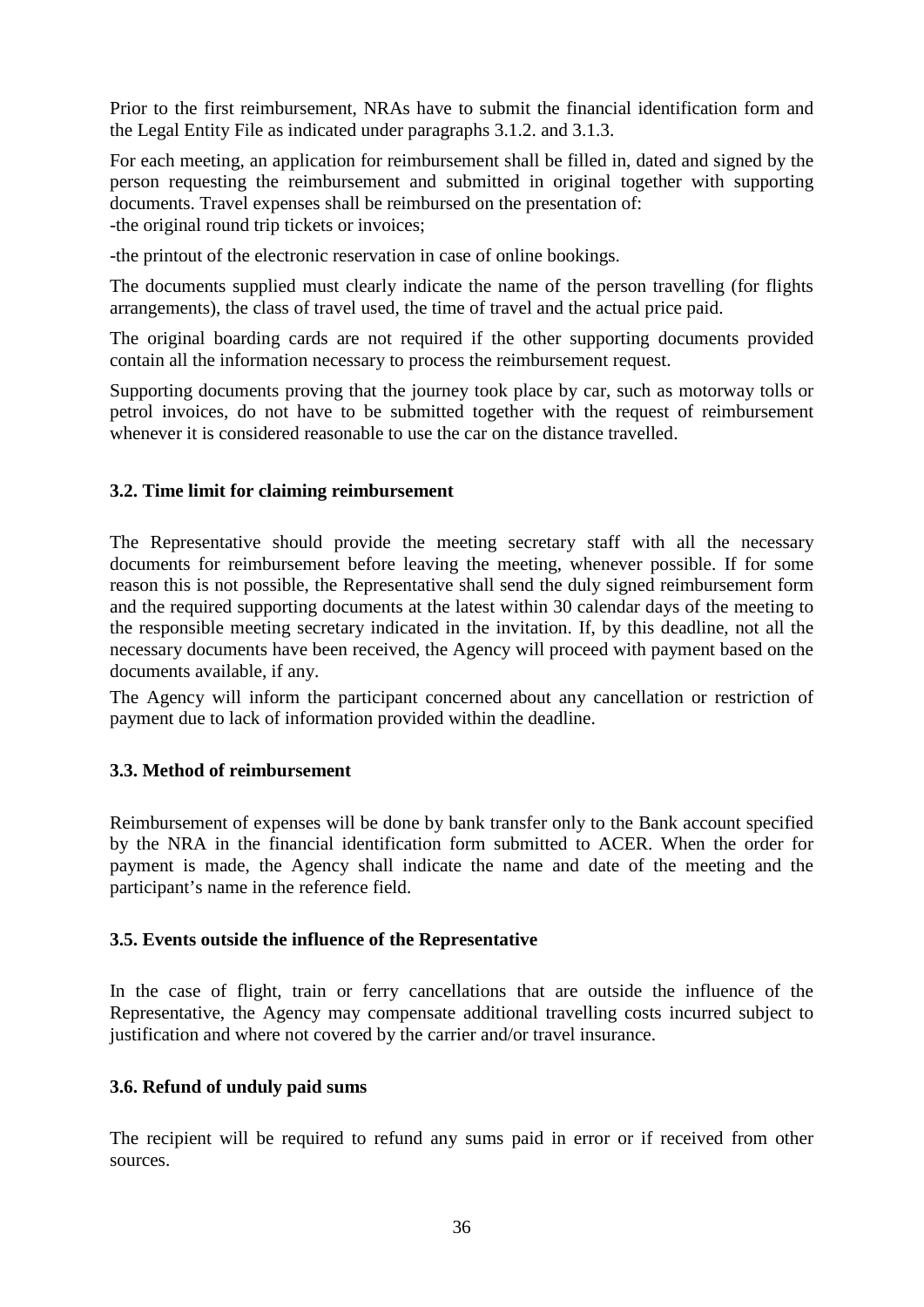## **DECISION AB n° 22/2011**

on the adoption of the

# **FINANCIAL REGULATION**

# **of the Agency for the Cooperation of Energy Regulators**

| Section 2 – Rules applicable to the authorising officers and authorising officers by |  |
|--------------------------------------------------------------------------------------|--|
|                                                                                      |  |
| Section 3 – Rules applicable to accounting officers and imprest administrators 57    |  |
|                                                                                      |  |
|                                                                                      |  |
|                                                                                      |  |
|                                                                                      |  |
|                                                                                      |  |
|                                                                                      |  |
|                                                                                      |  |
|                                                                                      |  |
|                                                                                      |  |
|                                                                                      |  |
|                                                                                      |  |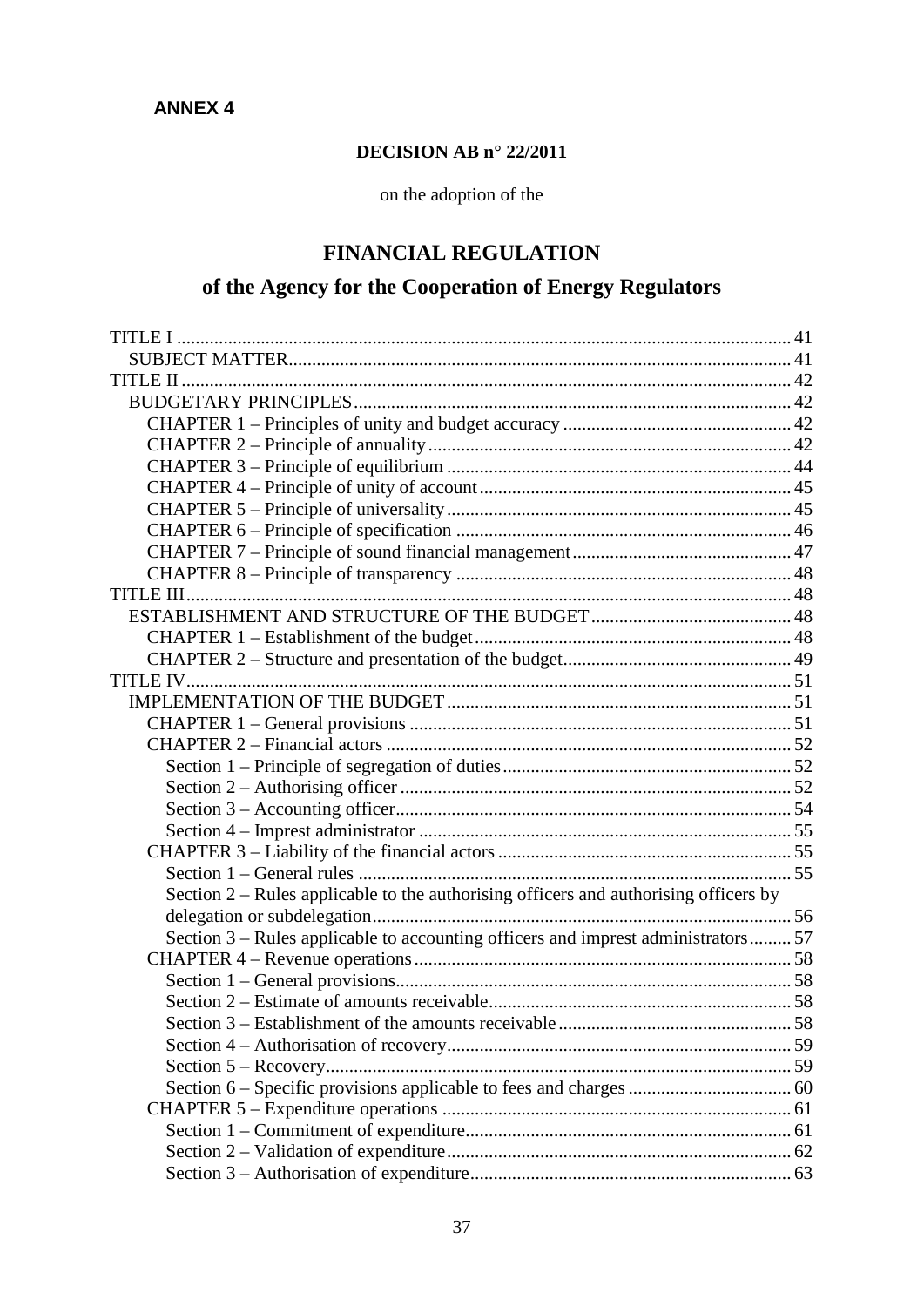| TITI E VIII |
|-------------|
|             |
|             |
|             |
|             |
|             |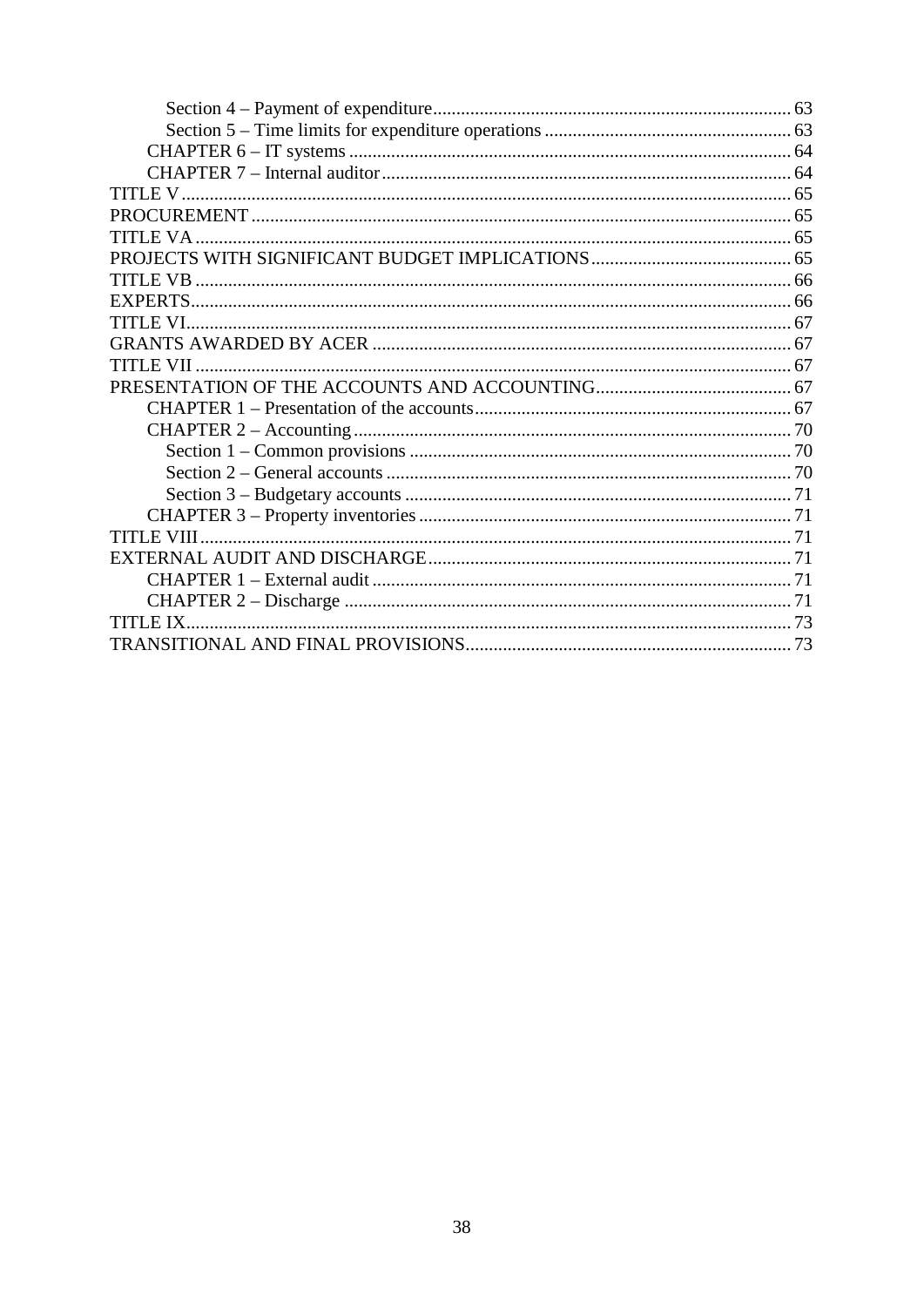

## THE ADMINISTRATIVE BOARD OF THE AGENCY FOR THE COOPERATION OF ENERGY REGULATORS,

HAVING REGARD to Regulation (EC) No 713/2009 of the European Parliament and of the Council of 13 July 2009 establishing a European Agency for the Cooperation of Energy Regulators (hereafter referred to as the "ACER Regulation" and "Agency"), thereof,

HAVING REGARD to Commission Regulation (EC, Euratom) No 1605/2002 of 25 June 2002 on the Financial Regulation applicable to the general budget of the European Union and in particular, Article 185(1) thereof,

HAVING REGARD to the Commission regulation (EC, Euratom) No 2343/2002 of 19 November 2002 on the framework Financial Regulation for the bodies referred to in Article 185 of Council Regulation (EC, Euratom) No 1605/2002 on the Financial Regulation applicable to the general budget of the European Union; amended by Commission Regulation (EC, Euratom) No 652/2008 of 9 July 2008, thereof,

HAVING REGARD to the opinion of the European Commission<sup>[1](#page-0-0)</sup>,

Whereas:

- 1) The Agency for the Cooperation of Energy Regulators, has legal personality and hence its own budget covered by specific financial rules,
- 2) Like the framework Financial Regulation, this Financial Regulation of the Agency for the Cooperation of Energy Regulators confines itself to stating the broad principles and basic rules governing the whole of the budgetary sector concerned, while detailed provisions may subsequently be adopted by the Agency in order to make their financial rules easier to read.
- 3) For the purpose of establishing and implementing the budget, the four fundamental principles of budgetary law (unity, universality, specification, annuality), and the principles of equilibrium, unit of account, sound financial management and transparency must be reasserted.
- 4) It is necessary to define the powers and responsibilities of the accounting officer, the internal auditor and authorising officers. The last mentioned are fully responsible for all revenue and expenditure operations executed under their authority and must be held accountable for their actions, including, where necessary, through disciplinary proceedings.
- 5) Like the institutions, the Agency must not be allowed to raise loans, in accordance with Article 14 of the general Financial Regulation.
- 6) The timetable for establishing the budget, presenting the accounts and granting discharge must be aligned on the equivalent provisions of the general Financial

<span id="page-38-0"></span> $1$  If necessary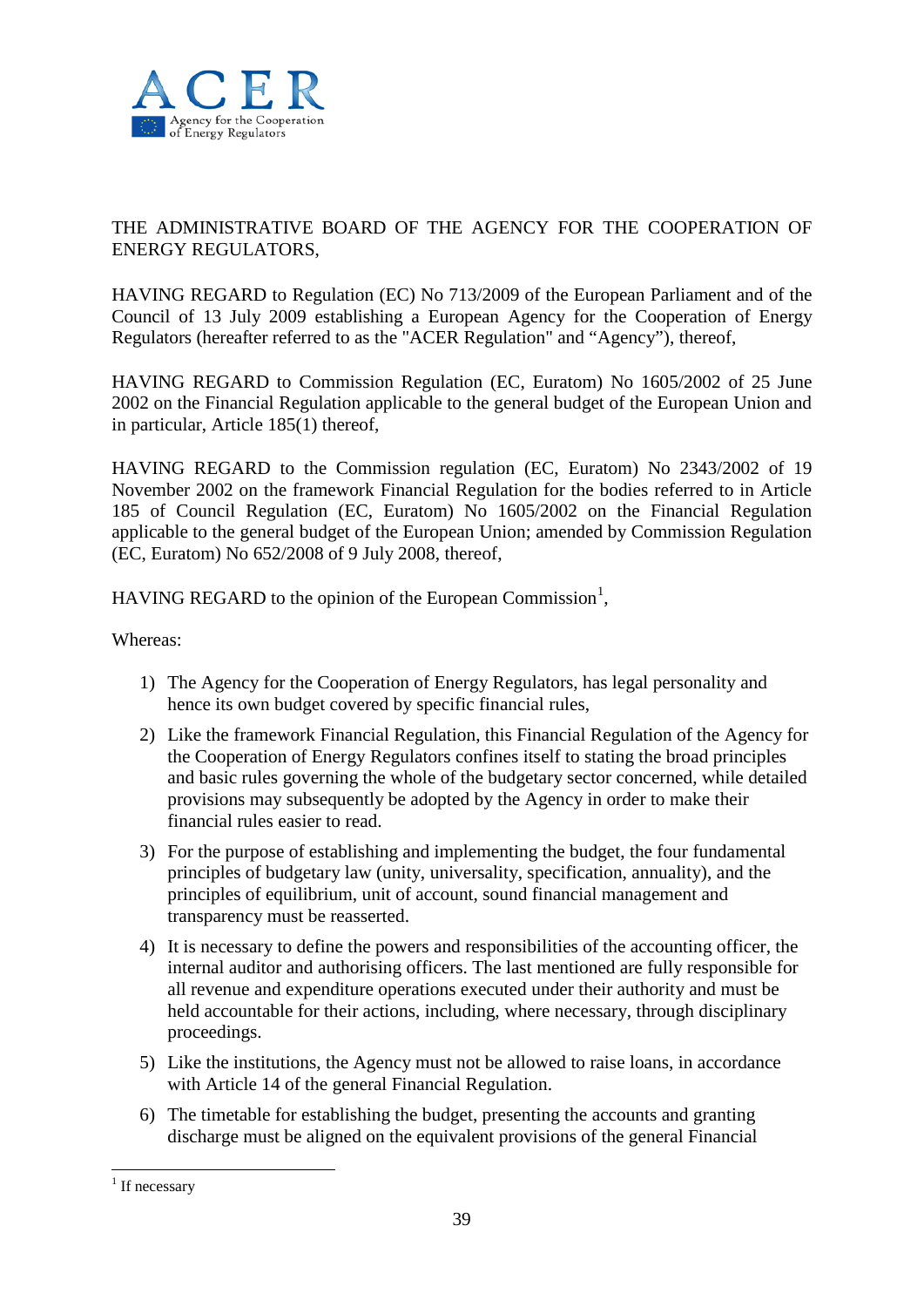

Regulation, and the authority responsible for granting the Agency discharge will be the same as for the general budget (Article 185(2) of the general Financial Regulation).

- 7) The accounting rules applied by the Agency must allow for consolidation with the accounts of the institutions, and to this end they must be adopted by the Commission's accounting officer in accordance with Article 133 of the new general Financial Regulation.
- 8) In accordance with Article 46 of the general Financial Regulation, the establishment plan must now be submitted to the budgetary authority for approval.
- 9) The Agency could have access to the panel referred to in Article 66(4) of the general Financial Regulation set up by the Commission to examine irregularities so that a similar assessment can be made of identical cases.
- 10) Since the Agency receives a grant charged to the European Union budget, the Agency must strictly observe the same requirements as the institutions in the award of public contracts and grants, insofar as such contracts and grants are authorised by the instrument setting up those bodies; in this respect a reference to the relevant provisions of the general Financial Regulation will suffice.
- 11) Like the institutions, the Agency may, for the performance of the tasks entrusted to it, employ external private-sector bodies only where necessary and not for tasks involving any public service mission or any use of discretionary powers of judgement, in order to guarantee that the Agency is accountable for the implementation of its budget and adheres to the objectives assigned to it on its creation.
- 12) In support of its requests for payment of the European Union subsidy, the Agency must submit a cash-flow forecast, and the funds paid by the European Union in respect of that subsidy must bear interest for the benefit of the European Union.
- 13) There must be specific provisions organising the collection of fees and charges, which are one of the resources of the Agency.
- 14) In view of the statutory requirements arising from the instrument setting up the Agency, the procedure for presenting the accounts should be adapted and provision made for the Administrative Board to give its opinion on the accounts.
- 15) The new budget structure adopted in the general financial regulation must also be used by the Agency insofar as this is justified by the nature of its activities.
- 16) The only provisions of the general Financial Regulation that must be included in this Regulation are those which are relevant to the Agency. In particular this Regulation must therefore not include the provisions relating to areas of activity that have no connection with the Agency, the various methods of implementation embodying the concept of externalisation and the information on the budget to be sent to the European Parliament and the Council. Additionally, only some of the categories of assigned revenue in the general Financial Regulation should be taken into consideration and, finally, the procedure for transfers of appropriations and establishment of the budget must be less detailed and less complex.

#### HAS ADOPTED THIS REGULATION: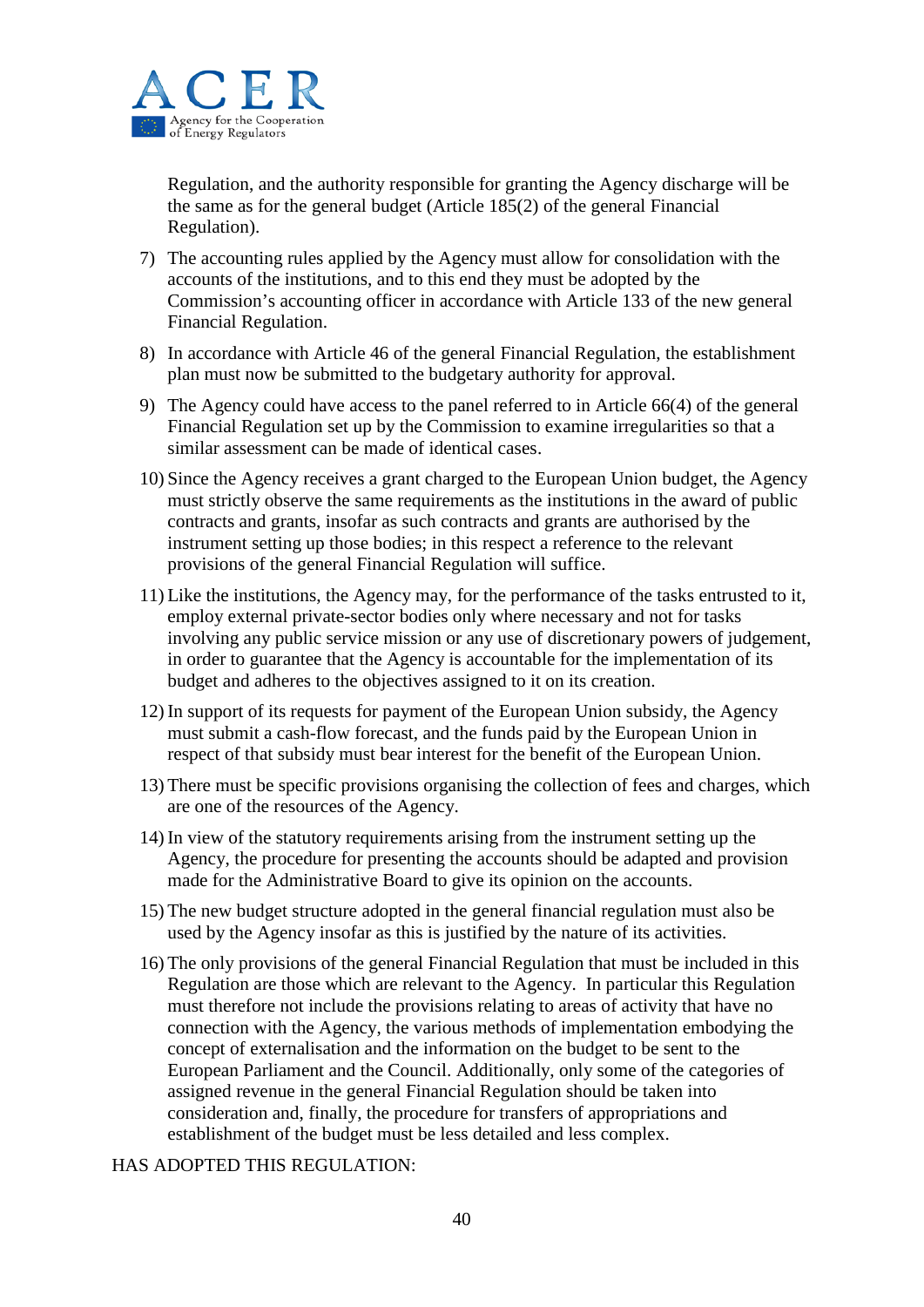

# **TITLE I**

## *SUBJECT MATTER*

## **Article 1**

This Regulation spells out the essential rules which the financial rules of the Agency for the Cooperation of Energy Regulators (ACER) may depart from only where their specific operating needs so require and with the Commission's prior consent in accordance with Article 185 of Council Regulation (EC, Euratom) No 1605/2002 (hereinafter 'the general Financial Regulation').

## **Article 2**

For the purpose of this Regulation:

- 1. **'ACER Regulation'** shall mean Regulation (EC) No 713/2009[2](#page-38-0) of the European Parliament and of the Council of 13 July 2009 establishing the Agency for the Cooperation of Energy Regulators;
- 2. **'ACER'** shall mean the Agency for the Cooperation of Energy Regulators set up by the ACER Regulation as a European body;
- 3. **'Administrative Board'** shall mean the body referred to in Article 3(a) of the ACER Regulation;
- 4. **'Board of Regulators'** shall mean the body referred to in Article 3(b) of the ACER Regulation;
- 5. **'Board of Appeal'** shall mean the body referred to in Article 3(d) of the ACER Regulation;
- 6. **'Director'** shall mean the person referred to in Article 3(a) of the ACER Regulation;
- 7. **'Staff'** shall mean the Director as well as the staff referred to in Article 28 of the ACER Regulation;
- 8. **'Budget'** shall mean the budget of ACER as referred to in Article 21 of the ACER Regulation;
- 9. **'Budgetary Authority'** shall mean the European Parliament and the Council of the European Union;
- 10. **'General Financial Regulation'** shall mean Council Regulation (EC, Euratom) No. 1605/2002 of 25 June 2002 on the Financial Regulation applicable to the general budget of the European Communities;
- 11. **'Framework Financial Regulation'** shall mean Commission Regulation (EC, Euratom) No. 2343/2002 of 23 December 2002 on the framework Financial Regulation for the bodies referred to in Article 185 of the Council Regulation (EC, Euratom) No. 1605/2002 on the Financial Regulation applicable to the general budget of the European Communities, amended by Commission Regulation (EC, Euratom) No. 652/2008 of 9 July 2008;
- 12. **'Implementing Rules to the general Financial Regulation'** shall mean the Commission Regulation (EC, Euratom) No. 2342/2002[3](#page-40-0) of 23 December 2002 laying down the detailed rules for the implementation of Council Regulation (EC, Euratom) No. 1605/2002 of 25 June 2002 on the Financial Regulation applicable to the general budget of the European Communities;
- 13. **'ACER Financial Implementing Rules'** shall mean the implementing rules to this Financial Regulation;

<span id="page-40-0"></span><sup>2</sup> OJ L211, 14.8 .2009, p. 1-14 <sup>3</sup> OJ L 357, 31.12.2002, p.1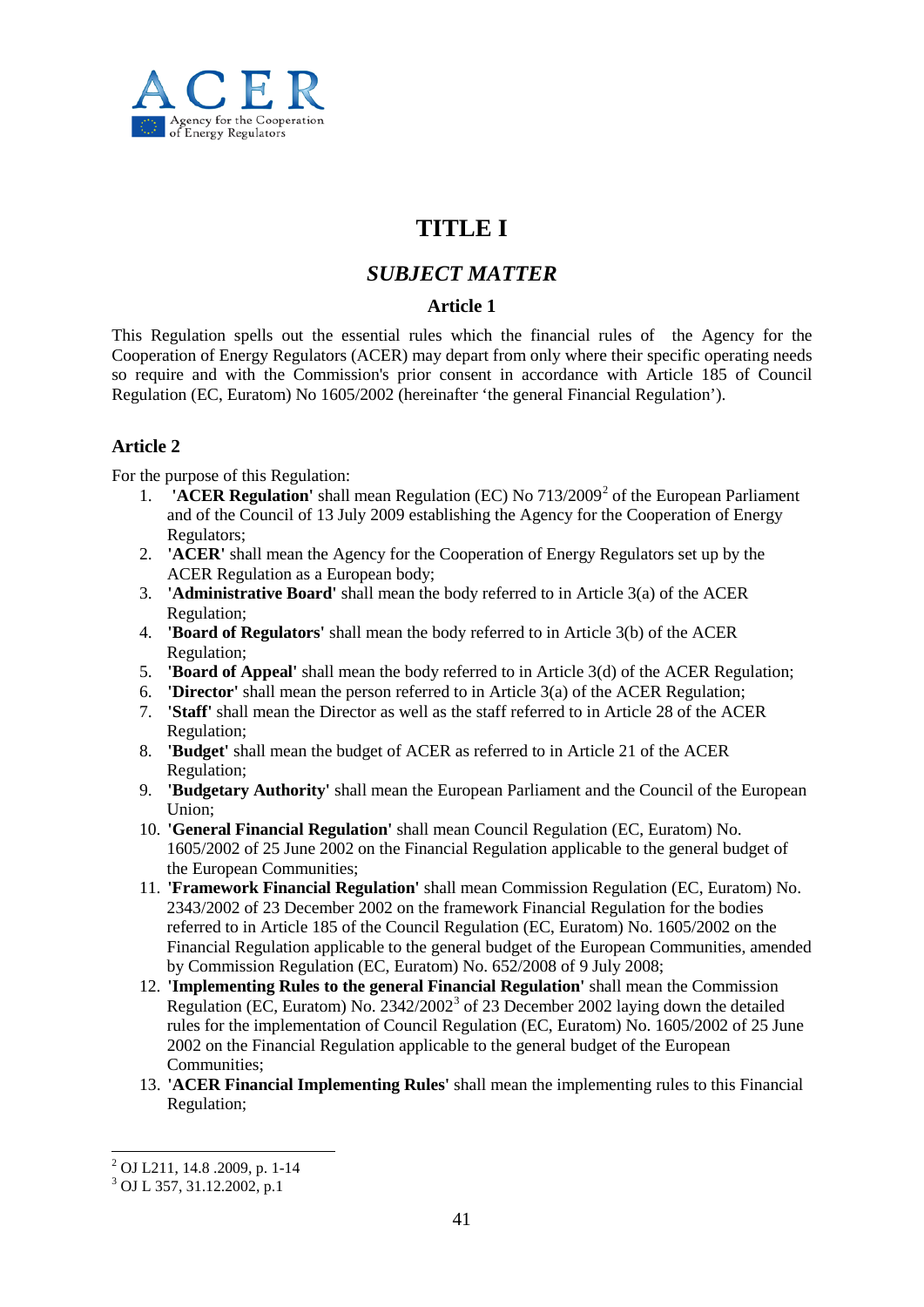

- 14. **'ACER Financial Rules'** shall mean the ACER Regulation, this Financial Regulation and the ACER Financial Implementing Rules;
- 15. **'Staff Regulations'** shall mean regulations and rules applicable to officials and other servants of the European Union.

# **TITLE II**

## *BUDGETARY PRINCIPLES*

#### **Article 3**

The establishment and implementation of the ACER budget (hereinafter referred to as 'the budget') shall comply with the principles of unity and budgetary accuracy, annuality, equilibrium, unit of account, universality, specification and sound financial management, which requires effective and efficient internal control, and transparency as provided for in this Regulation.

#### **CHAPTER 1 – Principles of unity and budget accuracy**

#### **Article 4**

The budget is the instrument which, for each financial year, forecasts and authorises the revenue and expenditure considered necessary for ACER.

#### **Article 5**

The budget shall comprise:

- (a) a subsidy granted by the European Union;
- (b) fees paid to the Agency pursuant to Article 22 of the ACER Regulation;
- (c) voluntary contributions from the Member States or from the regulatory authorities, under Article 13(8) of the ACER Regulation;
- (d) legacies, donations or grants under Article 13(8) of the ACER Regulation;
- (e) the expenditure of ACER covering staff, administrative, infrastructure, and operational expenses.
- (f) revenue assigned to specific items of expenditure in accordance with Article 19(1);

#### **Article 6**

- 1. No revenue shall be collected and no expenditure effected unless booked to a line in the budget.
- 2. An appropriation shall not be entered in the budget if it is not for an item of expenditure considered necessary.
- 3. No expenditure may be committed or authorised in excess of the appropriations authorised by the budget.

#### **CHAPTER 2 – Principle of annuality**

#### **Article 7**

The appropriations entered in the budget shall be authorised for one financial year which shall run from 1 January to 31 December.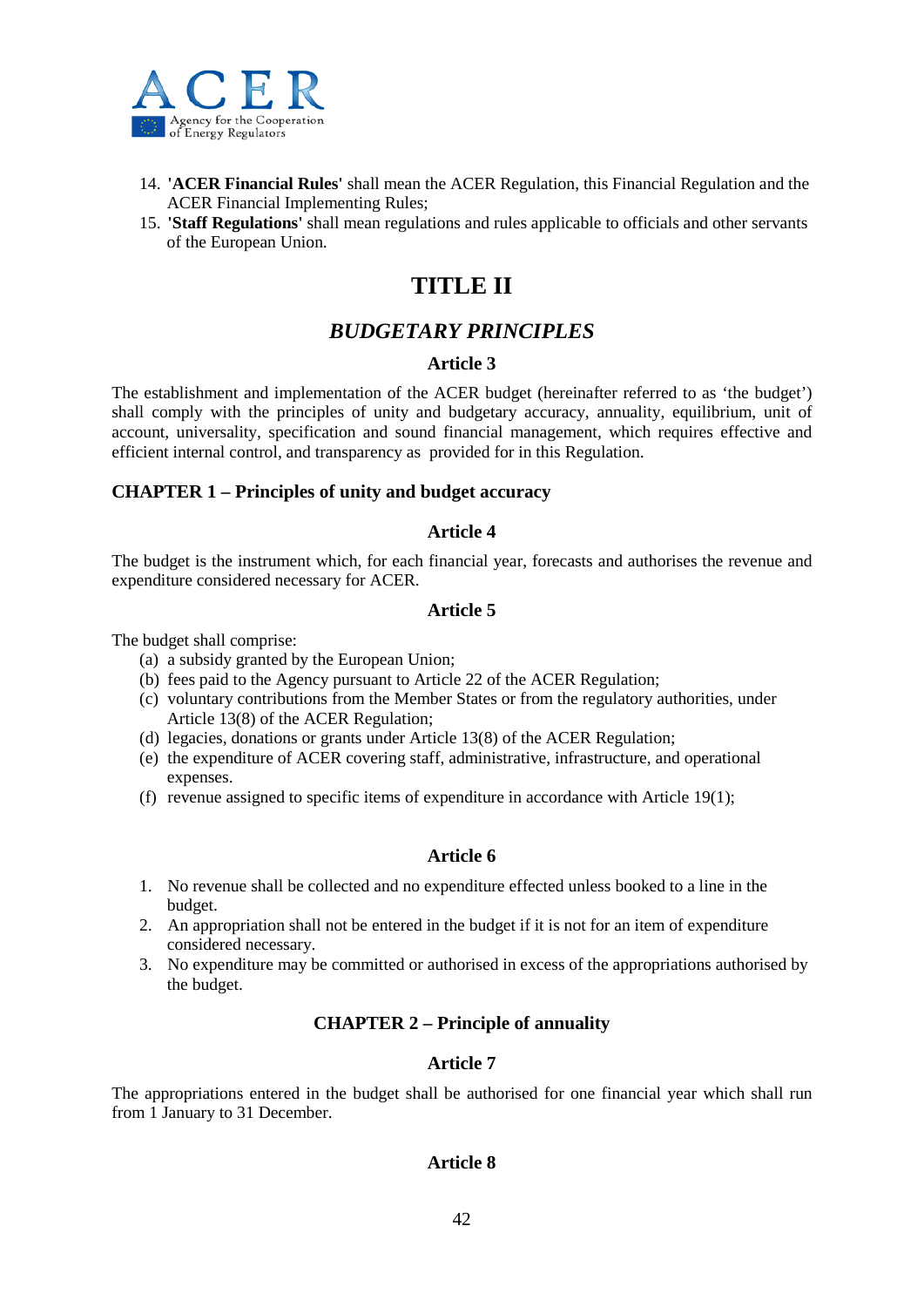

- 1. The budget shall contain non-differentiated appropriations and, where justified by operational needs, differentiated appropriations. The latter shall consist of commitment appropriations and payment appropriations.
- 2. Commitment appropriations shall cover the total cost of the legal commitments entered into during the current financial year.
- 3. Payment appropriations shall cover payments made to honour the legal commitments entered into in the current financial year and/or earlier financial years.
- 4. Administrative appropriations shall be non-differentiated. Administrative expenditure arising from contracts covering periods that extend beyond the financial year, either in accordance with local practice or relating to the supply of equipment, shall be charged to the budget of the financial year in which it is effected.

#### **Article 9**

- 1. The revenue of the Agency referred to in Article 5 shall be entered in the accounts for the financial year on the basis of the amounts collected during the financial year.
- 2. The revenue of the Agency shall give rise to an equivalent amount of payment appropriations.
- 3. The appropriations authorised in the budget for a given year may be used solely to cover expenditure committed and paid in that financial year, and to cover amounts due against commitments from preceding financial years.
- 4. Commitments shall be entered in the accounts on the basis of the legal commitments entered into up to 31 December.
- 5. Payments shall be entered in the accounts for a financial year on the basis of the payments effected by the accounting officer by 31 December of that year at the latest.

#### **Article 10**

- 1. Appropriations which have not been used at the end of the financial year for which they were entered shall be cancelled. However, they may, by decision of the Administrative Board taken not later than 15 February, be carried over to the next financial year only, in accordance with paragraphs 2 to 7.
- 2. Appropriations relating to staff expenditure may not be carried over.
- 3. Commitment appropriations and non-differentiated appropriations not yet committed at the close of the financial year may be carried over in respect of amounts corresponding to commitment appropriations for which most of the preparatory stages of the commitment procedure, as defined in the rules implementing this financial regulation, have been completed by 31 December; these amounts may then be committed up to 31 March of the following year.
- 4. Payment appropriations may be carried over in respect of amounts needed to cover existing commitments or commitments linked to commitment appropriations carried over, when the appropriations provided for the relevant lines in the budget for the following financial year do not cover requirements. ACER shall first use the appropriations authorised for the current financial year and shall not use the appropriations carried over until the former are exhausted.
- 5. Non-differentiated appropriations corresponding to obligations duly contracted at the close of the financial year shall be carried over automatically to the following financial year only.
- 6. Appropriations carried over which have not been committed by 31 March of the year  $N+1$ shall be automatically cancelled. Appropriations carried over in this way shall be identified in the accounts.
- 7. The appropriations available at 31 December arising from the assigned revenue referred to in Article 19 shall be carried over automatically. By 1 June of the year N+1 at the latest, ACER shall inform the Commission about the implementation of the assigned revenue carried over.

The appropriations available corresponding to assigned revenue carried over must be first used.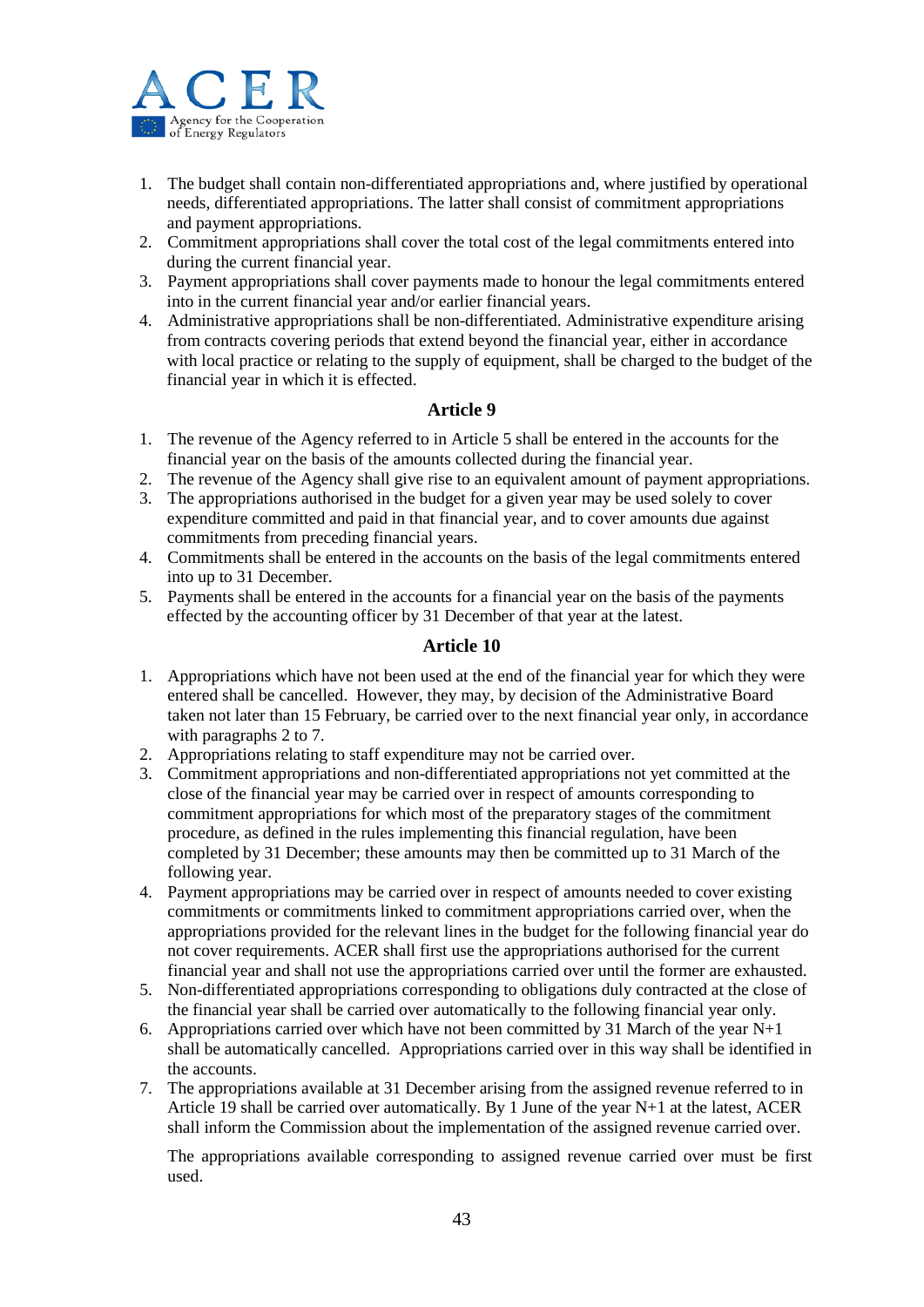

#### **Article 11**

Where amounts are decommitted, as a result of total or partial non-implementation of the actions for which they were earmarked, in any financial year after that in which the appropriation were committed, the appropriations concerned shall be cancelled.

#### **Article 12**

The appropriations entered in the budget may be committed with effect from 1 January, once the budget has become definitive.

#### **Article 13**

- 1. As from 15 November of each year, routine administrative expenditure may be committed in advance against the appropriations provided for the following financial year. Such commitments may not, however, exceed one quarter of the appropriations decided by the Administrative Board on the corresponding budget line for the current financial year. They may not apply to new expenditure of a kind not yet approved in principle in the last budget dully adopted.
- 2. Expenditure which must be paid in advance, for example rents, may give rise to payments from 1 December onwards to be charged to the appropriations for the following financial year. In this case, the limit referred to in paragraph 1 shall not apply.

#### **Article 14**

- 1. If the budget has not been finally adopted at the beginning of the financial year, the following rules shall apply to commitment and payment of expenditure which it has been possible to book to a specific line in the budget as part of implementation of the last budget duly adopted.
- 2. Commitments may be made per chapter up to a maximum of one quarter of the total appropriations authorised in the chapter in question for the previous financial year, plus one twelfth for each month which has elapsed.

Payments may be made monthly per chapter up to a maximum of one twelfth of the appropriations authorised in the chapter in question for the previous financial year.

The limit of the appropriations provided for in the statement of estimates of revenue and expenditure may not be exceeded.

3. At the request of the Director, if the continuity of action by ACER and management needs so require, the Administrative Board may simultaneously authorise two or more provisional twelfths for both commitments and payments over and above those automatically made available by the provisions of paragraphs 1 and 2.

The additional twelfths shall be authorised in full and shall not be divisible.

## **CHAPTER 3 – Principle of equilibrium**

- 1. The budget revenue and payment appropriations must be in balance.
- 2. Commitment appropriations may not exceed the amount of the European Union subsidy, plus own revenue and any other revenue referred to in Article 5.
- 3. ACER may not raise loans.
- 4. European Union funds paid to the ACER shall constitute for its budget a balancing subsidy which shall count as pre-financing within the meaning of Article  $81(1)(b)(i)$  of the general Financial Regulation.
- 5. ACER shall implement rigorous cash management, taking due account of assigned revenue, in order to ensure that its cash balances are limited to duly justified requirements. With its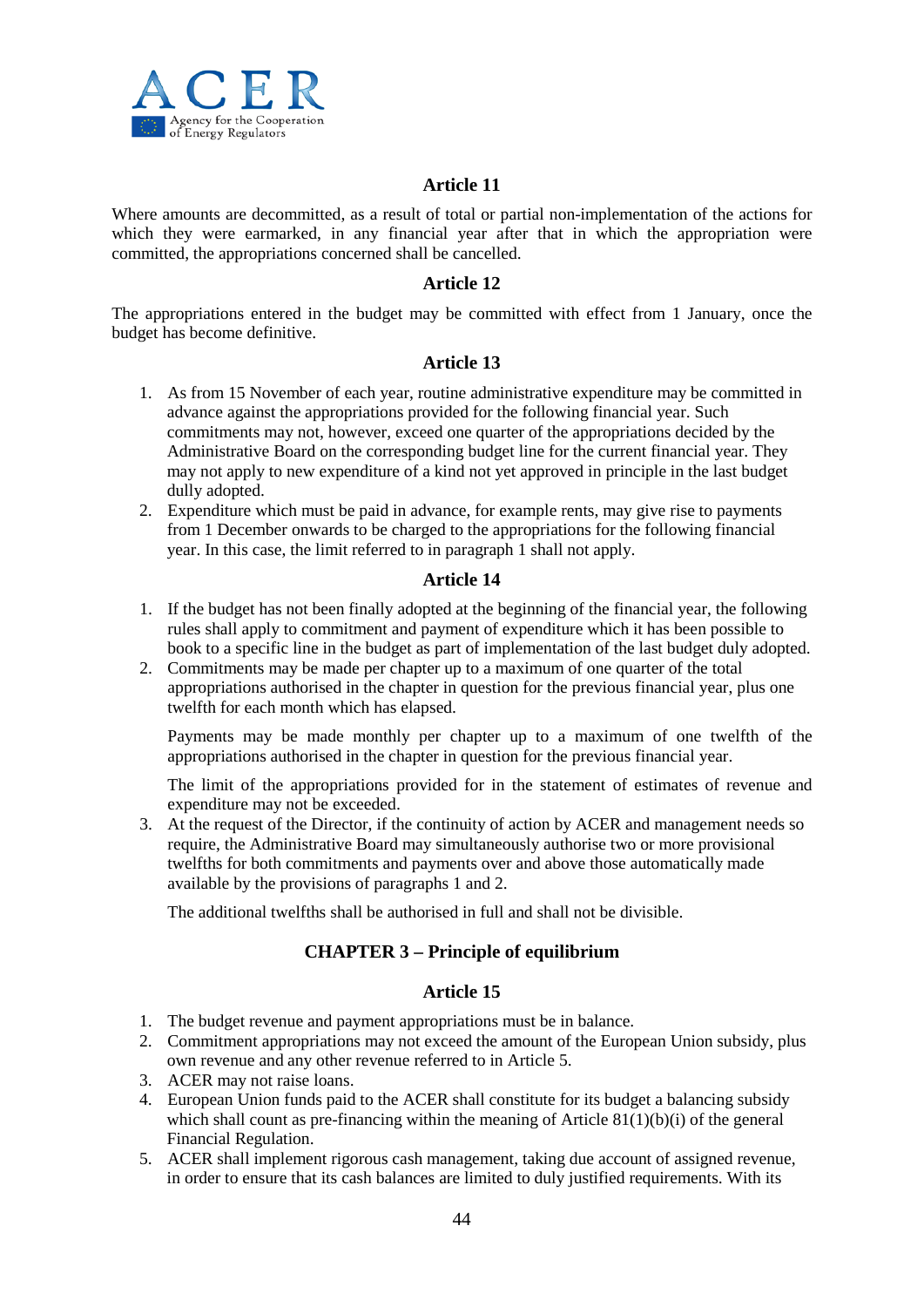

payment requests, it shall submit detailed and updated forecasts on its real cash requirements throughout the year, including information on assigned revenue.

#### **Article 16**

1. If the balance of the outturn account within the meaning of Article 81 is positive, it shall be repaid to the Commission up to the amount of the European Union subsidy paid during the year. The part of the balance exceeding the amount of the European Union subsidy paid during the year shall be entered in the budget for the following year as revenue.

ACER shall provide, by 31 March of the year N at the latest, an estimate of the operating surplus from the year N-1, which is to be returned to the European Union budget in year N, in order to complete the information already available concerning the surplus of the year N-2. This information shall be duly taken into account by the Commission when assessing the financial needs of ACER in year N+1;

The difference between the European Union subsidy entered in the general budget and that actually paid to ACER shall be cancelled.

- 2. If the balance of the outturn account provided for in Article 81 is negative, it shall be entered in the budget for the following financial year.
- 3. The revenue or payment appropriation shall be entered in the budget during the budgetary procedure using the letter of amendment procedure or, while the budget implementation is under way, by means of an amending budget.

#### **CHAPTER 4 – Principle of unity of account**

#### **Article 17**

The budget shall be drawn up and implemented in euro and the accounts shall be presented in euro.

However, for cash-flow purposes, the accounting officer and, in case of imprest accounts, imprest administrators shall be authorised to carry out operations in national currencies as laid down in the financial rules of ACER.

## **CHAPTER 5 – Principle of universality**

#### **Article 18**

Total revenue shall cover total payment appropriations, subject to Article 19. All revenue and expenditure shall be entered in full without any adjustments against each other, subject to Article 21.

- 1. The following items of revenue shall be used to finance specific items of expenditure:
	- (a) revenue earmarked for a specific purpose, such as income from legacies, donations or grants as per Article 13(8) of the ACER Regulation;
	- (b) contributions to the Agency's activities from Member States, non-member countries or miscellaneous bodies, insofar as this is provided for in the agreement concluded between the Agency and the Member States, non-member countries or bodies in question;
	- (c) revenue from third parties in respect of goods, services or work supplied at their request, with the exception of fees and charges referred to in Article 5(b);
	- (d) proceeds from the supply of goods, services and works for European Institutions or other European bodies;
	- (e) revenue arising from the repayment of amounts wrongly paid;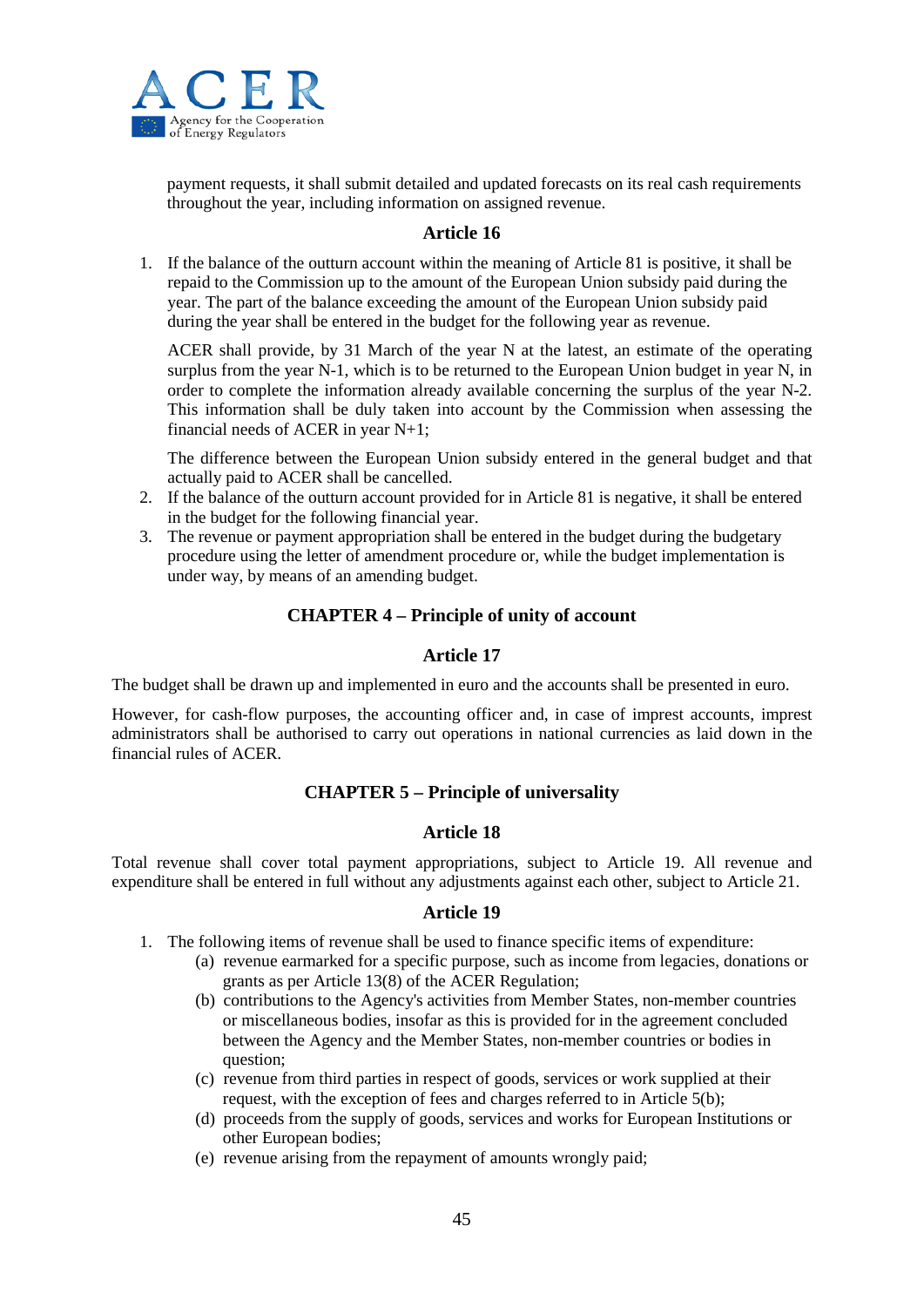

- (f) proceeds from the sale of vehicles, equipment, installations, materials, and scientific and technical apparatus which are being replaced or scrapped when the book value is fully depreciated;
- (g) insurance payments received;
- (h) revenue and payments connected with lettings;
- (i) revenue from the sale of publications and films, including those on an electronic medium.

The ACER Regulation may also assign the revenue for which it provides to specific items of expenditure.

- 2. All items of revenue within the meaning of point (a) to (d) of paragraph 1 shall cover all direct or indirect expenditure incurred by the activity or purpose in question.
- 3. The budget shall carry lines to accommodate the categories of assigned revenue referred to in paragraph 1 and wherever possible shall indicate the amount.

#### **Article 20**

- 1. The Administrative Board may accept any donation made to the Agency, such as legacies, donations or grants, as provided by Art.13(8) of ACER Regulation.
- 2. Acceptance of donations which may involve some financial charge shall be subject to the authorisation of the Administrative Board, which shall take a decision within two months of the date on which the request is submitted to it. If the Administrative Board fails to take a decision within that period, the donation shall be deemed accepted.

#### **Article 21**

- 1. The following deductions may be made from payment requests, invoices or statements which shall then be passed for payment of the net amount:
	- (a) penalties imposed on parties to procurement contracts or beneficiaries of a grant;
	- (b) discounts, refunds and rebates on individual invoices and payment requests;
	- (c) interest generated by pre-financing payments.
- 2. The cost of products or services provided to the Agency shall be charged to the budget for the full ex-tax amount, where they incorporate taxes refunded:
	- (a) either by the Member States pursuant to the Protocol on the Privileges and Immunities of the European Union, provided that it applies to ACER;
	- (b) or by a Member State or non-member country on the basis of other relevant agreements.

Any national taxes temporarily borne by ACER under the first subparagraph shall be entered in a suspense account until they are refunded by the State concerned.

- 3. Any negative balance shall be entered in the budget as expenditure.
- 4. Adjustments may be made in respect of exchange differences occurring in the implementation of the budget. The final gain or loss shall be included in the balance for the year.

#### **CHAPTER 6 – Principle of specification**

#### **Article 22**

The appropriations in their entirety shall be earmarked for specific purposes by title and chapter; the chapters shall be further subdivided into articles and items.

#### **Article 23**

1. The Director may make transfers from one chapter to the other and from one article to another without limit and from one title to another up to a maximum of 10% of the appropriations for the financial year shown on the line from which the transfer is made.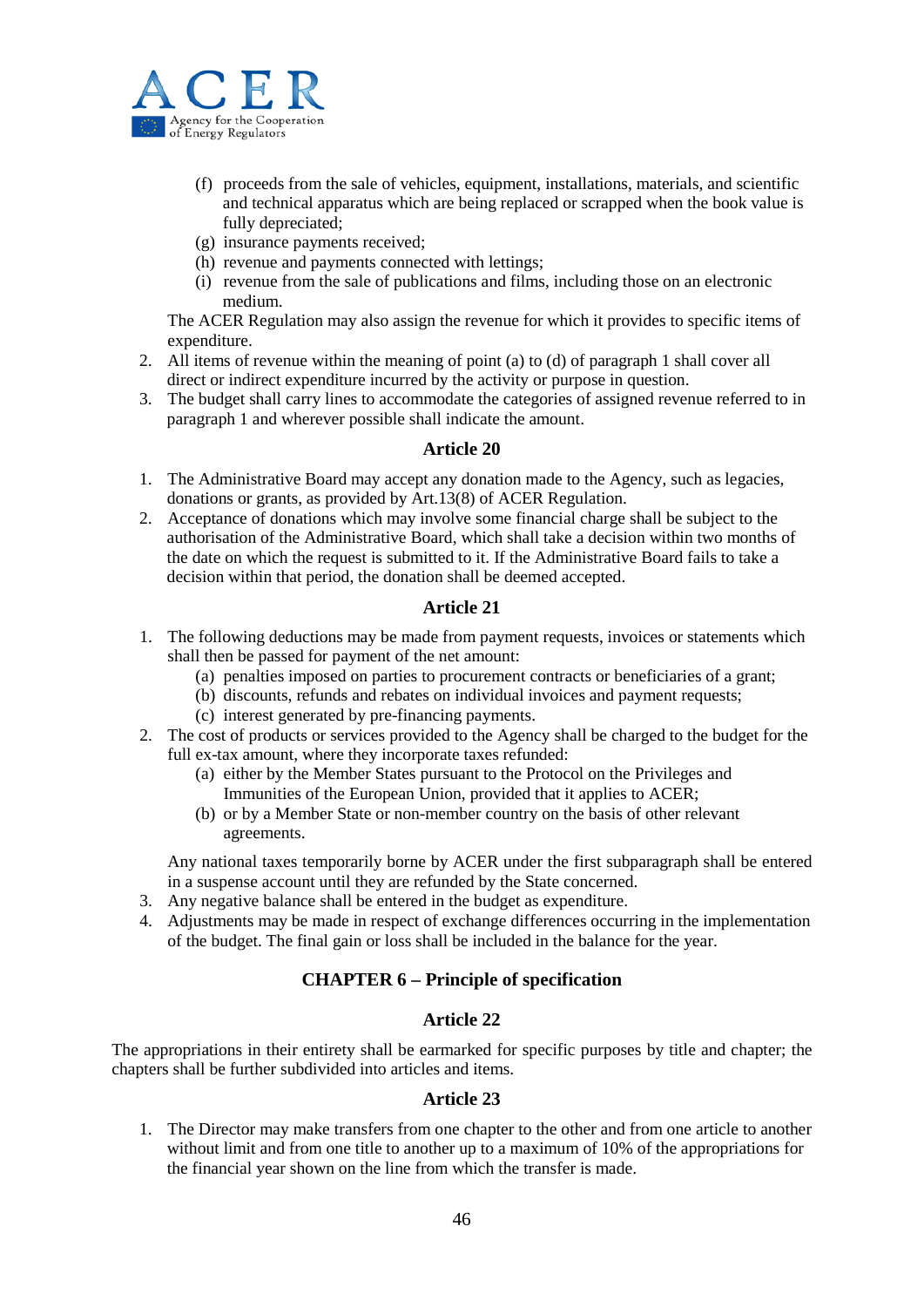

- 2. Beyond the limit referred to in the first paragraph, the Director may propose to the Administrative Board transfers of appropriations from one title to another. If necessary a written procedure for approval may be employed. The Administrative Board shall have three weeks in which to oppose such transfers. After this time-limit they shall be deemed to be adopted.
- 3. Proposal for transfers and transfers carried out under paragraphs 1 and 2 shall be accompanied by appropriate and detailed supporting documents showing the implementation of appropriations and estimates of requirements up to the end of the financial year, both for the headings to be credited and for those from which the appropriations are drawn.
- 4. The Director shall inform the Administrative Board as soon as possible of all transfers made. He shall inform the budgetary authority of all transfers carried out under paragraph 2.

#### **Article 24**

- 1. Appropriations may be transferred only to budget lines for which the budget has authorised appropriations or carries a token entry (p.m.).
- 2. Appropriations corresponding to assigned revenue may be transferred only if they are used for the purpose to which the revenue is assigned.

#### **CHAPTER 7 – Principle of sound financial management**

#### **Article 25**

- 1. Budget appropriations shall be used in accordance with the principle of sound financial management, that is to say, in accordance with the principles of economy, efficiency and effectiveness.
- 2. The principle of economy requires that the resources used by ACER for the pursuit of its activities shall be made available in due time, in appropriate quantity and quality and at the best price.

The principle of efficiency is concerned with the best relationship between resources employed and results achieved.

The principle of effectiveness is concerned with attaining the specific objectives set and achieving the intended results.

3. Specific, measurable, achievable, relevant and timed objectives shall be set for all sectors of activity covered by the budget.

Achievement of those objectives shall be monitored by performance indicators for each activity and information shall be provided to the Administrative Board by the Director. This information shall be provided annually at the latest in the documents accompanying the preliminary draft budget.

4. In order to improve decision-making, the Agency shall regularly carry out ex-ante and ex-post evaluations of programmes or activities. Such evaluations shall be applied to all programmes and activities which entail significant spending and evaluation results shall be sent to the Administrative Board.

#### **Article 25a**

- 1. The budget shall be implemented in compliance with effective and efficient internal control.
- 2. For the purpose of the implementation of the budget, internal control is defined as a process applicable at all levels of the management and designed to provide reasonable assurance of achieving the following objectives:
	- (a) effectiveness, efficiency and economy of operations;
	- (b) reliability of reporting;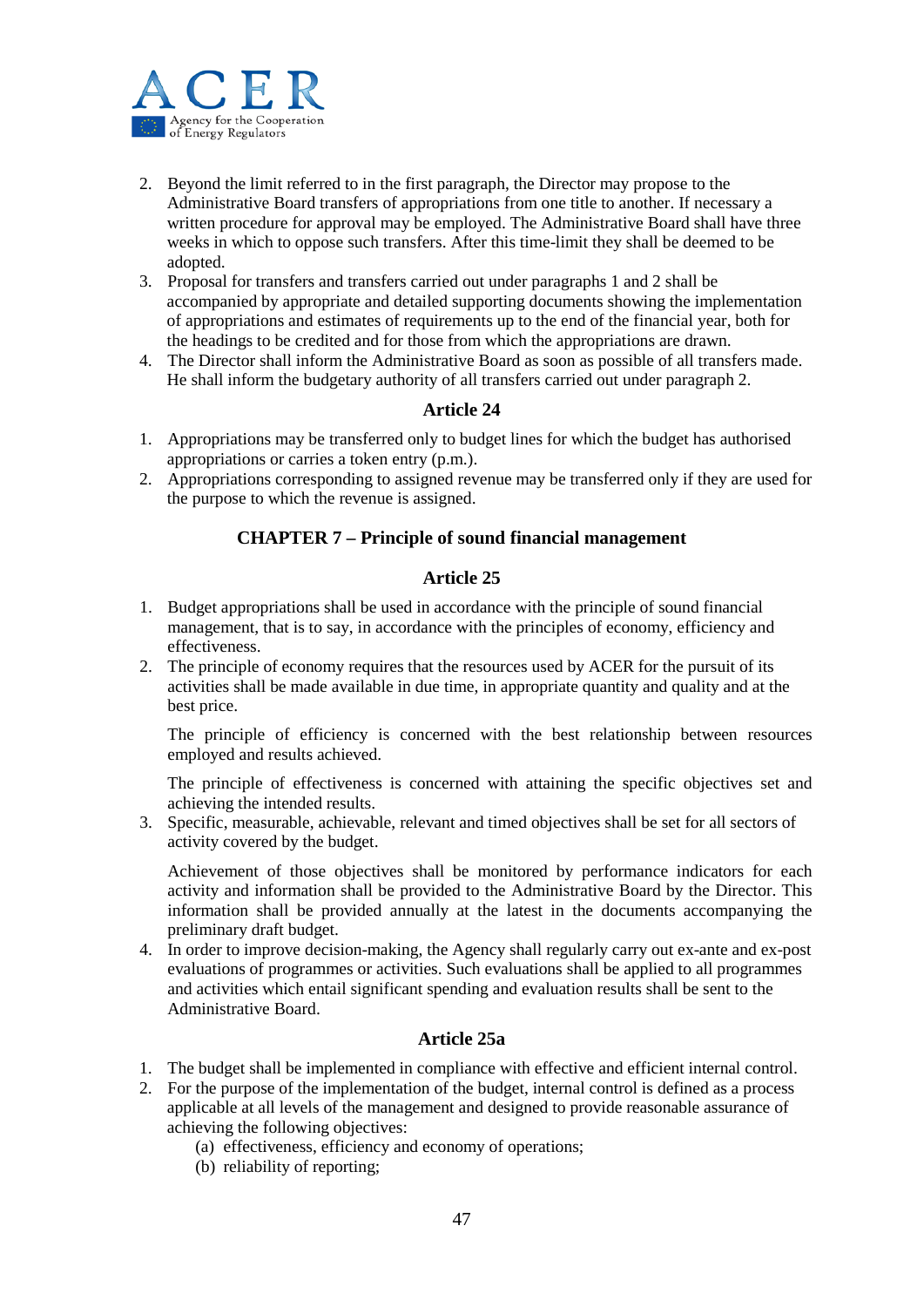

- (c) safeguarding of assets and information;
- (d) prevention and detection of fraud and irregularities;
- (e) adequate management of the risks relating to the legality and regularity of the underlying transactions, taking into account the multiannual character of programmes as well as the nature of the payments concerned.

## **CHAPTER 8 – Principle of transparency**

#### **Article 26**

- 1. The budget shall be drawn up and implemented and the accounts presented in compliance with the principle of transparency.
- 2. A summary of the budget and amending budgets, as finally adopted, shall be published in the *Official Journal of the European Union* within three months of their adoption.

The summary shall show the five main revenue budget lines, the five main expenditure budget lines for the administrative and operational budget, the establishment plan and an estimate of the number of contract staff expressed in full-time equivalents for which appropriations are budgeted, and seconded national experts. It shall also indicate the figures for the previous year.

- 3. The budget including the establishment plan and amending budgets, as finally adopted, as well as an indication of the number of contract staff expressed in full time equivalents for which appropriations are budgeted, and seconded national experts, shall be transmitted for information to the budgetary authority, the Court of Auditors and the Commission, and shall be published on the Internet site of ACER within four weeks of their adoption.
- 4. ACER shall make available on its Internet site information on the beneficiaries of funds deriving from its budget, including experts contracted pursuant to Article 74b. The published information shall be easily accessible, transparent and comprehensive. The information shall be made available with due observance of the requirements of confidentiality and security, in particular the protection of personal data laid down in Regulation (EC) No 45/2001 of the European Parliament and of the Council<sup>[4](#page-40-0)</sup>.

Where information is published only in anonymous form, ACER shall, upon request, provide information on the beneficiaries concerned to the European Parliament and the Council in an appropriate manner.

# **TITLE III**

## *ESTABLISHMENT AND STRUCTURE OF THE BUDGET*

## **CHAPTER 1 – Establishment of the budget**

- 1. The budget shall be established in accordance with the provisions of the ACER Regulation.
- 2. ACER shall send the Commission a provisional draft estimate of its revenue and expenditure and the general guidelines underlying that estimate by 10 February each year and the final draft estimate by the date specified in the constituent instrument.
- 3. The estimate of revenue and expenditure of ACER shall include:

<span id="page-47-0"></span><sup>4</sup> OJ L 8, 12.1.2001, p. 1.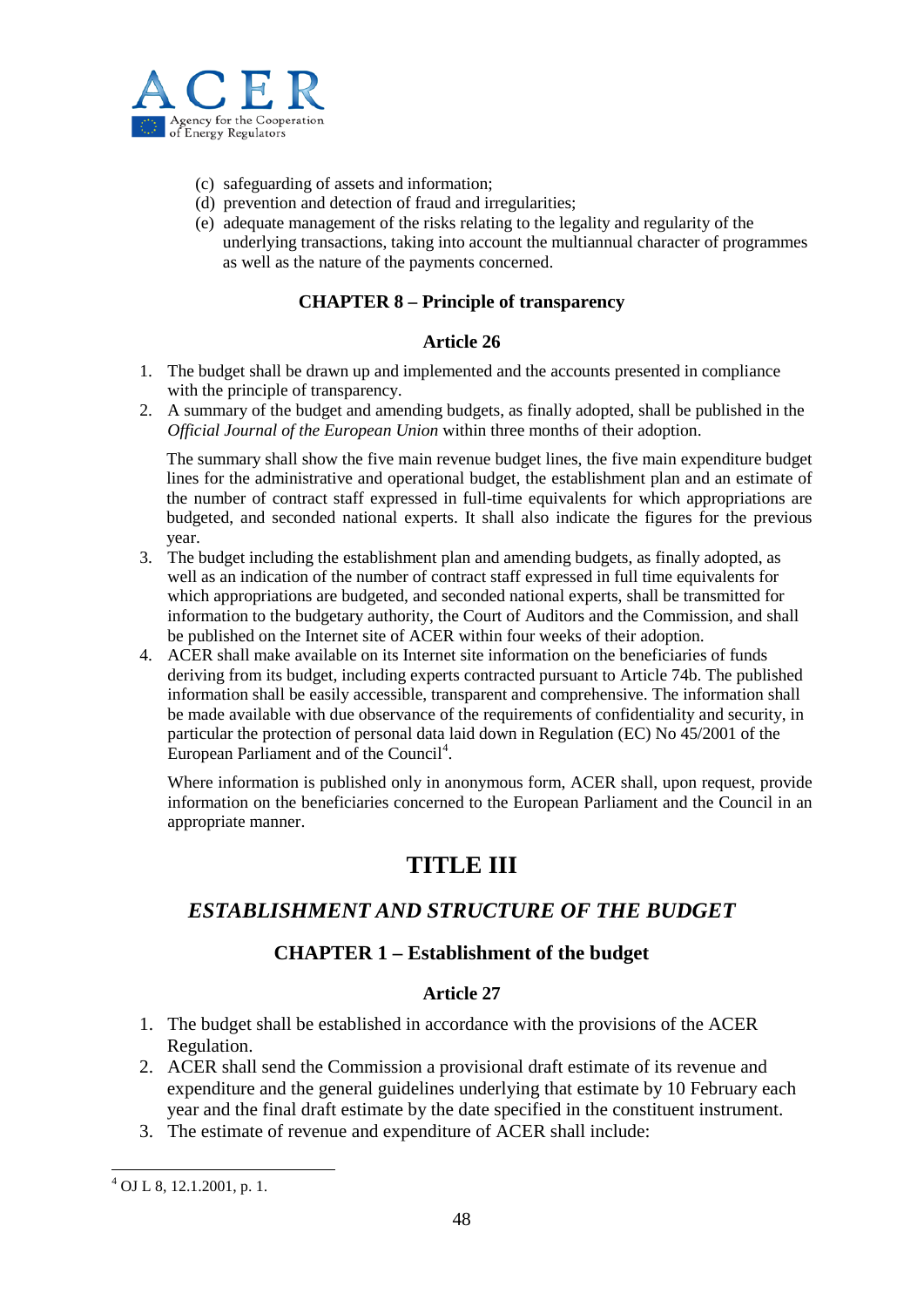

- (a) an establishment plan setting the number of permanent and temporary posts, contract agents and seconded national experts, authorised within the limits of the budget appropriations, by grade and by category;
- (b) where there is a change in the number of persons in post, a statement justifying the request for the new posts;
- (c) a quarterly estimate of cash payments and receipts;
- (d) information on the achievement of all previously set objectives for the various activities as well as new objectives measured by indicators.

Evaluation results shall be consulted and referred to as evidence of the likely merits of an increase or decrease of ACER's proposed budget in comparison with its budget for year N.

- 4. ACER shall send to the Commission and the budgetary authority by 31 March each year at the latest the following:
	- (a) its draft work programme;
	- (b) its updated multi-annual staff policy plan, established in line with the guidelines set by the Commission;
	- (c) information on the number of permanent and temporary posts, contract staff and seconded national experts, as defined in the Staff Regulations and the Conditions of Employment of Other Servants (hereinafter 'the Staff Regulations') for the years N-1 as well as an estimate for the year  $N+1$ ;
	- (d) information on contributions in kind granted by the host Member State to the Agency;
	- (e) an estimate of the balance of the outturn account within the meaning of Article 81 for the year N-1.
- 5. As part of the procedure for adoption of the general budget of the European Union, the Commission shall send ACER's statement of estimates to the budgetary authority and propose the amount of the subsidy for ACER and the number of staff it considers that ACER needs. The Commission shall provide the draft establishment plan of ACER and for an estimate of the number of contract staff expressed in full-time equivalents for which appropriations are proposed.
- 6. The budgetary authority shall adopt the establishment plan of ACER and any subsequent amendment thereto in accordance with Article 32(1). The establishment plan shall be published in an Annex to Section III – Commission – of the general budget of the European Union.
- 7. The budget and the establishment plan shall be adopted by the Administrative Board. They become definitive after final adoption of the general budget of the European Union, setting the amount of the subsidy and the establishment plan and if necessary the budget and the establishment plan shall be adjusted accordingly.

## **Article 28**

Any amendment to the budget, including the establishment plan, shall be the subject of an amending budget adopted by the same procedure as the initial budget, in accordance with the provisions of the ACER Regulation and Article 27.

## **CHAPTER 2 – Structure and presentation of the budget**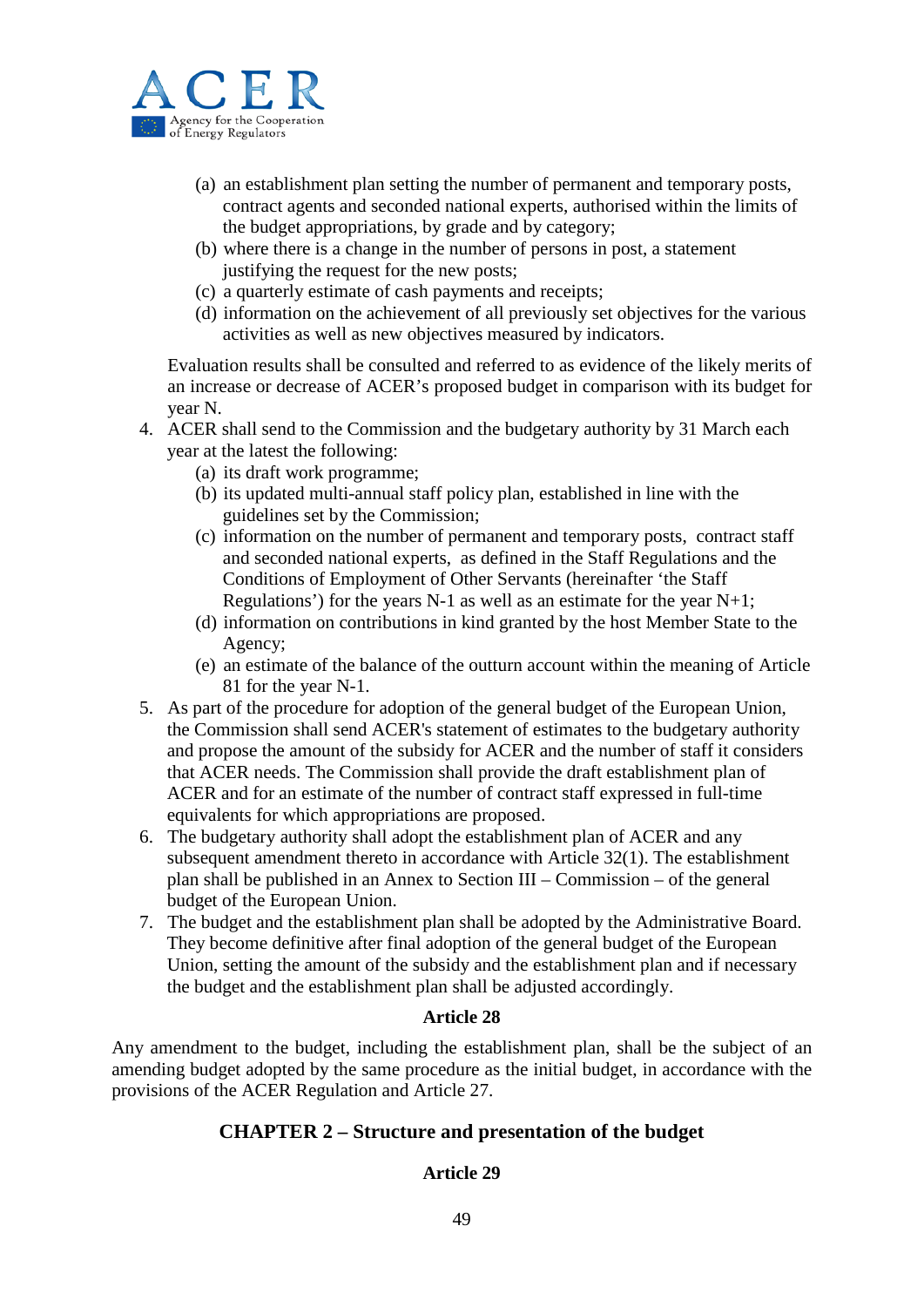

The budget shall comprise a statement of revenue and a statement of expenditure.

#### **Article 30**

In so far as it is justified by the nature of ACER's activities, the statement of expenditure must be set out on the basis of a nomenclature with a classification by purpose. The nomenclature shall be determined by the Agency and shall make a clear distinction between administrative appropriations and operating appropriations.

#### **Article 31**

The budget shall show:

- 1. In the statement of revenue:
	- (a) the estimated revenue of the ACER for the financial year in question;
	- (b) the estimated revenue for the preceding financial year and the revenue for year n-2;
	- (c) appropriate remarks on each revenue line.
- 2. In the statement of expenditure:
	- (a) the commitment and payment appropriations for the financial year in question;
	- (b) the commitment and payment appropriations for the preceding financial year, and the expenditure committed and the expenditure paid in year n-2;
	- (c) a summary statement of the schedule of payments due in subsequent financial years to meet budget commitments entered into in earlier financial years;
	- (d) appropriate remarks on each subdivision.

## **Article 32**

1. The establishment plan referred to in Article 27 shall show next to the number of posts authorised for the financial year, the number authorised for the preceding year and the number of posts actually filled.

It shall constitute an absolute limit for the ACER; no appointment may be made in excess of the limit set.

However, except for grades AD16, AD15, AD14 and AD13, the Administrative Board may modify the establishment plan by up to 10% of posts authorised, subject to two conditions:

- (a) that the volume of staff appropriations corresponding to a full financial year is not affected;
- (b) that the limit of the total number of posts authorised by the establishment plan is not exceeded.
- 2. By way of derogation from the second subparagraph of paragraph 1, the effects of part-time work authorised by the appointing authority in accordance with the Staff Regulations may be offset by other appointments. Where a staff member requests the withdrawal of the authorisation before expiry of the granted period, ACER shall take appropriate measures to respect the limit referred to in paragraph 1 point (b), as soon as possible.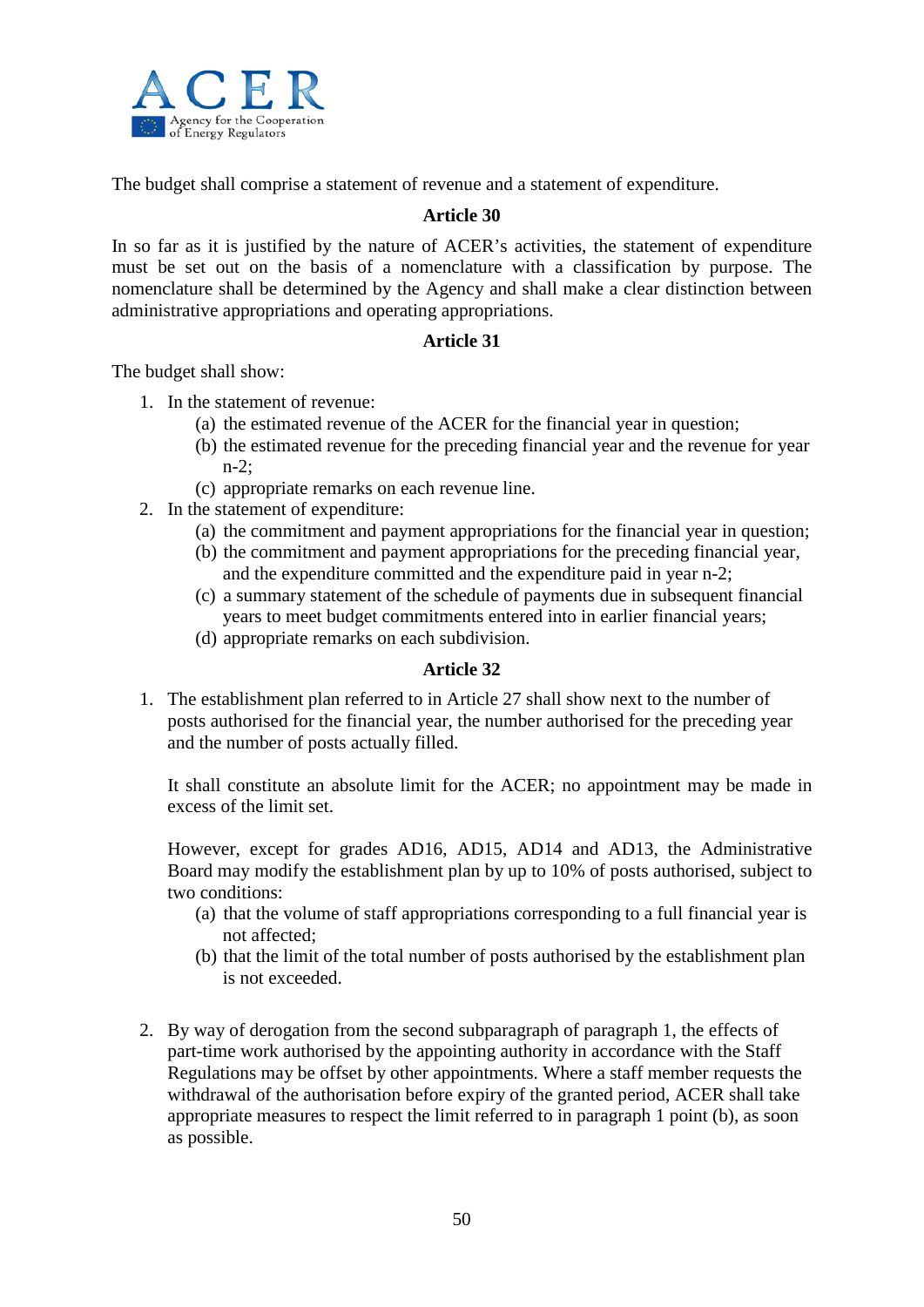

# **TITLE IV**

## *IMPLEMENTATION OF THE BUDGET*

## **CHAPTER 1 – General provisions**

## **Article 33**

The Director shall perform the duties of authorising officer. He/she shall implement the revenue and expenditure of the budget in accordance with the financial rules of ACER, on his/her own responsibility and within the limits of the appropriations authorised.

Without prejudice to the responsibilities of the authorising officer as regards prevention and detection of fraud and irregularities, ACER shall participate in fraud prevention activities of the European Anti-fraud Office.

#### **Article 34**

- 1. The Director may delegate his/her powers of budget implementation to staff of ACER covered by the Staff Regulations, in accordance with the conditions laid down by the financial rules, within the meaning of Article 185 of the general Financial Regulation, adopted by the Administrative Board. Those so empowered may act only within the limits of powers expressly conferred upon them.
- 2. The delegatee may subdelegate the powers received as provided for in the rules for implementing this Regulation referred to in Article 99. Each act of subdelegation shall require the explicit agreement of the Director.

## **Article 35**

- 1. All financial actors within the meaning of Chapter 2 of this Title and any other person involved in budget implementation, management, audit or control shall be prohibited from taking any measures which may bring their own interests into conflict with those of ACER. Should such a case arise, the person in question must refrain from such measures and refer the matter to the competent authority.
- 2. There is a conflict of interest where the impartial and objective exercise of the functions of a person referred to in paragraph 1 is compromised for reasons involving family, emotional life, political or national affinity, economic interest or any other shared interest with the beneficiary.
- 3. The competent authority referred to in paragraph 1 shall be the immediate superior of the member of staff concerned. If the member of staff is the Director, the competent authority shall be the Administrative Board.

- 1. ACER's budget shall be implemented by the Director.
- 2. Technical expertise tasks and administrative, preparatory or ancillary tasks involving neither the exercise of public authority nor the use of discretionary powers of judgment may be entrusted by contract to external private-sector entities or bodies, where this proves to be indispensable.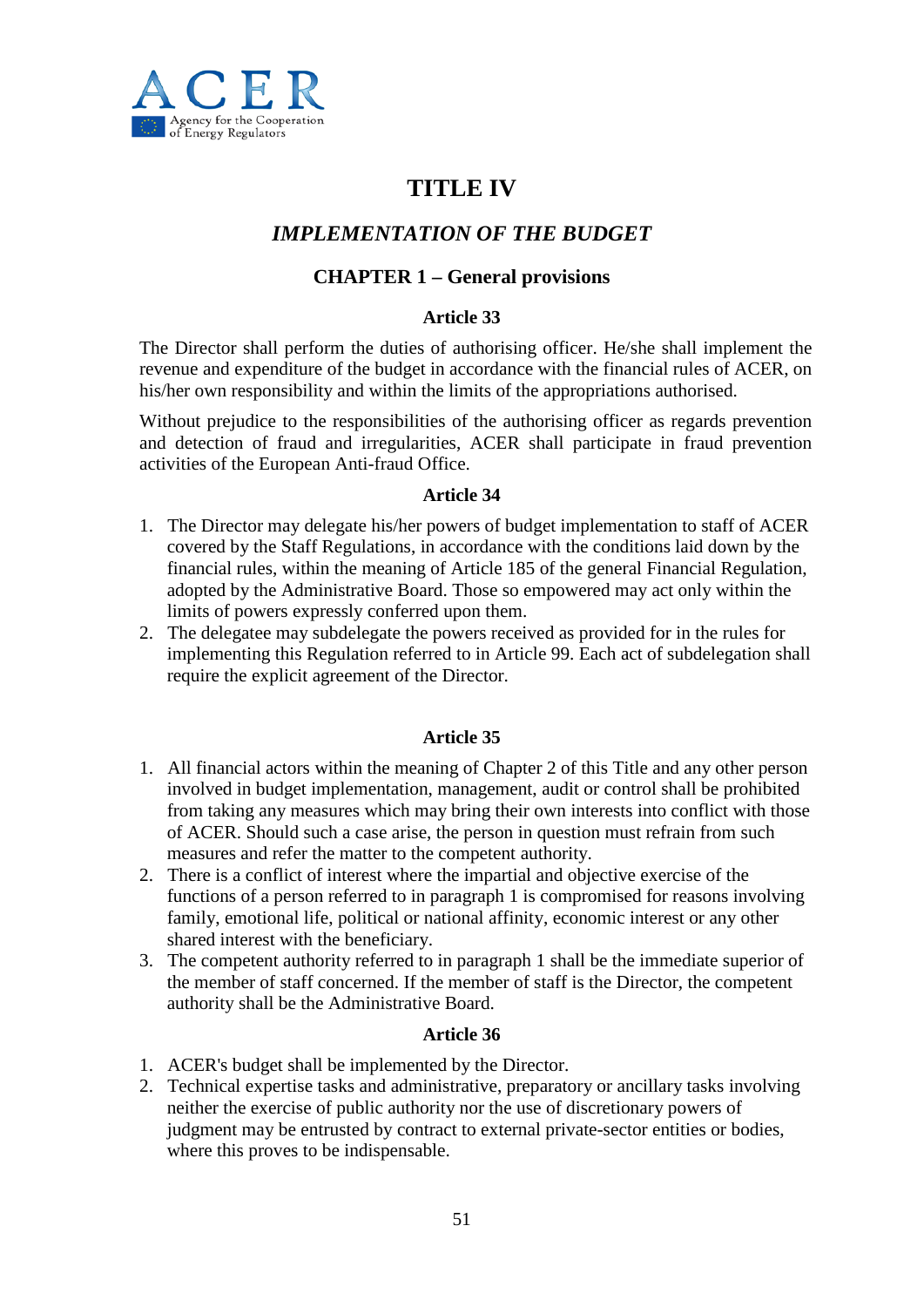

## **CHAPTER 2 – Financial actors**

## **Section 1 – Principle of segregation of duties**

### **Article 37**

The duties of the authorising officer and accounting officer shall be segregated and mutually incompatible.

#### **Section 2 – Authorising officer**

#### **Article 38**

- 1. The authorising officer shall be responsible for implementing revenue and expenditure in accordance with the principles of sound financial management and for ensuring that the requirements of legality and regularity are complied with.
- 2. To implement expenditure, the authorising officer shall make budget commitments and legal commitments, shall validate expenditure and authorise payments and shall undertake the preliminaries for the implementation of appropriations.
- 3. Implementation of revenue shall comprise drawing up estimates of amounts receivable, establishing entitlements to be recovered and issuing recovery orders. It shall involve waiving established entitlements where appropriate.
- 4. The authorising officer shall put in place, in compliance with the minimum standards adopted by the Administrative Board on the basis of equivalent standards laid down by the European Commission for its own departments, and having due regard to the risks associated with the management environment and the nature of the action financed, the organisational structure and the internal management and control systems and procedures suited to the performance of his/her duties, including where appropriate ex post verifications.

The authorising officer shall establish within his/her departments an expertise and advice function designed to help him/her control the risks involved in his/her activities.

- 5. Before an operation is authorised, the operational and financial aspects shall be verified by members of staff other than the one who initiated the operation. Initiation and the ex-ante and ex-post verification of an operation shall be separate functions.
- 6. The authorising officer shall conserve the supporting documents relating to operations carried out for a period of five years from the date of the decision granting discharge in respect of implementation of the budget. Personal data contained in supporting documents shall be deleted where possible when those data are not necessary for budgetary discharge, control and audit purposes. In any event, as concerns the conservation of traffic data, Article 37(2) of Regulation (EC) No 45/2001 shall apply.

- 1. Initiation of an operation as referred to in Article 38(5) shall be understood to mean all the operations which are preparatory to the adoption of the acts implementing the budget by the authorising officers responsible referred to in Articles 33 and 34.
- 2. Ex-ante verification of an operation as referred to in Article 38(5) shall be understood to mean all the ex-ante checks put in place by the authorising officer responsible in order to verify the operational and financial aspects.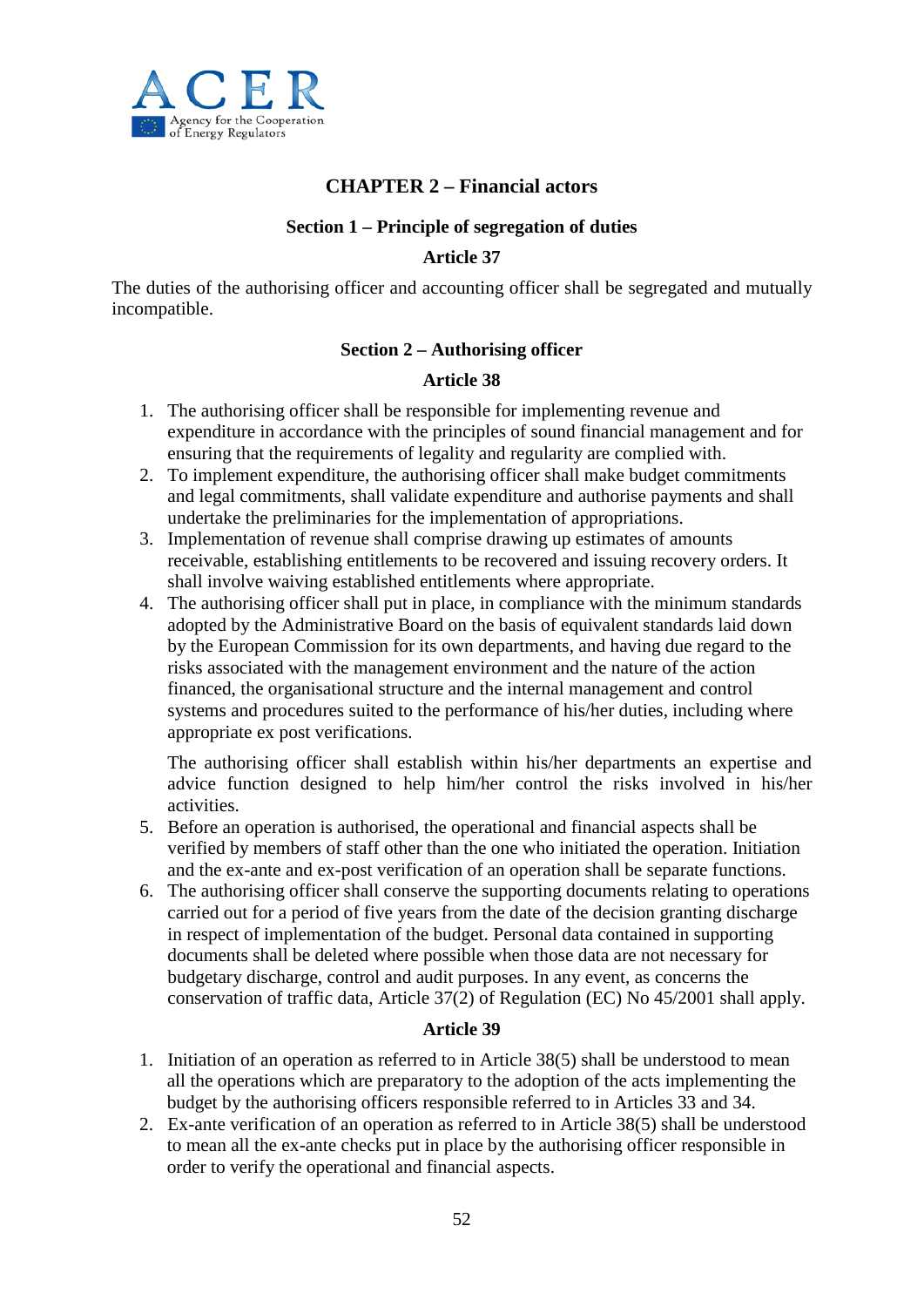

- 3. Each operation shall be subject to at least one ex-ante verification. The purpose of this verification shall be to ascertain that:
	- (a) the expenditure is in order and conforms to the relevant provisions;
	- (b) the principle of sound financial management referred to in Article 25 has been applied.

For the purpose of ex-ante verification, a series of similar individual transactions relating to routine expenditure on salaries, pensions, reimbursement of mission expenses and medical expenses may be considered by the authorising officer responsible to constitute a single operation.

In the case referred to in the second subparagraph, the authorising officer responsible shall, depending on his risk assessment, carry out an appropriate ex-post verification, in accordance with paragraph 4.

- 4. The purpose of ex-post verifications of documents and, where appropriate, on-thespot verifications shall be to verify that operations financed by the budget have been correctly implemented and in particular that the criteria referred to in paragraph 3 have been complied with. These verifications may be organised on a sample basis using risk analysis.
- 5. The officials or other staff responsible for the verifications referred to in paragraph 2 and 4 shall be different from those performing the tasks referred to in paragraph 1 and shall not be their subordinates.
- 6. All staff responsible for scrutinising the management of financial operations must have the necessary professional skills. They shall respect a specific code of professional standards adopted by ACER and based on standards laid down by the Commission for its own departments.

## **Article 40**

1. The authorising officer shall report to the Administrative Board on the performance of his duties in the form of an annual activity report, together with financial and management information confirming that the information contained in the report presents a true and fair view except as otherwise specified in any reservations related to defined areas of revenue and expenditure.

The annual activity report shall indicate the results of his operations by reference to the objectives set, the risks associated with these operations, the use made of the resources provided and the efficiency and effectiveness of the internal control system. The internal auditor within the meaning of Article 71 shall take note of the annual activity report and any other pieces of information identified.

2. By no later than 15 June each year, the Administrative Board shall send the budgetary authority and the Court of Auditors an analysis and an assessment of the authorising officer's annual report on the previous financial year. This analysis and assessment shall be included in the annual report of the Community body, in accordance with the provisions of the constituent instrument.

## **Article 41**

Any member of staff involved in the financial management and control of transactions who considers that a decision he/she is required by his/her superior to apply or to agree to is irregular or contrary to the principles of sound financial management or the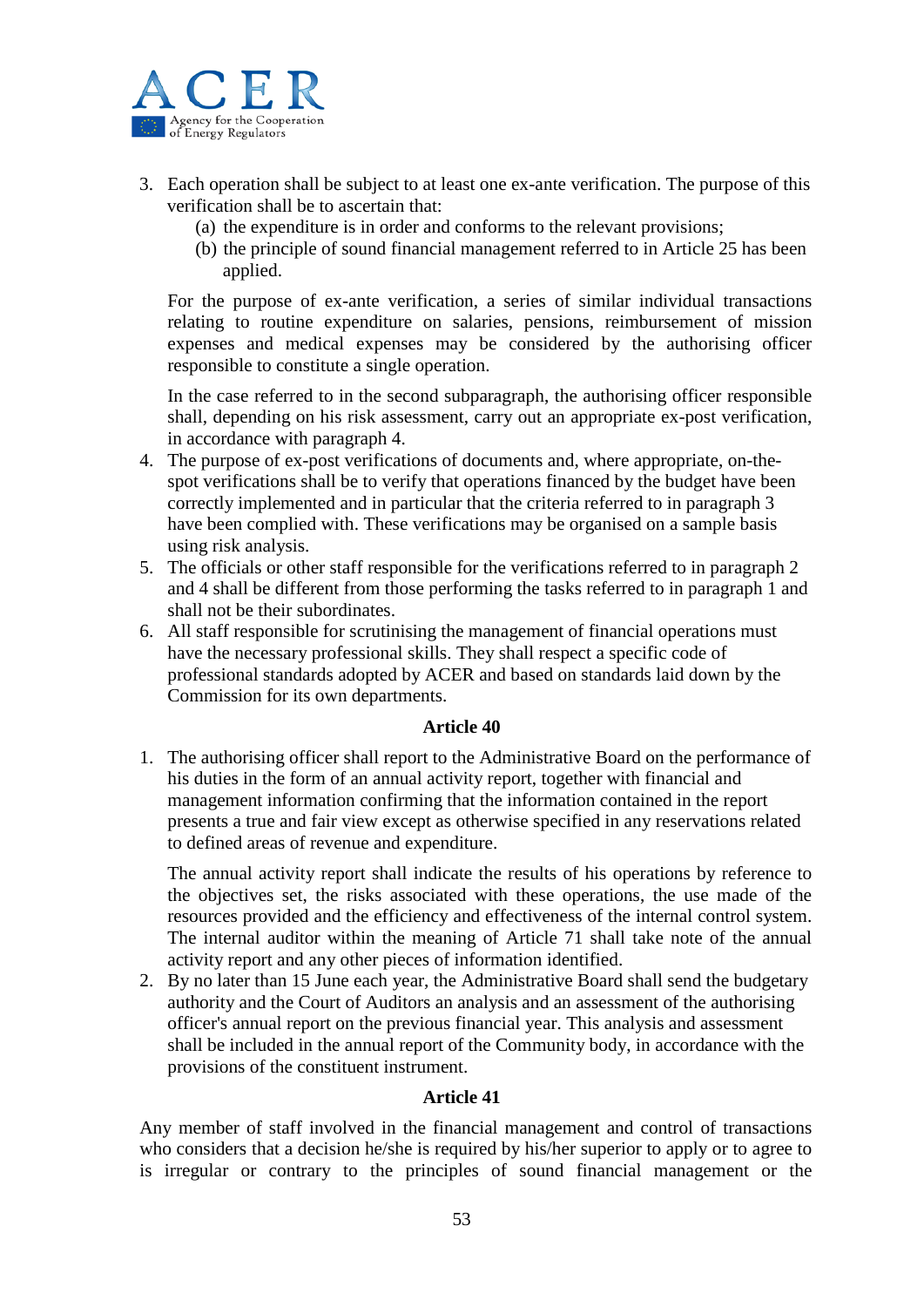

professional rules he/she is required to observe shall inform the Director in writing and, if the later fails to take action within a reasonable period, the panel referred to in Article 47(4) and the Administrative Board. In the event of any illegal activity, fraud or corruption which may harm the interests of the Community, he/she shall inform the authorities and bodies designated by the applicable legislation.

#### **Article 42**

Where powers of budget implementation are delegated or subdelegated in accordance with Article 34, Article 38(1), (2) and (3) shall apply mutatis mutandis to the authorising officers by delegation or subdelegation.

#### **Section 3 – Accounting officer**

#### **Article 43**

- 1. The Administrative Board of ACER shall appoint an accounting officer, covered by the Staff Regulations, who shall be functionally independent in the performance of his/her duties. He/she shall be responsible in ACER for:
	- (a) proper implementation of payments, collection of revenue and recovery of amounts established as being receivable;
	- (b) preparing and presenting the accounts in accordance with Title VII;
	- (c) keeping the accounts in accordance with Title VII;
	- (d) implementing, in accordance with Title VII, the accounting rules and methods and the chart of accounts in accordance with the provisions adopted by the Commission's accounting officer;
	- (e) laying down and validating the accounting systems and, where appropriate, validating systems laid down by the authorising officer to supply or justify accounting information; the accounting officer shall be empowered to verify the respect of validation criteria;
	- (f) treasury management.
- 2. The accounting officer shall obtain from the authorising officer, who shall guarantee its reliability, all the information necessary for the production of accounts which give a true image of the ACER's assets and of budget implementation.
	- 2a Before the adoption of the accounts by the Director, the accounting officer shall sign them off, thereby certifying that he/she has a reasonable assurance that the accounts present a true and fair view of the financial situation of ACER.

For that purpose the accounting officer shall satisfy himself/herself that the accounts have been prepared in accordance with the accounting rules, methods and accounting systems established, and that all revenue and expenditure is entered in the accounts.

The authorising officer shall forward all information that the accounting officer needs in order to fulfil his/her duties.

The authorising officer shall remain fully responsible for the proper use of the funds he/she manages as well as the legality and regularity of the expenditure under his/her control.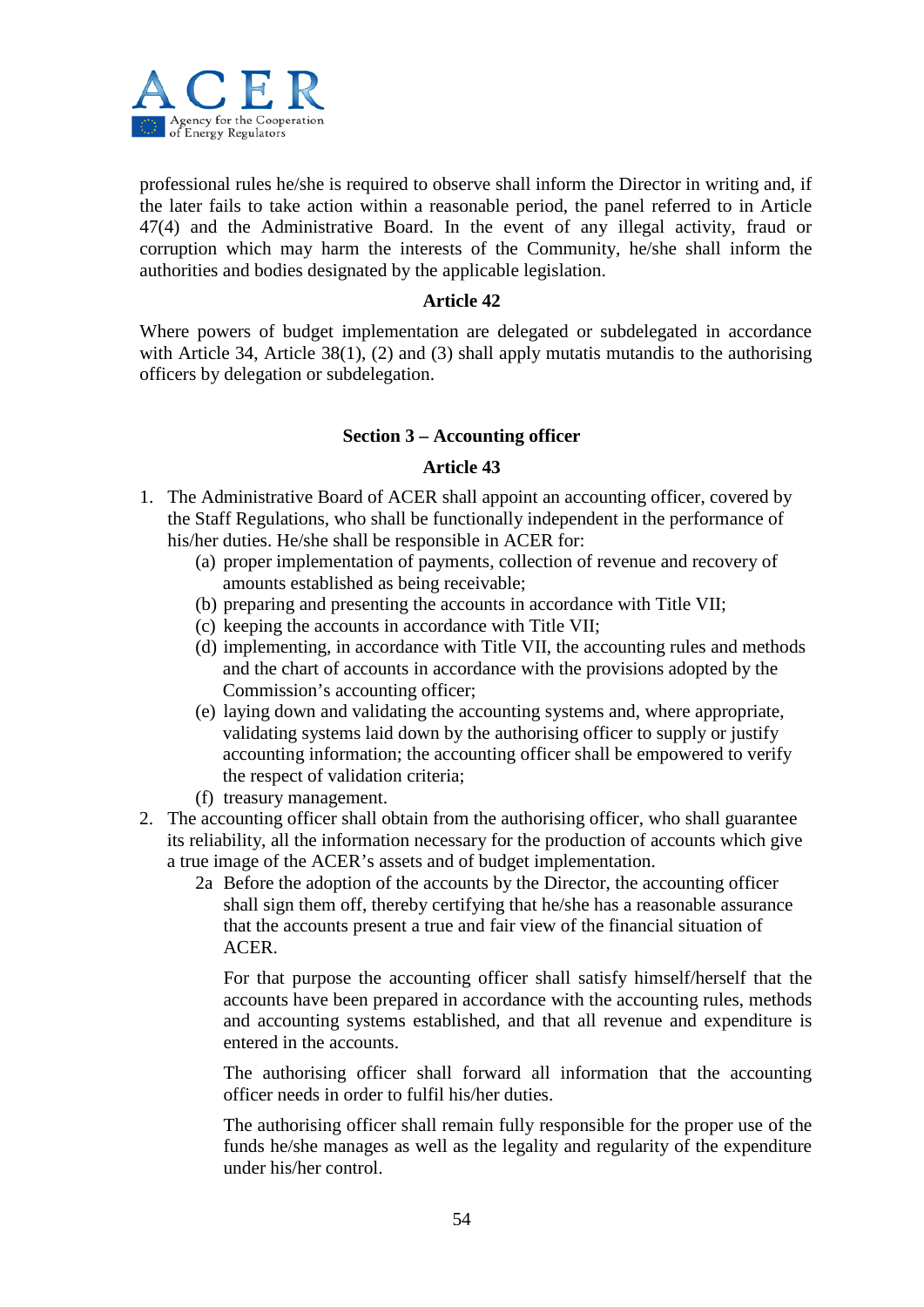

2b The accounting officer shall be empowered to check the information received as well as to carry out any further checks he/she deems necessary in order to sign off the accounts.

The accounting officer shall make reservations, if necessary, explaining exactly the nature and scope of such reservations.

- 2c The accounting officer of ACER shall sign off its annual accounts and send them to the Commission's accounting officer.
- 3. Subject to paragraph 4 of this Article and Article 44, only the accounting officer shall be empowered to manage cash and cash equivalents. He/she shall be responsible for their safekeeping.
- 4. The accounting officer may, in the performance of his/her duties, delegate certain tasks to subordinate staff subject to the Staff Regulations, where this is indispensable for the performance of his/her duties.
- 5. The instrument of delegation shall lay down the tasks entrusted to the delegatees and their rights and obligations.

#### **Section 4 – Imprest administrator**

#### **Article 44**

Where it proves indispensable for the payment of small sums and for the collection of other revenue referred to in Article 5, imprest accounts may be set up which shall be endowed by the accounting officer and shall be placed under the responsibility of imprest administrators designated by him/her.

The maximum amount of each item of expenditure or revenue that can be paid by the imprest administrator to third parties may not exceed the amount determined in the implementing rules referred to in Article 98, for each item of expenditure or revenue.

Payments from imprest accounts may be made by bank credit transfer, including the direct debit system referred to in Article 66(1), cheque or other means of payment, in accordance with the instructions laid down by the accounting officer.

## **CHAPTER 3 – Liability of the financial actors**

#### **Section 1 – General rules**

#### **Article 45**

1. Without prejudice to any disciplinary action, authorising officers by delegation and subdelegation may at any time have their delegation or subdelegation withdrawn temporarily or definitively by the authority which appointed them.

The authorising officer may at any time withdraw his/her agreement to a specific subdelegation.

- 2. Without prejudice to any disciplinary action, the accounting officer may at any time be suspended temporarily or definitively from his/her duties by the Administrative Board. The Administrative Board shall appoint an interim accounting officer.
- 3. Without prejudice to any disciplinary action, imprest administrators may at any time be suspended temporarily or definitively from their duties by the accounting officer.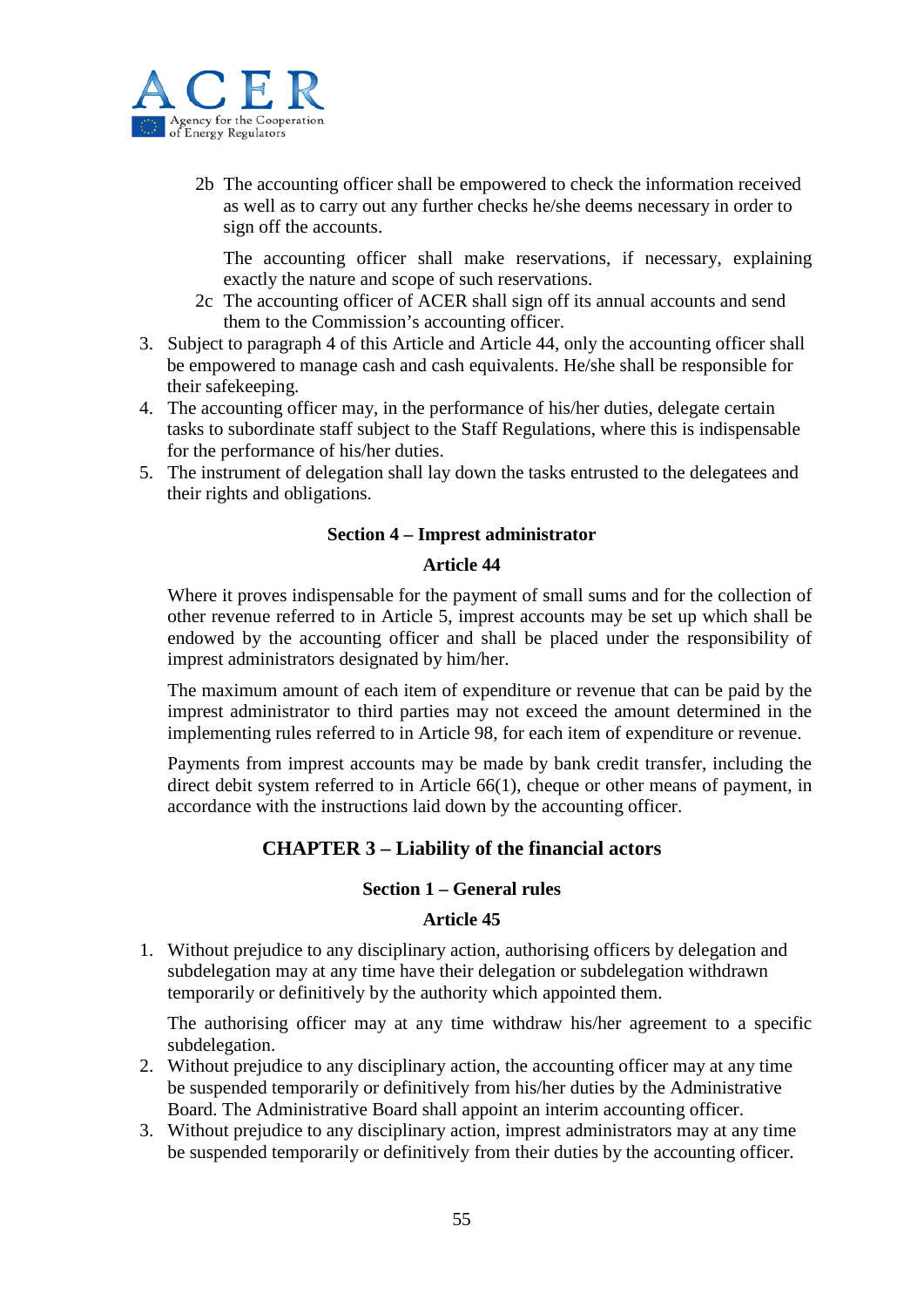

## **Article 46**

- 1. The provisions of this chapter are without prejudice to the criminal-law liability which the authorising officer and the persons referred to in Article 45 may incur as provided in the applicable national law and in the provisions in force on the protection of the European Union' financial interests and on the fight against corruption involving officials of the European Union or officials of Member States.
- 2. Each authorising officer, accounting officer or imprest administrator shall be liable to disciplinary action and payment compensation as laid down in the Staff Regulations, without prejudice to Articles 47, 48 and 49. In the event of illegal activity, fraud or corruption which may harm the interests of the European Union, the matter will be referred to the authorities and bodies designated by the applicable legislation.

#### **Section 2 – Rules applicable to the authorising officers and authorising officers by delegation or subdelegation**

## **Article 47**

1. The authorising officer shall be liable to payment of compensation as laid down in the Staff Regulations.

The obligation to pay compensation shall apply in particular if:

- (a) the authorising officer, whether intentionally or through gross negligence on his part, determines entitlements to be recovered or issues recovery orders, commits expenditure or signs a payment order without complying with this Regulation and its implementing rules;
- (b) the authorising officer, whether intentionally or through gross negligence on his part, omits to draw up a document establishing an amount receivable, neglects to issue a recovery order or is late in issuing it, or is late in issuing a payment order, thereby rendering ACER liable to civil action by third parties.
- 2. An authorising officer by delegation or subdelegation who considers that a decision falling under his/her responsibility is irregular or contrary to the principles of sound financial management shall inform the delegating authority in writing. If the delegating authority then gives a reasoned instruction in writing to the authorising officer by delegation or subdelegation to implement the decision in question, the latter must implement it and may not be held liable.
- 3. In the event of delegation, the authorising officer shall continue to be responsible for the efficiency and effectiveness of the internal management and control systems put in place and for the choice of the authorising officer by delegation.
- 4. The specialised financial irregularities panel set up by the Commission in accordance with Article 66(4) of the general Financial Regulation, shall exercise the same powers in respect of ACER as it does in respect of Commission departments, unless the Administrative Board decides to set up a functionally independent panel, or to participate in a joint panel established by several European bodies. For cases submitted by European bodies, the specialised financial irregularities panel set up by the European Commission shall include one staff member of a European body.

On the basis of the opinion of this panel, the Director shall decide whether to initiate disciplinary proceedings or proceedings for the payment of compensation. If the panel detects systemic problems, it shall send a report with recommendations to the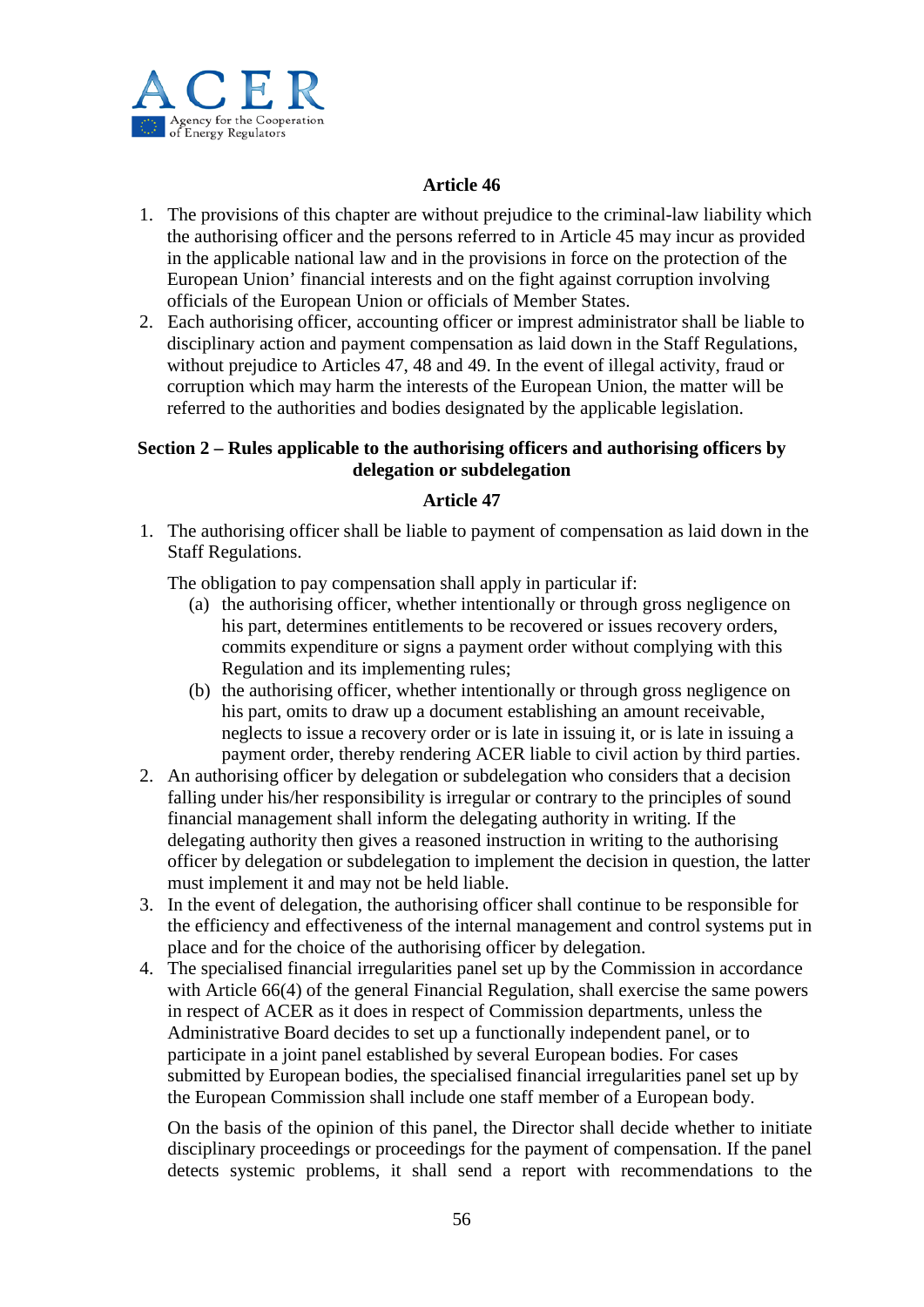

authorising officer and to the Commission's internal auditor. If the opinion implicates the Director, the panel shall send it to the Administrative Board and the Commission's internal auditor. The Director shall refer, in anonymous form, to opinions of the panel in his annual report and indicate the follow-up measures taken.

5. Any member of staff maybe required to compensate, in whole or in part, any damage suffered by the Agency as a result of serious misconduct on his part in the course of or in connection with the performance of his duties.

The appointing authority shall take a reasoned decision, after completing the formalities laid down by the Staff Regulations with regard to disciplinary matters.

#### **Section 3 – Rules applicable to accounting officers and imprest administrators**

#### **Article 48**

An accounting officer may be liable to disciplinary action and payment of compensation, as laid down in the Staff Regulations, in particular where:

- (a) he/she loses or damages monies, assets and documents in his/her keeping or causes them to be lost or damaged by his/her negligence;
- (b) he/she alters bank accounts or postal giro accounts without notifying the authorising officer in advance;
- (c) he/she recovers or pays amounts which are not in conformity with the corresponding recovery or payment orders;
- (d) he/she fails to collect revenue due.

## **Article 49**

An imprest administrator officer may be liable to disciplinary action and payment of compensation, as laid down in the Staff Regulations, in particular where:

- (a) he/she loses or damages monies, assets and documents in his/her keeping or causes them to be lost or damaged by his/her negligence;
- (b) he/she cannot provide proper supporting documents for the payments he/she has made;
- (c) he/she makes payments to persons other than those entitled;
- (d) he/she fails to collect revenue due.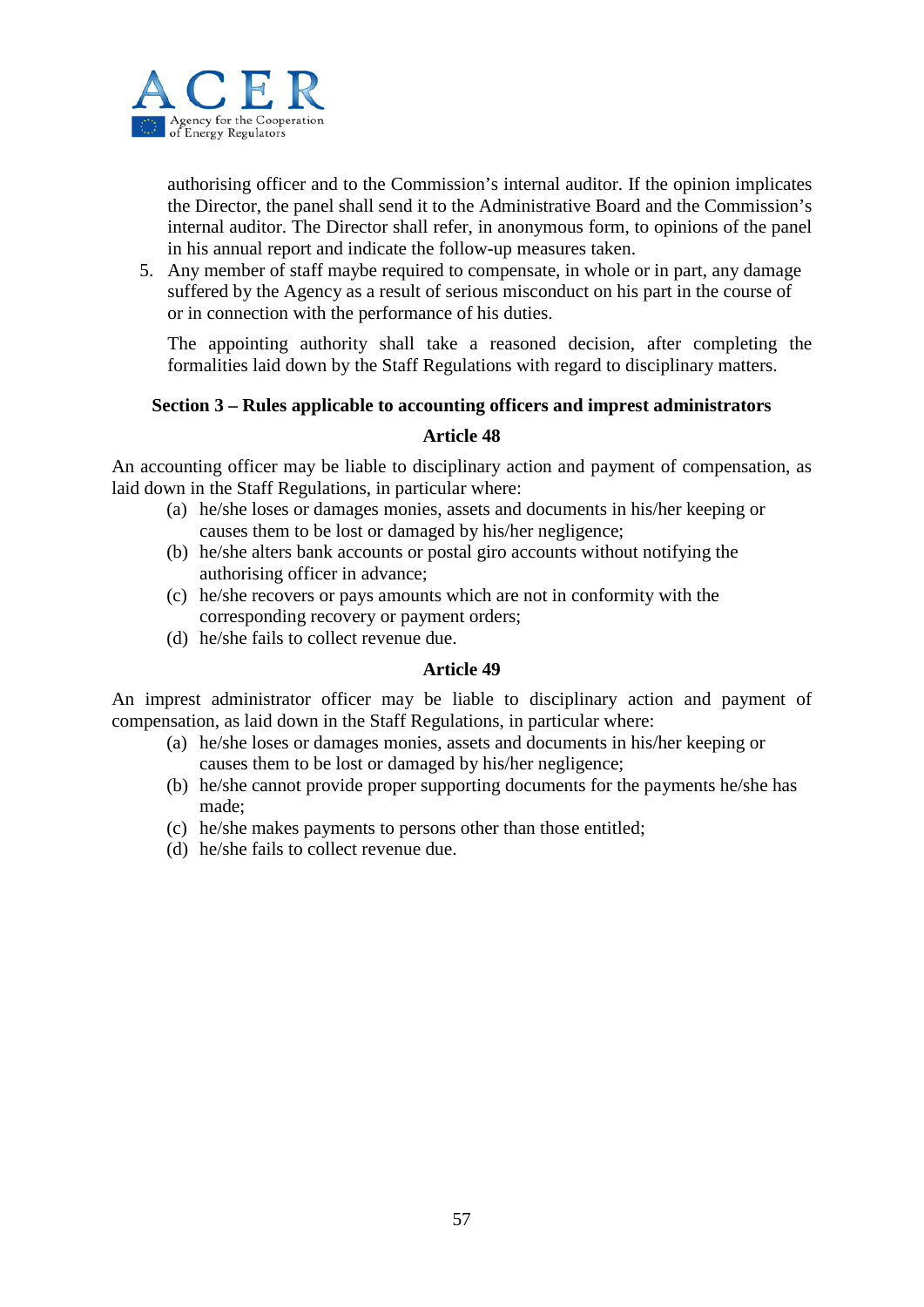

## **CHAPTER 4 – Revenue operations**

#### **Section 1 – General provisions**

#### **Article 50**

ACER shall present to the European Commission requests for payment of all or part of the European Union subsidy pursuant to Article 15(5) under terms and at intervals agreed with the European Commission.

#### **Article 51**

The funds paid to ACER by the European Commission by way of a subsidy shall bear interest for the benefit of the general budget.

#### **Section 2 – Estimate of amounts receivable**

#### **Article 52**

An estimate of the amount receivable shall first be made by the authorising officer responsible in respect of any measure or situation which may give rise to or modify an amount owing to ACER.

## **Section 3 – Establishment of the amounts receivable**

#### **Article 53**

- 1. Establishment of an amount receivable is the act by which the authorising officer or authorising officer by delegation:
	- (a) verifies that the debt exists;
	- (b) determines or verifies the reality and the amount of the debt;
	- (c) verifies the conditions in which the debt is due.
- 2. Any amount receivable that is identified as being certain, of a fixed amount and due must be established by a recovery order given to the accounting officer, accompanied by a debit note sent to the debtor. Both of these documents shall be drawn up and sent by the authorising officer responsible.
- 3. The contracts and grant agreements concluded by ACER shall provide that any debt not repaid on the due date laid down the debit note shall bear interest in accordance with Commission Regulation (EC, Euratom) No  $2342/2002^5$  $2342/2002^5$ . The condition whereby interest on late payment is due to ACER, including the rate for default interest, shall be explicitly referred to in the contracts and grant agreements.
- 4. In duly substantiated cases, certain routine revenue items may be established provisionally.

Provisional establishment shall cover the recovery of several individual amounts which need not, therefore, be established individually.

<span id="page-57-0"></span> $<sup>5</sup>$  OJ L 357, 31.12.2002, p. 1.</sup>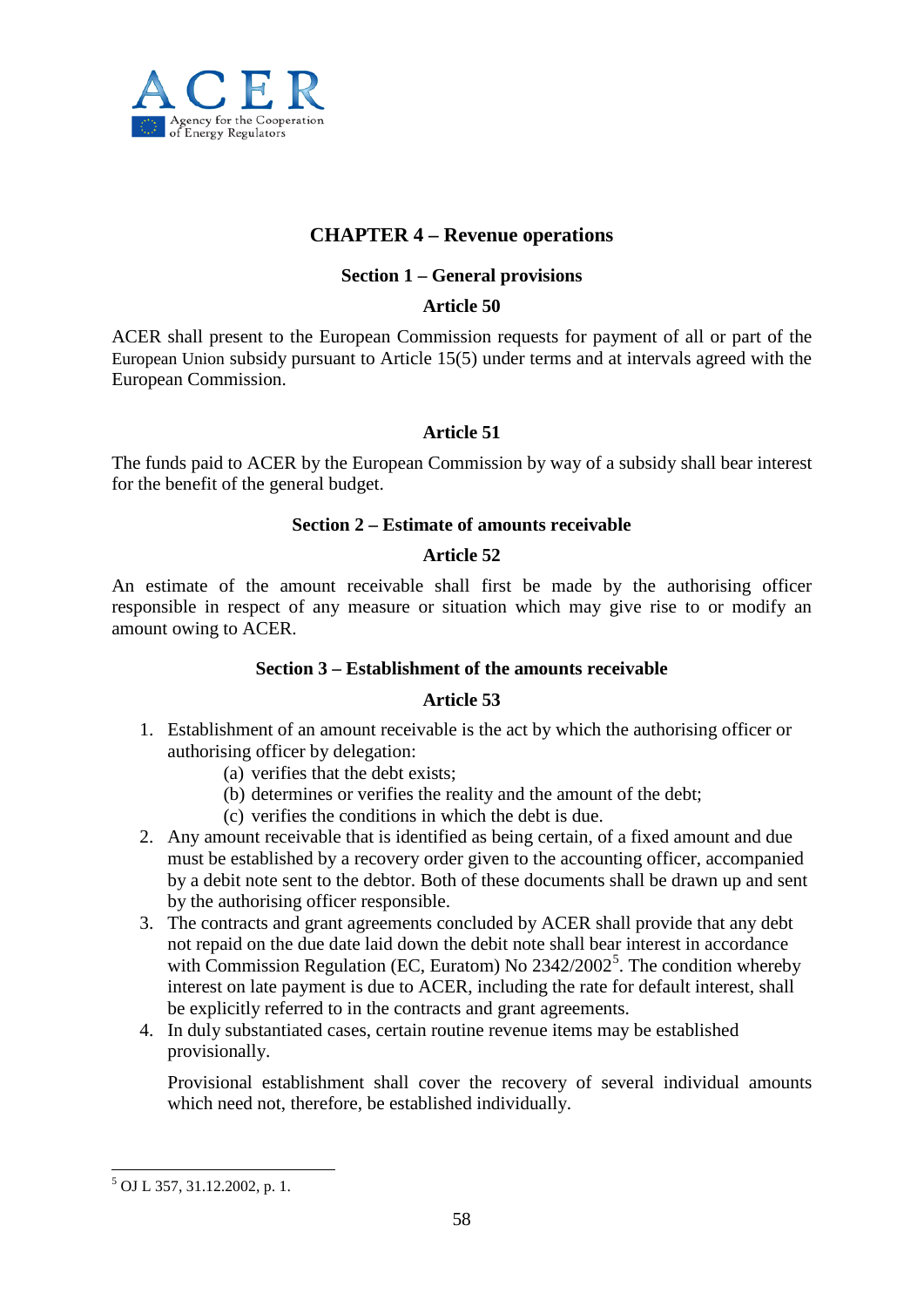

Before the end of the financial year, the authorising officer shall amend the amounts established provisionally to ensure that they correspond to the amounts receivable actually established.

#### **Section 4 – Authorisation of recovery**

#### **Article 54**

The authorisation of recovery is the act whereby the authorising officer responsible instructs the accounting officer, by issuing a recovery order, to recover an amount receivable, which he/she has established.

#### **Section 5 – Recovery**

#### **Article 55**

- 1. Amounts wrongly paid shall be recovered.
- 2. The accounting officer shall act on recovery orders for amounts receivable duly established by the authorising officer or authorising officer responsible. He/she shall exercise due diligence to ensure that the ACER receives its revenue and shall see that its rights are safeguarded.
- 3. Where the authorising officer responsible is planning to waive or partially waive recovery of an established amount receivable, he/she shall ensure that the waiver is in order and complies with the principle of sound financial management and proportionality.

Such a waiver shall be made by a duly substantiated decision of the authorising officer. The authorising officer may delegate such a decision only for amounts receivable of less than EUR 5,000.

The waiver decision shall state what action has been taken to secure recovery and the points of law and the fact on which it is based.

- 4. The authorising officer responsible shall cancel an established amount receivable when the discovery of a mistake as to a point of law or fact reveals that the amount has not been correctly established. Such cancellation shall be by decision of the authorising officer responsible and shall be suitably substantiated.
- 5. The authorising officer responsible shall adjust the amount of an established debt upwards or downwards when the discovery of a factual error entails the alteration of the amount of the debt, provided that this correction does not involve the loss of the established entitlement of ACER. Such an adjustment shall be by decision of the authorising officer responsible and shall be suitably substantiated.

#### **Article 56**

- 1. Upon actual recovery of the sum due, the accounting officer shall make an entry in the accounts and shall inform the authorising officer responsible.
- 2. A receipt shall be issued in respect of all cash payments made to the accounting officer.

## **Article 57**

1. If actual recovery has not taken place by the due date stipulated in the debit note, the accounting officer shall inform the authorising officer responsible and immediately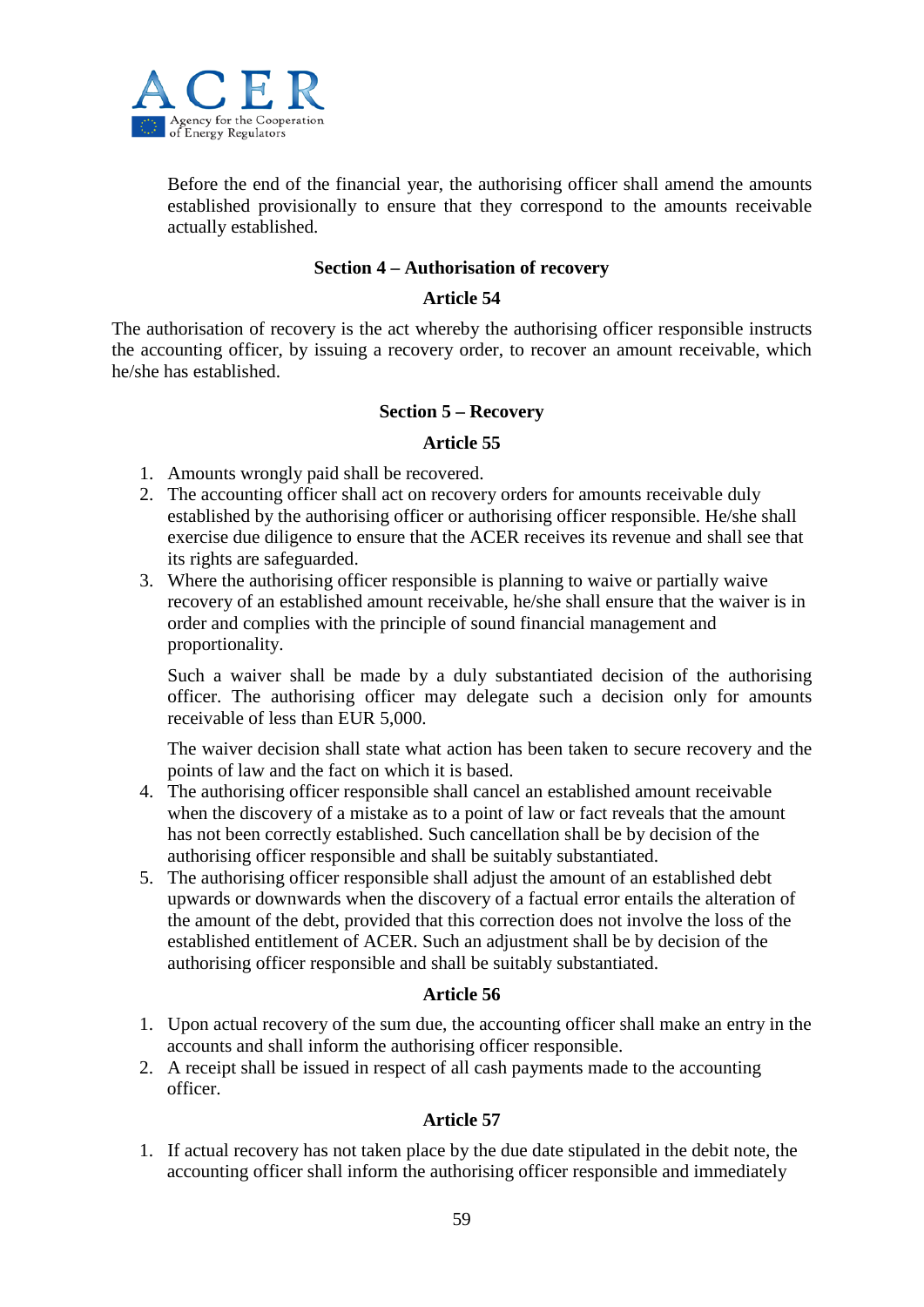

launch the procedure of effecting recovery by any means offered by the law, including, where appropriate, by offsetting and, if this is not possible, by enforced recovery.

2. The accounting officer shall recover amounts by offsetting them against equivalent claims that ACER has on any debtor who himself or herself has a claim on ACER that is certain, of a fixed amount and due, provided that offsetting is legally possible.

#### **Article 58**

The accounting officer, in collaboration with the authorising officer responsible, may allow additional time for payment only at the written request of the debtor, with due indication of the reasons, provided that the following two conditions are met:

- (a) the debtor undertakes to pay interest at the rate specified in Article 86 of Regulation (EC, Euratom) No 2342/2002 for the entire additional period allowed, starting from the date set in the debit note;
- (b) in order to safeguard the rights of ACER, the debtor provides a financial guarantee covering both the principal sum and the interest.

#### **Article 58a**

The accounting officer shall keep a list of amounts due to be recovered, in which ACER's entitlements are grouped according to the date of issue of the recovery order. He/she shall also indicate decisions to waive or partially waive recovery of established amounts. The list should be added to ACER's report on budgetary and financial management.

ACER shall establish a list of the ACER's entitlements stating the names of the debtors and the amount of the debt, where the debtor has been ordered to pay by a Court decision that has the force of the res judicata and where no or no significant payment has been made for one year following its pronouncement. The list shall be published, taking account of the relevant legislation on data protection.

#### **Article 58b**

Entitlements of ACER in respect of third parties and entitlements of third parties in respect of ACER shall be subject to a limitation period of five years, which shall be laid down in the contracts and grant agreements concluded by ACER.

## **Section 6 – Specific provisions applicable to fees and charges**

#### **Article 59**

Where ACER collects fees and charges referred to in Article 5(b), an overall provisional estimate of such fees and charges shall be made at the beginning of each financial year.

Where fees and charges are entirely determined by legislation or decisions of the Administrative Board, the authorising officer may abstain from issuing recovery orders and directly draw up debit notes after having established the amount receivable. In this case all details of ACER's entitlement shall be registered. The accounting officer shall keep a list of all debit notes and provide the number of the debit notes and the global amount in ACER's report on budgetary and financial management.

Where ACER uses a separate invoicing system, the accounting officer shall regularly, and at least on a monthly basis, enter the accumulated sum of fees and charges received into the accounts.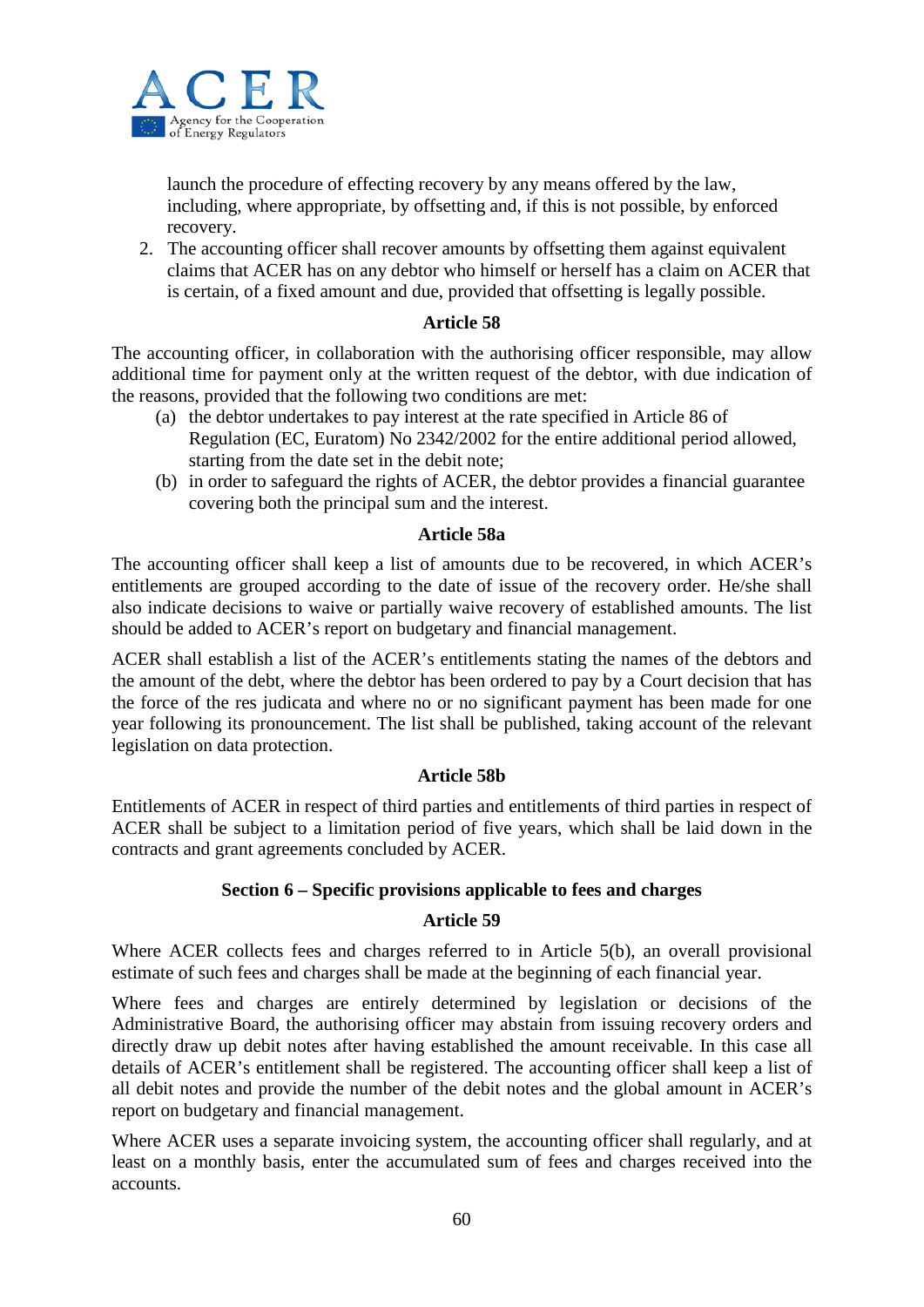

As a general rule ACER shall provide services by virtue of the tasks entrusted to it only after the corresponding fee or charge has been paid in its entirety. If by way of exception, a service has been provided without prior payment of the corresponding charge or fee, Section 3, 4 and 5 of this Chapter shall apply.

## **CHAPTER 5 – Expenditure operations**

## **Article 60**

- 1. Every item of expenditure shall be committed, validated, authorised and paid.
- 2. Every commitment of expenditure shall be preceded by a financing decision.
- 3. The work programme of ACER shall be equivalent to a financing decision for the activities it covers, provided that they are clearly identified and the underlying criteria are spelled out precisely. The work programme shall comprise detailed objectives and performance indicators.
- 4. Administrative appropriations may be implemented without a prior financing decision.

## **Section 1 – Commitment of expenditure**

#### **Article 61**

- 1. The budget commitment is the operation reserving the appropriations necessary to cover subsequent payments to honour a legal commitment.
- 2. The legal commitment is the act whereby the authorising officer responsible enters into or establishes an obligation which results in a charge for the budget.
- 3. The budget commitment is individual when the beneficiary and the amount of expenditure are known.
- 4. The budget commitment is global when at least one of the elements necessary to identify the individual commitment is still not known.
- 5. The budget commitment is provisional when it is intended to cover routine administrative expenditure and either the amount or the final beneficiaries are not definitively known.

The provisional budget commitment shall be implemented either by the conclusion of one or more individual legal commitments giving rise to an entitlement to subsequent payments or, in exceptional cases relating to expenditure on staff management, directly by payments.

#### **Article 62**

- 1. In respect of any measure which may give rise to expenditure chargeable to the budget, the authorising officer responsible must first make a budget commitment before entering into a legal obligation with third parties.
- 2. Global budget commitments shall cover the total cost of the corresponding individual legal commitments concluded up to 31 December of year N+1.

Individual legal commitments relating to individual or provisional budget commitments shall be concluded by 31 December of year N.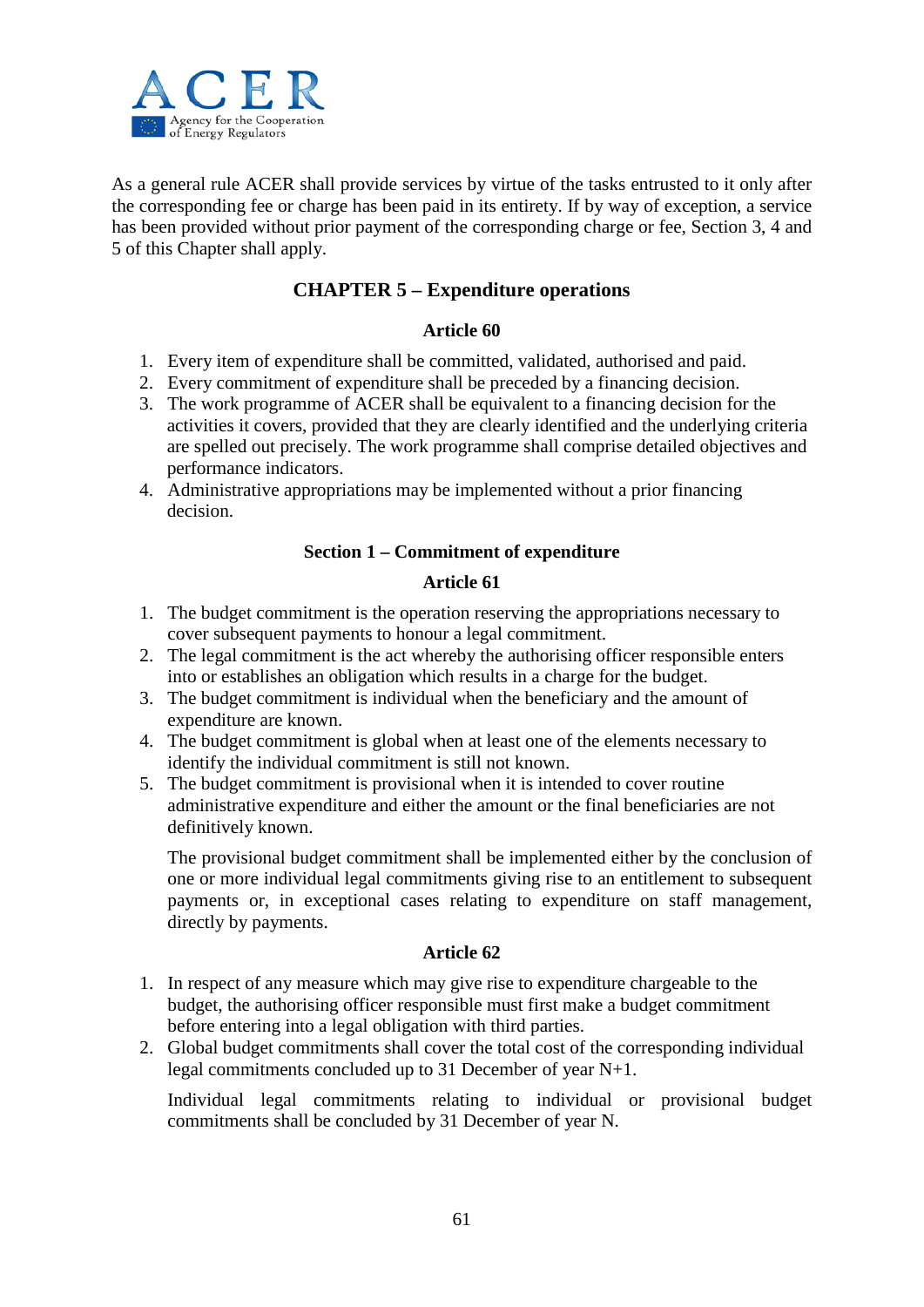

At the end of the periods referred to in the first and second subparagraphs, the unused balance of these budget commitments shall be decommitted by the authorising officer responsible.

3. The legal commitments entered into for actions extending over more than one financial year and the corresponding budget commitments shall, save in the case of staff expenditure, have a final date for implementation set in compliance with the principle of sound financial management.

Any parts of such commitments which have not been executed six months after the final date shall be decommitted in accordance with Article 11.

The amount of a budget commitment corresponding to a legal commitment for which no payment within the meaning of Article 67 has been made in a period of three years following the signing of the legal commitment shall be decommitted.

#### **Article 63**

When adopting a budget commitment, the authorising officer responsible shall ensure that:

- (a) the expenditure has been charged to the correct item in the budget;
- (b) the appropriations are available;
- (c) the expenditure conforms to the applicable provisions, in particular those of the ACER Regulation, the financial rules of ACER and all acts adopted pursuant to them;
- (d) the principle of sound financial management is complied with.

## **Section 2 – Validation of expenditure**

#### **Article 64**

Validation of expenditure is the act whereby the authorising officer responsible:

- (a) verifies the existence of the creditor's entitlement;
- (b) verifies the conditions in which payment is due;
- (c) determines or verifies the reality and the amount of the claim.

- 1. Validation of any expenditure shall be based on supporting documents attesting the creditor's entitlement, on the basis of a statement of services actually rendered, supplies actually delivered or work actually carried out, or on the basis of other documents justifying payment.
- 2. The validation decision shall be expressed by the signing of a 'passed for payment' voucher by the authorising officer responsible.
- 3. In a non-computerised system, 'passed for payment' shall take the form of a stamp incorporating the signature of the authorising officer responsible. In a computerised system, 'passed for payment' shall take the form of validation using the personal password of the authorising officer responsible.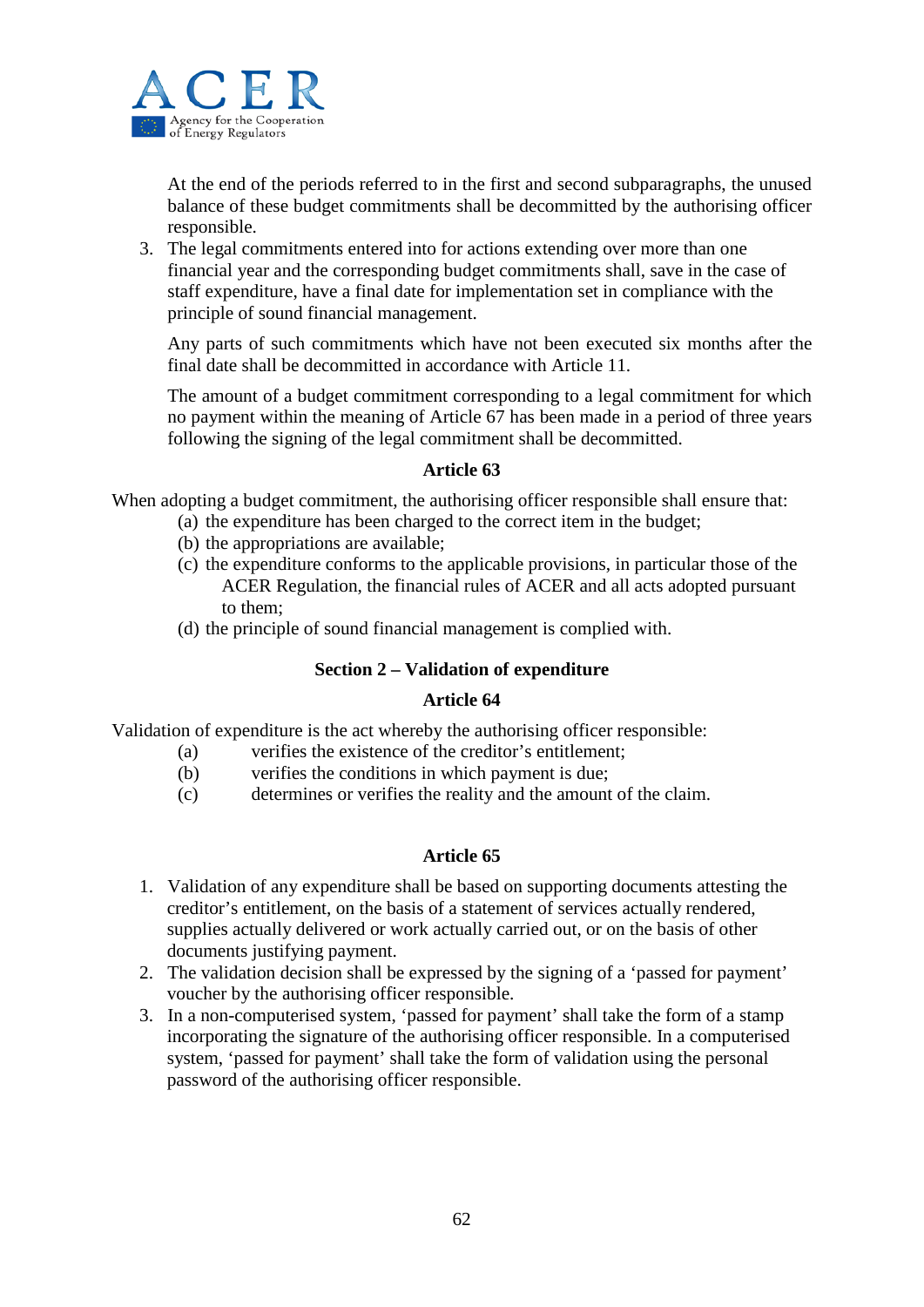

## **Section 3 – Authorisation of expenditure**

#### **Article 66**

1. Authorisation of expenditure is the act whereby the authorising officer responsible, by issuing a payment order, instructs the accounting officer to pay an item of expenditure which he/she has validated.

Where periodic payments are made with regard to services rendered, including rental service, or goods delivered, and subject to his risk analysis, the authorising officer may order the application of a direct debit system.

- 2. The payment order shall be dated and signed by the authorising officer responsible, then sent to the accounting officer. The supporting documents shall be kept by the authorising officer responsible in accordance with Article 38(6).
- 3. Where appropriate, the payment order sent to the accounting officer shall be accompanied by a document certifying that the goods have been entered in the inventories referred to in Article 90(1).

## **Section 4 – Payment of expenditure**

#### **Article 67**

- 1. Payment shall be made on production of proof that the relevant action has been carried out in accordance with the provisions of the basic act within the meaning of Article 49 of the general Financial Regulation or the contract or grant agreement, and shall cover one of the following operations:
	- (a) payment of the entire amount due;
	- (b) payment of the amount due in any of the following ways:
		- (i) prefinancing, which may be divided into a number of payments;
		- (ii) one or more interim payments;
		- (iii) payment of the balance of the amounts due.

Prefinancing shall count in full or in part against the interim payment.

The entire prefinancing and interim payments shall count against the payment of balances.

2. A distinction shall be made in the accounts between the different types of payment referred to in paragraph 1 at the time they are made.

#### **Article 68**

Payment of expenditure shall be made by the accounting officer within the limits of funds available.

#### **Section 5 – Time limits for expenditure operations**

#### **Article 69**

The validation, authorisation and payment of expenditure must be carried out within the time limits specified in, and in accordance with the provisions of, the detailed rules for implementation of the general Financial Regulation.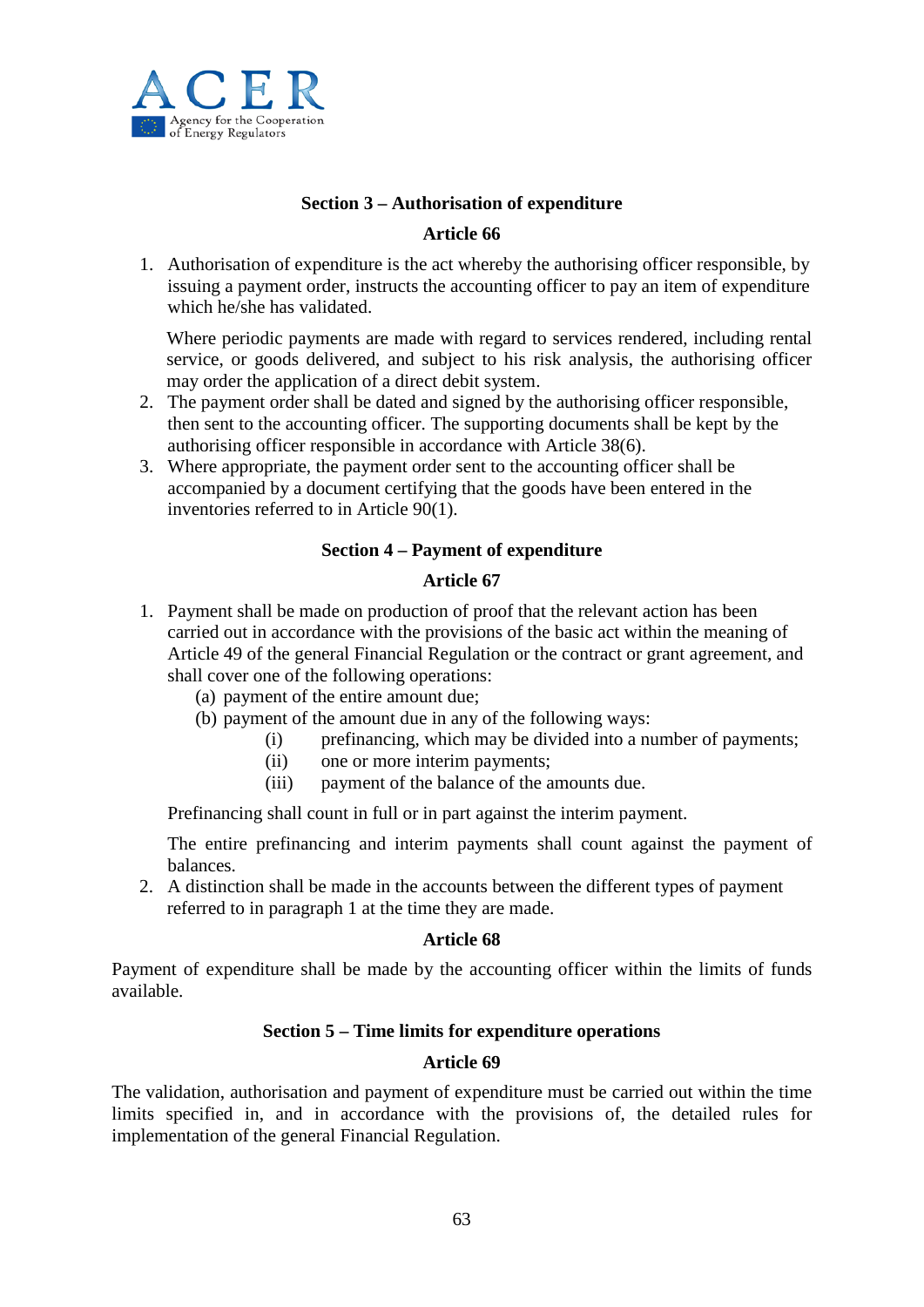

## **CHAPTER 6 – IT systems**

### **Article 70**

Where revenue and expenditure operations are managed by means of computer systems, documents may be signed by a computerised or electronic procedure.

## **CHAPTER 7 – Internal auditor**

#### **Article 71**

- 1. ACER shall have an internal auditing function which must be performed in compliance with the relevant international standards.
- 2. Without prejudice to Article 38(4), the European Commission's internal auditor shall exercise, the same powers with respect to ACER as with respect to European Commission departments.

#### **Article 72**

1. The internal auditor shall advice ACER on dealing with risks, by issuing independent opinions on the quality of management and control systems and by issuing recommendations for improving the conditions of implementation of operations and promoting sound financial management.

He/she shall be responsible:

- (a) for assessing the suitability and effectiveness of internal management systems and the performance of departments in implementing programmes and actions by reference to the risks associated with them; and
- (b) for assessing the efficiency and effectiveness of the internal control and audit systems applicable to every budget implementation operation.
- 2. The internal auditor shall perform his/her duties on all ACER's activities and departments. He/she shall enjoy full and unlimited access to all information required to perform his/her duties.
- 3. The internal auditor shall report to the Administrative Board and the Director on his/her findings and recommendations. He/she shall ensure that action is taken on recommendations resulting from audits.
- 4. The internal auditor shall submit to the ACER an annual internal audit report setting out, *inter alia*, the number and type of internal audits conducted, the recommendations made and the action taken on these recommendations. This annual report shall also mention any systemic problems detected by the specialised panel set up under the Article 66(4) of the general Financial Regulation.
- 5. Each year ACER shall send to the authority responsible for discharge and to the Commission, a report drawn up by its Director summarising the number and type of internal audits conducted by the internal auditor, the recommendations made and the action taken on these recommendations.

#### **Article 73**

The responsibility of the internal auditor for action taken in the performance of his/her duties shall be determined in accordance with Article 87 of the general Financial Regulation.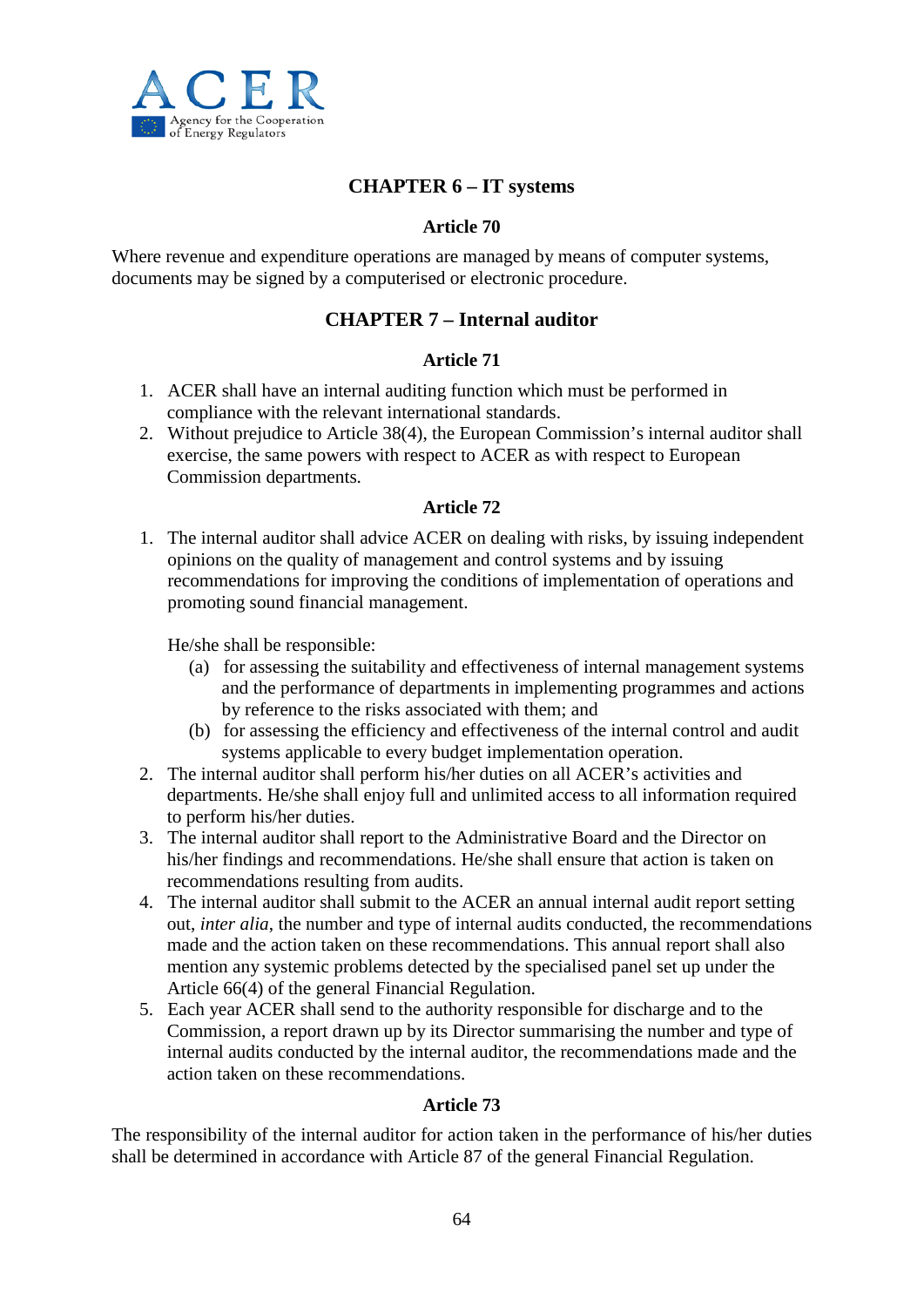

# **TITLE V**

## **PROCUREMENT**

## **Article 74**

- 1. As regards procurement, the relevant provisions of the general Financial Regulation and Regulation (EC, Euratom) No 2342/2002 shall apply subject to paragraph 4 to 7 of this Article.
- 2. ACER may be associated, at its request, as contracting authority, in the award of European Commission or interinstitutional contracts and with the award of contracts of other European bodies.
- 3. ACER shall participate in the common central database set up and operated by the European Commission pursuant to Article 95 of the general Financial Regulation.
- 4. ACER may conclude a contract, without having recourse to a public procurement procedure, with the European Commission, the interinstitutional offices and the Translation Centre for bodies of the European Union established by Council Regulation (EC) No  $2965/94^6$  $2965/94^6$  $2965/94^6$  for the supply of goods, provision of services or performance of work that the latter provide.
- *5.* ACER may use joint procurement procedures with contracting authorities of the host Member State to cover its administrative needs. In such case, Article 125c of Regulation (EC, Euratom) No 2342/2002 shall apply *mutatis mutandis.*
- 6. For the application of Article 101 of the general Financial Regulation, the call for tender shall provide that ACER may, before the contract is signed, either abandon the procurement or cancel the award procedure without the candidates or tenderers being entitled to claim any compensation.
- 7. For the application of Article 103 of the general Financial Regulation, calls for tender launched by ACER shall provide that it may suspend the procedure and may take whatever measures are necessary, including the cancellation of the procedure under the conditions laid down in that Article.

For the application of Article 103 of the general Financial Regulation, the contracts concluded by ACER with economic operators shall stipulate that it may take the measures specified in that Article under the conditions laid down therein.

# **TITLE VA**

## **PROJECTS WITH SIGNIFICANT BUDGET IMPLICATIONS**

## **Article 74a**

The Administrative Board shall, as soon as possible, notify the budgetary authority of its intention to implement any project, which may have significant financial implications for the funding of its administrative budget, in particular any projects relating to property such as the rental or purchase of buildings. It shall inform the Commission thereof.

<sup>6</sup> OJ L 314, 7.12.1994, p. 1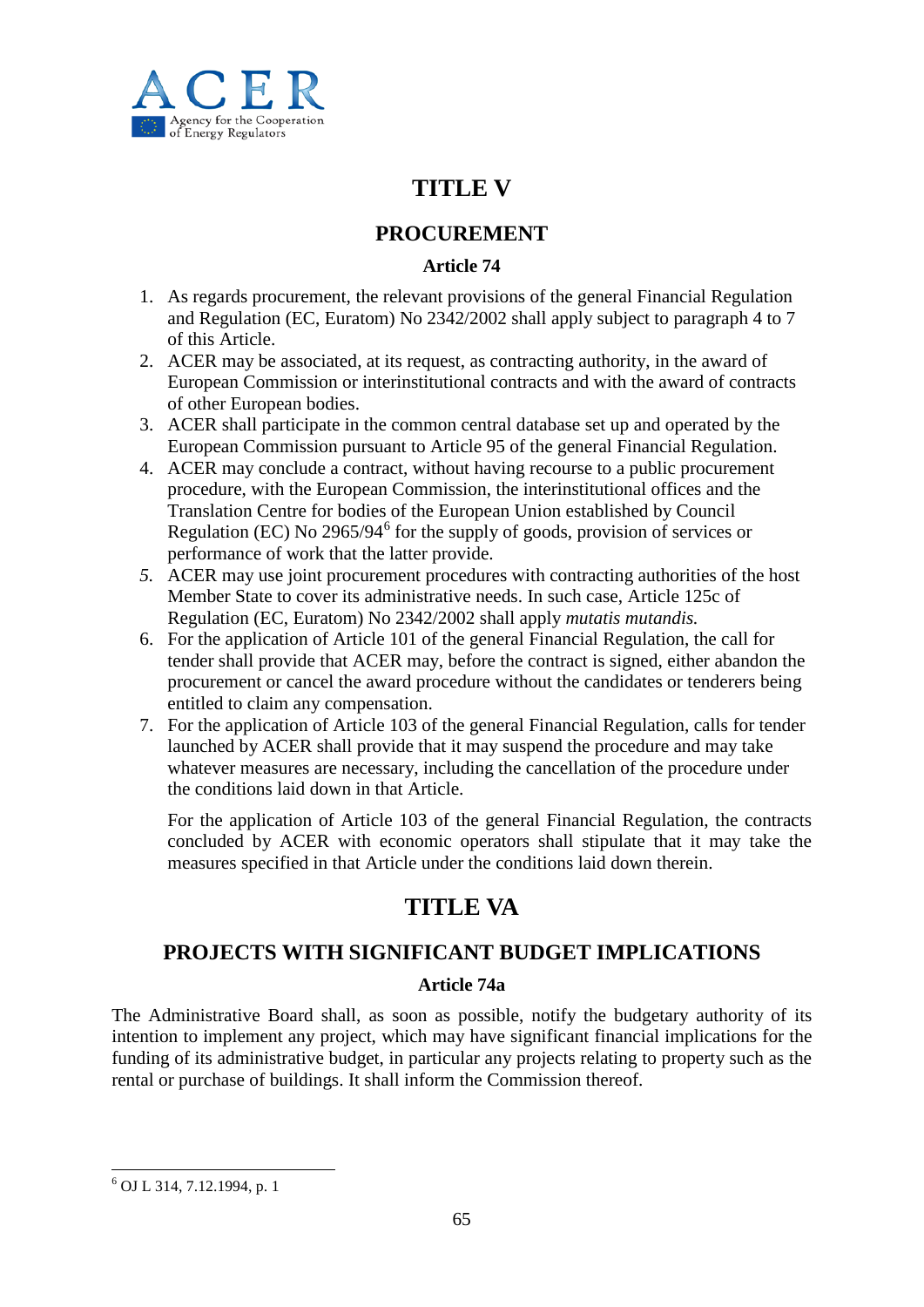

If either branch of the budgetary authority intends to issue an opinion, it shall within two weeks after receipt of the information on the project notify ACER of its intention to isssue such an opinion. Failing a reply, ACER may proceed with the planned operation.

This opinion shall be forwarded to ACER within four weeks of the notification pursuant to the second paragraph.

# **TITLE VB**

## **EXPERTS**

#### **Article 74b**

Article 265a of the Regulation (EC, Euratom) No 2342/2002 shall apply *mutatis mutandis* for the selection of experts. Such experts shall be paid on the basis of a fixed amount, for assisting ACER, in particular in evaluating proposals and grant applications or tenders for procurement, and for providing technical assistance in the follow-up to, and final evaluation of projects. ACER may use the lists drawn up by the European Commission or other European bodies.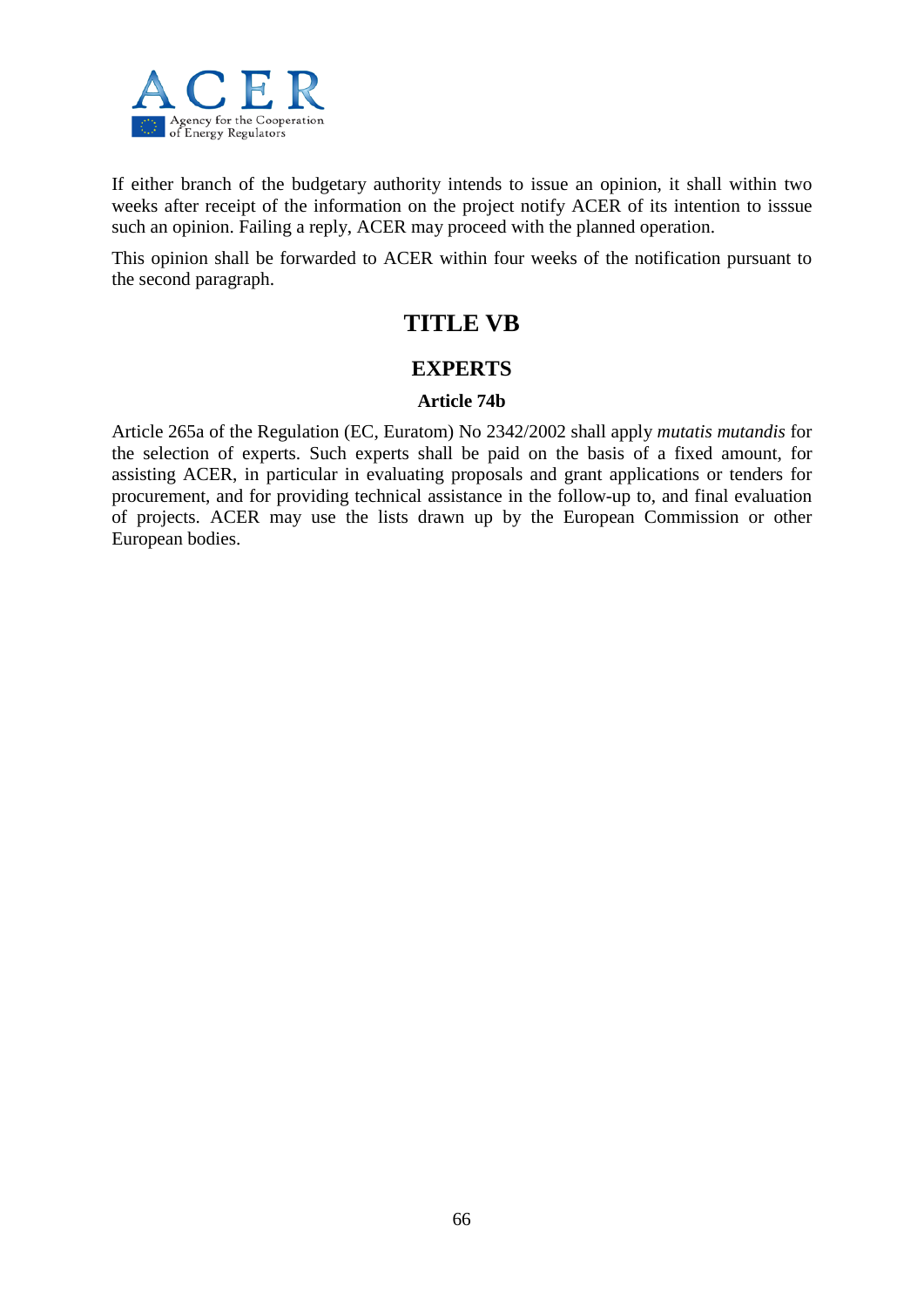

# **TITLE VI**

## **GRANTS AWARDED BY ACER**

## **Article 75**

- 1. Where ACER awards grants in accordance with the ACER Regulation or by delegation of the Commission pursuant to Article 54(2)(b) of the general Financial Regulation, the relevant provisions of the general Financial Regulation and Regulation (EC, Euratom) No 2342/2002 shall apply subject to paragraph 2 and 3 of this Article.
- 2. Grants shall be covered by written agreements between ACER and the beneficiary.
- 3. For the application of Article 119(2) of the general Financial Regulation, grant agreements concluded by ACER shall stipulate that it may suspend, reduce or terminate the grant in the cases provided for by Article 183 of Regulation (EC, Euratom) No 2342/2002 after the beneficiary has been given the opportunity to make his observations.

# **TITLE VII**

## **PRESENTATION OF THE ACCOUNTS AND ACCOUNTING**

## **CHAPTER 1 – Presentation of the accounts**

#### **Article 76**

The annual accounts of ACER shall comprise:

- (a) the financial statements of ACER;
- (b) the reports on the implementation of the budget of ACER.

The accounts of ACER shall be accompanied by a report on budgetary and financial management during the year. The report shall give an account, *inter alia*, of the rate of implementation of the appropriations together with summary information on the transfers of appropriations among the various budget lines.

#### **Article 77**

The accounts must comply with the rules and be accurate and comprehensive and present a true and fair view:

- (a) as regards the financial statements, of the assets and liabilities, charges and income, entitlements and obligations not shown as assets or liabilities and cash flow;
- (b) as regards reports on budgetary implementation, of revenue and expenditure operations.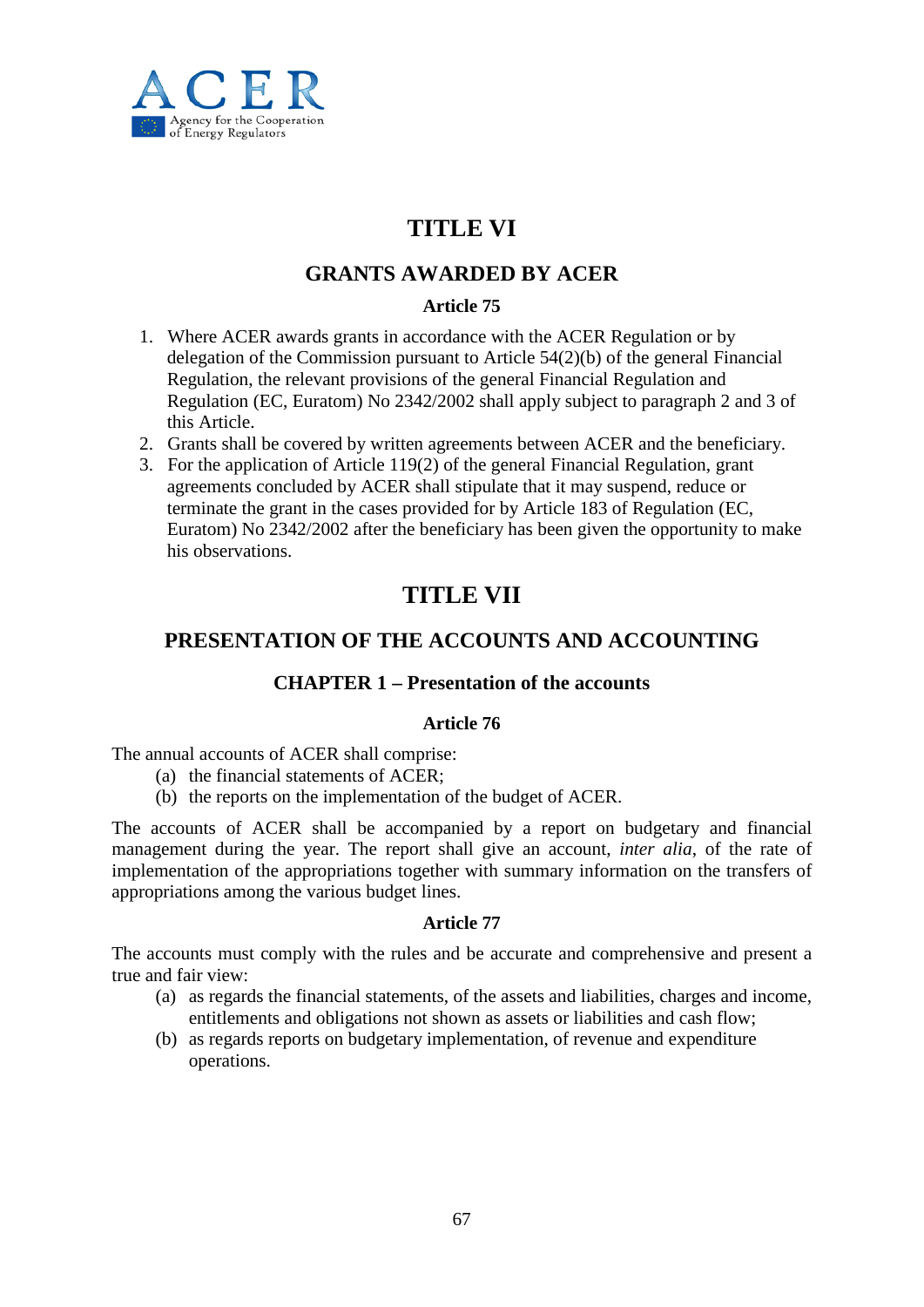

#### **Article 78**

The financial statements shall be drawn up in accordance with the generally accepted accounting principles specified in the detailed rules for implementing the general Financial Regulation, namely:

- (a) going concern basis;
- (b) prudence;
- (c) consistent accounting methods;
- (d) comparability of information;
- (e) materiality;
- (f) no netting;
- (g) reality over appearance;
- (h) accrual-based accounting.

#### **Article 79**

- 1. In accordance with the principle of accrual-based accounting, the financial statements shall show the charges and income for the financial year, regardless of the date of payment or collection.
- 2. The value of assets and liabilities shall be determined in accordance with the valuation rules laid down by the accounting methods provided for in Article 132 of the general Financial Regulation.

- 1. The financial statements shall be presented in euro and shall comprise:
	- (a) the balance sheet and the economic outturn, which represent the assets and liabilities and financial situation and the economic outturn at 31 December of the previous year; they shall be presented in accordance with the structure laid down by the Council Directive on the annual accounts of certain types of companies, but with account being taken of the specific nature of ACER's activities;
	- (b) the cash-flow table showing amounts collected and disbursed during the year and the final treasury position;
	- (c) the statement of changes in capital presenting in detail the increases and decreases during the year in each item of the capital accounts.
- 2. The annex to the financial statements shall supplement and comment on the information presented in the statements referred to in paragraph 1 and shall supply all the additional information prescribed by internationally accepted accounting practice where such information in relevant to ACER's activities.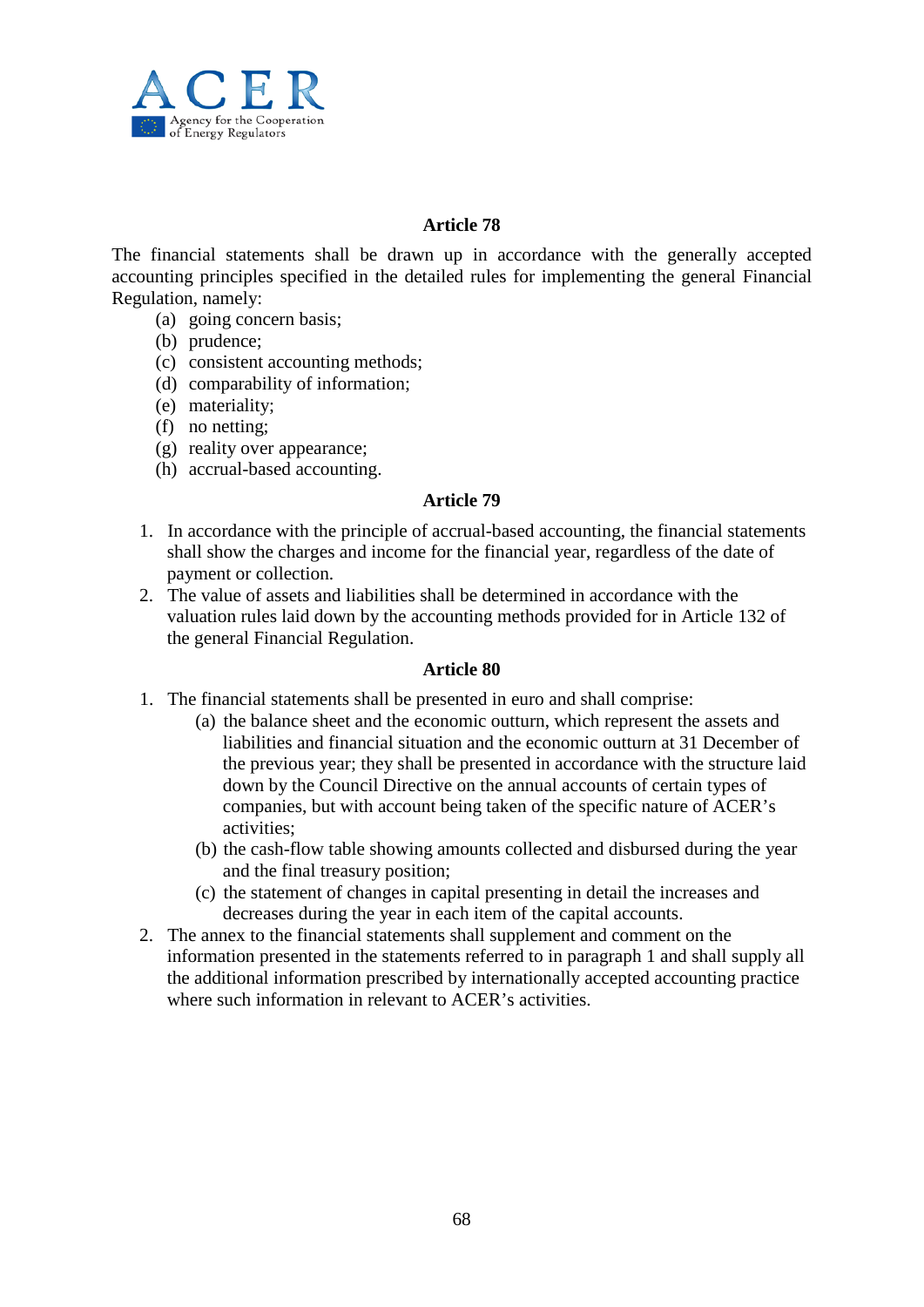

### **Article 81**

The budgetary implementation reports shall be presented in euro. They shall comprise:

- (a) the budgetary outturn account, which sets out all budget operations for the year in terms of revenue and expenditure; the structure in which it is presented shall be the same as that of the budget itself;
- (b) the annex to the budgetary outturn account, which shall supplement and comment on the information given in that account.

#### **Article 82**

The accounting officer shall send to the Commission's accounting officer and the Court of Auditors by no later than 1 March of the following year its provisional accounts, together with the report on budgetary and financial management during the year, referred to in Article 76 of the Regulation, so that the Commission's accounting officer can consolidate the accounts as provided for in Article 128 of the general Financial Regulation.

The accounting officer shall also send the report on budgetary and financial management to the European Parliament and the Council by 31 March of the following year at the latest.

- 1. In accordance with Article 129(1) of the general Financial Regulation, the Court of Auditors shall, by 15 June of the following year at the latest, make its observations on the provisional accounts of ACER.
- 2. On receiving the Court of Auditors' observations on the provisional accounts of ACER, the Director shall draw up the final accounts of ACER in accordance with Article 43, under his own responsibility, and send them to the Administrative Board, which shall give an opinion on these accounts.
- 3. The Director shall send the final accounts, together with the opinion of the Administrative Board, to the European Commission's accounting officer, the Court of Auditors, the European Parliament and the Council, by 1 July of the following year at the latest.
- 4. The final accounts of ACER, consolidated with those of the Commission, shall be published in the Official Journal of the European Union by 15 November of the following year.
- 5. The Director shall send the Court of Auditors a reply to the observations made in its annual report by 30 September of the following year at the latest. He shall also send a copy of that reply to the Administrative Board and the Commission at the same time.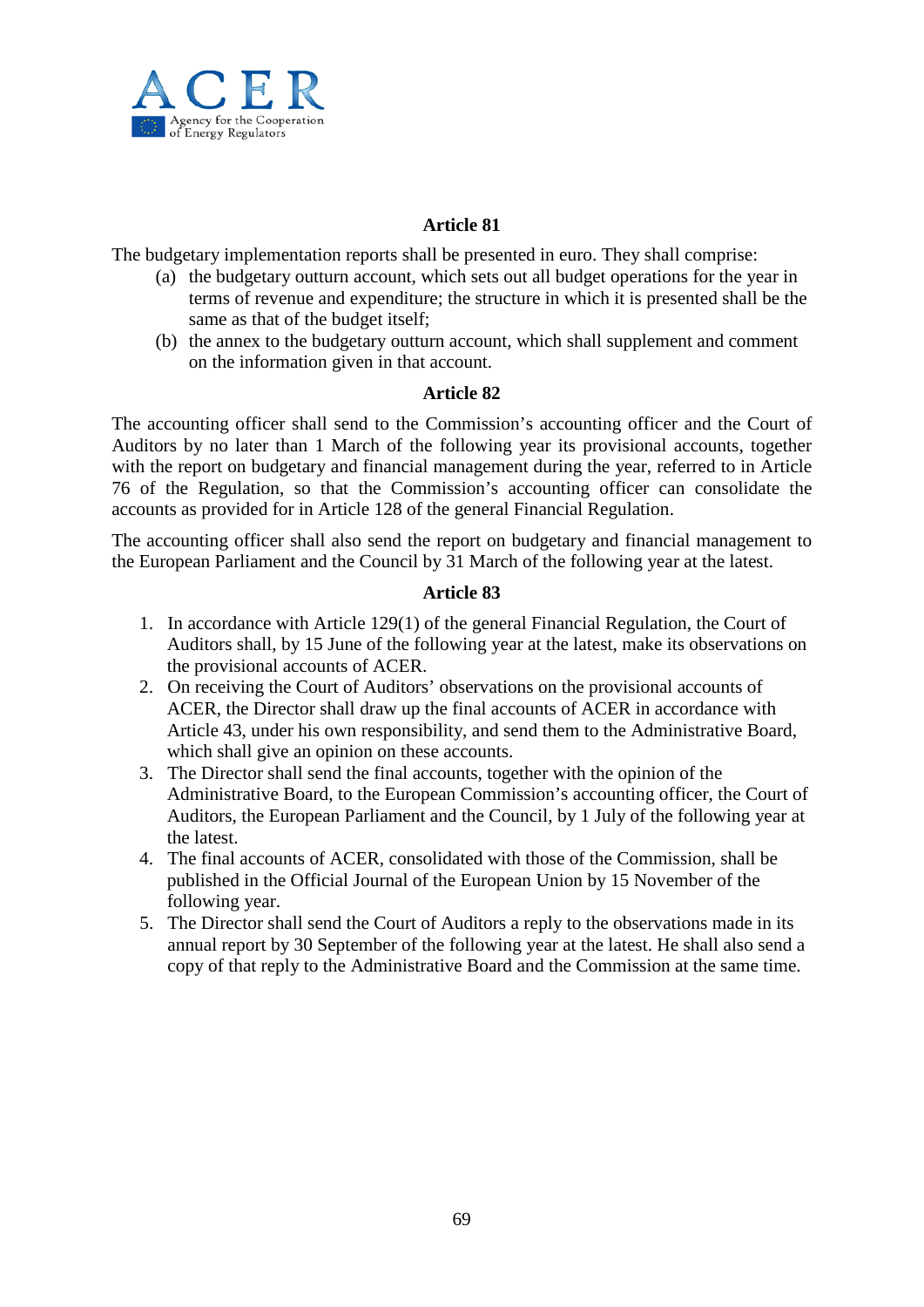

## **CHAPTER 2 – Accounting**

### **Section 1 – Common provisions**

#### **Article 84**

- 1. The accounting system of ACER is the system serving to organise budgetary and financial information in such a way that figures can be input, filed and registered.
- 2. The accounts shall consist of general accounts and budgetary accounts. These accounts shall be kept in euro on the basis of the calendar year.
- 3. The figures in the general accounts and the budgetary accounts shall be adopted at the close of the budget year so that the accounts referred to in Chapter 1 can be drawn up.
- 4. Notwithstanding paragraphs 2 and 3, the authorising officer may keep analytical accounts.

#### **Article 85**

The accounting rules and methods and the harmonised chart of accounts to be applied by ACER shall be adopted by the Commission's accounting officer in accordance with Article 133 of the general Financial Regulation.

#### **Section 2 – General accounts**

#### **Article 86**

The general accounts shall record, in chronological order using the double entry method, all events and operations which affect the economic and financial situation and the assets and liabilities of ACER.

#### **Article 87**

- 1. Movements on the accounts and the balances shall be entered in the accounting ledgers.
- 2. All account entries, including adjustments to the accounts, shall be based on supporting documents, to which they shall refer.
- 3. The accounting system must be such as to leave a trail of all accounting entries.

#### **Article 88**

The accounting officer of ACER shall, after the close of the budgetary year and up to the date of presentation of the final accounts, make any adjustments which, without involving disbursement or collection in respect of that year, are necessary for a true and fair presentation of the accounts in compliance with the rules.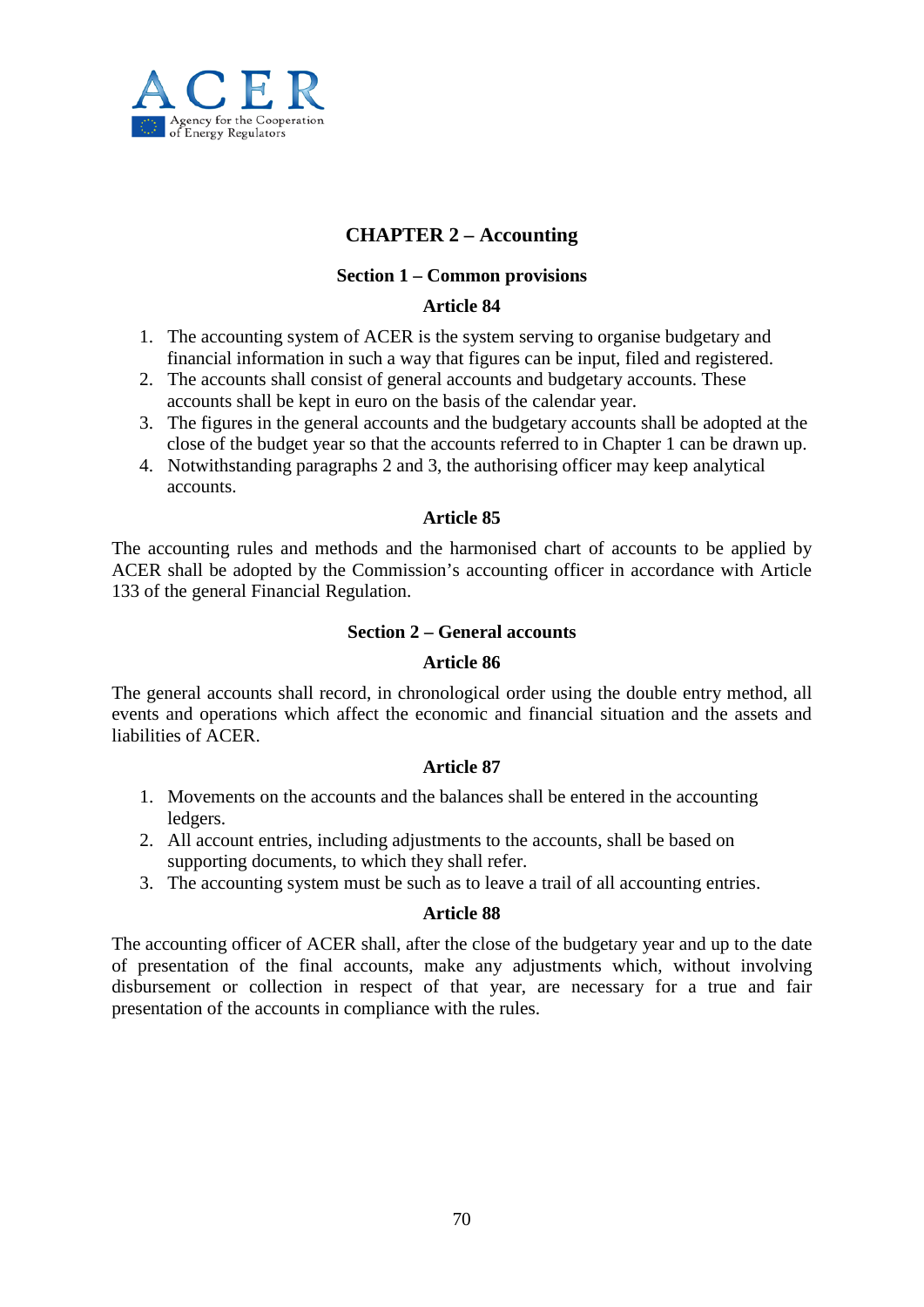

#### **Section 3 – Budgetary accounts**

### **Article 89**

- 1. The budget accounts shall provide a detailed record of budgetary implementation.
- 2. For the purposes of paragraph 1, the budgetary accounts shall record all budgetary revenue and expenditures operations provided for in Title IV of this Regulation.

## **CHAPTER 3 – Property inventories**

#### **Article 90**

1. ACER shall keep inventories showing the quantity and value of all the tangible, intangible and financial assets constituting European Union property in accordance with a model drawn up by the accounting officer of the Commission

ACER shall check that the entries in the inventory correspond to the actual situation 2. The sale of movable property shall be advertised in appropriate manner.

# **TITLE VIII**

## **EXTERNAL AUDIT AND DISCHARGE**

## **CHAPTER 1 – External audit**

## **Article 91**

The Court of Auditors shall scrutinise the accounts of ACER in accordance with Article 287 of the TFEU.

#### **Article 92**

- 1. ACER shall send the Court of Auditors the budget, as finally adopted. It shall inform the Court of Auditors, as soon as possible, of all the decisions and acts adopted pursuant to Articles 10, 14, 19 and 23.
- 2. ACER shall send the Court of Auditors the internal financial rules it adopts.
- 3. The Court of Auditors shall be informed of the appointment of authorising officers, accounting officers and imprest administrators and of delegation decisions under Article 34, Article 43(1) and (4) and Article 44.

### **Article 93**

The scrutiny carried out by the Court of Auditors shall be governed by Articles 139 to 144 of the general Financial Regulation.

## **CHAPTER 2 – Discharge**

#### **Article 94**

1. The European Parliament, upon a recommendation from the Council, shall, before 15 May of year N+2, save where otherwise provided in the constituent instrument, give a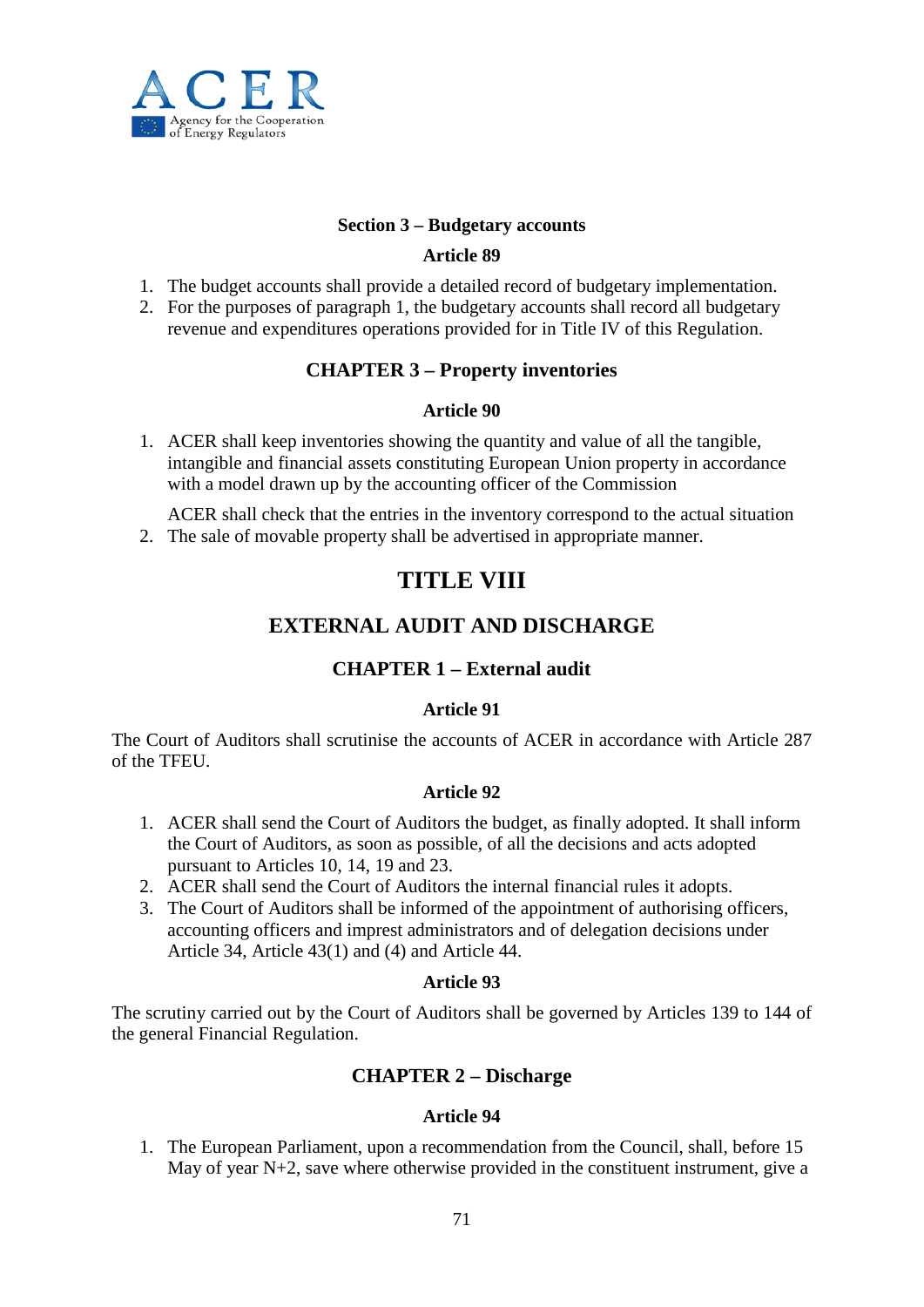

discharge to the Director in respect of the implementation of the budget for year N. The Director shall inform the Administrative Board of the observations of the European Parliament contained in the resolution accompanying the discharge decision.

- 2. If the date provided for in paragraph 1 cannot be met, the European Parliament or the Council shall inform the Director of the reasons for the postponement.
- 3. If the European Parliament postpones the decision giving a discharge, the Director, in cooperation with the Administrative Board, shall make every effort to take measures as soon as possible to remove or facilitate removal of the obstacles to that decision.

#### **Article 95**

- 1. The discharge decision shall cover the accounts of all the revenue and expenditure of ACER, the resulting balance and the assets and liabilities of ACER shown in the financial statement.
- 2. With a view to granting the discharge, the European Parliament shall, after the Council has done so, examine the accounts and financial statements of ACER. It shall also examine the annual report made by the Court of Auditors, together with the replies of the Director, any relevant special reports by the Court of Auditors in respect of the financial year in question and the Court of Auditors' statement of assurance as to the reliability of the accounts and the legality and regularity of the underlying transactions.
- 3. The Director shall submit to the European Parliament, at the latter's request, in the same manner as provided for in Article 146(3) of the general Financial Regulation, any information required for the smooth application of the discharge procedure for the year in question.

- 1. The Director shall take all appropriate steps to act on the observations accompanying the European Parliament's discharge decision and on the comments accompanying the recommendation for the discharge adopted by the Council.
- 2. At the request for the European Parliament or the Council, the Director shall report on the measures taken in the light of these observations and comments. He/she shall send a copy thereof to the Commission and the Court of Auditors.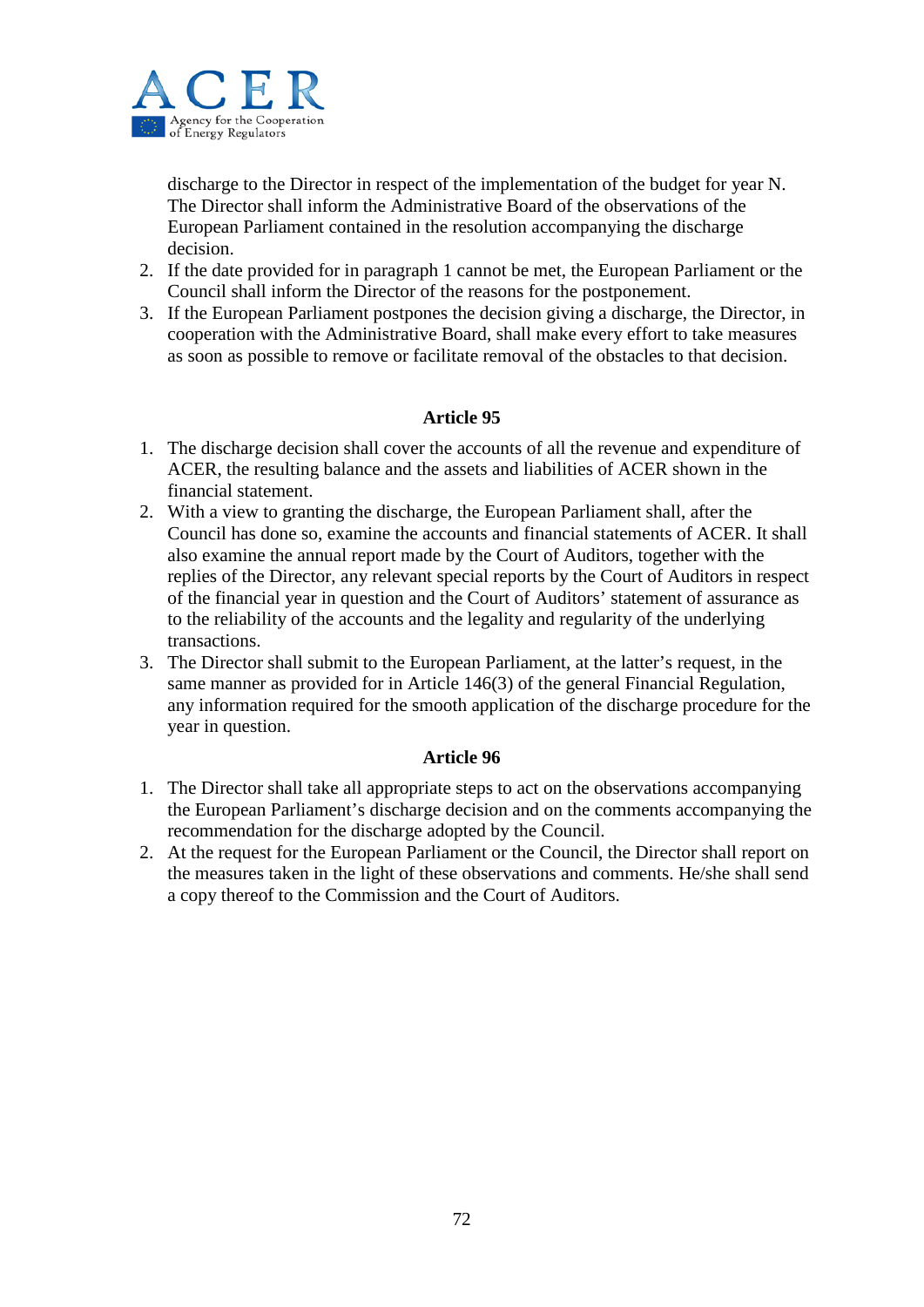

# **TITLE IX**

# **TRANSITIONAL AND FINAL PROVISIONS**

## **Article 97**

The European Parliament, the Council and the Commission shall be empowered to obtain any necessary information or explanations regarding budgetary matters within their fields of competence.

## **Article 98**

The Administrative Board shall, as far as is necessary and with the European Commission's prior consent, adopt detailed rules for implementing the financial regulation of ACER, on a proposal from its Director.

## **Article 99**

This Financial Regulation shall be adopted by the Administrative Board and enter into force on the day following its adoption by the Administrative Board.

Done at Ljubljana, on 22 September 2011

Fог the Administrative Board:

Piotr Woźniak

Chairman of the ACER Administrative Board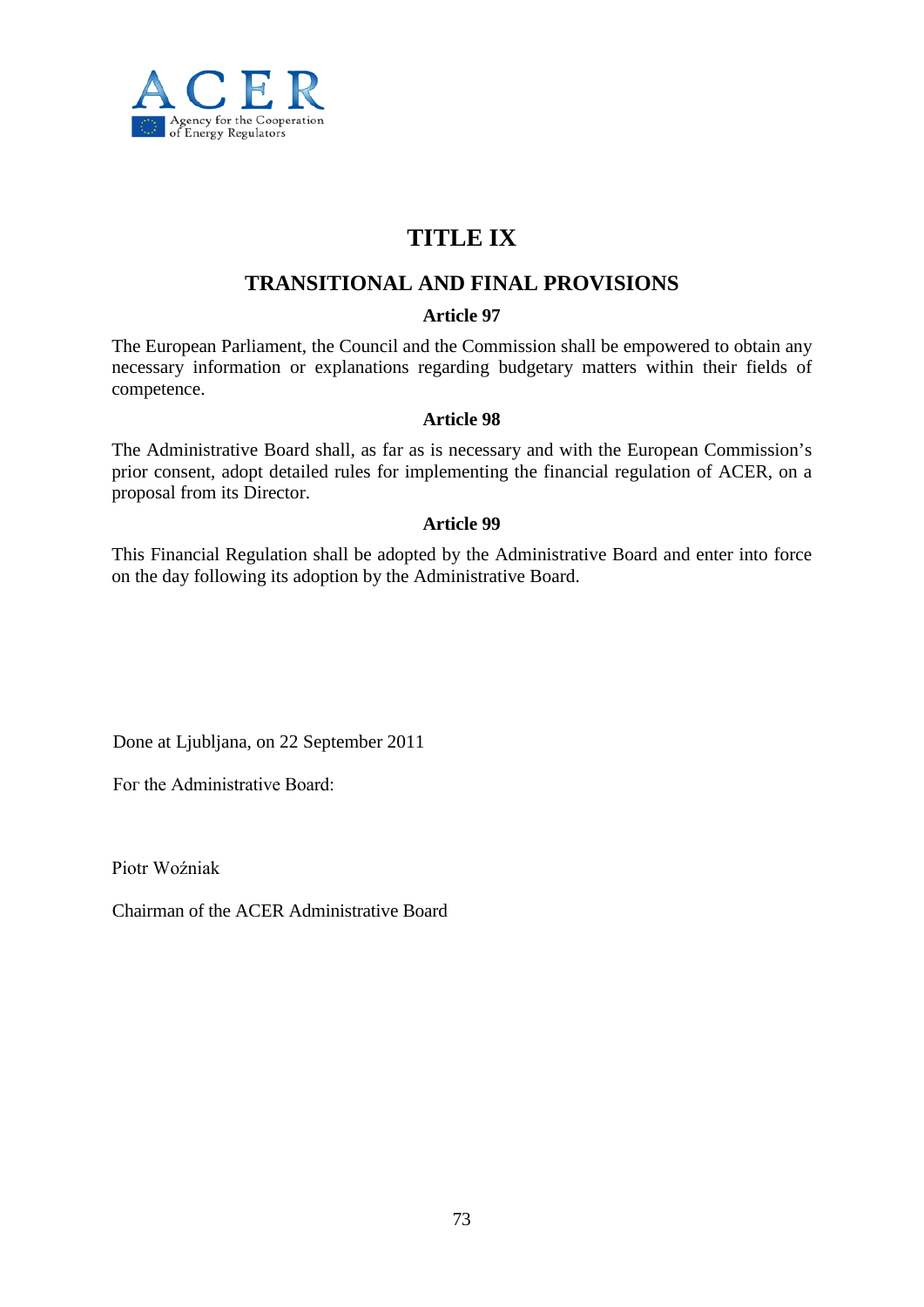

**ANNEX 5**

## DECISION AB n° 23/2011

# APPOINTING THE ACCOUNTING AND BUDGET OFFICER

THE ADMINISTRATIVE BOARD OF THE AGENCY FOR THE COOPERATION OF ENERGY REGULATORS,

HAVING REGARD to Administrative Board Decision n° 22/2011 adopting ACER's Financial Regulation, in particular Article 43(1) of the Financial Regulation, thereof,

HAVING REGARD to the Staff Regulations of officials and the Conditions of Employment of other servants of the European Communities (hereafter "CEOS"), as laid down in Council Regulation (EEC, EURATOM, ECSC) No 259/68 and the amendments, and

HAVING REGARD to the Director's Decision 2010-004 appointing an accounting officer for ACER,

Whereas,

The Administrative Board shall appoint the accounting officer of ACER, who shall be covered by the Staff Regulations and be functionally independent in the performance of his/her duties;

The accounting officer shall be subject to rules and regulations applicable to officials and other servant of the European Communities, particularly as regards their recruitment and status;

The Director's Decision n° 2010-004 that refers to the general Financial Regulation as applicable to the European Union budget, does no longer apply as the Administrative Board has approved ACER's own Financial Regulation by AB Decision n° 22/2011,

HAS DECIDED TO: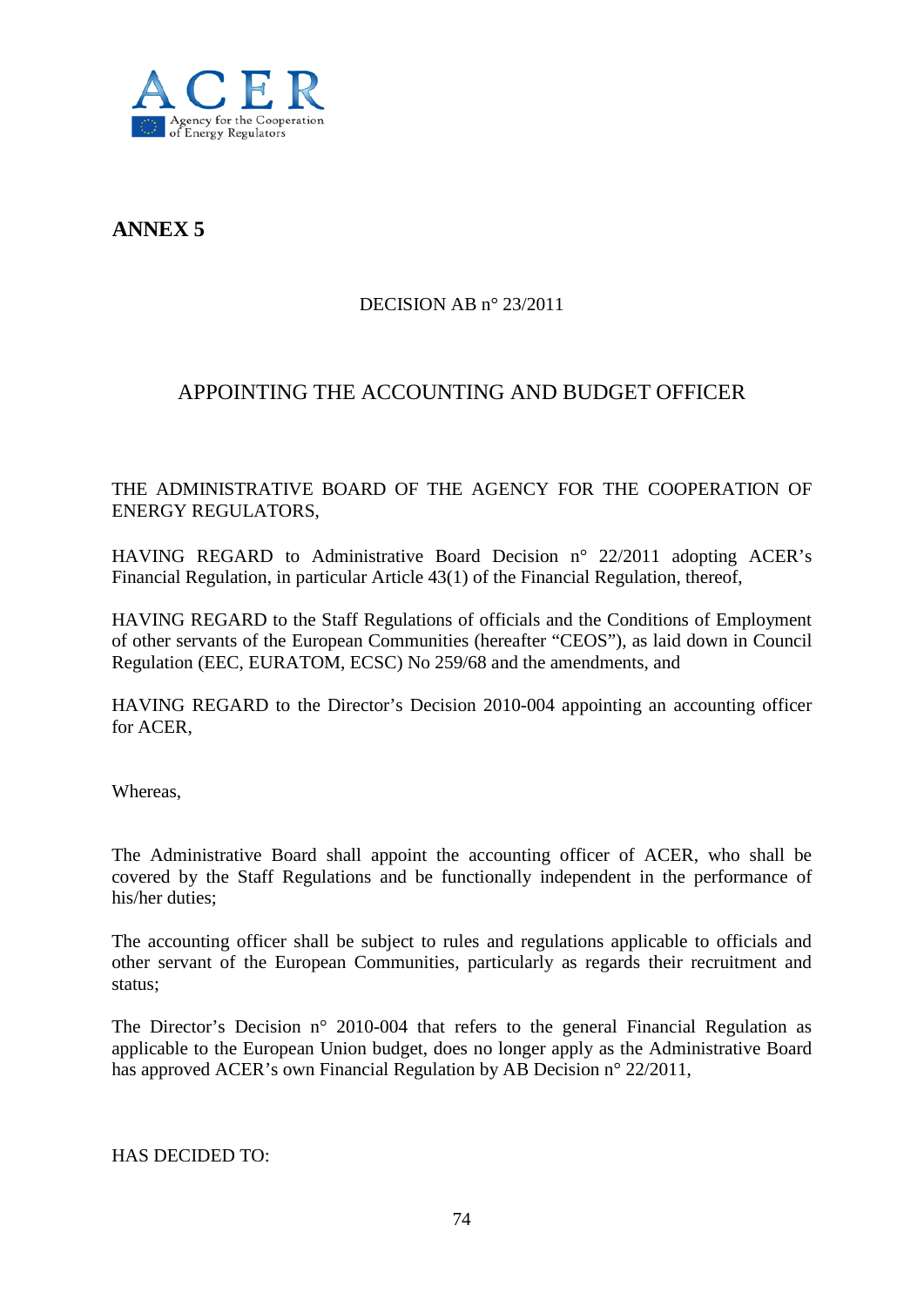

Appoint Mrs Rodica MANDROC as the Accounting and Budget Officer of ACER. This Decision shall take effect on the day following that of its adoption.

Done at Ljubljana, on 22 September 2011

Fог the Administrative Board:

Piotr Woźniak

Chairman of the ACER Administrative Board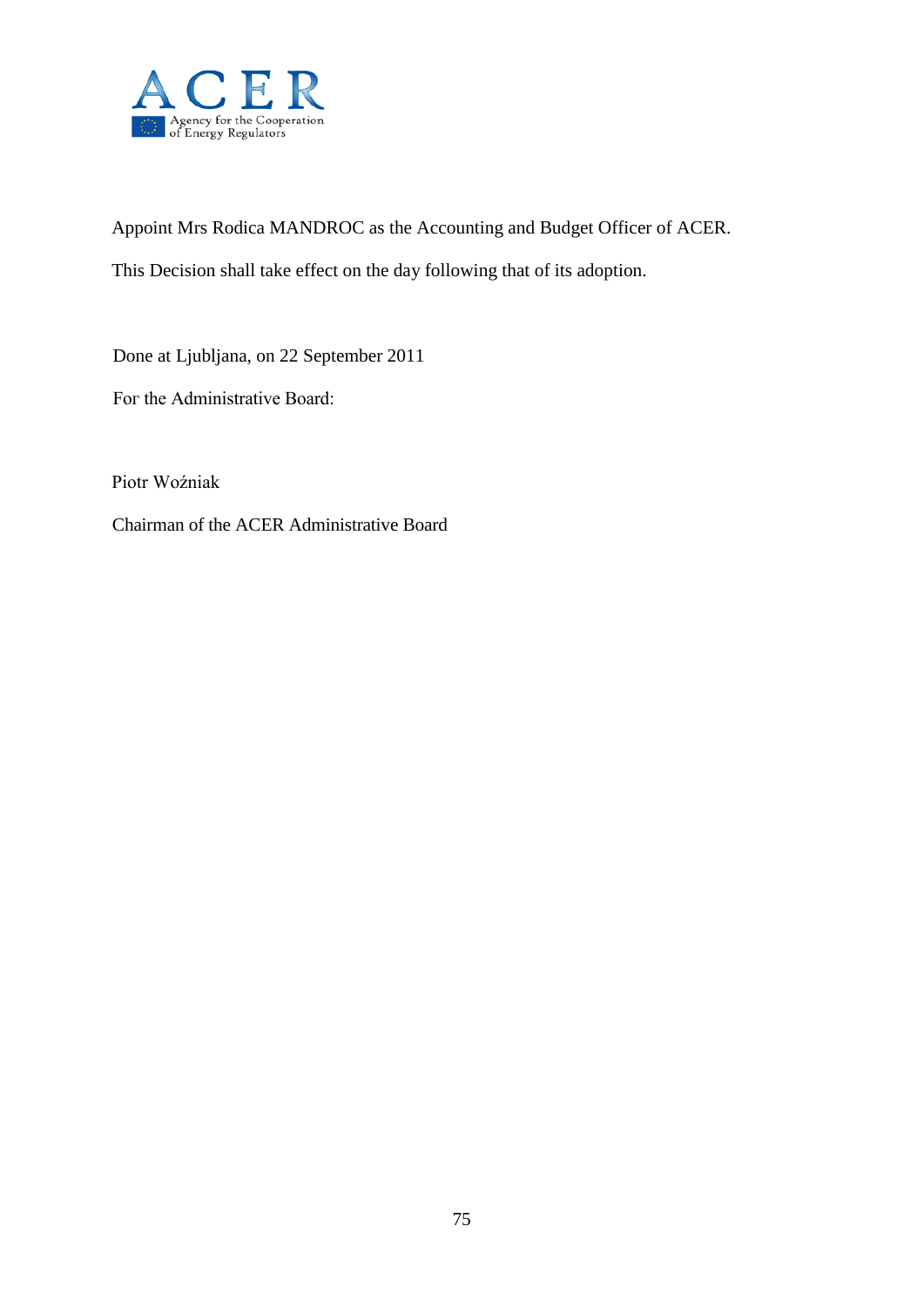

**ANNEX 6**

## DECISION AB n° 24/2011

# ON MIDDLE MANAGEMENT STAFF

## THE ADMINISTRATIVE BOARD OF THE AGENCY FOR THE COOPERATION OF ENERGY REGULATORS,

HAVING REGARD to Regulation (EC) No 713/2009 of the European Parliament and of the Council of 13 July 2009 establishing a European Agency for the Cooperation of Energy Regulators (hereafter referred to as the "ACER Regulation" and "ACER"), and in particular to Article 28(2) thereof;

Having regard to the Staff Regulations of officials (thereafter: "SR") and the Conditions of Employment of other servants of the European Communities (thereafter: "CEOS"), as laid down in Council Regulation (EEC, EURATOM, ECSC) No 259/68 and the amendments thereto, and in particular Articles 2, 4, 5, 7, 29 and 44 thereof;

After consultation of the Staff Committee and in agreement with the European Commission pursuant to Article 28(2) of Regulation (EC) No 713/2009 and Article 110 of the SR;

Whereas:

The role and responsibilities of middle management staff should be laid down precisely;

A special trial period for newly appointed middle managers should be introduced.

HAS DECIDED AS FOLLOWS:

## **Article 1 Definitions**

1. Middle management functions to which this decision applies are those of head of unit as referred to in Article 44(2) of the SR, which involve the permanent and continuous management of an administrative structure as defined in paragraph 2;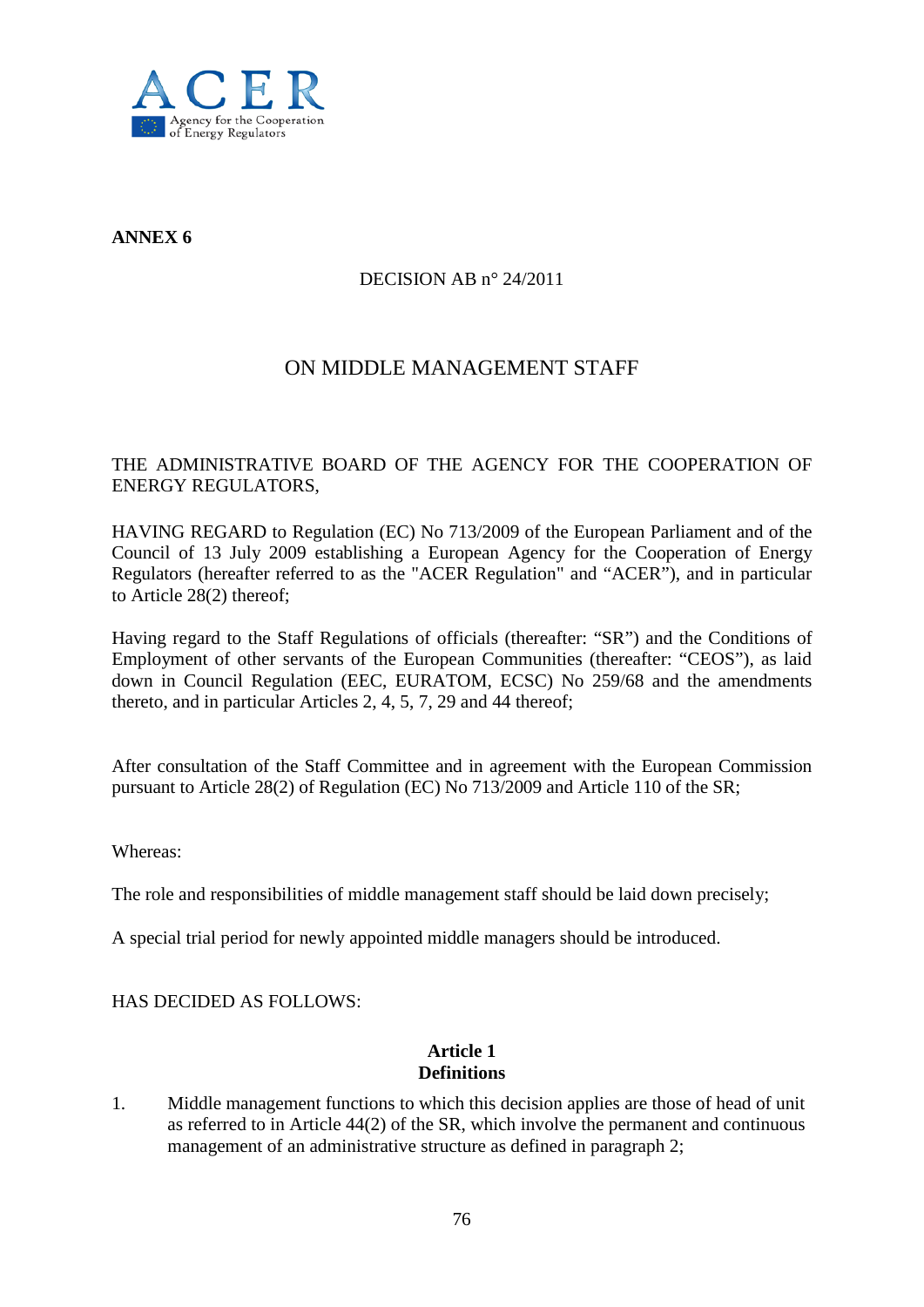

This means that the function of Head of Department in ACER is covered by this decision.

These posts shall be filled at recruitment range of grades from AD9 to AD12.

2. Departments are organisational structures that meet the following criteria:

- They appear in the official organisation chart of ACER;
- They are justified by an overall evaluation considering the size, the number of AD staff, the complexity and sensitivity of its tasks, the budgetary impact and a comparison to other units with similar tasks within ACER and in other Agencies.

In the event of a change in the organisation chart, a net increase in management posts shall be justified and documented in the Staff Policy Plan.

3. In certain cases section managers may carry out management tasks delegated to them by the head of department. Even if they appear in ACER's official organisation chart, they are not part of the middle management staff.

## **Article 2 Role of middle managers**

Middle managers shall demonstrate ability in human resources management or in financial management or both, as appropriate, as well as (where required) the specific knowledge and/or qualifications relevant to the particular post.

The role and responsibility of middle managers shall include the following:

- Issue guidelines for policies and actions to the department on the basis of ACER's mission statement and annual work programme. They shall define the department work programme, coordinate work within the department and with other departments and represent the department at important meetings.
- Act as the main channel for the exchange of information between senior management and the various members of the department.
- Be directly responsible for the management of the human resources of the department and, where appropriate, its financial resources.

## **Article 3 Publication of a post and filling it**

Where the post may be filled by the appointment of a temporary agent, the Director may decide (in no particular order):

- To re-assign a temporary agent to the post in the interest of the service pursuant to Article 7(1) of the SR provided that the duties of the post are appropriate to his or her grade, and that he/she already occupies a middle management post or has occupied such a post and has not ceased to exercise management duties because of insufficient managerial ability or voluntary opt-out, in application of Article 7(1) or (3) below.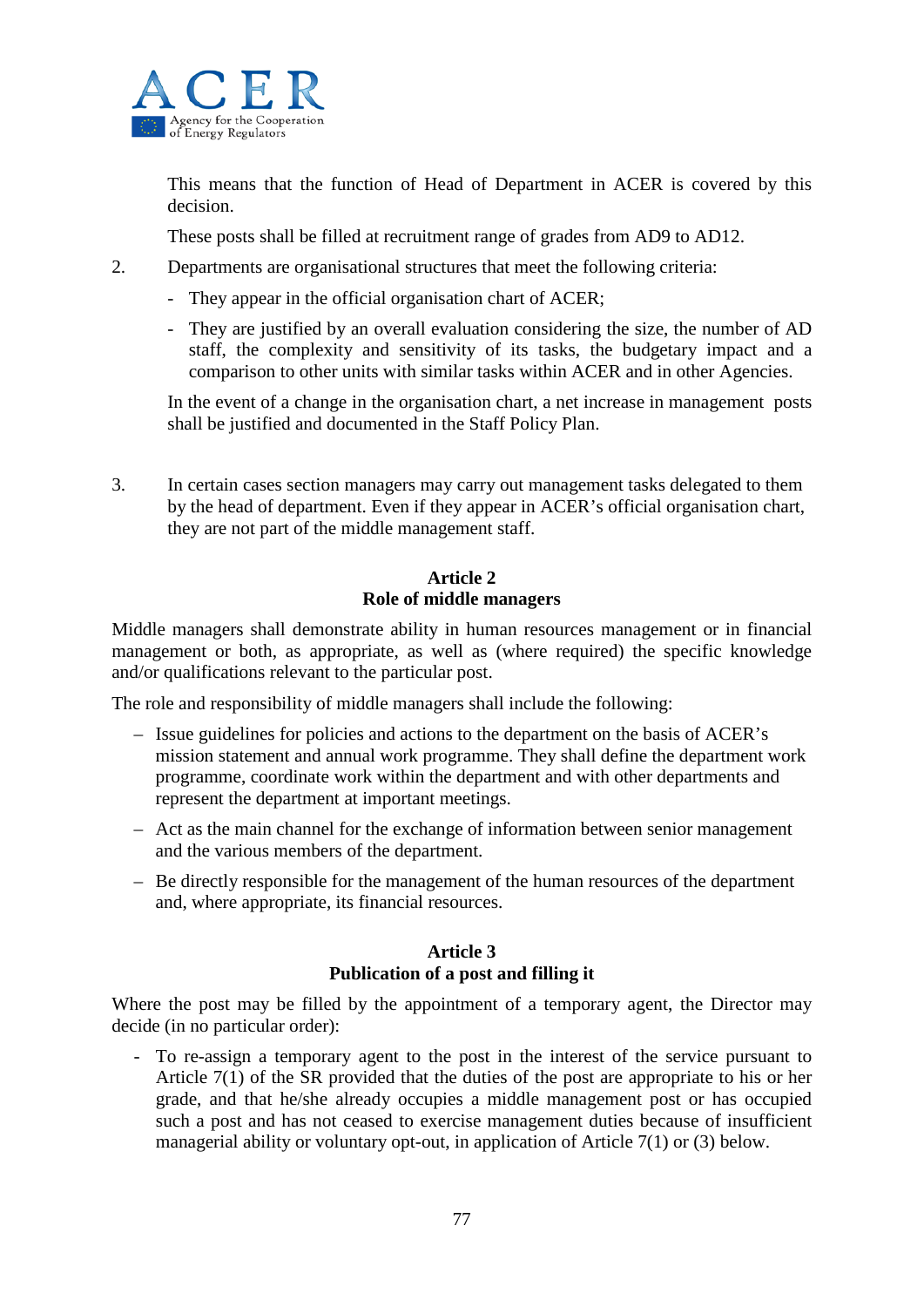

- To advertise the post in ACER and/or in the Interagency Job Market, before making an external publication of the vacant post. However, in case of simultaneous publication internally and in the Interagency Job Market, applications of internal candidates shall be considered first.

If the post is advertised internally and/or in the Interagency Job Market, the Director shall publish it at a range of grades corresponding to the functions. The post shall be reserved to candidates of the same function group and whose grade is within this range of grades. Successful candidates shall maintain their classification in grade, step and seniority in step as held before. For candidates from the Interagency Job Market, Article 32 of the SR and the ACER decision concerning the criteria applicable to classification in grade and step on appointment or engagement shall apply concerning the classification in step.

To publish externally and to launch a selection procedure in accordance with the ACER decision on general implementing provisions on the procedure governing the engagement and the use of temporary agents at ACER, for temporary agents who are recruited through an external selection procedure.

If the post is advertised externally, the Director shall publish it at one grade out of the grades from AD9 to AD12.

## **Article 4 Eligibility**

- 1. For temporary agents, if the post is published internally and/or in the Interagency Job Market, the applicant to be appointed must:
	- Have been selected according to the selection procedure for temporary agents  $2(a)$ as defined in Article 4 of the ACER decision on general implementing provisions on the procedure governing the engagement and the use of temporary agents at ACER;
	- − Be in grade AD9, AD10, AD11 or AD12;
	- − Possess the qualifications specified in the vacancy notice;
	- − Possess the competencies set out in Annex I to this decision.
- 2. For temporary agents, if the post is published externally, the applicant to be appointed must:
	- − Have been selected according to the selection procedure pursuant to Article 3 (1) or (2) of the above mentioned decision on the engagement and use of temporary agents at ACER or, in the case of staff engaged before the entry into force of this decision, must have passed a selection procedure equivalent to that for short term employment referred to in Article 4 of the ACER decision on general implementing provisions on the procedure governing the engagement and the use of temporary agents at ACER ;
	- − Possess the qualifications specified in the vacancy notice;
	- − Possess the competencies set out in Annex I to this decision.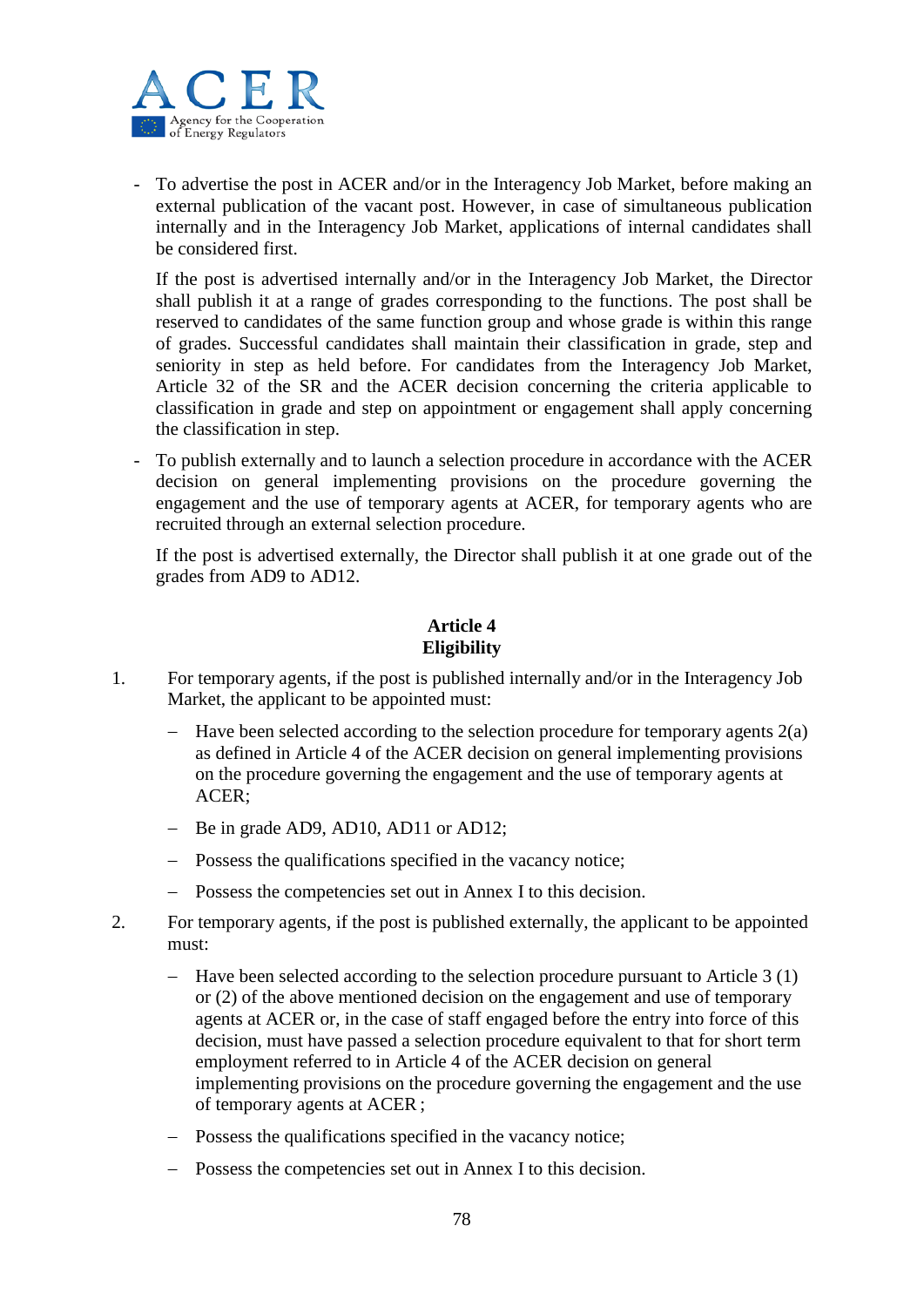

# **Article 5 Training**

- 1. Newly appointed Heads of Department shall be required to follow a management preparation course before or within three months of taking up their duties. Management courses listed in the Commission's/Agency's training catalogue and followed by an applicant during the five years prior to publication of the post may be validated by the appointing authority as management preparation courses.
- 2. As an alternative, the temporary agent may demonstrate to the appointing authority that he or she has already acquired the management qualifications required by successfully completing other courses of training for management functions.

# **Article 6 Trial period**

1. All those newly appointed to a Head of Department position without having served at least two years as a middle manager, whether in ACER, in the European Institutions<sup>[7](#page-64-0)</sup>, bodies, offices or other Agencies (including new middle managers recruited following an open selection procedure), shall serve a special management trial period of nine months as a 'probationer Head of Department'.

The reporting officer and the countersigning officer (if applicable) shall be the same as those designated in relation to probation for the post to which the new middle manager has been appointed, for the purposes of the appraisal report under the ACER decision establishing the policy and procedure for the performance appraisal of staff.

The final assessment shall be drawn up in writing and countersigned by the 'probationer middle manager'. A 'probationer Head of Department assessment sheet', covering final assessment, is provided in Annex II.

2. For temporary agents already in service, the final assessment as middle manager shall be drawn up before the end of the management trial period. This assessment may be attached to the next Performance Appraisal Report provided for in Article 15(2) of the CEOS.

In exceptional circumstances, the management trial period may be extended by up to six months by the Authority Responsible for Concluding Contracts of Employment (AHCC), in order to give the probationer manager time to remedy perceived deficiencies.

If at the end of the process (i.e. after 15 months maximum) the probation is deemed to have been unsuccessful (meaning at least one 'insufficient' in the assessment sheet), the AHCC shall propose reassignment to a non-management position.

3. For 'probationer middle managers' newly recruited as temporary agents following an external selection procedure, the final assessment as manager shall be drawn up before the end of the management trial period. This assessment of management ability does not replace the normal probationary period report provided for in Article 14 of the CEOS.

<span id="page-78-0"></span><sup>7</sup> Or two years as Head of cabinet, or as an AD13/AD14 Legal adviser in the Legal Service.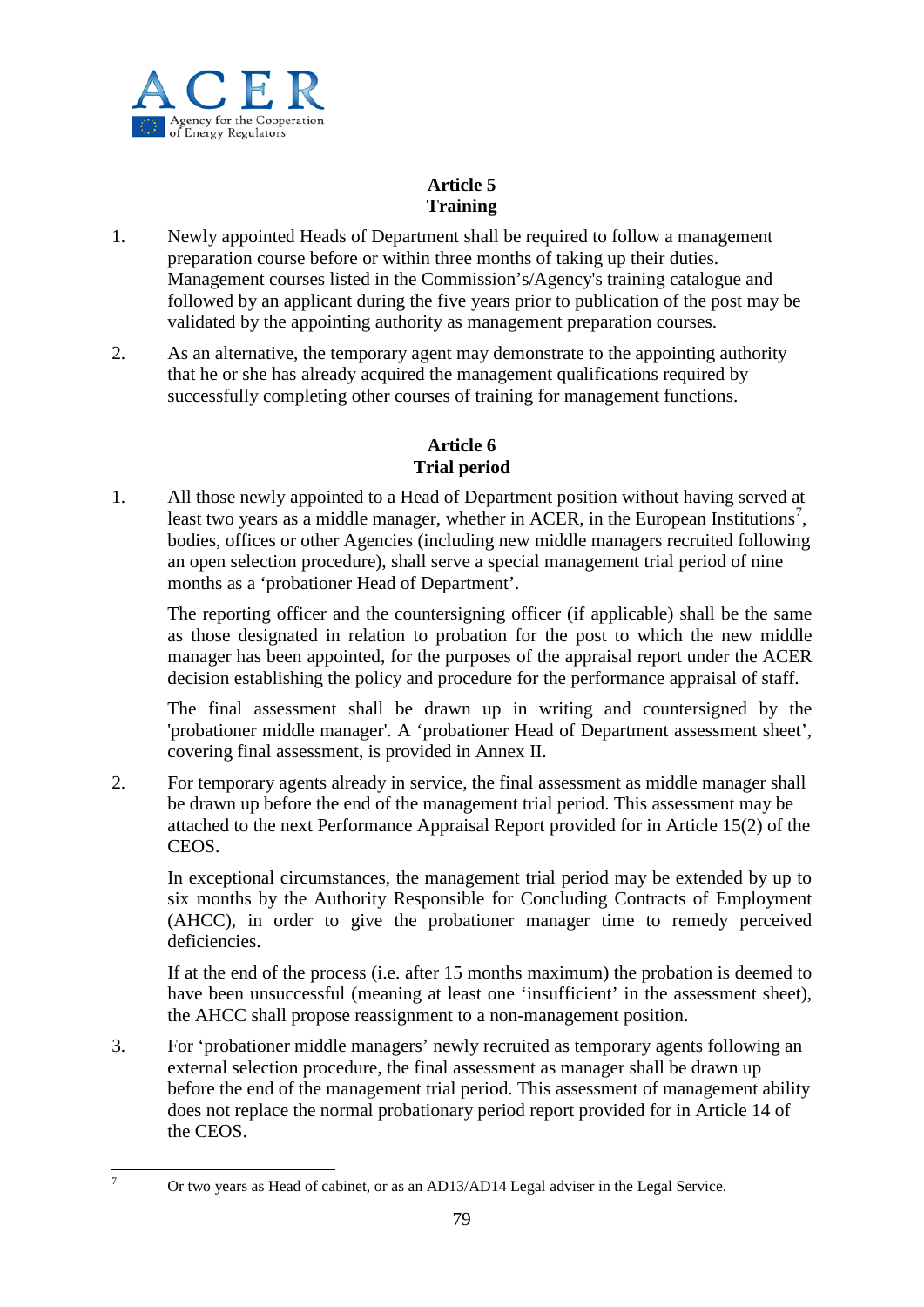

In exceptional circumstances, the management trial period may be extended by another three months by the AHCC, in order to give the probationer manager time to remedy perceived deficiencies.

If at the end of the process (i.e. after 12 months maximum) the probation is deemed to have been unsuccessful, the appointing authority shall propose termination of the employment.

#### **Article 7 Reassignment to a non-management position**

Middle managers may be reassigned to a non-management position whilst keeping their grade.

Reassignment to a non-management position shall be distinguished from reassignment resulting from the procedure provided for in Article 51 of the SR.

Reassignment to a non-management position shall be possible in the following cases:

Insufficient managerial ability as a Head of Department

Reassignment following the trial period

A procedure for reassignment to a non-management position may occur following the end of the trial period for a newly appointed Head of Department provided for in Article 6(2) hereof.

Reassignment at any stage during a managerial career

A procedure for reassignment to a non-management position may occur at any stage when a Head of Department is deemed not to have met the required management standards in two successive Performance Appraisal Reports. Unmet standards means an 'improvements required' or a 'significant improvements required' in the Report sheet, related to possible deficiencies in management ability.

Before a decision is taken, the case shall be further assessed by one staff member designated by the Director, who must have at least the same grade as the middle manager and shall not be in any conflict of interest. The designated staff member shall draw up conclusions.

Following the opinion of the designated staff member, the final decision shall be taken by the Director.

In cases where a management post ceases to exist as a consequence of redeployment or the amendment of the organisation chart of ACER, a Head of Department may be reassigned to a non-management position.

Persons, who were reassigned to a non-management position under the conditions as described in this paragraph, may be reassigned by the Director to Head of Department posts in the interest of the service pursuant to Article 7 of the SR.

Voluntary opt-out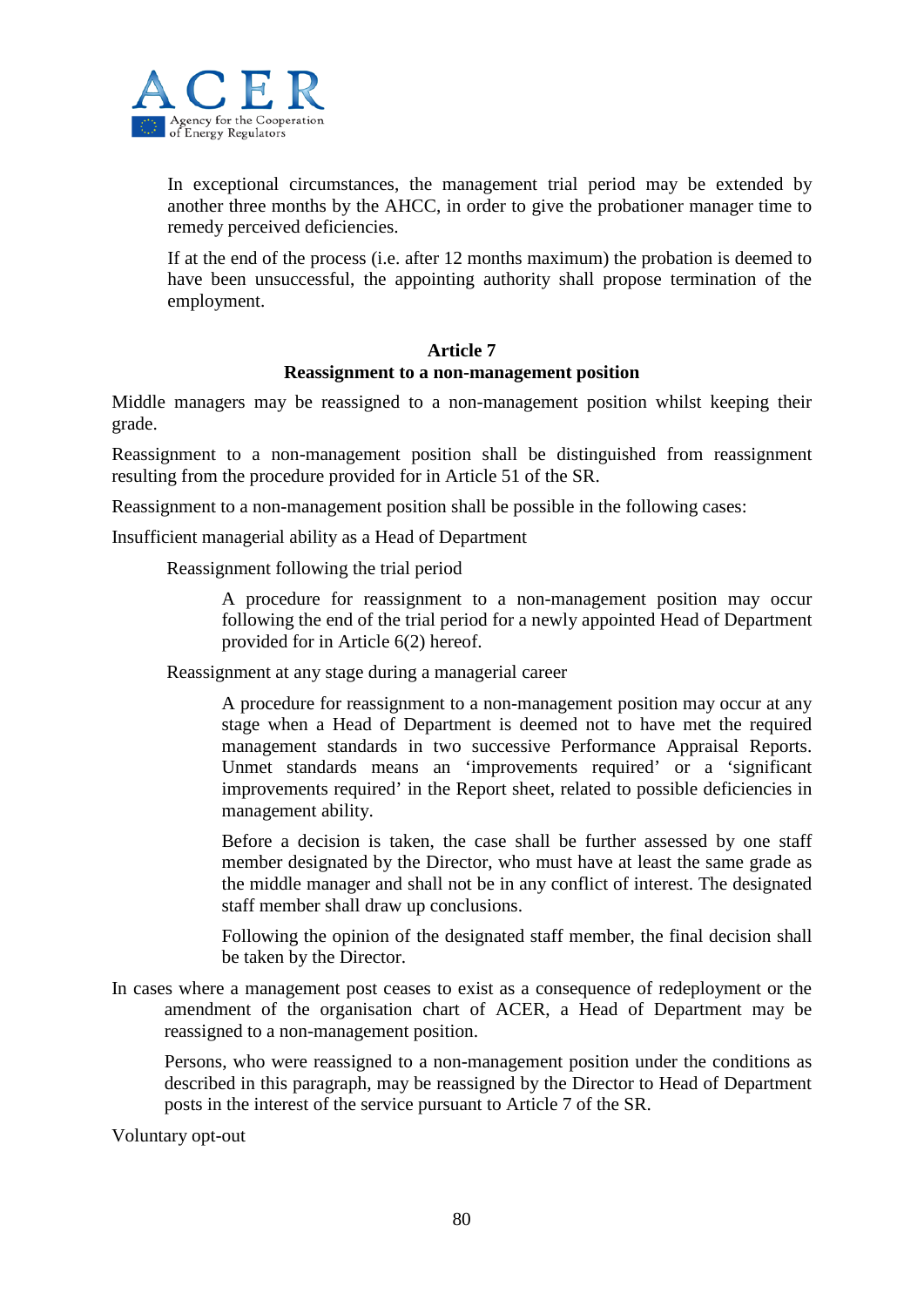

A Head of Department may ask to be allowed to opt out of a management position at any stage during his or her career. The request shall include a detailed explanation of the reasons for wishing to opt out, and implies a formal acceptance of reassignment to a unit under the supervision of a Head of Department. Where a staff member who has opted out under this paragraph subsequently reapplies for a management post he shall go through the standard selection procedure set out above.

## **Article 8 Entry into force**

This decision shall take effect on the day following that of its adoption.

Done at Ljubljana, on 22 September 2011

Fог the Administrative Board:

Piotr Woźniak

Chairman of the ACER Administrative Board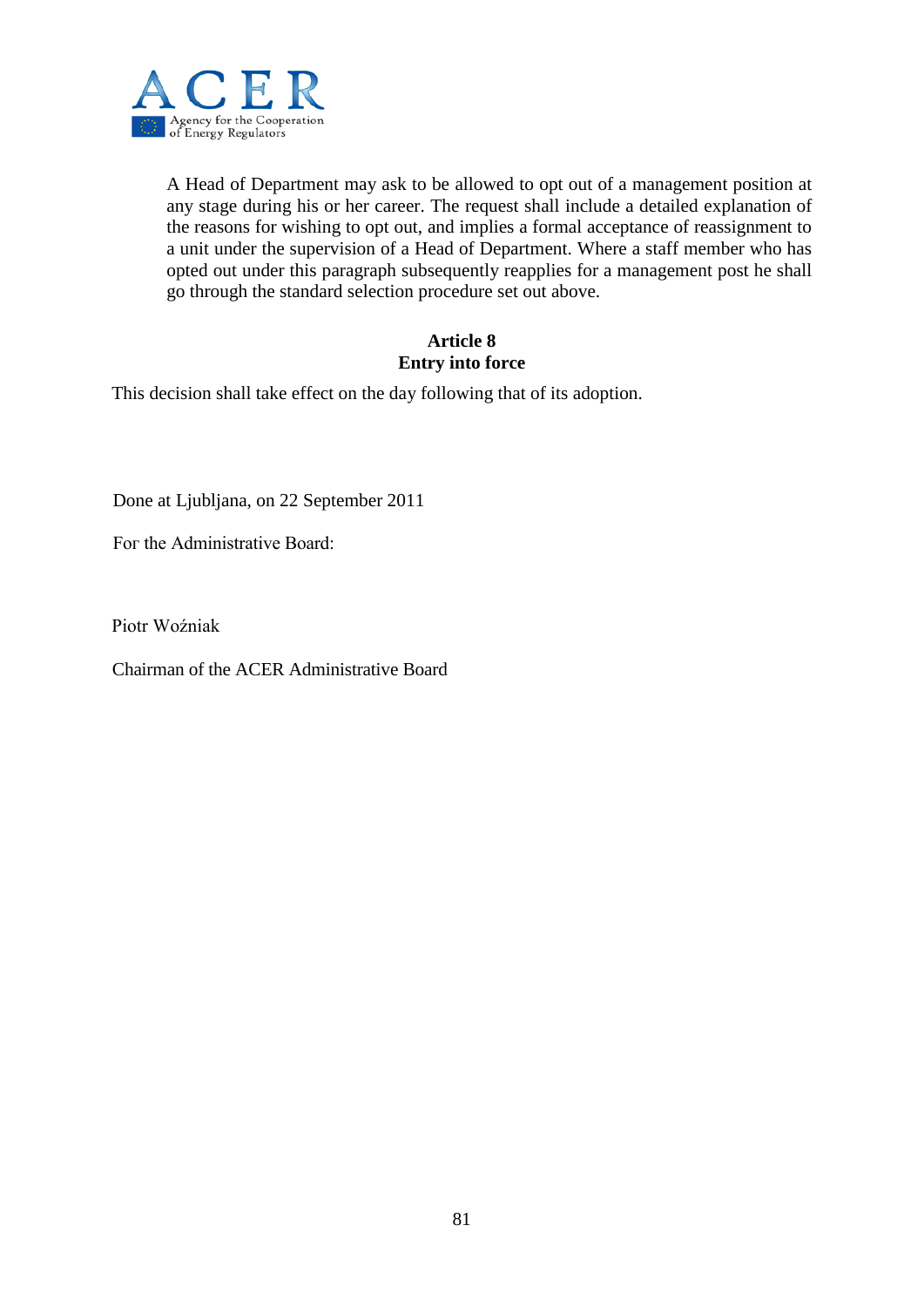

#### **Annex I to the Decision AB n° 24/2011 ABILITIES REQUIRED TO APPLY FOR A MIDDLE MANAGEMENT POST**

The abilities referred to in Articles 6 are the following:

#### I – The **core abilities** are:

General *management* skills, including:

- Ability to set and revise objectives for the department within the overall strategic framework of the Agency.
- Ability to determine and focus on priorities and to monitor and evaluate the progress made towards achieving the objectives set, in cooperation with the members of the team.
- Ability to choose co-workers suited to the efficient pursuit of the department's objectives.
- Ability to empower members of the team while ensuring that they understand what is expected of them and how their work contributes to the department's objectives.
- Ability to motivate members of the team to achieve the desired results and also to enable them to achieve their objectives and greatest potential.

*Communication* skills

Ability to communicate clearly and present complex subjects simply, both orally and in writing, including to the members of the team.

*Interpersonal* skills

Ability to deal with people effectively and courteously and to build productive and cooperative working relationships with other departments and colleagues.

#### *Negotiation* skills

Ability to steer discussions and generate the best possible results without compromising productive working relationships with the other parties involved.

#### II - **Technical qualifications** include points of the following type:

*Familiarity with administrative, financial and oversight issues.*

Staff members must have a good knowledge of the administrative and financial circuits within the ACER and, ideally, experience of them. Knowledge of the relevant procedures would clearly be an additional asset. A high degree of competence in handling budgetary resources could be of key importance, depending on the post in question.

#### III - **Specialist knowledge** comprises points such as:

*Knowledge of Community policies, languages, legislation and programmes,* where relevant to the post in question.

Occupying a Head of Department post efficiently and effectively requires possession of these competencies to a high degree. The relative weighting of the various elements will depend largely on the particular features of each post.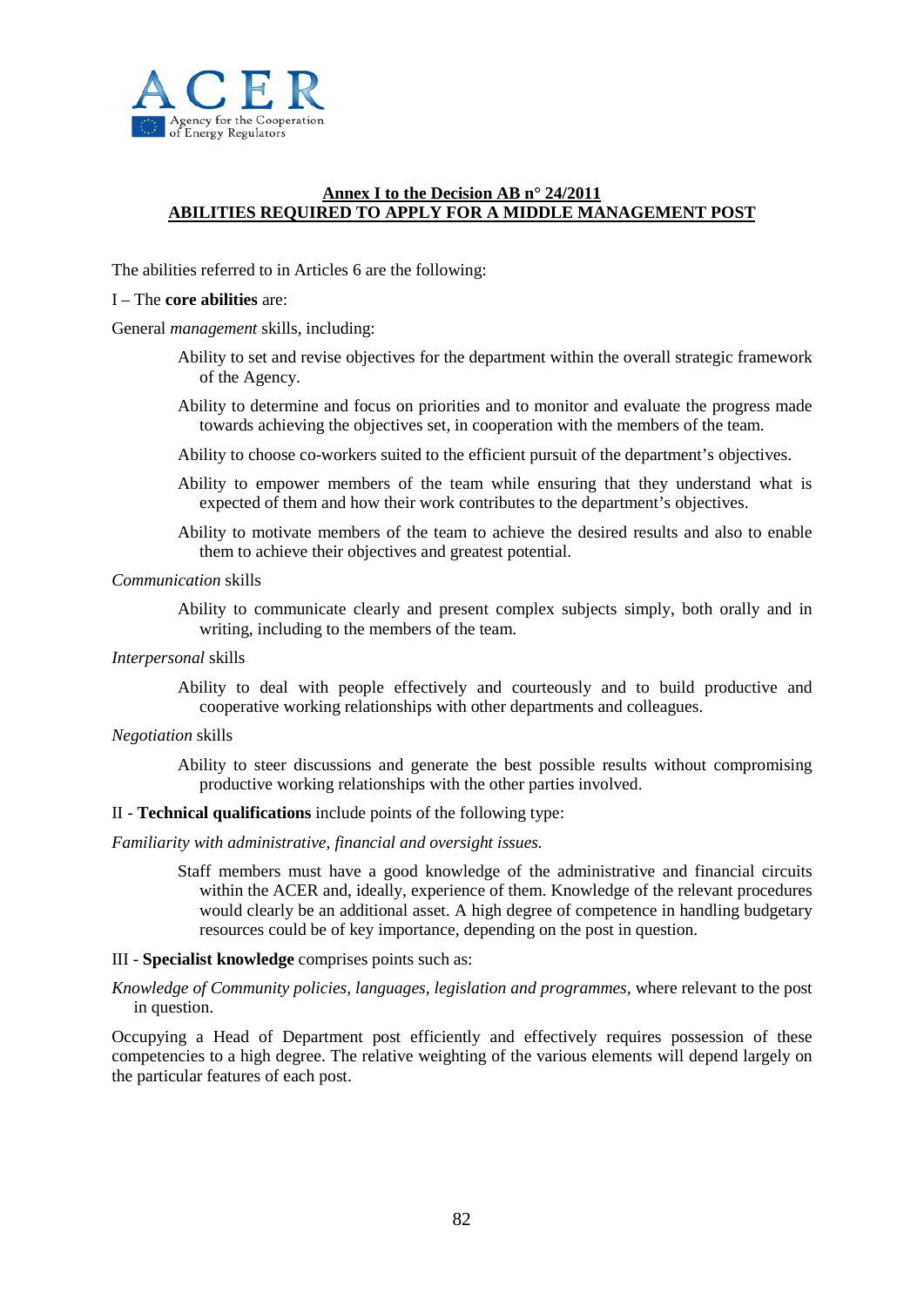

## **Annex II to the Decision AB n° 24/2011**

## **PROBATIONER HEAD OF DEPARTMENT ASSESSMENT SHEET**

| <b>Probationer Head of Department:</b>        |
|-----------------------------------------------|
| Surname and first name(s):                    |
| Personnel number:                             |
| Current position:                             |
| Starting date in Head of Department position: |
| Department:                                   |
| Contract (TA), Category and Grade: AD         |
| Number of staff in the Department:            |
| <b>Management trial period:</b>               |
| From:<br>xx.xx.201x<br>to: $xx.xx.201x$       |
|                                               |
| <b>Reporting Officer:</b>                     |

Surname and first name(s):

Function:

**Opinion of the Reporting Officer:**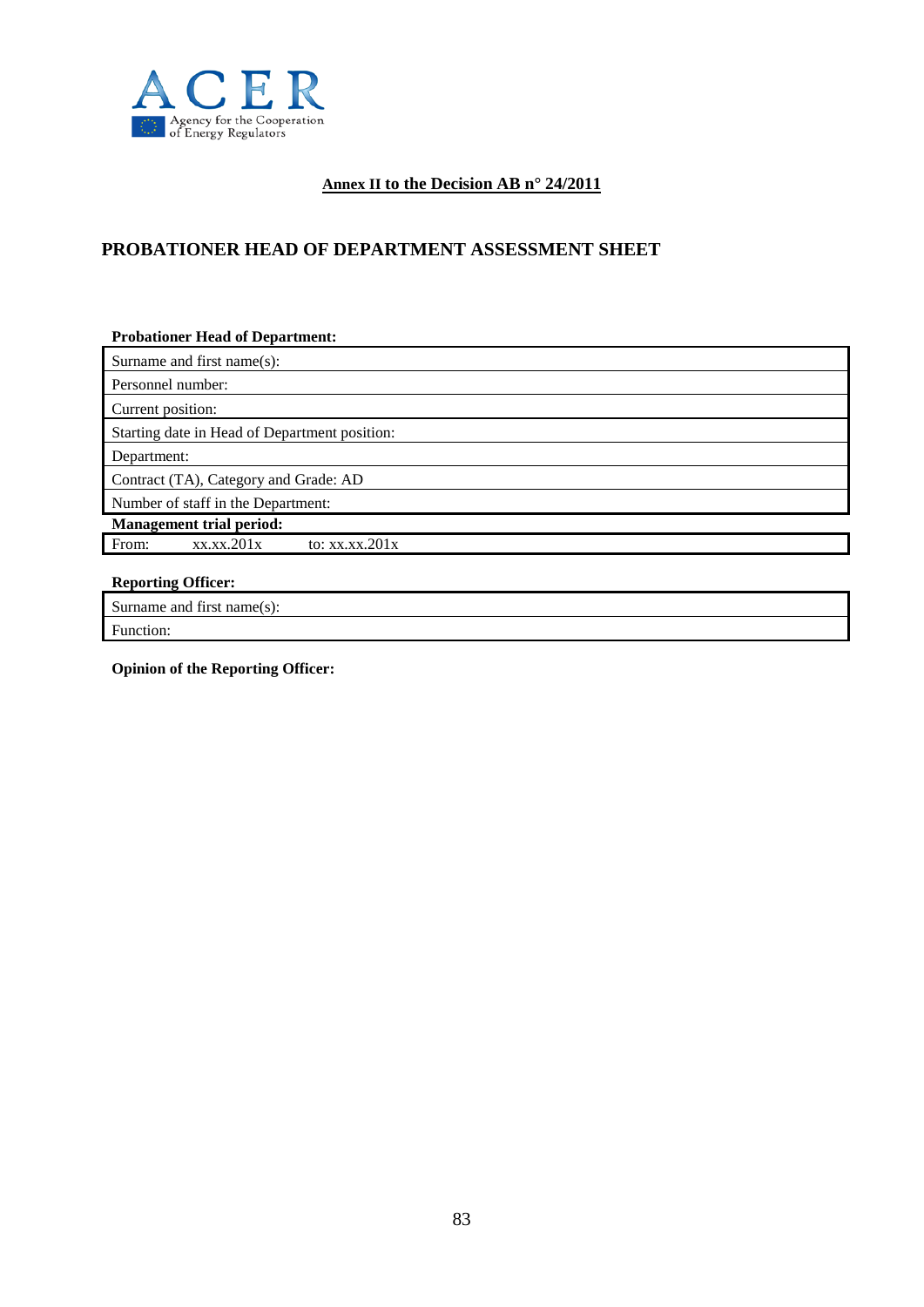

| Managerial competencies                                                                                                          |                         |                       |                                              |  |  |  |  |
|----------------------------------------------------------------------------------------------------------------------------------|-------------------------|-----------------------|----------------------------------------------|--|--|--|--|
|                                                                                                                                  | Exceeds<br>expectations | Meets<br>expectations | Does not meet<br>expectations                |  |  |  |  |
|                                                                                                                                  |                         |                       |                                              |  |  |  |  |
| Leadership skills<br>(initiative, credibility, assertiveness, setting example, coaching, emotional intelligence)                 |                         |                       |                                              |  |  |  |  |
| People Management<br>(performance management, motivation, individual and team development, knowledge management)                 |                         |                       |                                              |  |  |  |  |
| Strategic management<br>(aligning work to strategic priorities, setting SMART goals and KPIs, being accountable)                 |                         |                       |                                              |  |  |  |  |
| Project and Resource Management<br>(efficient use of finance, equipment, staff, efficient project management)                    |                         |                       |                                              |  |  |  |  |
| Cross-functional collaboration<br>(across levels, units and jobs)                                                                |                         |                       |                                              |  |  |  |  |
| Delivered results<br>(quality of work and ability to deliver results)                                                            |                         |                       |                                              |  |  |  |  |
| <b>Communication skills</b><br>(cross-cultural management, negotiation skills, feedback giving, conflict management, networking) |                         |                       |                                              |  |  |  |  |
|                                                                                                                                  |                         |                       |                                              |  |  |  |  |
| Overall assessment:                                                                                                              |                         |                       |                                              |  |  |  |  |
| Satisfactory managerial performance                                                                                              |                         |                       | $\Box$ Unsatisfactory managerial performance |  |  |  |  |
| Comments:                                                                                                                        |                         |                       |                                              |  |  |  |  |
| Date:                                                                                                                            |                         | Signature:            |                                              |  |  |  |  |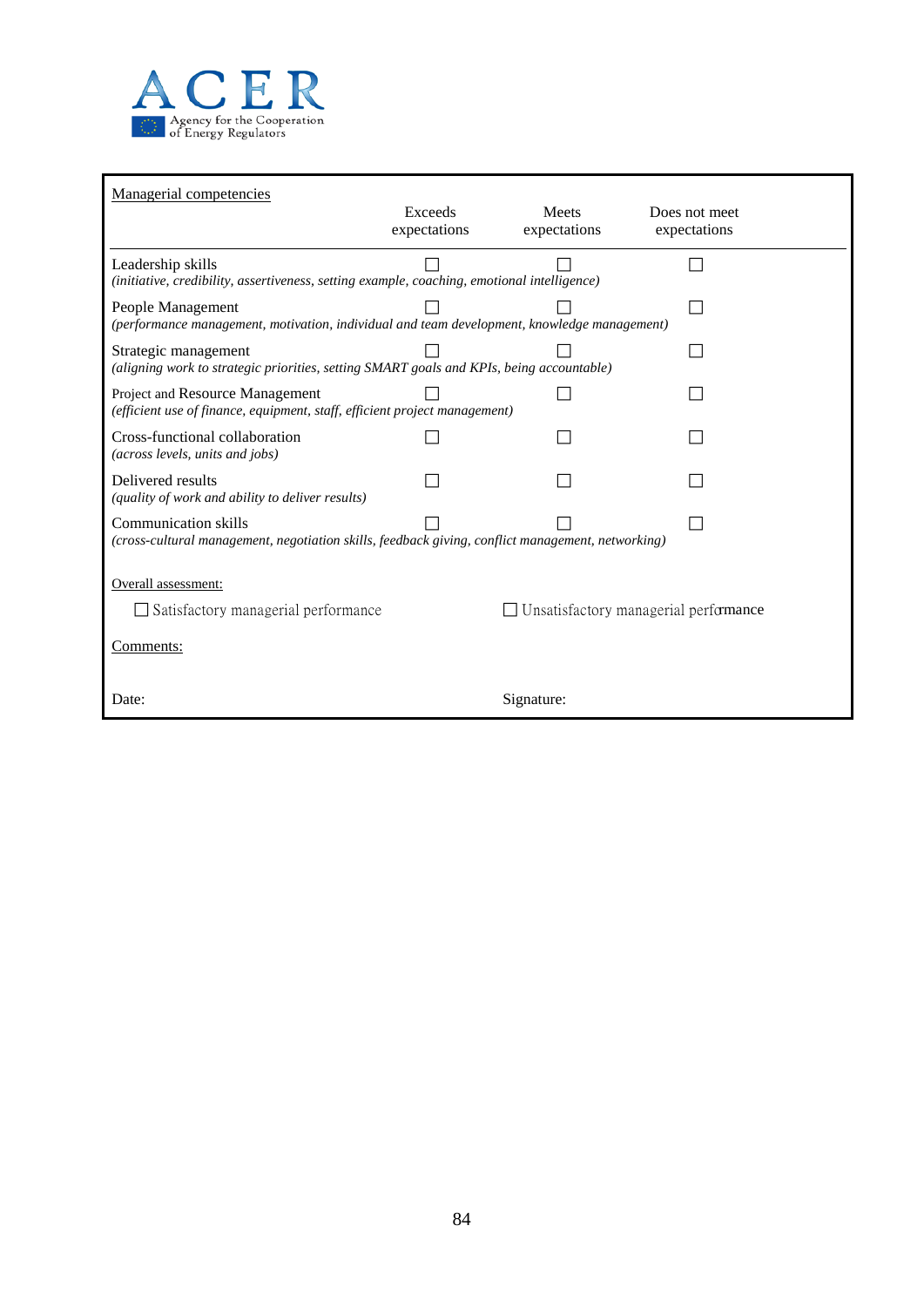

#### **Comments of the Probationer Head of Department:**

| Date: | Signature: |
|-------|------------|

#### **Decision of the Director:**

| $\Box$ Confirmation as Head of Department                         |                                                                                                                                                                                                  |
|-------------------------------------------------------------------|--------------------------------------------------------------------------------------------------------------------------------------------------------------------------------------------------|
| $\Box$ Extension of the management trial period, for duration of: |                                                                                                                                                                                                  |
|                                                                   | $\Box$ 3 months<br>(max. extension for newly-recruited external staff or<br>internal staff in AST function group)<br>$\Box$ 6 months<br>(max. extension for internal staff in AD function group) |
| $\Box$ Re-assignment to a non-managerial function                 |                                                                                                                                                                                                  |
| Termination of the contract                                       |                                                                                                                                                                                                  |
|                                                                   |                                                                                                                                                                                                  |
| Date:                                                             | Signature:                                                                                                                                                                                       |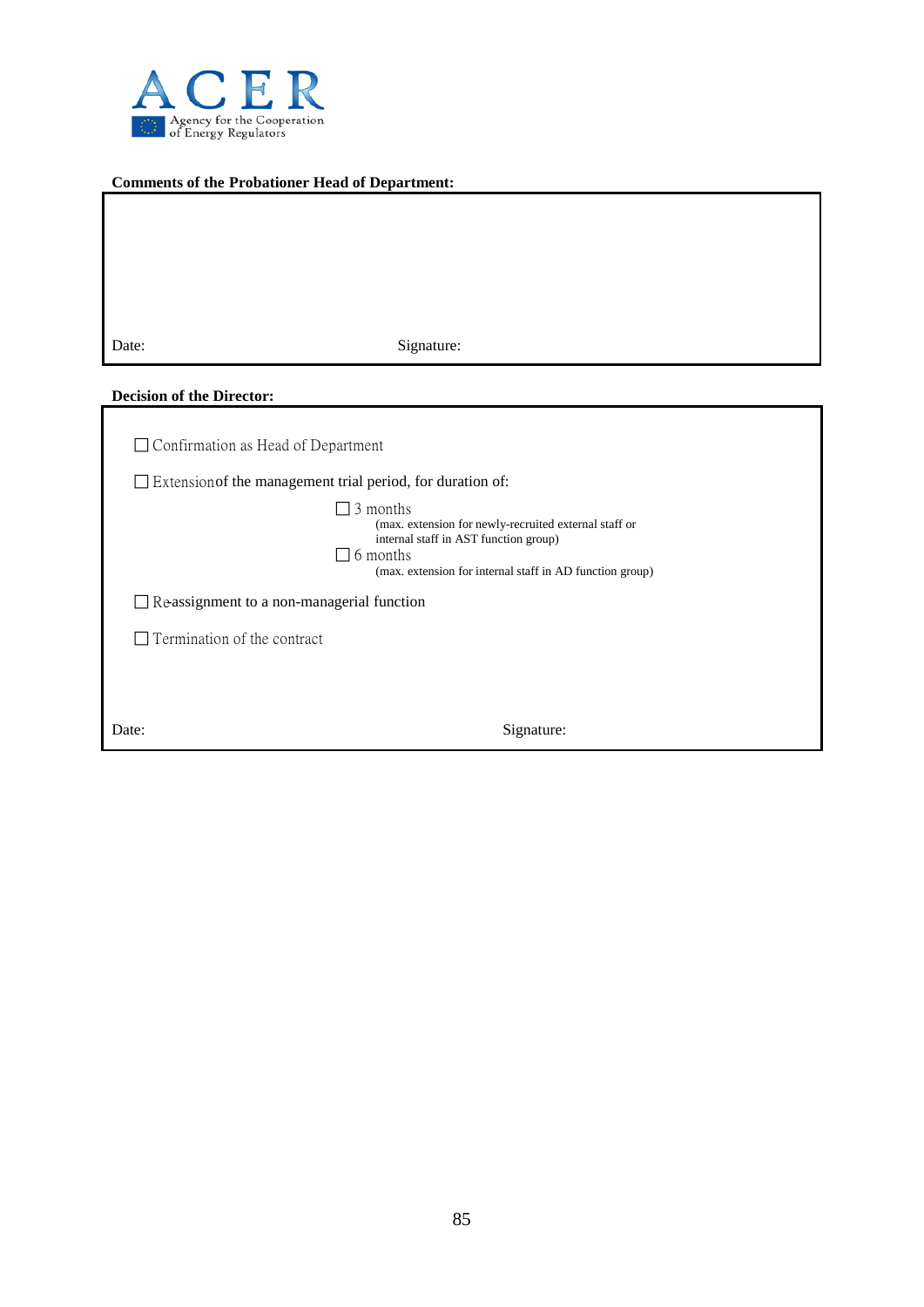

**ANNEX 7**

## DECISION AB n° 25/2011

# ESTABLISHING THE POLICY AND PROCEDURE FOR THE PERFORMANCE APPRAISAL OF STAFF

## THE ADMINISTRATIVE BOARD OF THE AGENCY FOR THE COOPERATION OF ENERGY REGULATORS,

HAVING REGARD to Regulation (EC) No 713/2009 of the European Parliament and of the Council of 13 July 2009 establishing a European Agency for the Cooperation of Energy Regulators (hereafter referred to as the "ACER Regulation" and "ACER"), and in particular to Article 28(2) thereof;

HAVING REGARD to the Staff Regulations of officials and the Conditions of Employment of other servants of the European Communities (hereafter "CEOS"), as laid down in Council Regulation (EEC, EURATOM, ECSC) No 259/68 and the amendments thereto, and in particular Articles 43 of the Staff Regulations, and Articles 15(2) and 87(1) of the CEOS;

After consultation of the Staff Committee and in agreement with the European Commission pursuant to Article 28(2) of Regulation (EC) No 713/2009 and Article 110 of the Staff Regulations;

#### Whereas,

- (1) The appraisal system applicable to the Agency's staff is governed by rules aimed in particular at assessing individual achievements and performance in the light of the results to be attained, competencies and the various aspects of conduct in the service.
- (2) The specific rules which govern the appraisal determine the role of each actor and identify the various stages to be achieved to ensure the transparency of this procedure.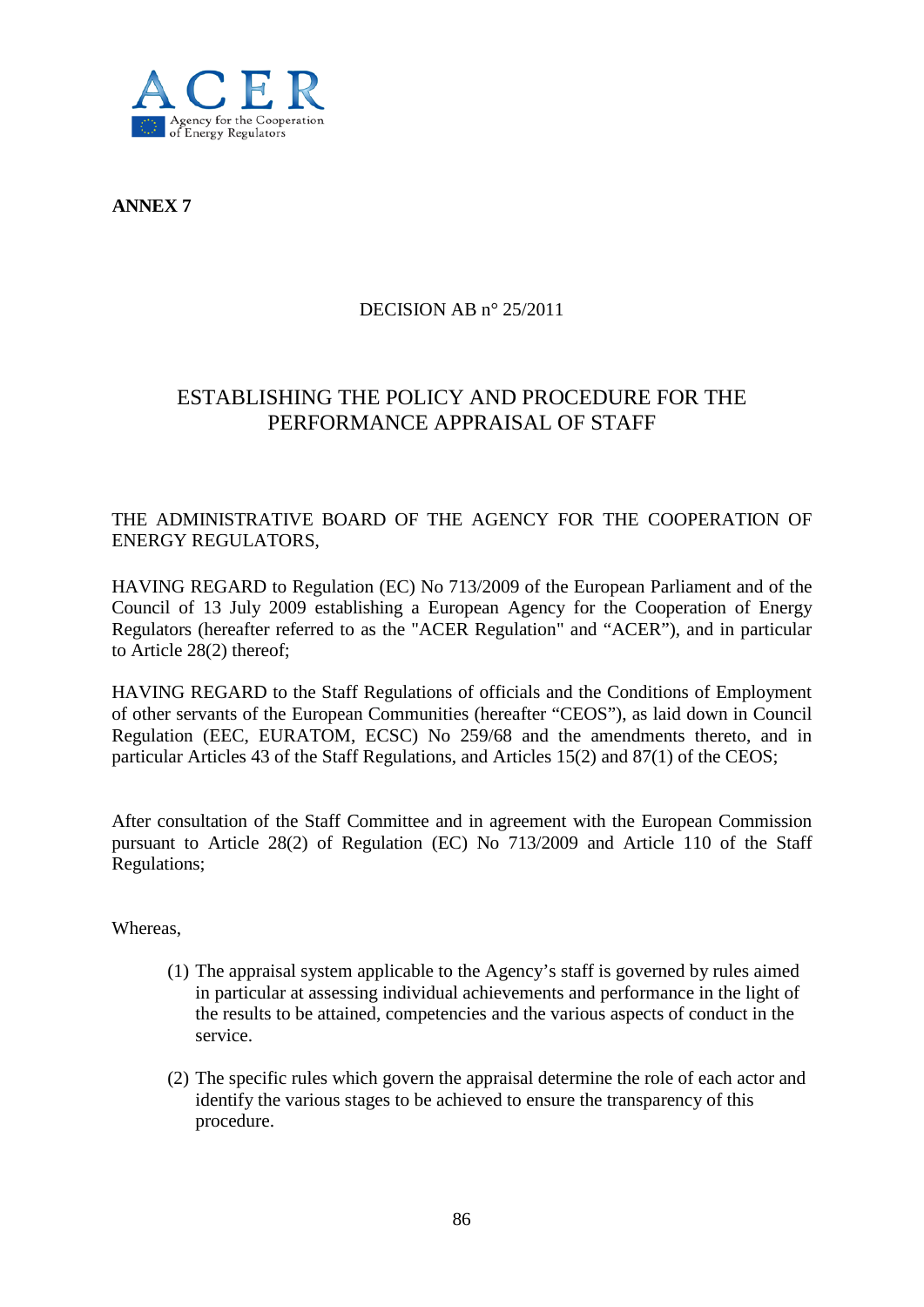

HAS DECIDED AS FOLLOWS:

# **Chapter I GENERAL PROVISIONS**

## **Article 1 Scope**

A periodical report regarding abilities, efficiency and conduct in the service, hereinafter referred to as 'performance appraisal report' (or PAR), shall be drawn up each year for each temporary agent and contract agent who have been on active service or secondment in the interest of the service for a continuous period of at least four months during the reference period, with the exception of the Director who is assessed under different arrangements and is thus not covered by this annual exercise.

The temporary agents and contract agents are hereafter referred to as 'jobholders'.

The purpose of the report is to assess the work that has been carried out and the results obtained by the jobholder over the period in question, and on the basis of this appraisal, to encourage the jobholder to develop his potential and consider his career prospects.

Even if there is already a probationary period report covering all or part of the reference period established for the annual performance appraisal, the concerned jobholders shall undergo an annual periodical appraisal as described in this Decision. The probationary period report does not replace the performance appraisal report.

Performance appraisal reports need not to be drawn up for jobholders who will end their service in the Agency during the six months following the end of the reference period for appraisal as defined in Article 4 hereof.

## **Article 2 Tasks and responsibilities of the reporting officer and countersigning officer**

*a) General considerations*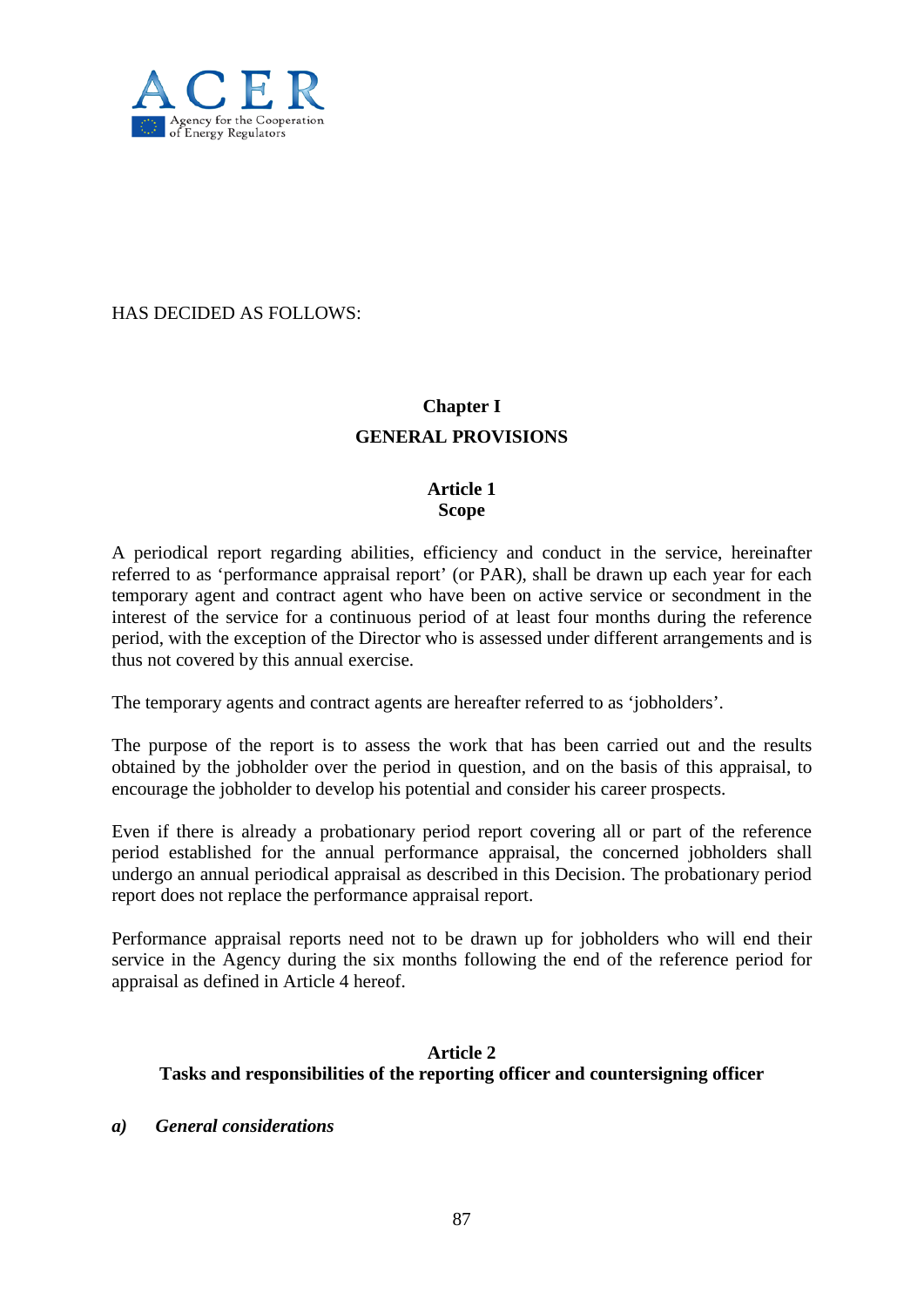

The activities, functions and responsibilities of the reporting officer (RO) and countersigning officer (CO) deriving from this Decision shall constitute fundamental duties.

## *b) The reporting officer (RO)*

The reporting officer shall be responsible for conducting the appraisal, organising an interview (formal annual dialogue) with the jobholder and drafting the report.

After the dialogue, which shall be conducted in accordance with Article 9 hereof, the RO shall draw up a draft report. If during the reference period for the appraisal, the jobholder was assigned to another Department, carried out duties in a Department to which he was not formally assigned, was temporarily attached to another Department or sent on secondment in the interest of the service within or outside the Agency, the RO must consult and take into consideration the opinion of the other direct hierarchical superior(s) of the jobholder for the relevant period.

The reporting officer shall be responsible for sending all the reports which he must draft to the Unit of Human Resources (HR) to be included in the personal files, at the latest by the end of the time limit for filing the appeals, as defined in Article 12 hereof.

The reporting officer shall also be responsible for acting on the opinions issued by the Joint Appraisal and Reclassification Committee (JARC) in the event of an appeal.

#### *c) The countersigning officer (CO)*

The countersigning officer shall be responsible for ensuring the consistent application of appraisal standards in appraisal reports which he countersigns. He shall ensure harmonization of the standards and methods used to appraise the members of staff under his responsibility.

The countersigning officer shall countersign the report. In the event of disagreement with the reporting officer, the countersigning officer has the ultimate responsibility for the report.

## **Article 3 Appointment of the reporting officer and countersigning officer**

#### *a) Appointment of the reporting officer*

As a general rule, the reporting officer is the direct supervisor of the jobholder at the launch of the exercise. The Heads of Departments shall carry out the role of reporting officers for jobholders of whom they are the direct hierarchical superior.

#### *b) Appointment of the countersigning officer*

As a general rule, the countersigning officer is the direct hierarchical superior of the reporting officer at the launch of the exercise.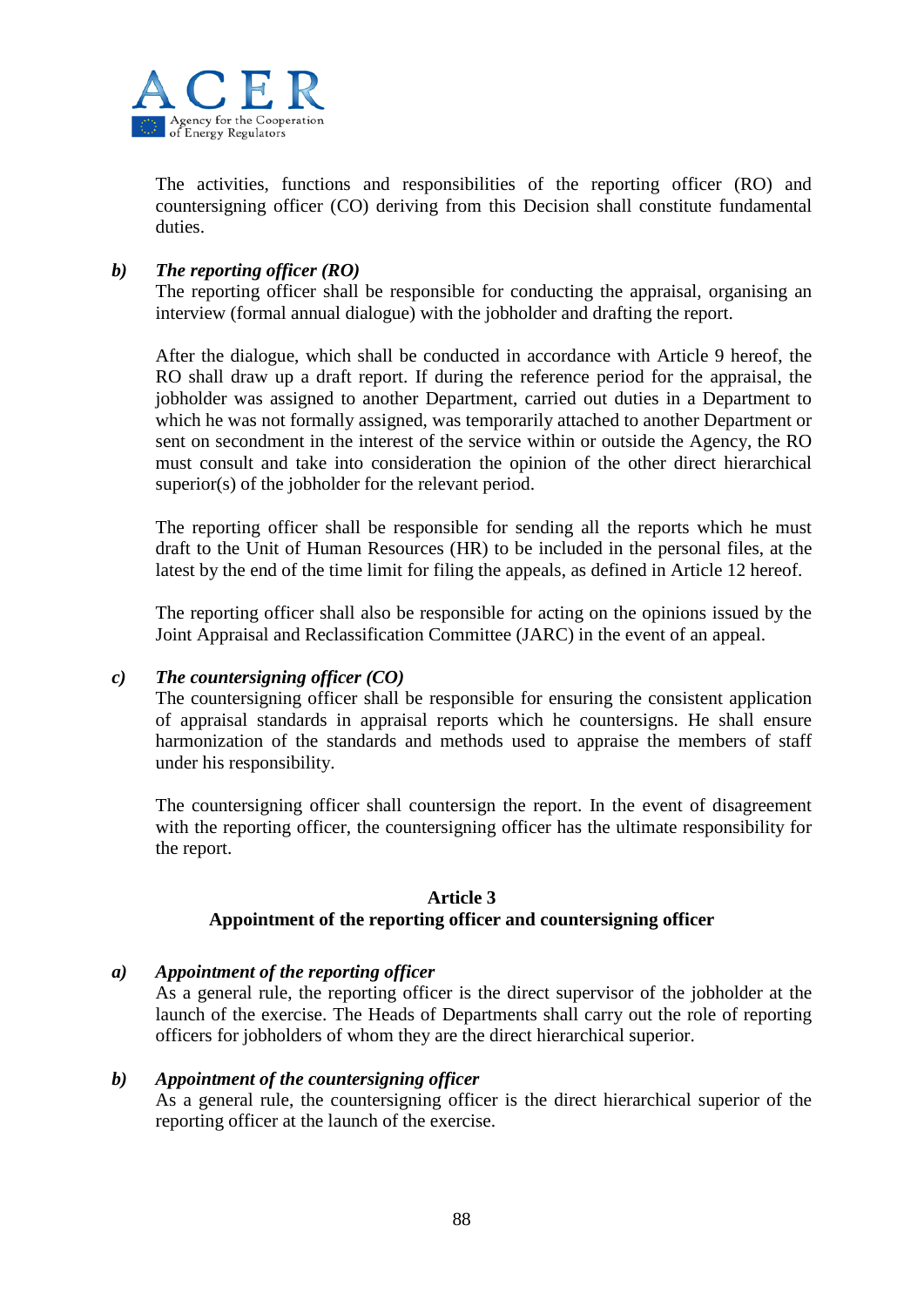

For the appraisal of other jobholders reporting directly to the Head of Department or the Director, the role of the countersigning officer shall be carried out by the Director or, upon request from the jobholder, by the Chairman of the Administrative Board.

In his role as countersigning officer, the Director shall guarantee the consistent application of the appraisal standards laid down by the Agency and ensure the coordination and harmonization thereof among countersigning officers and reporting officers within their Departments.

#### *c) Special cases*

In case there is a need to deviate from the standard allocation of reporting and countersigning officer's responsibilities, the concerned Department shall send to the HR, at the latest by the starting date of the appraisal exercise, an overview indicating how the reporting officer and countersigning officer responsibilities have been allocated within the Department.

#### **Article 4** *Reference period for appraisal exercises*

The appraisal exercise for which all reports must have been established covers the period from  $1<sup>st</sup>$  January to  $31<sup>st</sup>$  December of the previous year.

The drawing up of the appraisal reports and the appraisal procedure shall be covered by the timetable published to this effect by the HR before the starting date of each appraisal exercise.

## **Article 5 Appraisal Report Form**

An appraisal report form, showing the indicative format, graphical layout and general appearance is annexed to this Decision.

Regardless of the form of the appraisal report drawn up, the general assessment must comply with the definition set out in Article 6 hereof and to the model presented in the annexed form<sup>[8](#page-78-0)</sup>. The self-assessment for the previous year and the objectives/activities defined for the future period shall constitute annexes to the report.

# **Chapter II APPRAISAL PROCEDURE**

#### **Article 6 Harmonization of Appraisal Standards**

<span id="page-88-0"></span><sup>8</sup> Section D (overall assessment)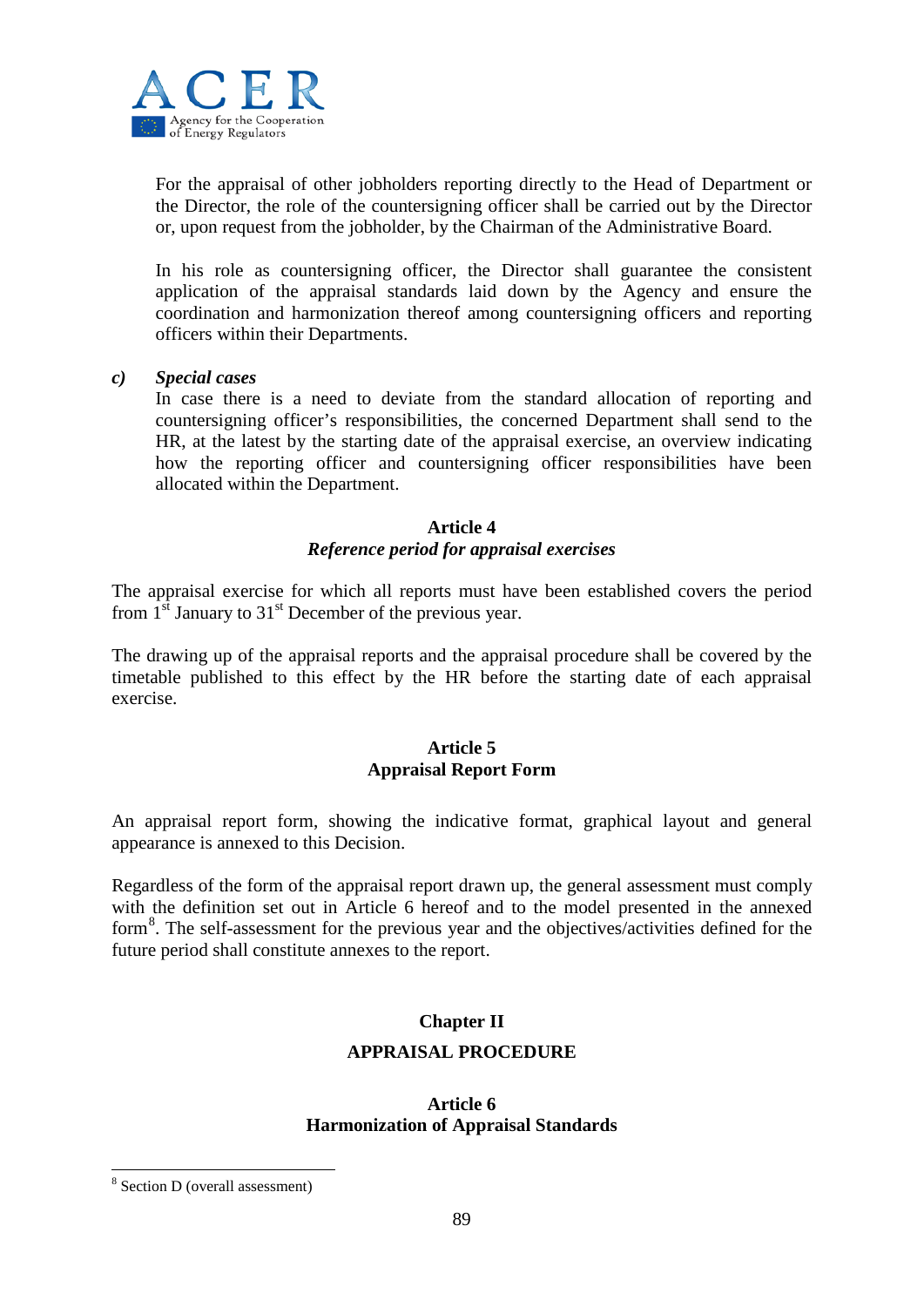

The appraisal report shall include an overall assessment relating to the abilities, efficiency, and conduct in the service of the jobholder. This assessment shall compare the level of performance with the level expected for the post, and the results achieved during the appraisal period with the objectives previously established.

The countersigning officers or reporting officers shall inform the Director of the Agency in all cases where an appraisal report contains an exceptional positive or negative assessment<sup>[9](#page-88-0)</sup>, before validating the report.

For the drafting of reports, reporting officers and countersigning officers shall rely on the training/information they were provided for this purpose. They shall also comply with the guidelines for performance appraisal as drafted by the HR.

Such guidelines shall be communicated to all staff to ensure that staff is fully informed about the appraisal procedure.

HR shall supervise the appraisal procedure to ensure harmonization when drafting the reports:

- By providing information, recommendations, and advice to reporting officers as and when necessary;
- By ensuring that the appraisal reports are drafted and filed within the time limits of the adopted timetable.

## **Article 7 Timetable for the appraisal exercise**

HR shall publish a timetable showing the stages of the appraisal procedure before the starting date of each appraisal exercise, which is set – as a rule – on  $1<sup>st</sup>$  January of each year.

In all the stages of the procedure, the deadlines are compulsory, except in the event of manifest *force majeure* or duly justified exceptional instances.

The timetable shall establish the fixed dates which apply to all reporting officers, countersigning officers and the jobholders being appraised. Compliance with the deadlines laid down in this timetable shall be referred to specifically in the appraisal reports of reporting officers and countersigning officers.

## **Article 8 Self-Assessment**

Each jobholder shall draw up a self-assessment with reference to the appraised period, and a proposal for his/her objectives during the next appraisal period. The self-assessment and the proposed objectives shall be sent to the reporting officer prior to the annual dialogue and within 20 working days of the starting date of the appraisal exercise.

<sup>&</sup>lt;sup>9</sup> The assessment is considered exceptionally positive or negative when the final overall assessment is at the highest or lowest end of the assessment scale.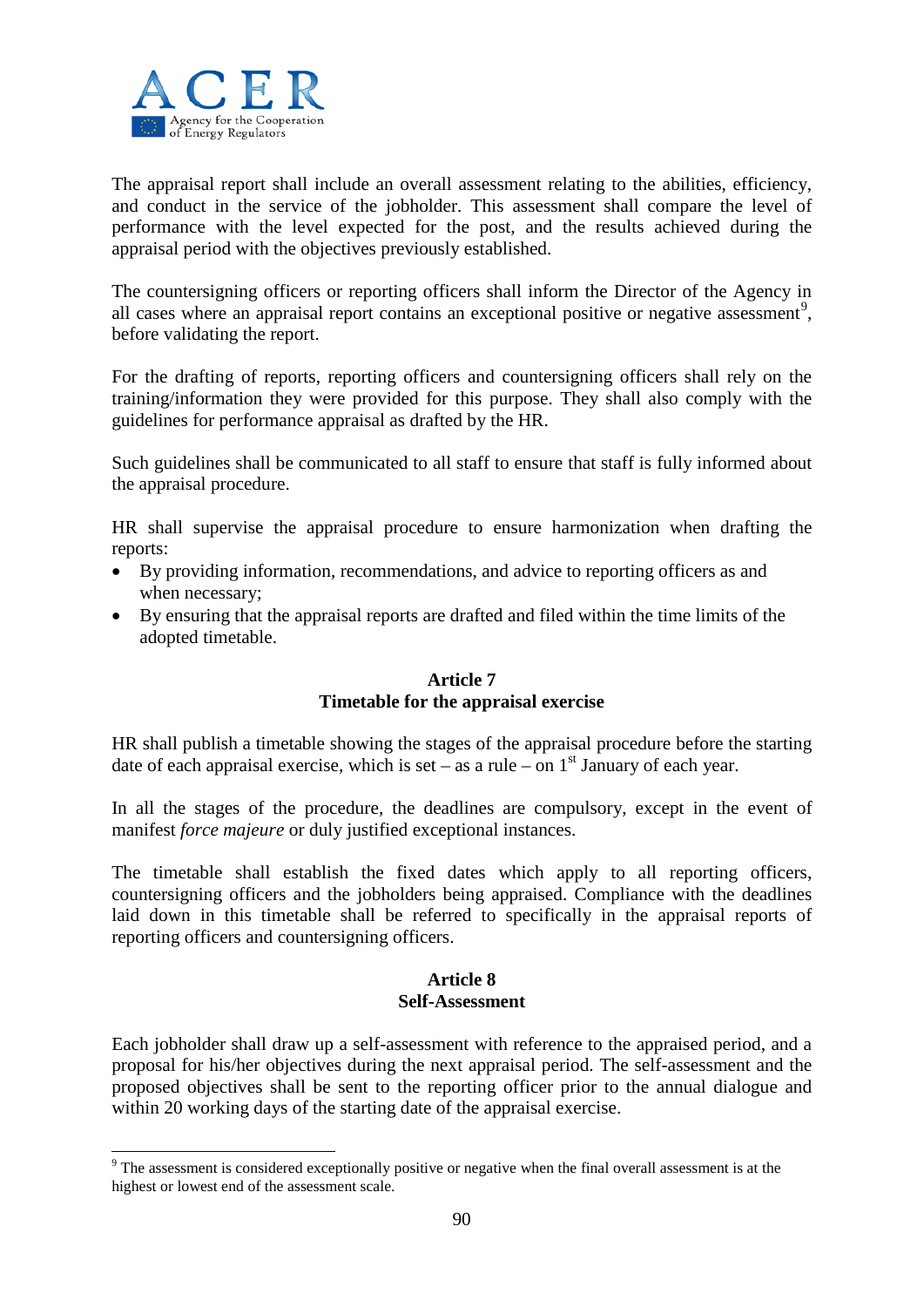

The self-assessment shall be attached to the final report. If the jobholder does not send a selfassessment to the reporting officer within the deadline laid down, the reporting officer may decide to hold the dialogue without a self-assessment. If so, the self-assessment shall not be annexed to the final report, and the absence of the self-assessment shall be mentioned in the report.

## **Article 9 Formal annual dialogue and draft appraisal report**

The reporting officer shall invite the jobholder to a formal annual dialogue within 25 working days of receiving the self-assessment of the jobholder or at the latest within 45 working days of the starting date of the appraisal exercise.

At this meeting (formal annual dialogue), the reporting officer shall examine the efficiency, abilities and conduct in the service which the jobholder has demonstrated during the reference appraisal period, in relation to the objectives, activities or projects set for the period, and to the requirements of the relevant post. The RO shall discuss with the jobholder the impact of training on the abilities deployed during the period in question, his/her future needs in terms of training, and possible desired career developments.

During this annual dialogue, the RO shall establish with the jobholder the objectives to be attained and/or the activities and/or projects to be carried out, which shall form the basis for the appraisal of efficiency corresponding to the following appraisal exercise. These shall be referred to in an annex to the report, to be signed by both the RO and the jobholder.

In the event of a disagreement on the content of this annex, the final decision shall be taken by the countersigning officer; the jobholder will have the opportunity to indicate his/her remarks.

As a conclusion of the formal dialogue the RO shall inform the jobholder of the outline of the report and his or her general assessment proposal.

The RO shall draw up the report and send it to the countersigning officer at the latest within 50 working days of the starting date of the appraisal exercise (within 5 days after the annual dialogue).

If the reporting officer does not comply with the deadlines at any stage whatsoever of the procedure, the jobholder shall be authorized to bring the matter before the countersigning officer or Director.

## **Article 10 Validation of appraisal reports**

The countersigning officer shall ensure that all the reports drawn up by the reporting officer are sent to him within 50 working days at the latest of the starting date of the appraisal exercise.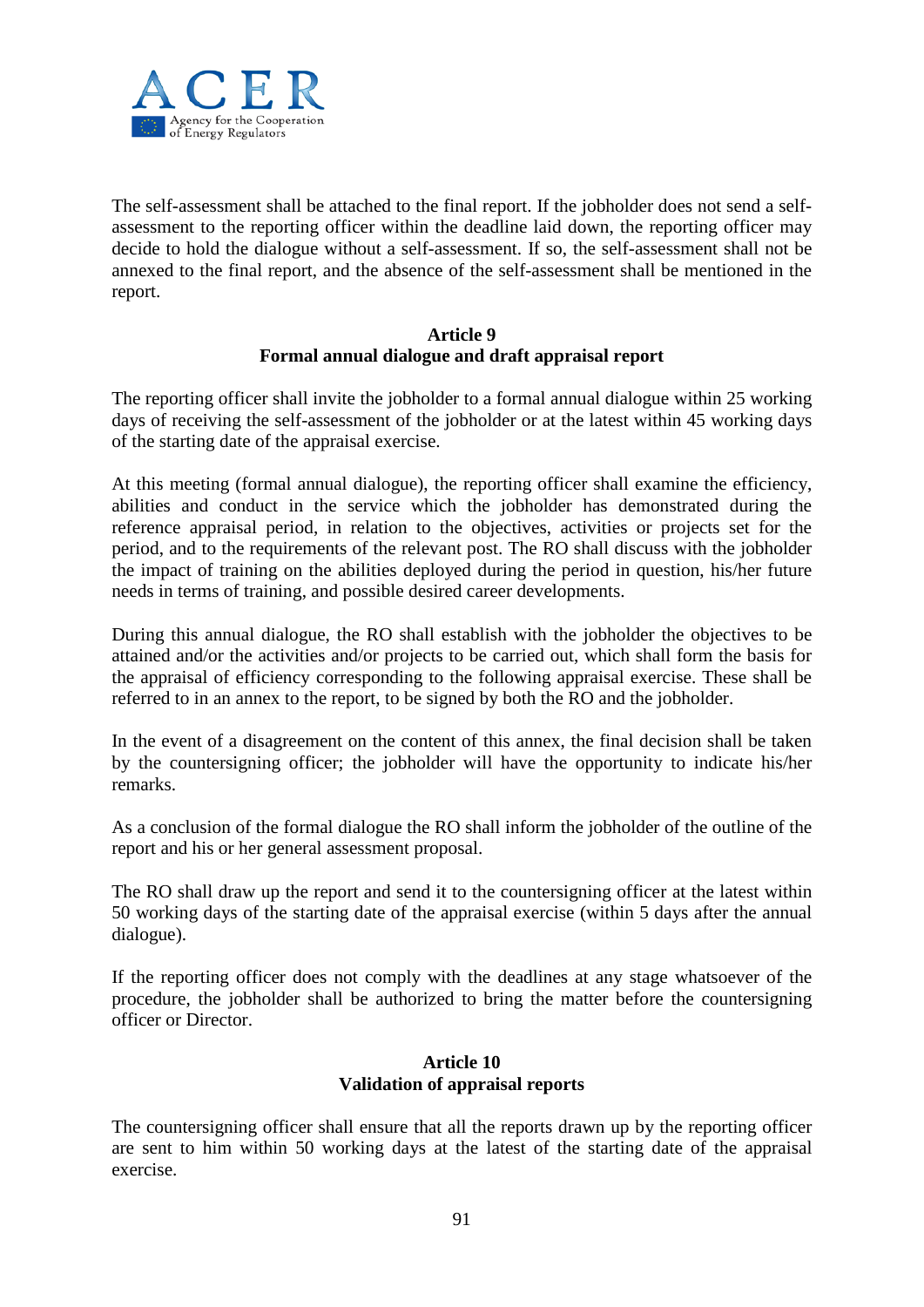

Within a period of 65 working days from the starting date of the appraisal exercise (within 15 working days of receiving the appraisal report), the countersigning officer shall examine the report, ensuring that the established appraisal standards were properly and consistently applied.

If in agreement, the countersigning officer shall countersign the report and sent it to the reporting officer, who shall forward it to the jobholder.

If he does not agree with the reporting officer, the countersigning officer shall invite the reporting officer and, if necessary, the jobholder to a consultation meeting to try and reach an agreement.

Once an agreement has been reached, the countersigning officer shall countersign the report, amended in accordance with the outcome of the meeting, and sent it to the reporting officer, who shall forward it in turn to the jobholder.

If the consultation meeting fails to result in an agreement, the final decision shall rest with the countersigning officer, who shall forward it to the reporting officer and jobholder.

If the appraisal report includes an exceptionally positive or negative assessment, the countersigning officer shall send it to the Director for an opinion. Depending on the opinion of the Director, the Director shall send the report to the countersigning officer and to the reporting officer for final approval or amendment. The reporting officer shall then forward the resulting report to the jobholder.

In specific cases as mentioned in Article 3(b) hereof, Director will act as a countersigning officer or exceptionally Chairman of the Administrative Board.

#### **Article 11 Transmission of the report to the jobholder and signature**

Upon receipt of the report, the jobholder shall complete the sections reserved for any comments he/she may have.

If he/she agrees with the content of the report, the jobholder shall sign the report and send it back to his/her reporting officer. The reporting officer shall sign it immediately and forward it to the HR to be filed in the personal file.

If he/she does not agree with the content of the report, the jobholder shall inform the reporting officer and the countersigning officer immediately by e-mail setting out the reasons for his/her request and stating, in the section of the report reserved for comments, his/her wish to discuss the matter with the countersigning officer.

Within 10 working days, the countersigning officer shall organize a dialogue with the jobholder and reporting officer in order to reach an agreement. At the end of the dialogue the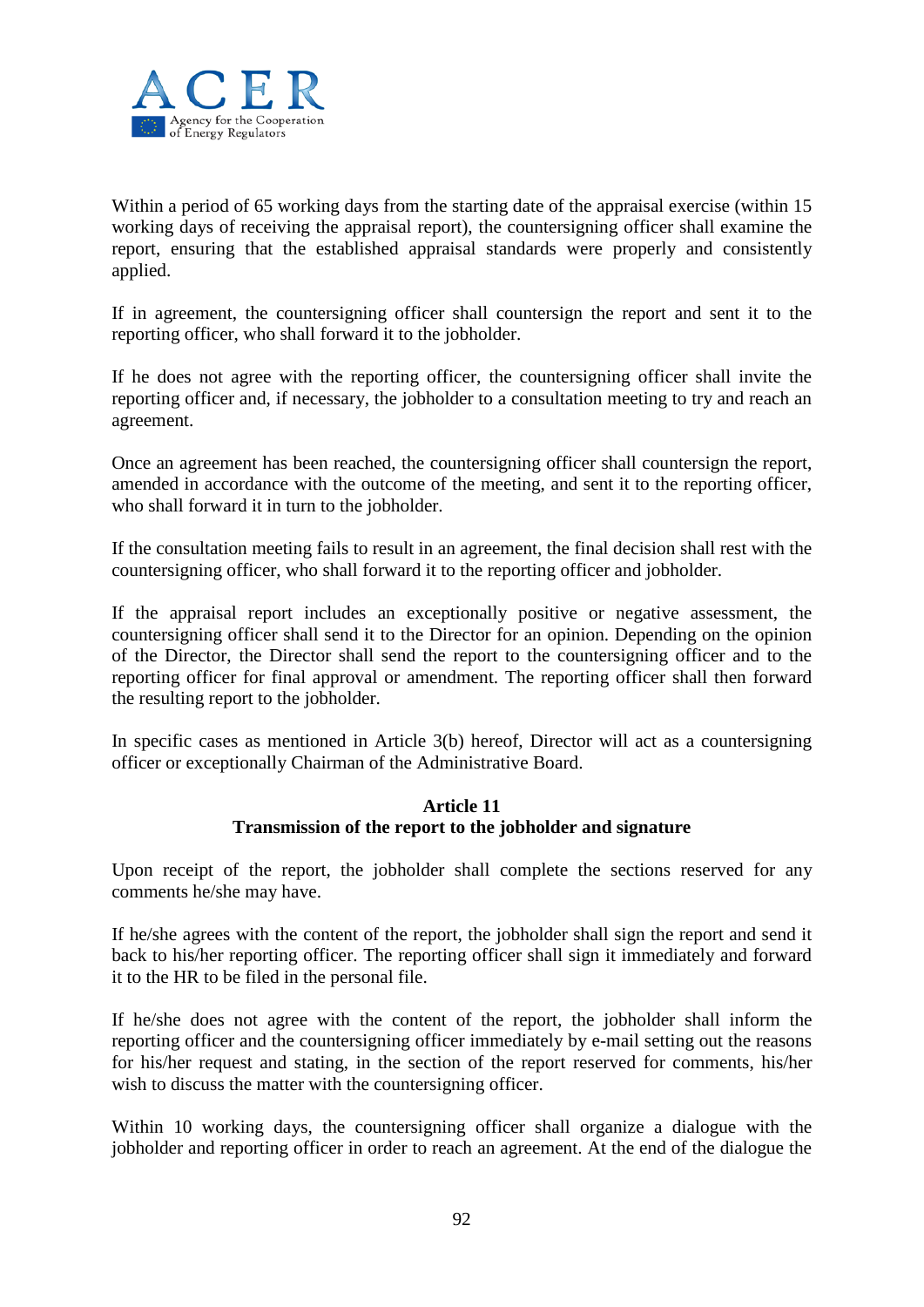

report shall be either amended or confirmed. The countersigning officer shall forward the report once again to the jobholder.

With effect from the  $75<sup>th</sup>$  working day after the starting date of the appraisal exercise, if the jobholder refrains either from signing the report, sending it to the reporting officer, or seeking a dialogue with the countersigning officer, he/she shall be deemed to have accepted the content thereof.

If the countersigning officer does not comply with the deadlines at this stage, the jobholder is authorized to consider the failure to reply as a refusal and, therefore, if appropriate, to file an appeal to the Joint Appraisal and Reclassification Committee.

In all cases the reporting officer shall ask the jobholder to return the report and sent it to the HR.

## **Article 12 Joint Appraisal and Reclassification Committee**

1. A Joint Appraisal and Reclassification Committee, hereinafter referred to as 'JARC', shall be set up in the Agency.

JARC shall be composed as follows:

– a Chair, with the rank of Head of Department and appointed by the Director;

– two members: a member from the HR, hereinafter referred to as an "external member" appointed by the Director; and one staff representative appointed by the Staff Committee.

2. The Chair and full members shall each have one alternate. The Chair shall, if absent, be replaced by the external member. Where the number of full members present is less than two, alternate members shall be entitled to vote provided the total number of members (full members and alternates) entitled to vote does not exceed two members appointed by the Director and one member appointed by the Staff Committee.

3. JARC shall meet by invitation of the Chair. Opinions shall be adopted by a simple majority of the members present who are entitled to vote. For the Committee's decisions to be valid, the Chair or external member must be present, together with staff committee member or alternates who are entitled to vote. If the number of participants present at a meeting is not sufficient to enable decisions to be taken, the Chair shall immediately convene a new meeting which may be held within two working days. If the third meeting is inquorate the Committee shall record its failure to deliver an opinion.

Rules of procedure shall be adopted by the HR in accordance with the provisions of this Article. The rules of procedure shall apply to every JARC.

4. JARC may not take the place of the reporting officer or the countersigning officer as regards appraising the jobholder's performance. It shall verify that reviews have been drawn up fairly and objectively, i.e. where possible on a factual basis and in accordance with these general implementing provisions and the appraisals guide. It shall verify in particular that the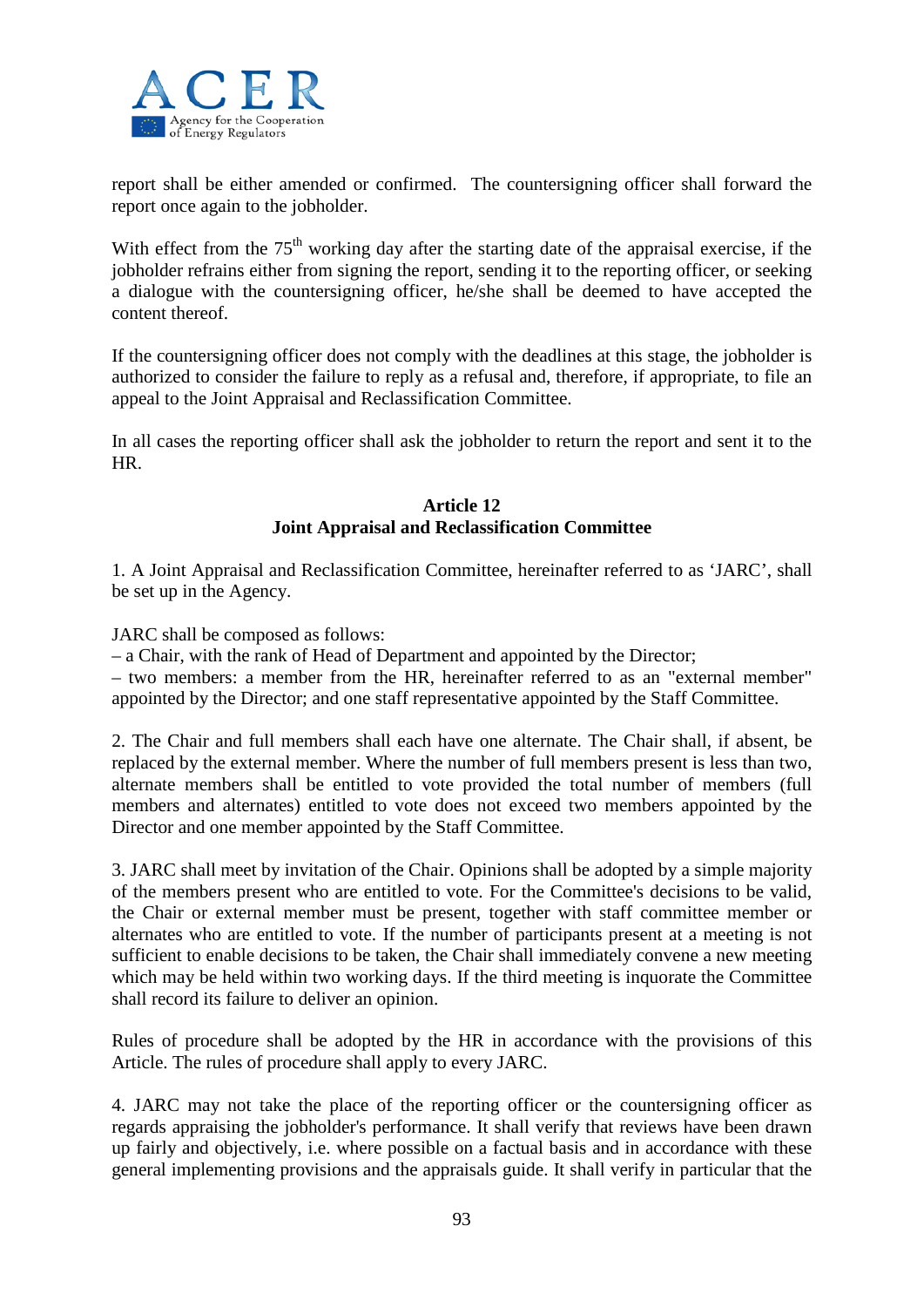

procedure laid down in Articles 8, 9, 10 and 11 hereof has been followed. To this end it shall carry out the necessary consultations and shall have at its disposal any working documents which may assist it in carrying out its work.

6. If the Chair or a member of JARC has a personal interest in a matter such as to impair his or her independence in the handling of that matter, he or she shall be replaced by the appropriate alternate member and refrain from participating in the work of the Committee. A conflict of interest is deemed to arise in particular where the Chair or member is also the reporting officer, countersigning officer or appeal assessor according to Article 2b or 2c of this decision for the jobholder who has appealed to JARC.

## **Article 13 Appeals to the Joint Appraisal and Reclassification Committee**

In the event of disagreement with the decision of the countersigning officer or reporting officer, the jobholder may bring the matter before the JARC. The jobholder shall file the appeal to the JARC through hierarchical channels and stating in writing the grounds for the appeal.

Appeals shall relate solely to the body of the appraisal report, which excludes the annexes.

Appeals must be submitted to the JARC by the  $80<sup>th</sup>$  working day after the starting date of the appraisal exercise. All reports which have not been the subject of an appeal within this period shall be considered as final.

The JARC may only be consulted once all methods of conciliation described in particular in Articles 9, 10 and 11 of this Decision have been exhausted.

The JARC shall examine the appeals by the deadline fixed in the published timetable of the appraisal exercise.

## **Article 14 Complaints**

A complaint under Article 90(2) of the Staff Regulations may not be lodged unless internal channels of appeal as provided for in Article 13 hereof have been used.

## **Article 15 Entry into force**

This Decision shall take effect on the day following that of its adoption.

Done at Ljubljana, on 22 September 2011

Fог the Administrative Board: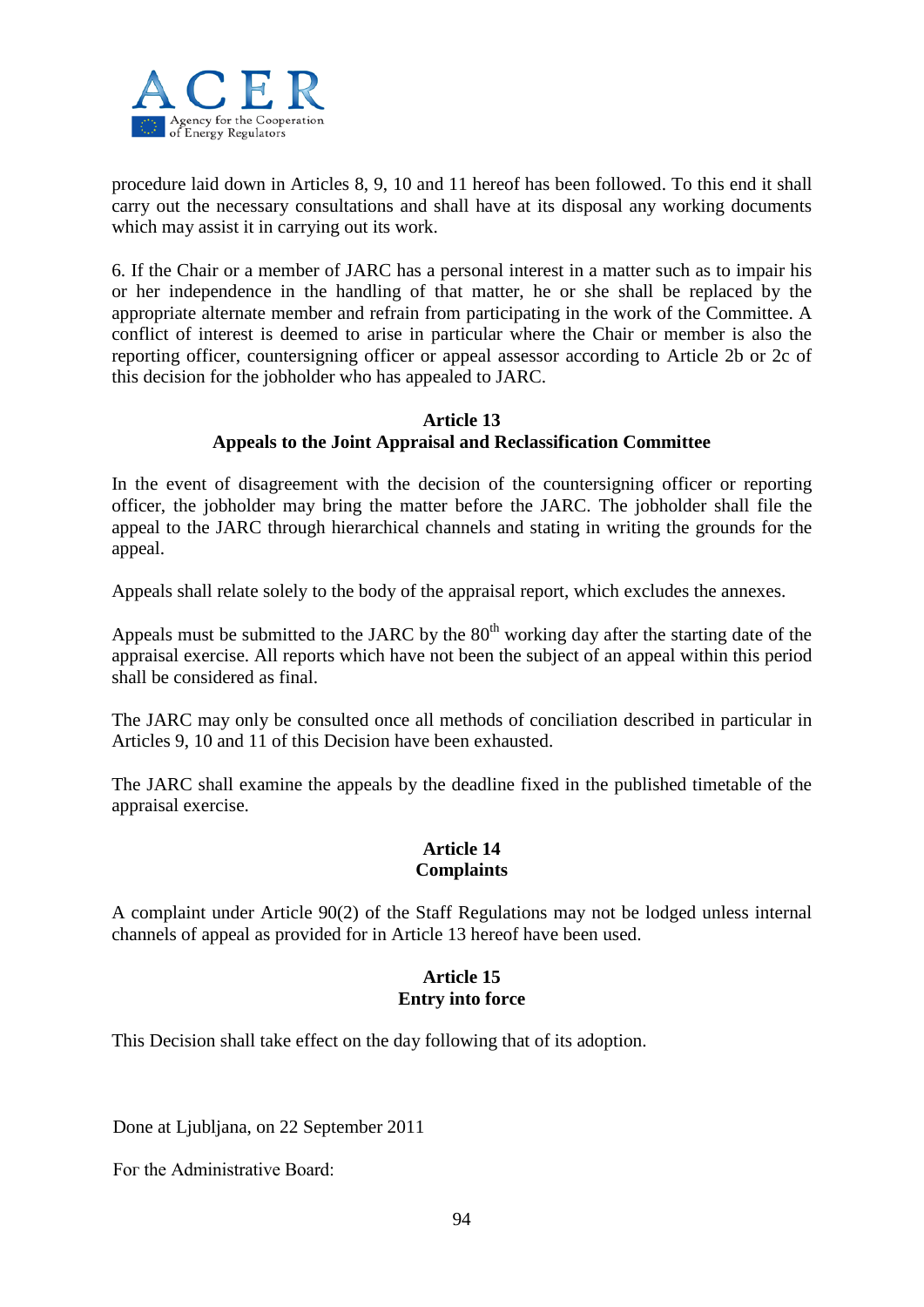

Piotr Woźniak

Chairman of the ACER Administrative Board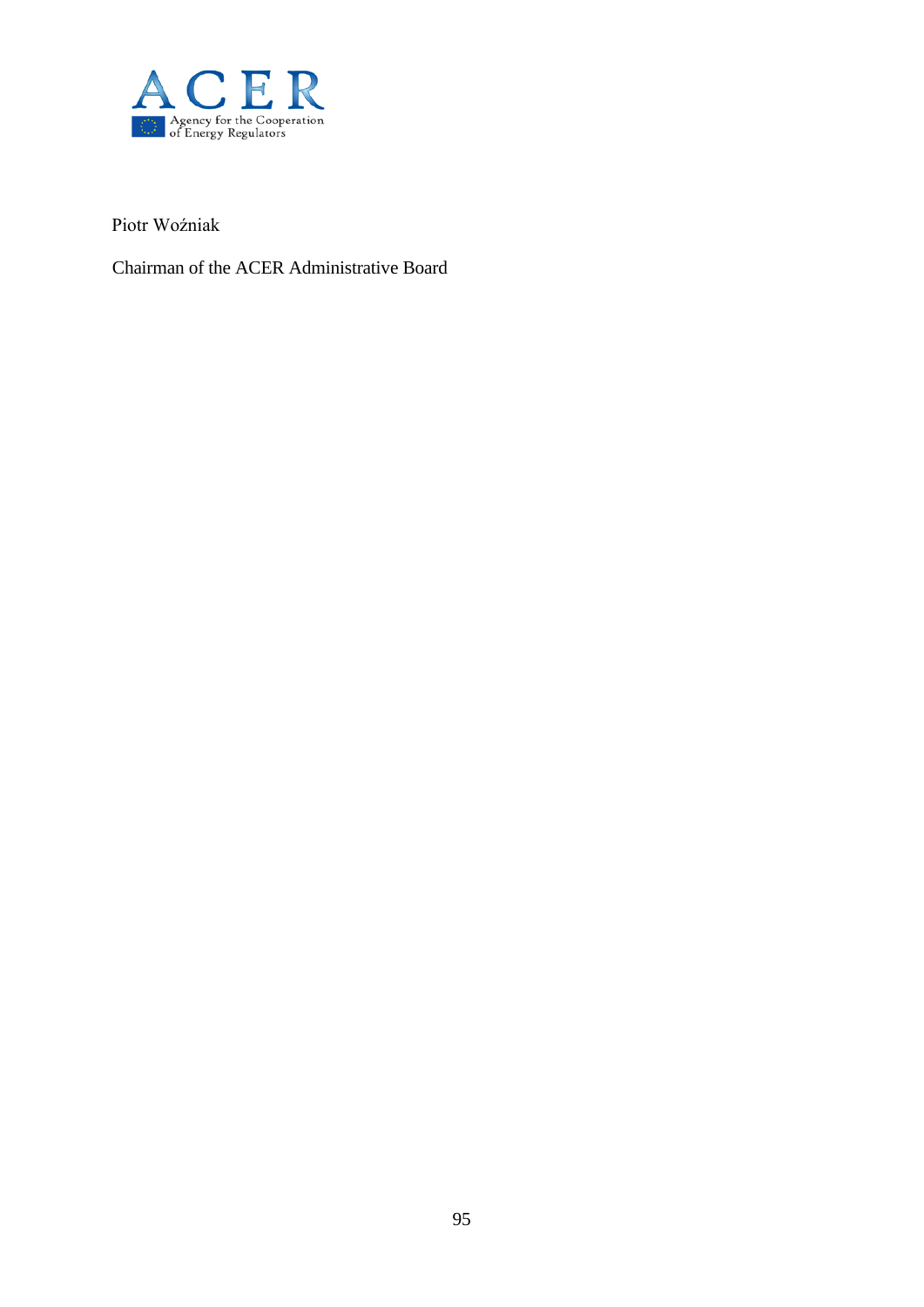

## **Annex to the Decision AB n° 25/2011**

#### **PERFORMANCE APPRAISAL REPORT**

**Section A – Administrative data**

#### **Reference period** covered by the report *(starting – ending dates):* **01/01/2011** - **31/12/2011**

#### **Jobholder**

Name, Surname: Contract type: **Temporary Agent/Contract Agent** Function group and grade: In this grade since: Department: Job title:

#### **Reporting Officer**

Name, Surname: Department: Job title:

## **Countersigning Officer**

Name, Surname: Department: Job title:

#### **Signatures and circulation**

|         |                                               | Name                   | Signature | Date |
|---------|-----------------------------------------------|------------------------|-----------|------|
| $\perp$ | Draft report<br>(transmission to CO)          | Reporting Officer      |           |      |
| 2       | Validation of report<br>(transmission to RO)  | Countersigning Officer |           |      |
| 3       | Transmission of report to<br>Jobholder        | Reporting Officer      |           |      |
| 4.a     | Agreement with report<br>(transmission to RO) | Jobholder              |           |      |

| 4.b    | Disagreement with report<br>and request for dialogue<br>with CO        | Jobholder              |  |
|--------|------------------------------------------------------------------------|------------------------|--|
| 5      | Transmission of<br>(amended) report to CO                              | Reporting Officer      |  |
| 6      | Transmission of<br>(amended) report to<br>Jobholder                    | Countersigning Officer |  |
| $\tau$ | Reception of (amended)<br>report and transmission to<br>R <sub>O</sub> | Jobholder              |  |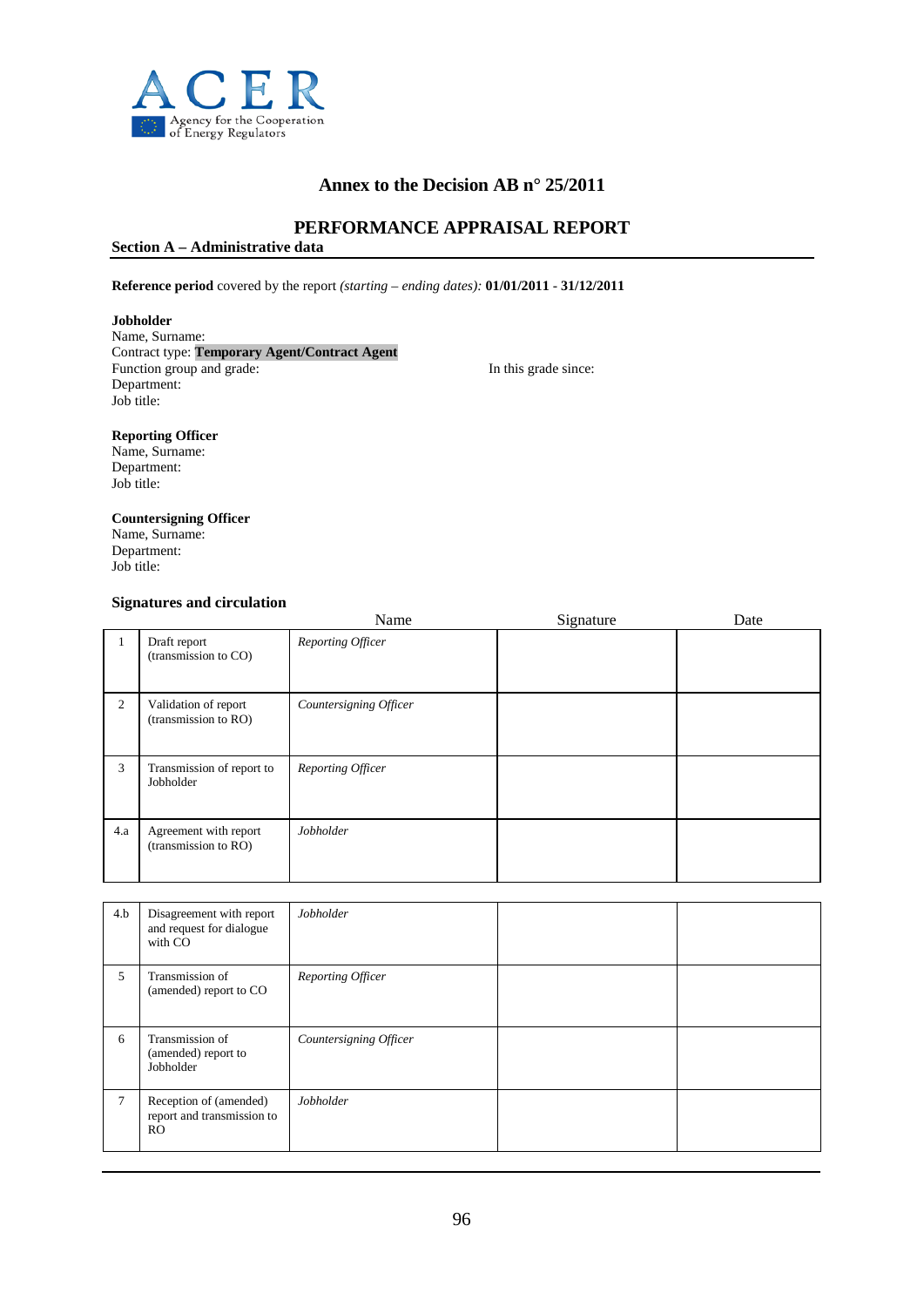

| ., | Transmission of final<br>report to HR | Reporting Officer |  |
|----|---------------------------------------|-------------------|--|
|    |                                       |                   |  |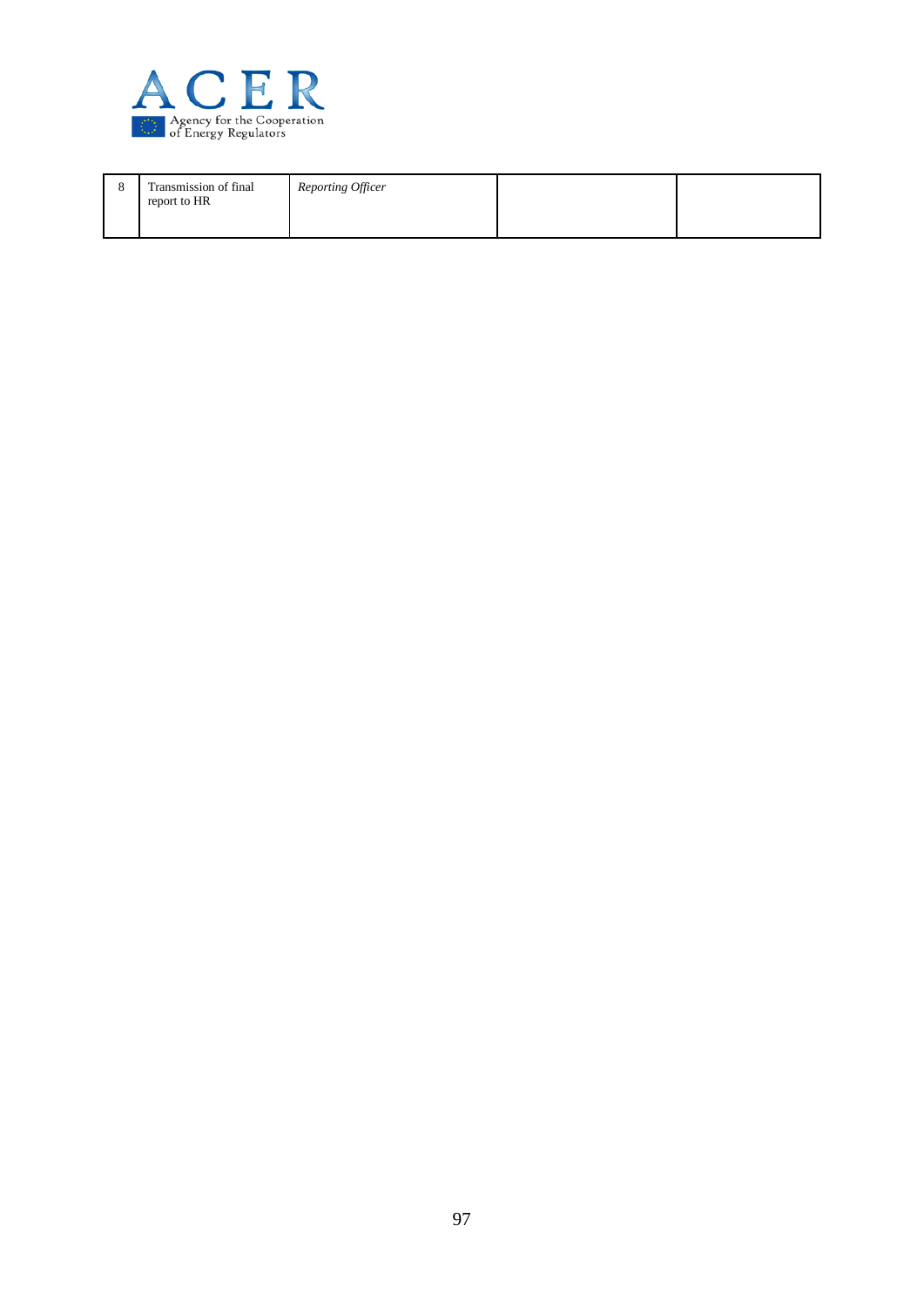

#### **Section B – Appraisal of Efficiency, Ability and Conduct**

#### **B.1 - Efficiency**

*Review and appraisal of results achieved in carrying out activities and projects, also with reference to relevant objectives established for the reference period. Appraisal dimensions: working methods, quality of work, productivity, management of resources.*

| <b>Appraisal dimensions</b>                                                                                                                                                                                                                                                                                                        | improvemen<br>Significant<br>required | Improvement<br>required | expectations<br>Meets | expectations<br>Exceeds | Outstanding | Not applicable |
|------------------------------------------------------------------------------------------------------------------------------------------------------------------------------------------------------------------------------------------------------------------------------------------------------------------------------------|---------------------------------------|-------------------------|-----------------------|-------------------------|-------------|----------------|
| Achievement of objectives related to efficiency<br>Achieved efficiency-related objectives established for the reference period                                                                                                                                                                                                     |                                       |                         |                       |                         |             |                |
| Working methods<br>Organizes work to meet standards or commitments (time, budget, etc.). Adjusts way of working<br>to focus on priorities or new demand. Seeks continuous performance improvement.                                                                                                                                 |                                       |                         |                       |                         |             |                |
| Quality of work<br>Works rigorously and in an orderly manner. Produces accurate, thorough and reliable results.<br>Learns from experience to avoid errors and mistakes.                                                                                                                                                            |                                       |                         |                       |                         |             |                |
| Productivity<br>Consistently produces expected results for assigned duties. Effectively manages multiple tasks<br>and responsibilities. Is able to meet agreed objectives or commitments.                                                                                                                                          |                                       |                         |                       |                         |             |                |
| Management of resources (if applicable)<br>Makes effective and efficient use of available human and financial resources. Effectively sets<br>objectives and distributes activities among the team. Accurately monitors and evaluates the<br>progress of work. Drafts appraisal reports in compliance with standards and deadlines. |                                       |                         |                       |                         |             |                |

#### Comments on Efficiency

*Achievement of objectives, activities and projects. Efficiency dimensions as listed above. Management of resources (if applicable). Further information related to the area of Efficiency, e.g. major strengths and areas for improvement.*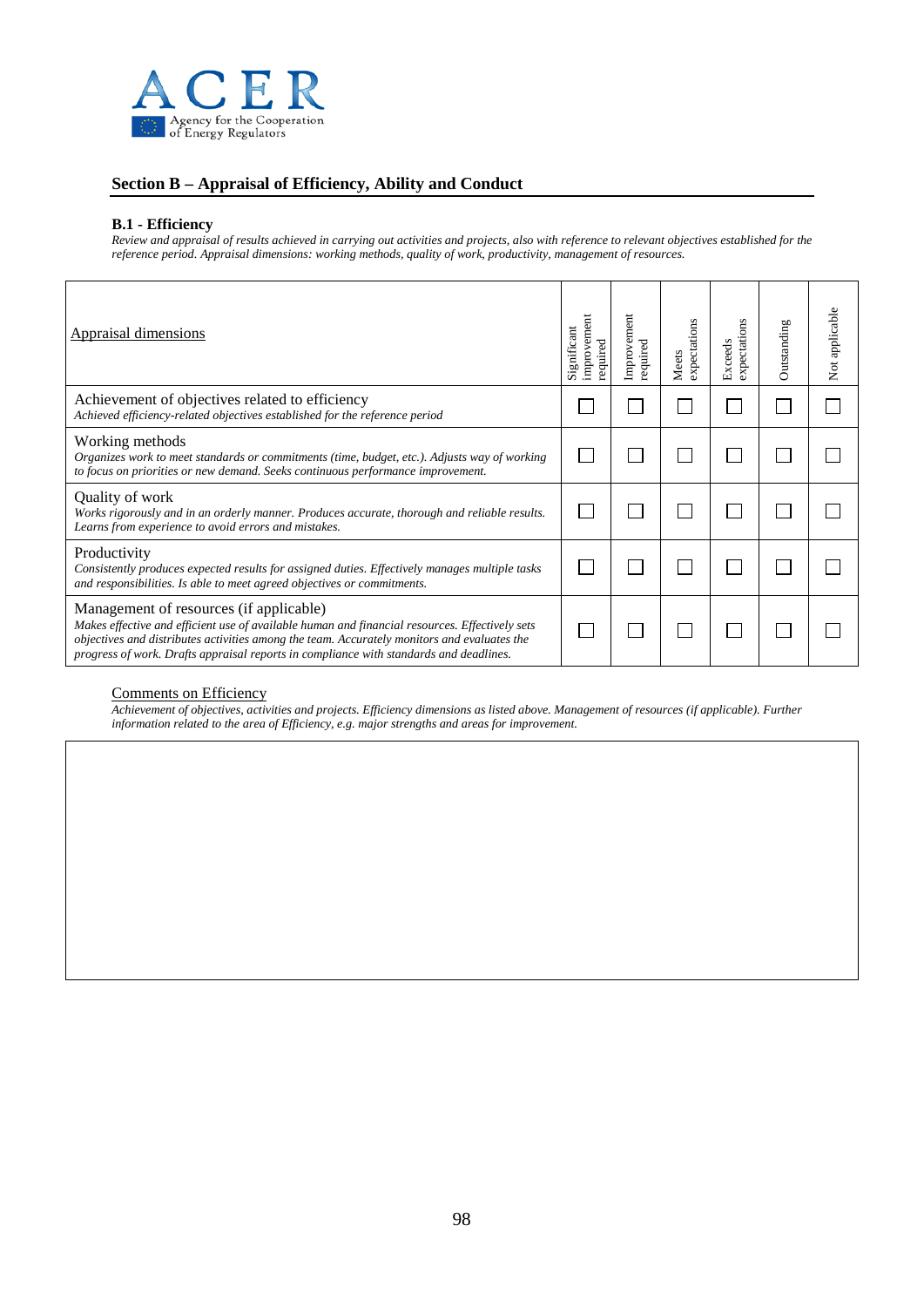

#### **B.2 - Ability**

*Review and appraisal of skills and competencies demonstrated, also with reference to relevant objectives established for the reference period.*

| <b>Appraisal dimensions</b>                                                                                                                                                                                                                                                                                                                                                                                                                                                                                                                                                                                                            | improvement<br>Significant<br>required | Improvement<br>required | expectations<br>Meets | Exceeds<br>expectations | Outstanding | Not applicable |
|----------------------------------------------------------------------------------------------------------------------------------------------------------------------------------------------------------------------------------------------------------------------------------------------------------------------------------------------------------------------------------------------------------------------------------------------------------------------------------------------------------------------------------------------------------------------------------------------------------------------------------------|----------------------------------------|-------------------------|-----------------------|-------------------------|-------------|----------------|
| Achievement of objectives related to ability<br>Achieved ability-related objectives established for the reference period                                                                                                                                                                                                                                                                                                                                                                                                                                                                                                               |                                        |                         |                       |                         |             |                |
| Professional knowledge<br>Possesses updated professional knowledge and understands all aspects related to the job.<br>Knows how to search for relevant information, and apply relevant reference material reliably.<br>Demonstrates capacity to learn and to improve professional knowledge. Is familiar with ACER<br>regulations, procedures, and tools.                                                                                                                                                                                                                                                                              |                                        |                         |                       |                         |             |                |
| IT skills<br>Ability to efficiently apply relevant IT tools on the job.                                                                                                                                                                                                                                                                                                                                                                                                                                                                                                                                                                |                                        |                         |                       | $\mathbb{R}$            |             |                |
| Analysis and problem solving<br>Identifies key points and problems. Is able to analyse and identify links between issues.<br>Considers alternative options and their impact on results. Knows when and from whom to seek<br>advice, and when to refer decisions elsewhere.                                                                                                                                                                                                                                                                                                                                                             |                                        |                         |                       |                         |             |                |
| General communication skills<br>Adapts methods and styles of communications to different situations and people. Gives<br>information and instructions precisely and clearly.                                                                                                                                                                                                                                                                                                                                                                                                                                                           |                                        |                         |                       |                         |             |                |
| Oral communication skills<br>Listens carefully and asks questions to clarify understanding. Demonstrates interpersonal skills,<br>public presentation skills, and/or diplomatic skills.                                                                                                                                                                                                                                                                                                                                                                                                                                                |                                        |                         |                       | $\mathsf{I}$            |             |                |
| Written communication skills<br>Demonstrates drafting skills. Structures and presents information so that key points are easily<br>understood.                                                                                                                                                                                                                                                                                                                                                                                                                                                                                         |                                        |                         |                       |                         |             |                |
| People management and leadership skills (if applicable)<br>Coaches staff, identifies talents, plans and encourages their training and development. Consults<br>and involves staff in decision making, explains decisions. Keeps staff informed and provides<br>feed-back. Recognizes and rewards achievement. Is able to delegate. Resolves conflicts in a<br>constructive manner. Builds and maintains productive and fair working relations with other<br>managers. Contributes to the development of the department / section. Promotes teamwork,<br>creativity, openness to change and improvements among the members of the team. |                                        |                         |                       |                         |             |                |

#### Comments on Ability

*Achievement of objectives related to improvement of skills and competencies. Ability dimensions as listed above. People management and leadership skills (if applicable). Further information related to the area of Ability, e.g. major strengths and areas for improvement. Comments on language skills.*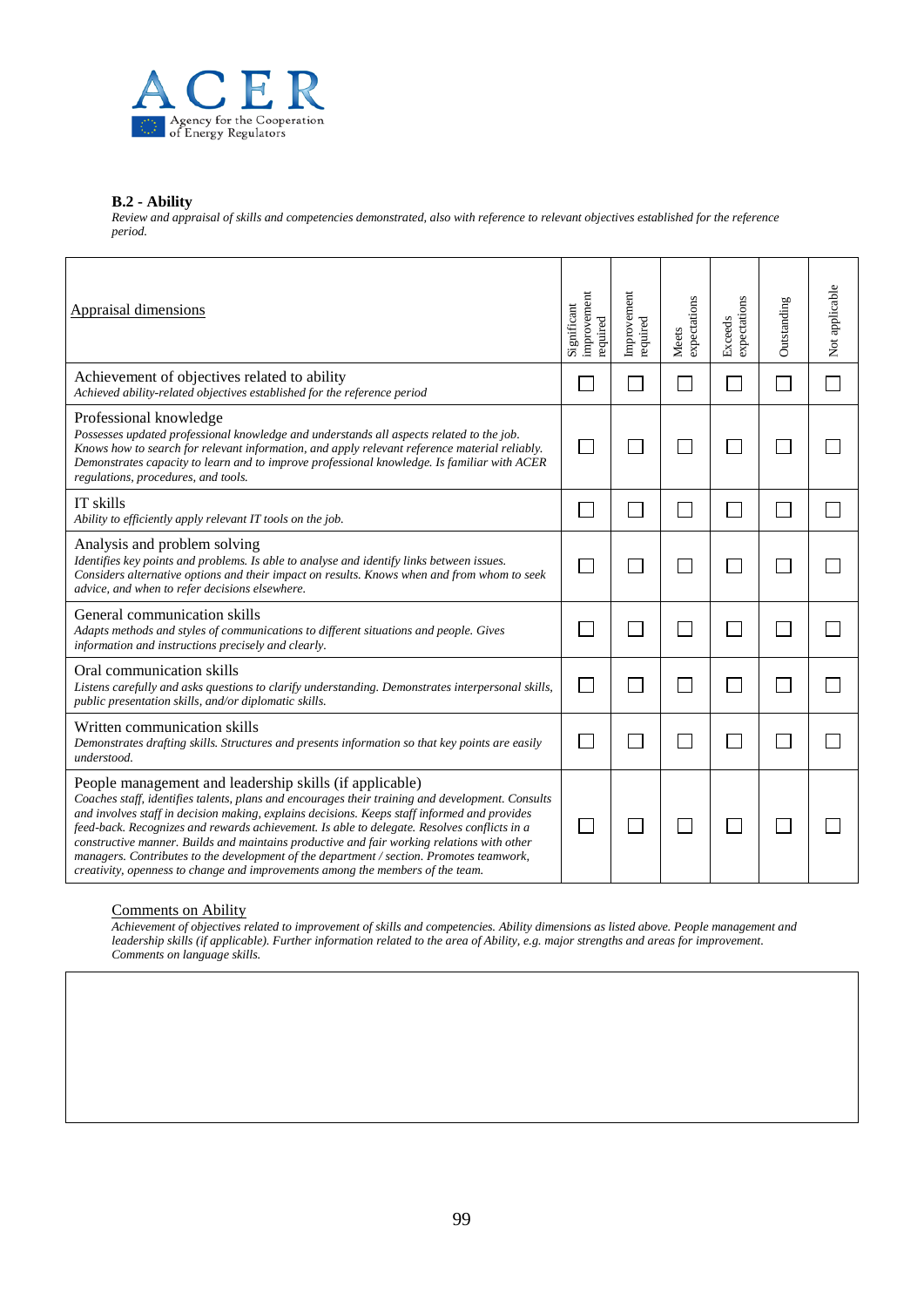

#### Languages

Does the jobholder works mainly in his/her native language?  $Yes \Box$  No  $\Box$ 

#### **B.3 - Conduct**

*Review and appraisal of professional conduct and behavioural competencies demonstrated, also with reference to relevant objectives established for the reference period.*

| Appraisal dimensions                                                                                                                                                                                                                                                                                                                      | improvement<br>Significant<br>required | Improvement<br>required | s<br>expectation<br>Meets | expectations<br>Exceeds | Outstanding | Not applicable |
|-------------------------------------------------------------------------------------------------------------------------------------------------------------------------------------------------------------------------------------------------------------------------------------------------------------------------------------------|----------------------------------------|-------------------------|---------------------------|-------------------------|-------------|----------------|
| Achievement of objectives related to conduct<br>Achieved conduct-related objectives established for the reference period                                                                                                                                                                                                                  |                                        |                         |                           |                         |             |                |
| Customer service orientation<br>Promotes and demonstrates appropriate service standards. Understands the point of view of<br>internal and external customers. Responds promptly and constructively to enquiries. Promotes<br>a positive image of the Agency and of the Department/Section.                                                |                                        |                         |                           |                         |             |                |
| Working with others<br>Builds and maintains productive working relationships with others. Shares information,<br>knowledge and good practice with others. Develops the team spirit and contributes to creating<br>a positive working environment. Provides and accepts constructive feed-back. Is helpful,<br>approachable and flexible.  |                                        |                         |                           |                         |             |                |
| Initiative, creativity and motivation<br>Seeks and accepts responsibility. Makes suggestions for improvement of work. Demonstrates<br>commitment to the job. Demonstrates commitment to own training and development. Is able to<br>perform under pressure and adverse circumstances. Is open to changes required by the<br>organisation. |                                        |                         |                           |                         |             |                |

#### Comments on Conduct

*Achievement of objectives related to improvement of conduct and of behavioural competencies. Conduct dimensions as listed above. Further information related to the area of Conduct, e.g. major strengths and areas for improvement.*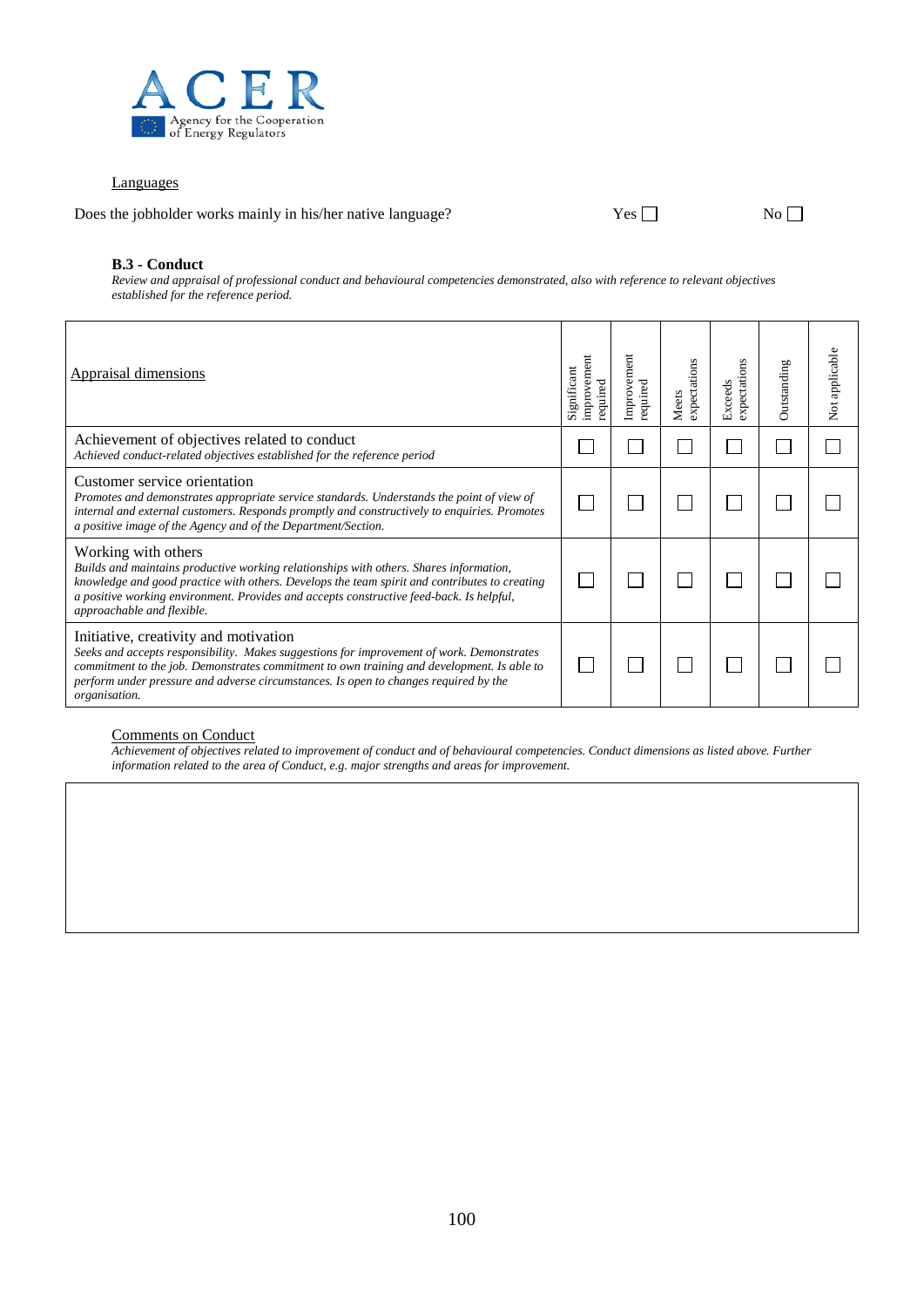

#### **Section C – Overall assessment**

#### **Synthetic overall assessment**

*Express the synthetic overall assessment of jobholder's performance (efficiency, ability, and conduct in the service) during the reference period, by selecting the box corresponding to one of the pre-defined statements on the scale below. Note that an assessment at the highest ("outstanding") or at the lowest ("unacceptable") ends of the scale needs to be submitted for validation to the Director.*

| 7              | The Jobholder demonstrates a sustained outstanding<br>performance in all appraised aspects (efficiency, abilities<br>and conduct in the service).                                                                             |  |
|----------------|-------------------------------------------------------------------------------------------------------------------------------------------------------------------------------------------------------------------------------|--|
| 6              | The efficiency, the abilities and the aspects of conduct<br>appraised are significantly above the levels required for the<br>post occupied.                                                                                   |  |
| 5              | Overall, the efficiency, the abilities and the aspects of<br>conduct appraised are <b>above</b> the levels required for the post<br>occupied.                                                                                 |  |
| $\overline{4}$ | Overall, the efficiency, the abilities and the aspects of<br>conduct appraised <b>correspond</b> to the level required for the<br>post occupied.                                                                              |  |
| 3              | The efficiency, the abilities and the aspects of conduct<br>appraised are <b>acceptable</b> despite some weak point.                                                                                                          |  |
| $\mathfrak{2}$ | The efficiency, the abilities and the aspects of conduct<br>appraised do not correspond to the level required for the<br>post occupied. Improvements are needed.                                                              |  |
| 1              | The efficiency, the abilities and the aspects of conduct<br>appraised are <b>unacceptable</b> in relation to the level required<br>for the post occupied. Mandatory improvements are<br>included in the attached action plan. |  |

#### **Comments of the Reporting Officer**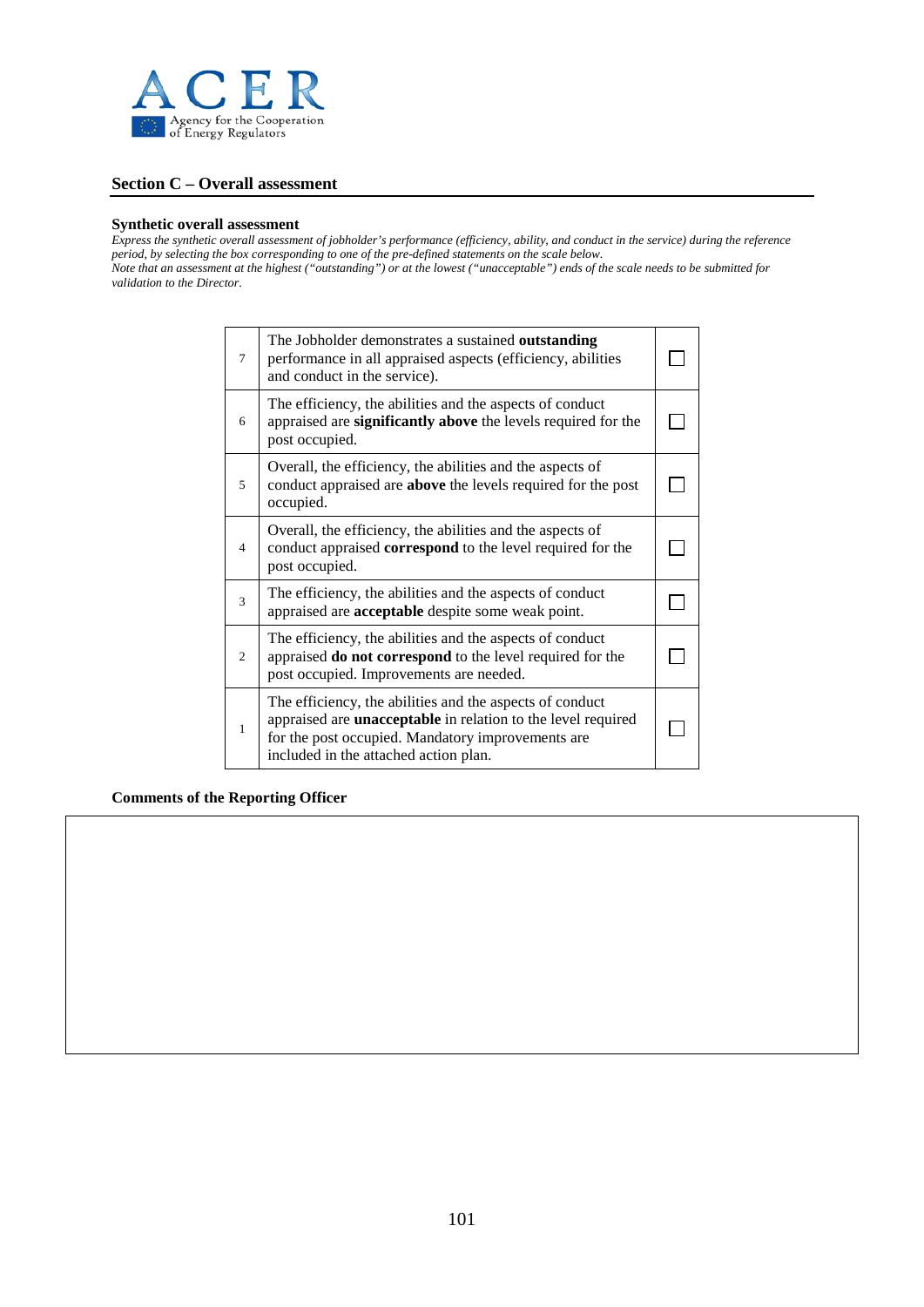

#### **Section D – Development and mobility**

#### **Other activities in the interest of the Agency (if applicable)**

*Notes on other activities carried out during the reference period, which are outside the areas of responsibility of the post, and in the interest of the Agency e.g. membership in selection committees, membership in the staff committee, fire wardens, relevant external activities, etc.*

#### **Review of past training and development actions (if applicable)**

Which training courses and other development activities carried out by the jobholder during the reference period have had an impact on *professional development or on the level of service?*

#### **Training and development needs (if applicable)**

*Which training opportunities / development actions should be envisaged with reference to the post currently occupied, and to support further professional development? Indicate priorities.*

#### **Mobility (if applicable)**

| Is the jobholder interested/suitable for other positions within the Agency? |  | $Yes \sqcap$ | No |
|-----------------------------------------------------------------------------|--|--------------|----|
|-----------------------------------------------------------------------------|--|--------------|----|

| ۰.<br>٧ |  |
|---------|--|
|---------|--|

*If yes, indicate desired positions, in which Department, and from when. Add any supplementary comment as appropriate.*

#### **Section E – Comments on the report**

**Comments of the Countersigning Officer**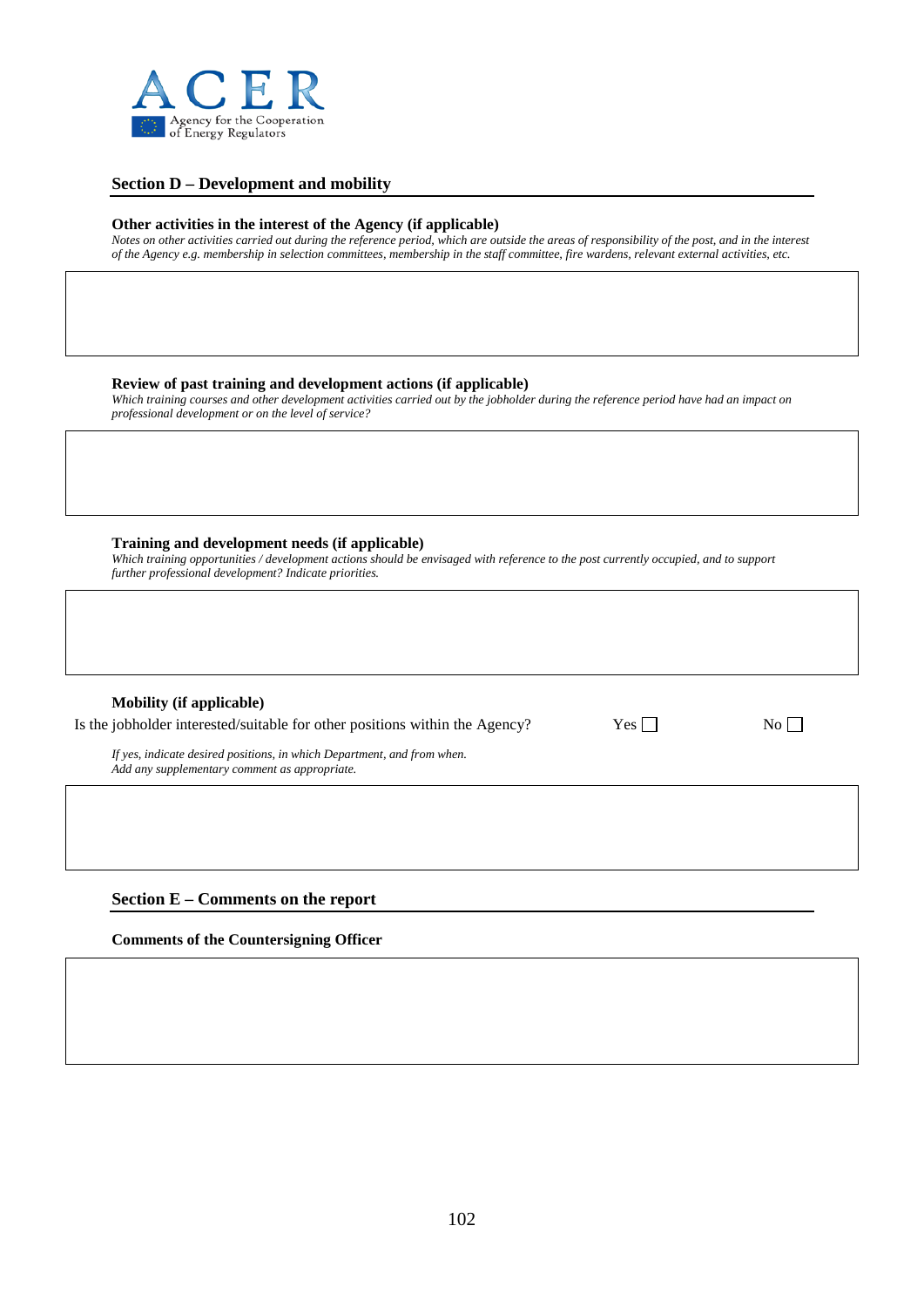

**Comments of the Jobholder**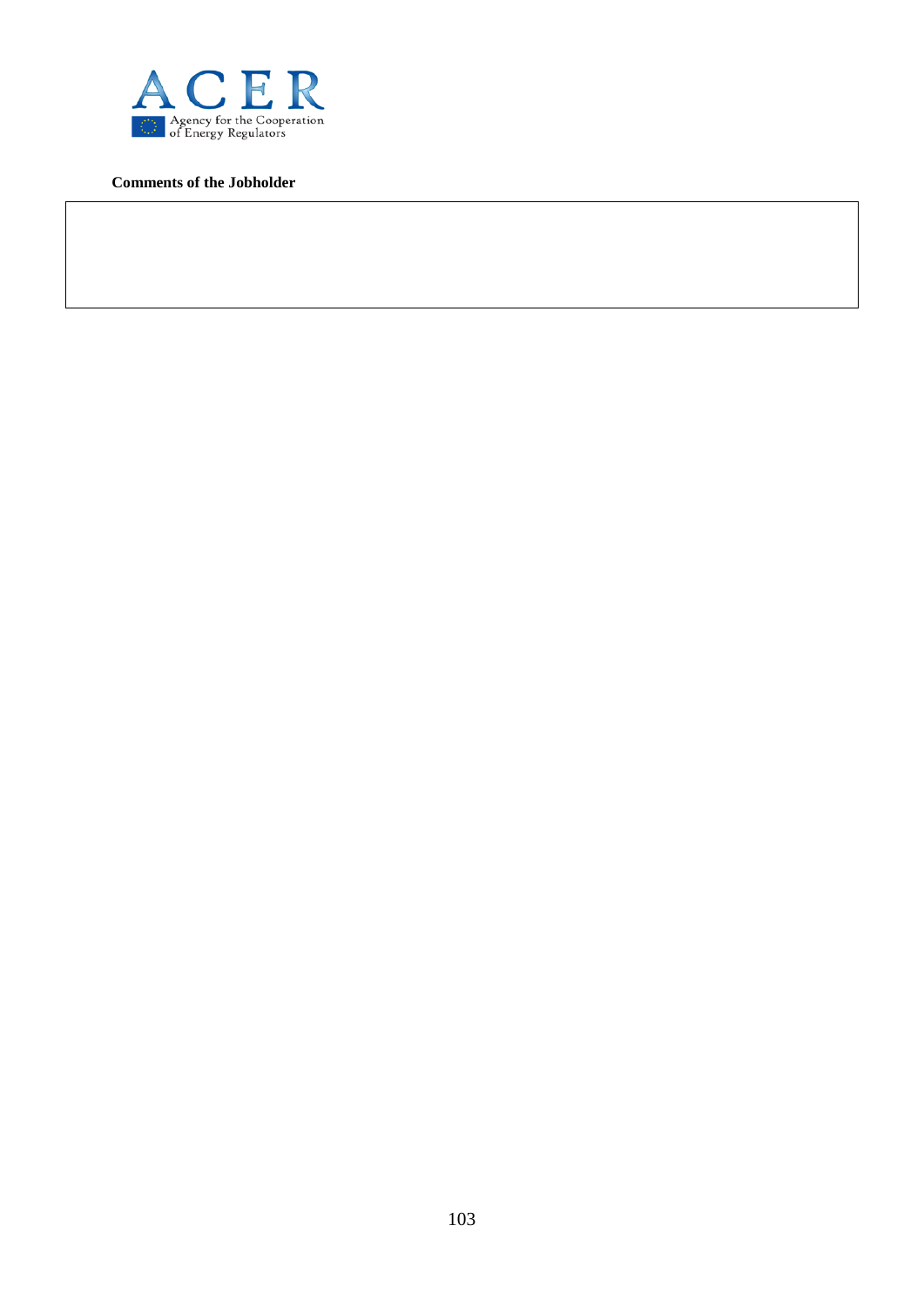

#### **Annex 1 – Jobholder self-assessment**

*Review your own performance during the reference period, with particular reference: to the objectives previously established, and to the dimensions of efficiency, ability and conduct as listed in the performance appraisal report. Add any supplementary comment as appropriate.*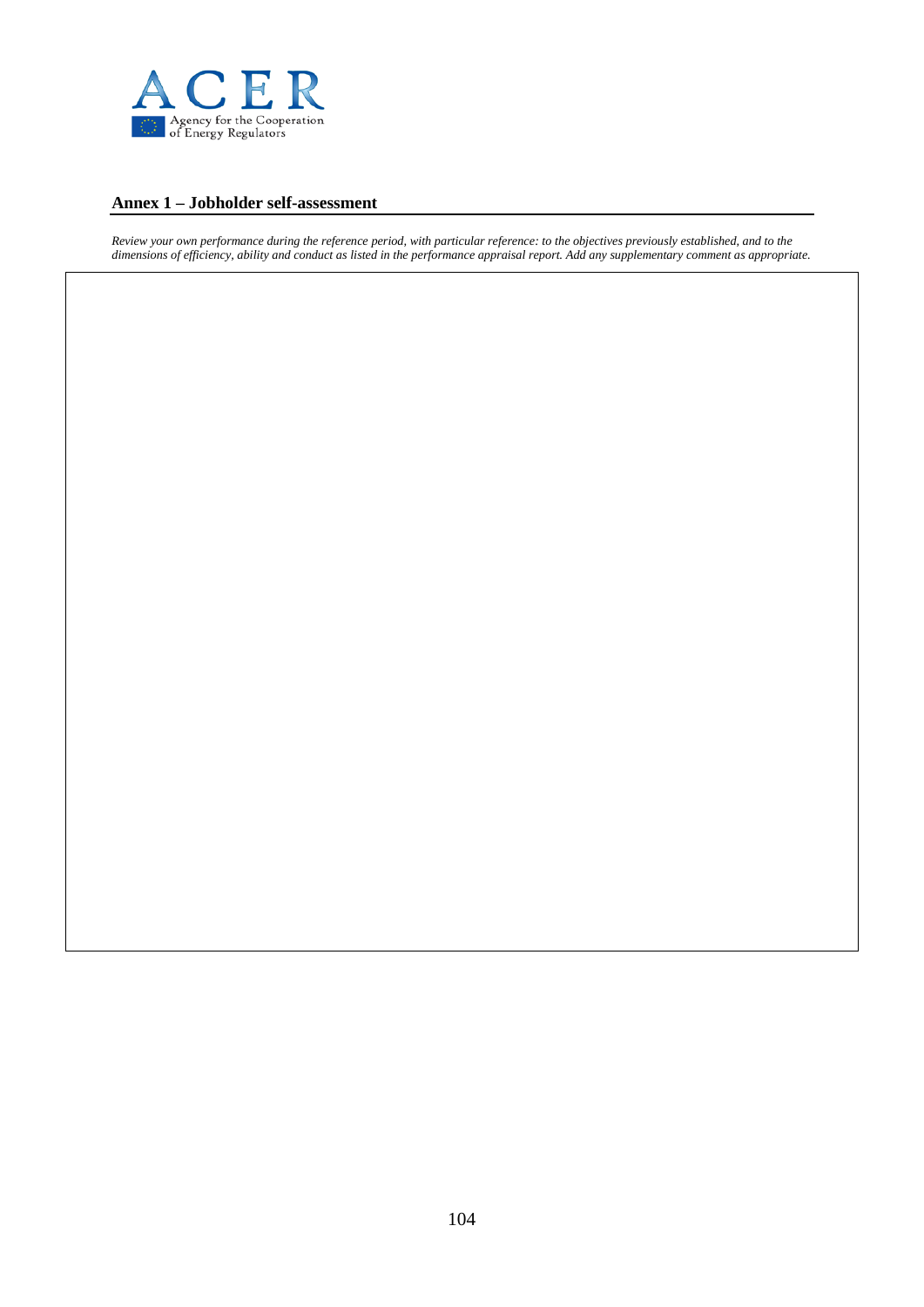

#### **Annex 2 – Objectives for the next appraisal period**

*Indicate objectives for the next appraisal period. Objectives should focus on specific results to be achieved through activities and projects*  within the areas of responsibility of the Jobholder (corresponding appraisal area: Efficiency). If appropriate, one or two development *objectives may also focus on the improvement of skills and competencies, or of behavioural aspects (corresponding appraisal areas: Ability and Conduct in the service)* 

#### **Objective 1**

| <b>Challenges and Considerations</b><br><b>Performance Indicators</b> |  |
|-----------------------------------------------------------------------|--|
|                                                                       |  |

**Objective 2**

| <b>Performance Indicators</b> | <b>Challenges and Considerations</b> |
|-------------------------------|--------------------------------------|

#### **Objective 3**

| <b>Performance Indicators</b> | <b>Challenges and Considerations</b> |
|-------------------------------|--------------------------------------|
|                               |                                      |

#### **Objective 4**

| <b>Performance Indicators</b> | <b>Challenges and Considerations</b> |
|-------------------------------|--------------------------------------|
|                               |                                      |

#### **Objective 5**

 $\overline{\phantom{a}}$ 

| <b>Performance Indicators</b> | <b>Challenges and Considerations</b> |
|-------------------------------|--------------------------------------|
|                               |                                      |

#### **Objective 6**

| <b>Performance Indicators</b> | <b>Challenges and Considerations</b> |
|-------------------------------|--------------------------------------|
|                               |                                      |

**Date and Signature Jobholder Date and Signature Reporting Officer** 

٦

٦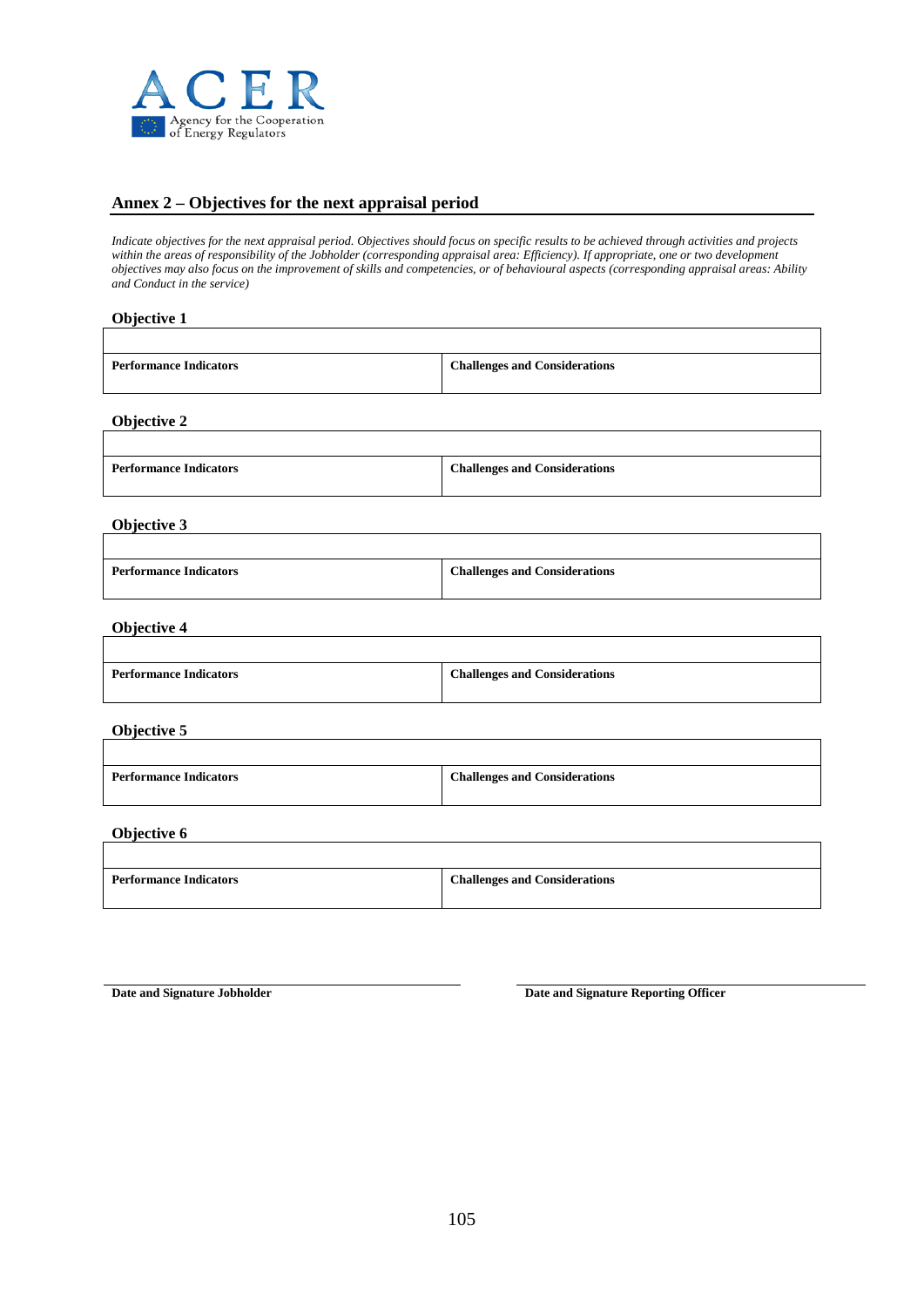

**ANNEX 8** 

## DECISION AB n° 26/2011

# CONCERNING THE APPRAISAL OF THE DIRECTOR OF THE AGENCY FOR THE COOPERATION OF ENERGY REGULATORS

#### THE ADMINISTRATIVE BOARD OF THE AGENCY FOR THE COOPERATION OF ENERGY REGULATORS,

HAVING REGARD to Regulation (EC) No 713/2009 of the European Parliament and of the Council of 13 July 2009 establishing a European Agency for the Cooperation of Energy Regulators (hereafter referred to as the "ACER Regulation" and "ACER"), and in particular to Article 28(2) thereof;

HAVING REGARD to the Staff Regulations of Officials and the Conditions of Employment of Other Servants of the European Communities (hereinafter "CEOS"), as laid down by Council Regulation (EEC, EURATOM, ECSC) No 259/68 and the amendments thereto;

HAVING REGARD to Article 43 of the Staff Regulations and Article 15(2), of the CEOS relating to the annual appraisal procedure;

HAVING REGARD to Article 34 of the Staff Regulations and Article 14 of the CEOS relating to the probationary period;

HAVING REGARD to Articles 44 and 46 of the Staff Regulations applicable by analogy to the temporary agents as laid down in the conclusion of Heads of administration of 20 June 2005 on the management probationary period;

HAVING REGARD to Commission Decision SEC(2009)27 of 12 January 2009 concerning the guidelines relating to selection and appointment of the Directors of regulatory and executive agencies as well as joint undertakings,

After consultation of the Staff Committee and in agreement with the European Commission pursuant to Article 28(2) of Regulation (EC) No 713/2009 and Article 110 of the Staff Regulations;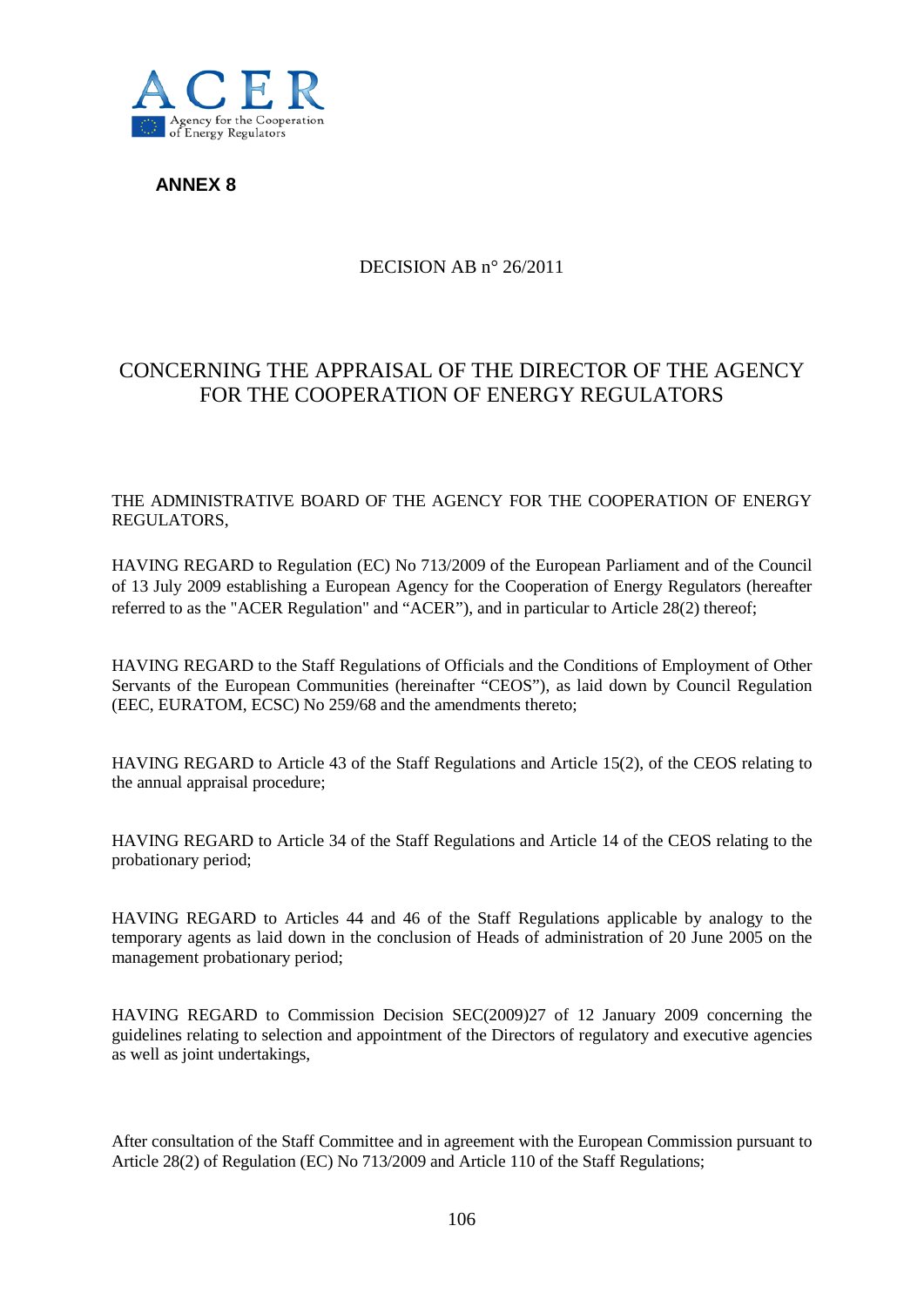

Whereas:

(1) The Director of ACER shall be subject to an annual appraisal, to a probationary period and to a management trial period. These various procedures aim to assess the achievements of the Director with regard to his ability, efficiency and conduct in the service;

(2) The specific rules which govern the various appraisals, to which the Director shall be subject, determine the role of each actor and identify the various stages to be achieved in order to ensure the transparency of these procedures.

## HAS DECIDED AS FOLLOWS:

## **I. Annual appraisal**

## **Article 1**

*Scope*

1. The Director of ACER shall be subject to an annual appraisal exercise, organised at the beginning of each calendar year.

The reference period for the annual appraisal is from 1 January to 31 December of the preceding year.

To this end, an annual performance appraisal report (PAR) covering the reference period is drawn up for Director, who is a temporary agent within the meaning of the Article 2(a) of the CEOS.

The report covers the period during which the Director was in activity. The period of activity covers a continuous period of at least 3 months during the reference period.

2. The objective of the annual appraisal is to assess the efficiency, the competencies and the aspect of conduct in the service of the Director.

3. For the first appraisal exercise after nomination, the annual report concerns the period which is not covered by the probationary period report drawn up under Article 14 of the CEOS.

## **Article 2**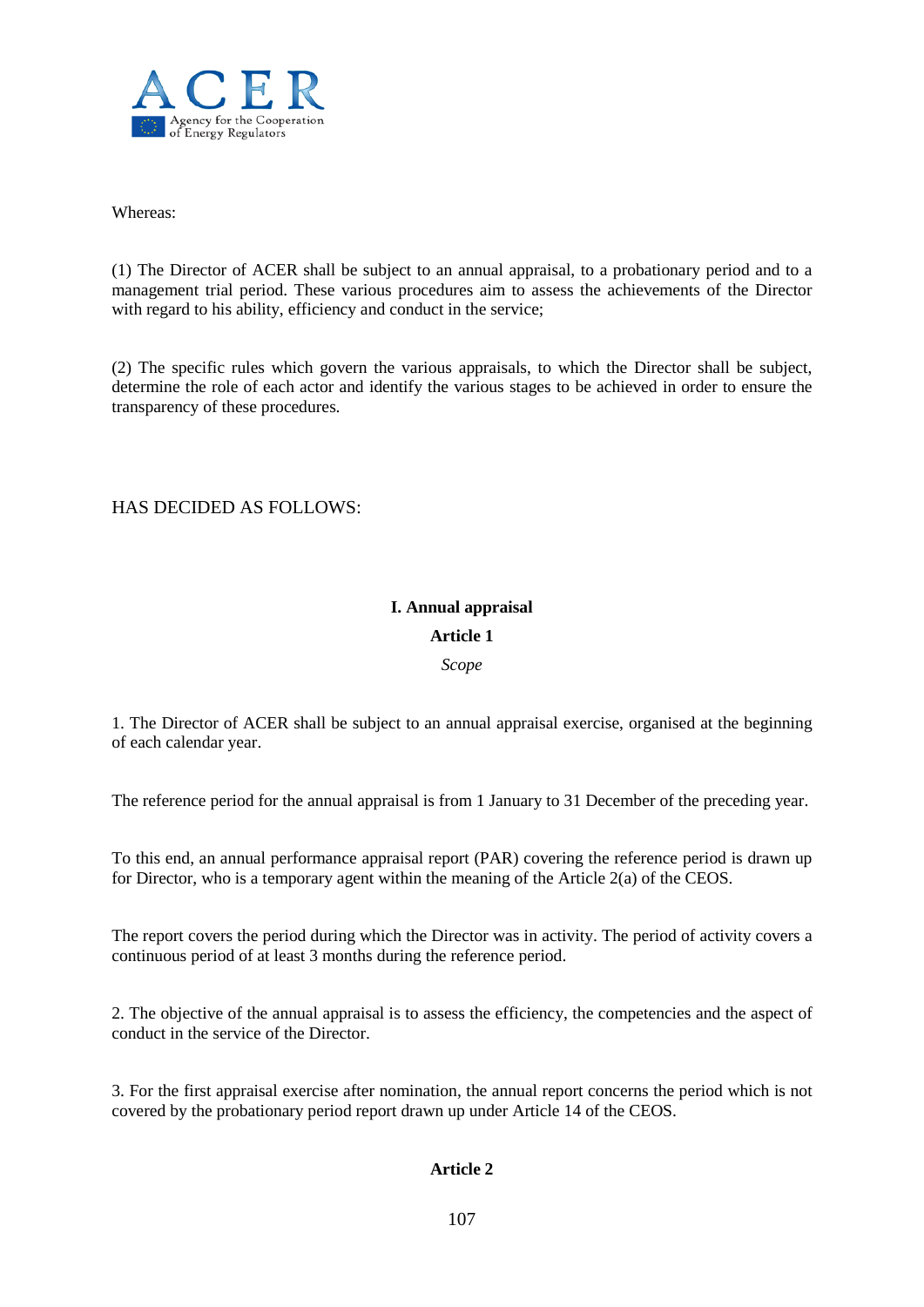

#### *Role of the various actors*

1. The appraisers for the Director's appraisal, hereinafter referred to as "reporting officers", are designated by the Administrative Board and instructed on the procedure how to carry out an appraisal of the Director. After the dialogue held in accordance with Article 6(3) hereof, they draw up a report and sign it.

2. In case of appeal, the appeal assessor makes the final decision on report of the Director after consultation of the Administrative Board.

#### **Article 3**

#### *Designation of the reporting officers and the appeal assessor*

1. The Administrative Board designates at least two reporting officers from among its members. Reporting officers cannot be designated to any other functions within the appraisal procedure of the Director. It is highly recommended that the European Commission representative is designated as one of the reporting officers for his/her knowledge of ACER and in relation to the Commission's engagement in the selection of the Director.

2. The appeal assessor is the Chairperson of the Administrative Board.

#### **Article 4**

#### *Carryover*

1. A carryover consists of drawing up a report whose content is identical to the preceding annual appraisal report. The report to be drawn up is closed if the Director and the reporting officers agree on the carryover, without it being necessary to follow the procedure set out in Article 6 hereof.

2. The carryover is authorised if there has been no significant change in the efficiency, competencies and/or conduct in the service of the Director.

3. In case of a carryover, a formal dialogue which covers the objectives set up and the training plan has to be organised between the reporting officers and the Director in accordance with Article 6(3) hereof. An annual appraisal report cannot be carried over more than once.

#### **Article 5**

*Contents and form of the performance appraisal report*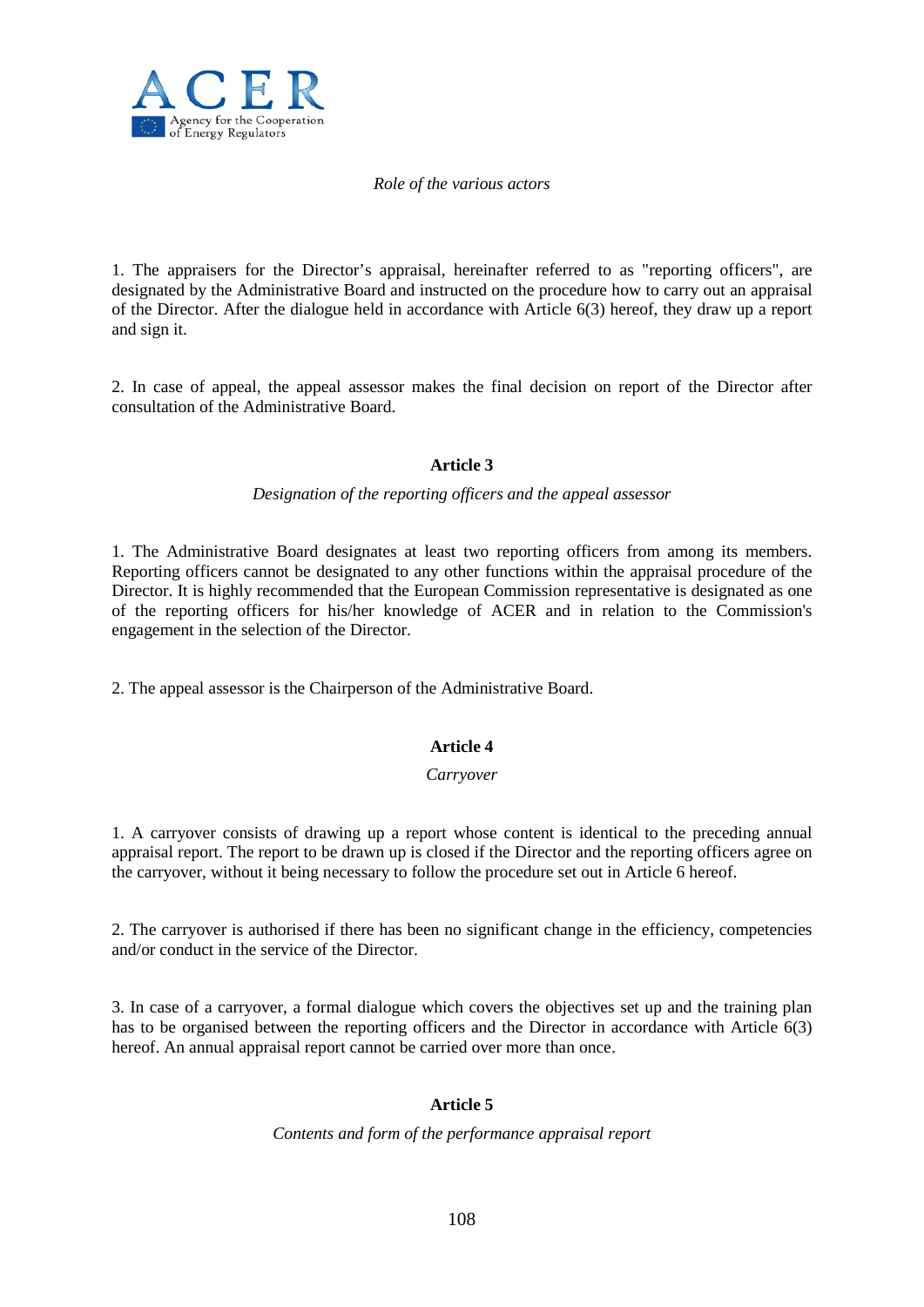

1. The appraisal report shall contain comments on efficiency, competencies and conduct in the service of the Director.

2. Without prejudice to Article 5(1) hereof, the content and the form of the performance appraisal report is in line with the model used for ACER staff. If necessary, it can be amended by a decision of the Administrative Board upon a proposal from the reporting officers.

# **Article 6**

# *Appraisal procedure*

1. Preferably, the annual appraisal takes place during the first semester of the year following the reference period.

2. The Director establishes, within ten working days after the reporting officers' request, a selfassessment which is incorporated into the performance appraisal report.

3. At the latest ten working days after the self-assessment is communicated by the Director, the reporting officers and the Director hold a formal dialogue. If the Director refuses to finalise his selfassessment within the required time, the reporting officers can decide to hold the dialogue when the deadline referred to in paragraph 2 has expired.

The dialogue covers the following elements:

a) the reporting officers examine the Director's efficiency based on the fulfilment of objectives and the implementing of the agency work programme, adopted each year by the agency, the competencies shown and the conduct in the service of the Director, for the reference period.

b) the Director and the reporting officers set the objectives for the following reference period and, - if necessary-, a training plan which takes into account the objectives in relation to the agency annual work programme and the personal development goals.

4. At the latest ten working days after the formal dialogue, the reporting officers draw up a draft performance appraisal report. This draft comprises a general appraisal which takes into account the appraisals given on efficiency, competencies and conduct in the service of the Director, in accordance with the criteria defined in the appraisal report.

5. The report is notified in writing to the Director.

6. The Director has five working days to accept the report without making any comments, accept it after adding comments in the appropriate section of the report, or refuse the report by justifying the revision request in the appropriate section. If the report is accepted by the Director, the appraisal report is closed. A report is deemed to be accepted in case of absence of reaction of the Director within the time foreseen.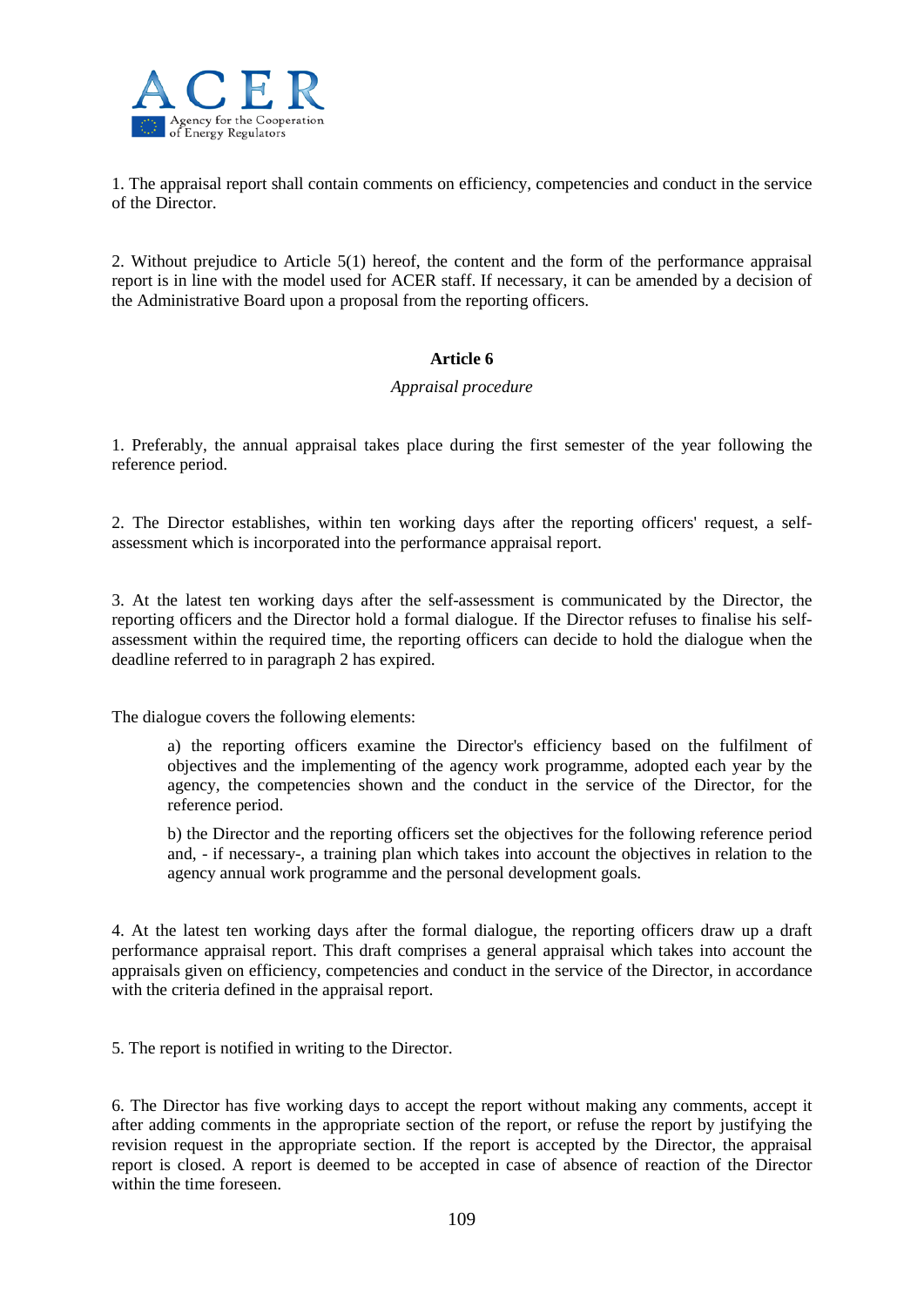

7. The closed report is transmitted to the chairman of the Administrative Board for information.

8. The deadlines referred to in this Article start when the decision is likely to have been communicated to the person concerned or, at least, when the latter acting as a diligent temporary agent may be expected to be aware of the content of this Decision and the underlying reasons.

# **Article 7**

# *Appeal procedure*

1. The reasoned refusal is transmitted to the appeal assessor. The appeal assessor gives his opinion within ten working days as from the date of submission.

2. After consultation with the Administrative Board, at which the members of the Administrative Board might be invited to vote, the appeal assessor confirms or amends the report. When the appeal assessor departs from the opinion of the Administrative Board, he must justify his decision. The reporting officers are excluded from these consultations and votes.

3. The report is then closed and communicated to the Director and to the Administrative Board.

# **Article 8**

#### *Particular case*

If the Director is an official seconded from the Commission in the interest of the service, in application of the principle of double career, the agency appraisal report, once drawn up, is transmitted to the parent DG as a basis for the draft report on the career development of the official within the Commission. In such cases any possible appeal procedures will be handled according to the applicable rules of the Commission.

# **II. Probationary period**

#### **Article 9**

*Scope*

1. The newly nominated Director of ACER shall be subject to a probationary period, in accordance with Article 14 of the CEOS.

2. If the newly nominated Director is an official on secondment in the interest of the service, he is exempted from this probationary period.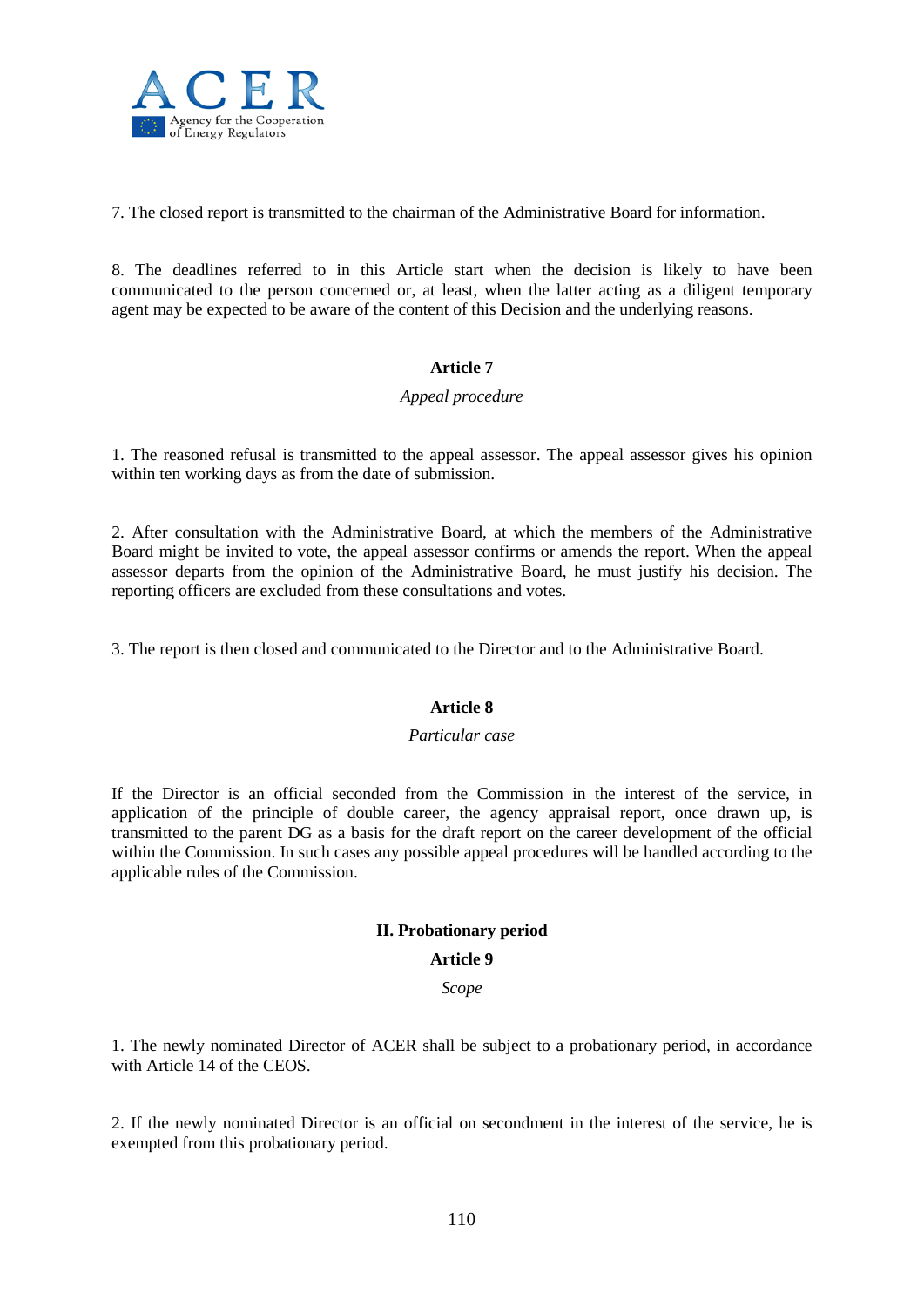

3. The Director concerned is hereinafter referred to as "the probationer".

4. The probationary period starts on the first day of the entry into service of the Director and finishes at the end of a 6-month-period. When, during the probationary period, the Director is prevented, by sickness, maternity leave or accident, from performing his duties for a continuous period of one month or more, the reporting officers may propose to the appointing authority to extend his probationary period for the corresponding length of time without any other reason.

# **Article 10**

#### *Role of the various actors*

The reporting officers and the appeal assessor for the probationary period are the same as those for the annual appraisal, as defined in Article 2 and 3 of the present Decision.

# **Article 11**

#### *Contents and form of the probationary report*

1. The probationary report aims to appreciate simultaneously the efficiency, the competencies and the conduct in the service of the Director within the first six months of his service. It should also include the senior management skills assessment without prejudice to report, which is referred to in Articles 16(1) hereof.

2. Without prejudice to Article 11(1) hereof, the content and form of the probationary report is in line with the model used for ACER staff. If necessary, it can be amended by a decision of the Administrative Board upon a proposal from the reporting officers.

#### **Article 12**

#### *Appraisal procedure for the probationary period*

1. During the month which follows the first day of entry into service, the reporting officers meet the Director in order to comment on his job description and to agree, in writing, on how the objectives and the performance level expected from the Director will be assessed during his probationary period. The assessment will particularly take into account the efficiency, based on the fulfilment of objectives and the implementing of the agency work programme, competencies shown and conduct in the service of the Director.

2. In case of clear inaptitude, a report can be drawn up at any time of the probationary period. Further proceedings of the appointing authority in such a case are stipulated in 4th paragraph of Article 14 CEOS.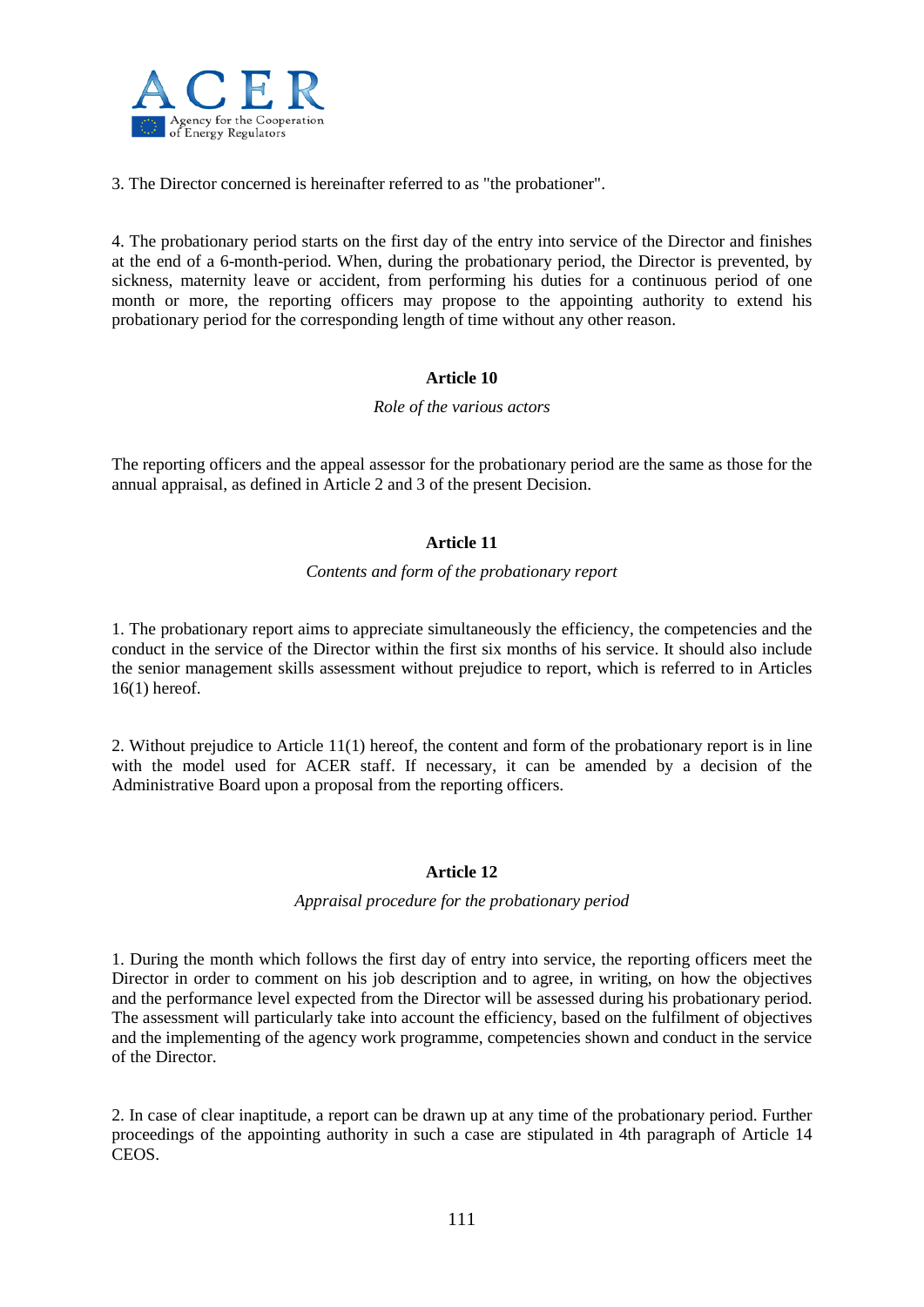

3. At the latest one month before the expiry of the probationary period, a final report shall be drawn up on the efficiency of the Director, on his competencies to perform the duties pertaining to his post and on his conduct in the service. The Director and the reporting officers hold a formal dialogue on the report.

4. At the latest ten working days after the formal dialogue, the reporting officers make an appraisal on the probationary period in accordance with Article 14 of the CEOS. If the reporting officers propose to the appointing authority to extend the probationary period, this extension shall be for a maximum period of six months. The total length of the probationary period shall in no circumstance exceed 12 months.

5. After having been notified of the report in writing, the Director has five working days to accept the report without making any observations, accept it after adding comments in the appropriate section of the report, or refuse the report justifying his decision in the appropriate section in conformity with the procedure foreseen in Article 13 of this Decision. If the report is accepted by the Director, the appraisal report is closed. A report is deemed to be accepted in case of absence of reaction of the Director within the time foreseen.

# **Article 13**

# *Appeal procedure*

The appeal procedure is identical to that defined in Article 7 of the present Decision.

# **III. Management probationary period**

#### **Article 14**

*Scope*

1. The Director performing for the first time senior management functions shall serve a management probationary period of nine months, in accordance with Articles 44 and 46 of the Staff Regulations applicable by analogy to the temporary staff under the conditions foreseen in the conclusions of the heads of administration of 20 June 2005.

2. The Director performing senior management functions including managerial tasks at the time of the engagement or having served at least two years in such management functions in any other European Institution is exempted from the management probationary period.

3. The management probationary period begins the first day of entry into service of the probationer and finishes at the end of a nine-month-period.

# **Article15**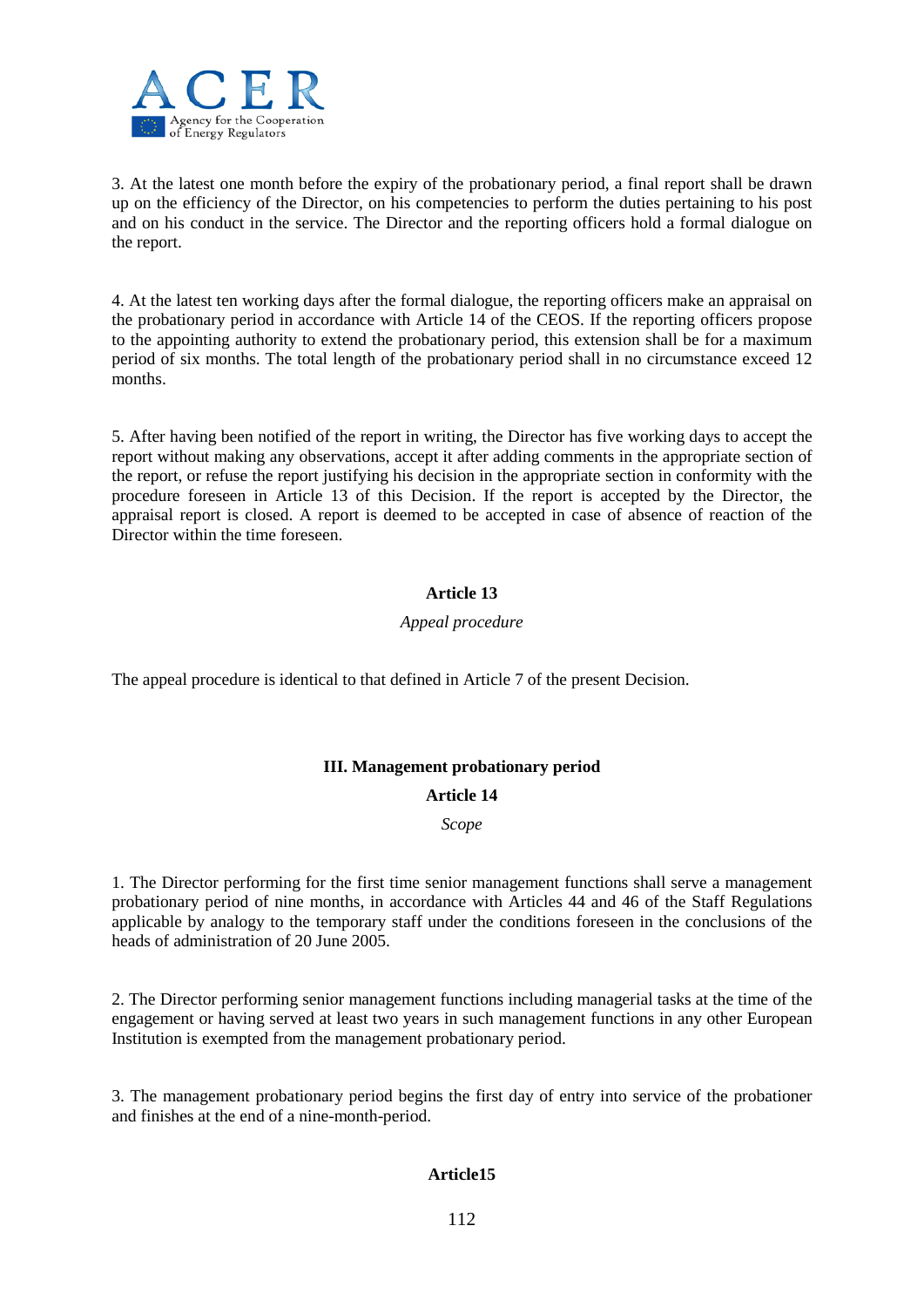

### *Role of the various actors*

The reporting officers of the management probationary period are the same as those for the annual appraisal, as defined in Article 2 and 3 of the present Decision.

# **Article 16**

*Contents and form of the management report*

1. The management report shall confirm the senior management skills of the probationer.

2. The content and form of the management report is in line with the model used for ACER staff. If necessary, it can be amended by decision of the Administrative Board on a proposal from the reporting officers.

# **Article 17**

#### *Appraisal procedure for the management probationary period*

1. The appraisal report for the management probationary period shall be drafted including the assessment carried out during the probationary period as referred to in Article 11 hereof.

2. If the probationary period is extended for at least 3 months, the appraisal of the probationer for his senior management functions will take place at the same time and covers the same period as the appraisal for the extended probationary period.

3. After the end of the management probationary period, the reporting officers draw up a draft report in accordance with paragraph 1 of this Article. The probationer and the reporting officers hold a formal dialogue. At the latest ten working days after the formal dialogue with the probationer, the reporting officers can propose either a positive appraisal of the management probationary period or its extension.

4. After having being notified of the report in writing, the probationer has five working days to comment on the report. A report is deemed to be accepted in case of absence of reaction of the probationer within the time foreseen.

# **Article 18**

#### *Management allowance*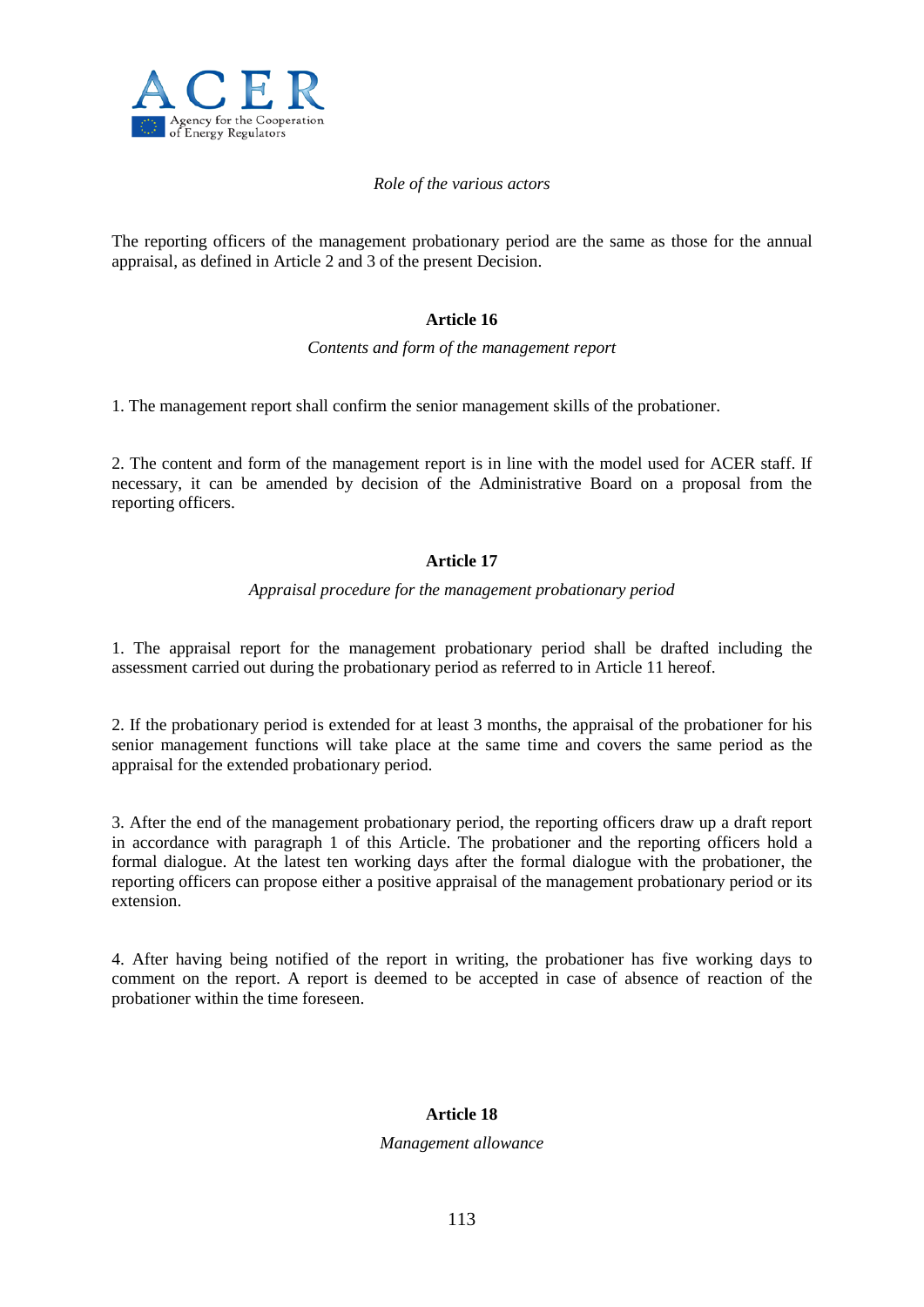

1. The management allowance is paid after written confirmation of the probationer's capacity to fulfil his management functions satisfactorily in the report referred to in Article 17(1) hereof once the latter is drafted.

2. The management allowance is paid retroactively as from the date of appointment of the probationer.

# **Article 19**

*Entry into force*

This Decision shall take effect on the day following that of its adoption.

Done at Ljubljana, on 22 September 2011

Fог the Administrative Board:

Piotr Woźniak

Chairman of the ACER Administrative Board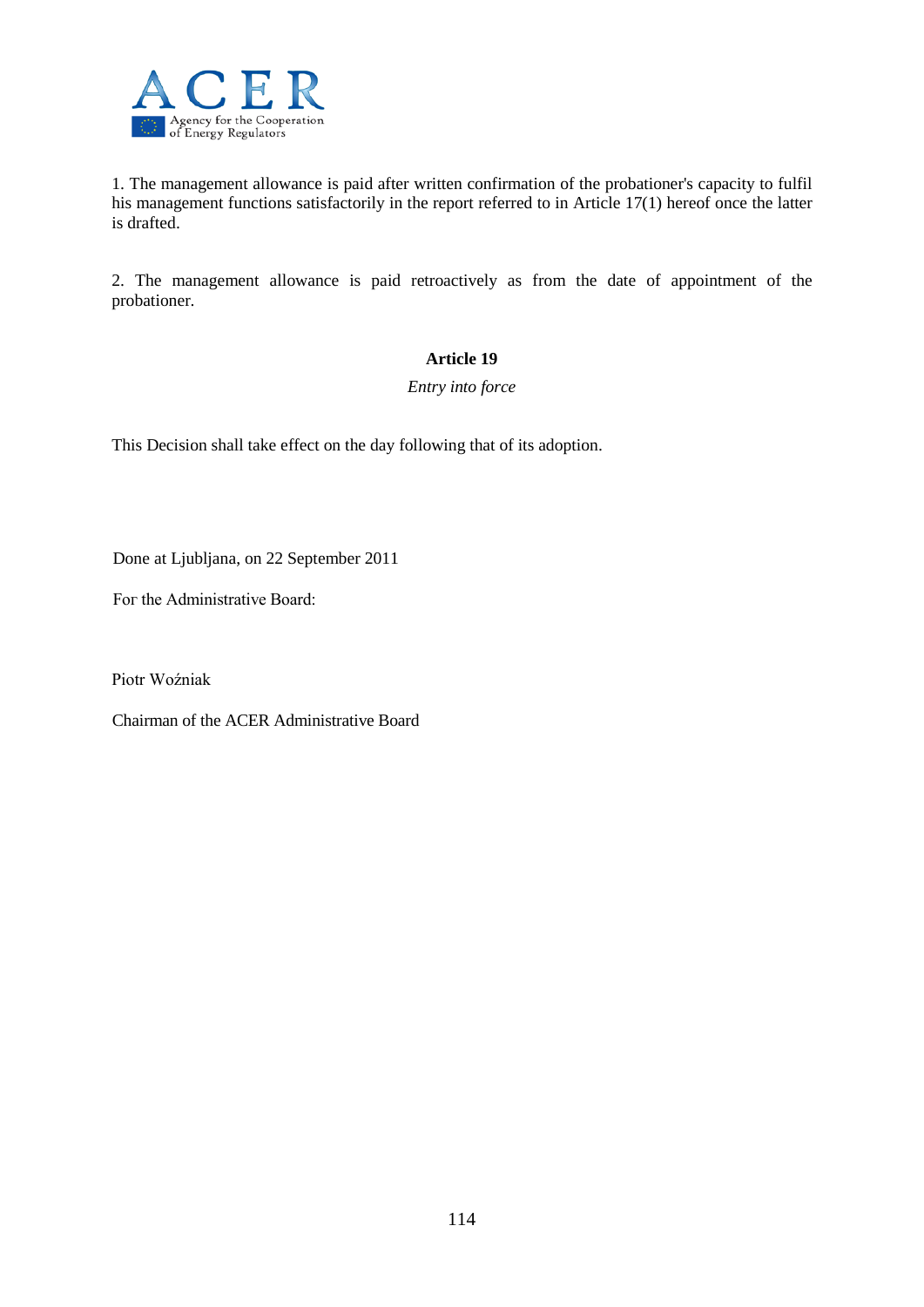

**ANNEX 9** 

# DECISION AB n° 27/2011

# ON SETTING UP A STAFF COMMITTEE

# THE ADMINISTRATIVE BOARD OF THE AGENCY FOR THE COOPERATION OF ENERGY REGULATORS,

HAVING REGARD to Regulation (EC) No 713/2009 of the European Parliament and of the Council of 13 July 2009 establishing a European Agency for the Cooperation of Energy Regulators (hereafter referred to as the "ACER Regulation" and "ACER"), and in particular to Article 28(2) thereof;

HAVING REGARD to the Staff Regulations of Officials of the European Communities and the Conditions of Employment of Other Servants of the European Communities laid down by Council Regulation (EEC, Euratom, ECSC) No 259/68, and in particular Article 9, 10 and 10a of the Staff Regulations, and Article 1 of Annex II, concerning the Staff Committee;

In agreement with the European Commission pursuant to Article 28(2) of Regulation (EC) No 713/2009 and Article 110 of the Staff Regulations;

Whereas:

- the Staff Committee shall represent the interests of the staff vis-à-vis the Agency and shall provide a channel for the expression of opinion by staff,
- the Agency shall adopt the appropriate implementing rules for giving effect to these Staff Regulations, after consultation of the relevant Staff Committee,
- the Staff Committee shall ensure the fair representation of staff of the Agency.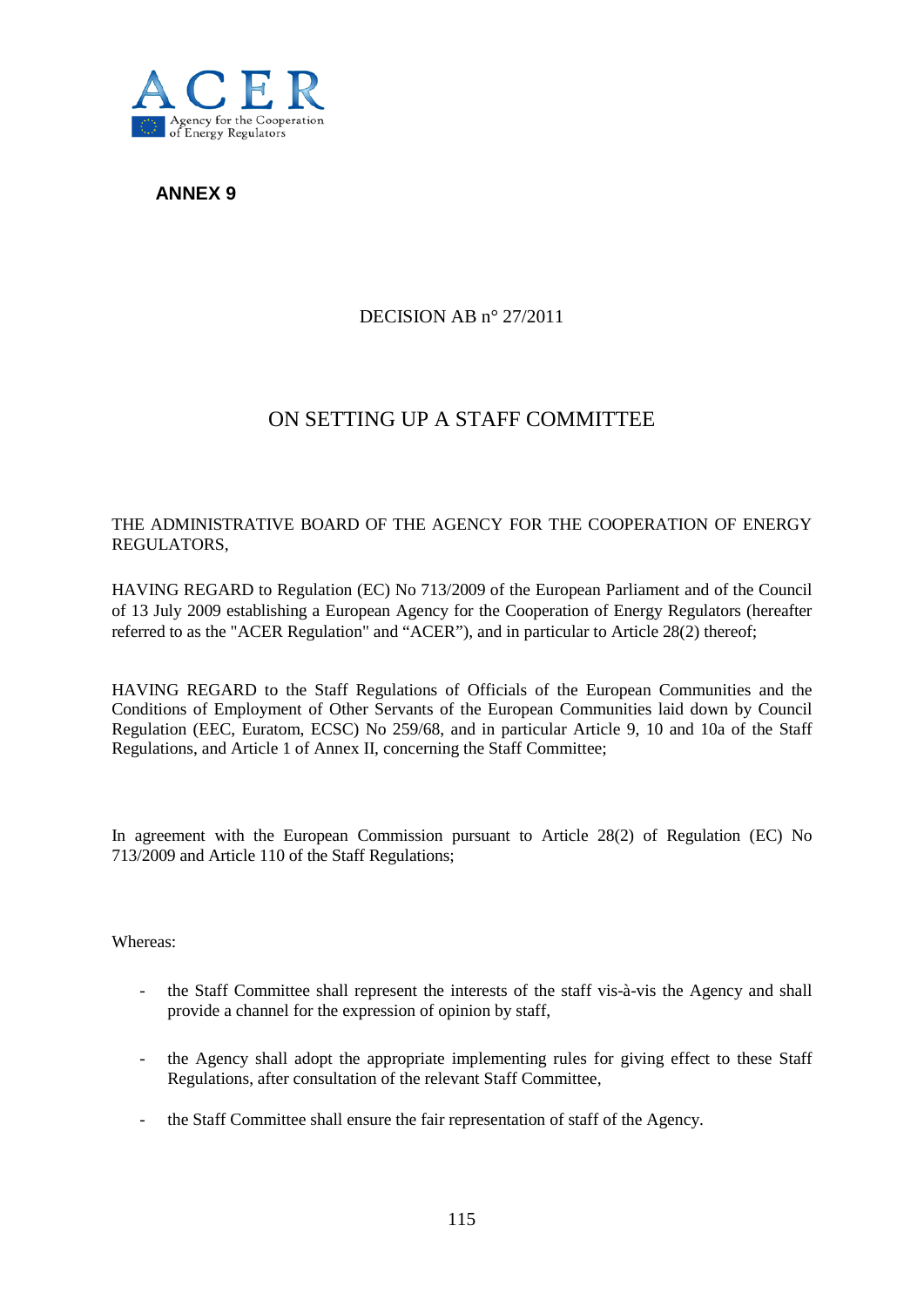

#### HAS DECIDED AS FOLLOWS:

#### *Article 1*

#### *Purpose and scope*

The Staff Committee shall represent the interests of the staff vis-à-vis ACER, and maintain continuous contact between the Agency and its staff. It shall contribute to the smooth running of the Agency by providing a channel for the expression of opinion by staff.

#### *Article 2*

#### *Tasks*

The Staff Committee shall bring to the notice of the Director of the Agency or other persons designated by him/her any difficulties having general implications concerning the interpretation and application of the Staff Regulations. It may be consulted on any difficulty of this kind.

The Staff Committee shall submit to the Director suggestions concerning the organisation and operation of the ACER's services and proposals for the improvement of staff working conditions or general living conditions.

#### *Article 3*

#### *Social welfare bodies*

The Staff Committee shall participate in the management and supervision of social welfare bodies set up by ACER in the interests of its staff. It may, with the consent of the Director, set up such welfare bodies, for example social committee.

#### *Article 4*

#### *Consultation on implementing rules*

The Staff Committee shall be consulted regarding the appropriate implementing rules giving effect to the Staff Regulations within ACER, as laid down in Article 110(1) of the Staff Regulations.

#### *Article 5*

#### *Composition*

1. The composition of the Staff Committee, as set out below, shall properly reflect the

current situation within ACER.

The Staff Committee shall consist of:

- 3 full members and 3 alternate members (as established by the model decision for setting up a staff committee for agencies with less than 100 members of staff),

representing the staff situation in the Agency for the following types of staff: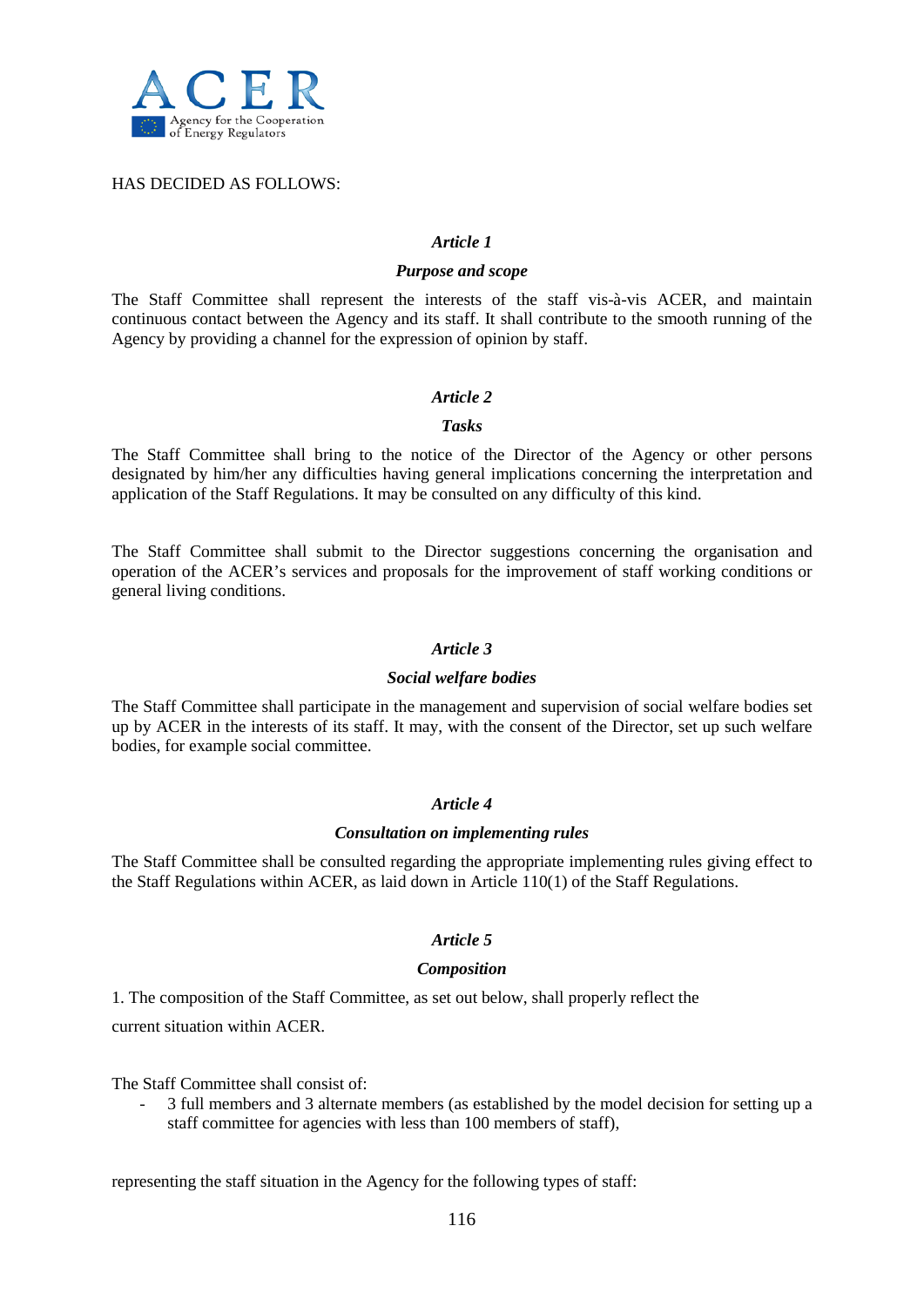

- temporary agents in function group AD;
- temporary agents in function group AST;
- contract agents.

The agency's SNEs may designate one representative who will attend the meetings of the Staff Committee as an observer.

The composition can be changed jointly by the Staff Committee deciding unanimously on this issue and the Director before a new election in case the composition does no longer reflect the actual situation within ACER.

2. The alternate member shall replace a full one during the period that the latter is

unable to perform his/her tasks.

#### **Article 6**

#### *Rights and obligation*

1. The duties undertaken by full members or by alternate members of the Staff Committee shall be deemed to be part of their normal service in ACER.

2. The fact of performing such duties shall in no way be prejudicial to the person concerned.

3. Membership in the Staff Committee does not constitute a special standing with regard to the extension of an employment contract limited in time.

# *Article 7*

# *Term of office*

1. The term of office of the Staff Committee shall be three years.

2. The Staff Committee shall elect a Chairman and a Co-chairman within its members by an absolute majority of its members.

3. The term of office of a member of the Staff Committee shall cease in particular upon death, resignation from the Committee, or termination of employment with ACER.

4. In the event of the departure of a full member, he/she shall be automatically be replaced by his/her alternate. A full member and his/her alternate shall automatically be replaced in the event of their departure by the full candidate and his/her alternate who obtained the highest number of votes among the candidates not elected at the last election. In case of list votes, the candidate shall be taken from the same list.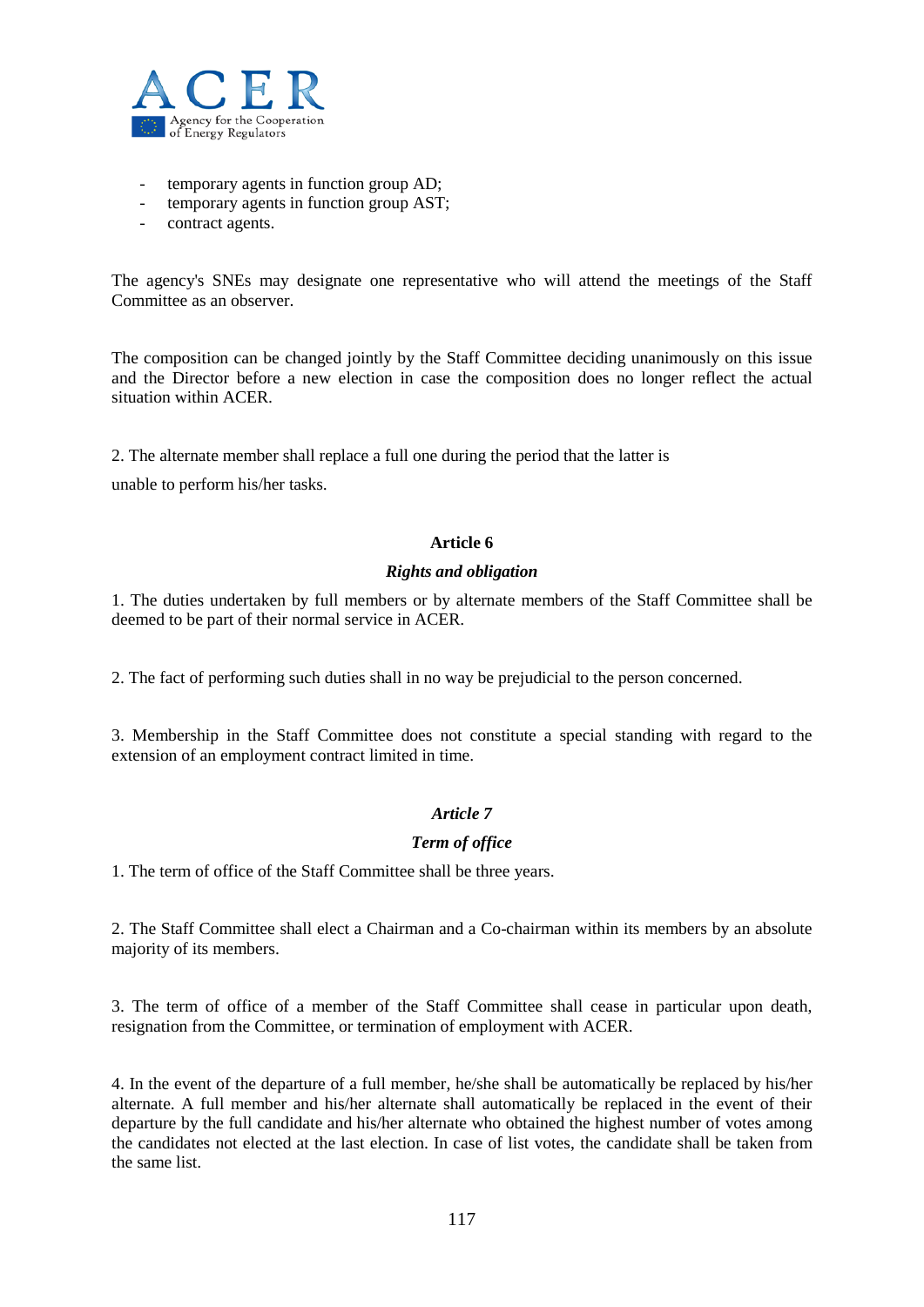

5. Any member of the Staff Committee who changes function group or type of staff during his/her term of office shall remain in office until expiry of the term of the Staff Committee.

6. In the event of collective resignation of the Staff Committee or a successful motion of noconfidence, the Appointing Authority shall then organise new elections – according to the electoral rules.

7. If the term of office of the Staff Committee expires before a new Committee has been elected, the sitting members shall remain in office until replaced by newly elected members in order to deal with on-going affairs.

# *Article 8*

# *Internal rules of procedure*

1. The Staff Committee shall adopt its own rules of procedure, which shall be notified to the Director and to staff and it may also determine the distribution of duties among its members. These rules shall allow the Committee to work by written procedure.

2. The Staff Committee and the Director shall meet at least 2 times a year and at the request of the Staff Committee or the Director, at any time on any urgent matter.

3. The Staff Committee shall meet at least every three months.

4. The Staff Committee shall convene a general meeting of staff at least once a year in order to present a report on its activities and propose its future action plans.

5. Meetings of the Staff Committee shall be competent to transact business only where at least two thirds of its full members are present or represented by alternates. If the quorum is not reached, the meeting shall be reconvened by means of a letter sent to all the members and alternates in accordance with the rules of procedure, specifying that a reduced quorum applies, consisting of a majority of the members or alternates.

6. Decisions shall be taken by a majority of members present or represented by alternates.

7. The observer designated by the agency's SNEs representing the Seconded National Experts shall have no vote but shall be duly heard in all matters affecting, directly or indirectly, the Seconded National Experts.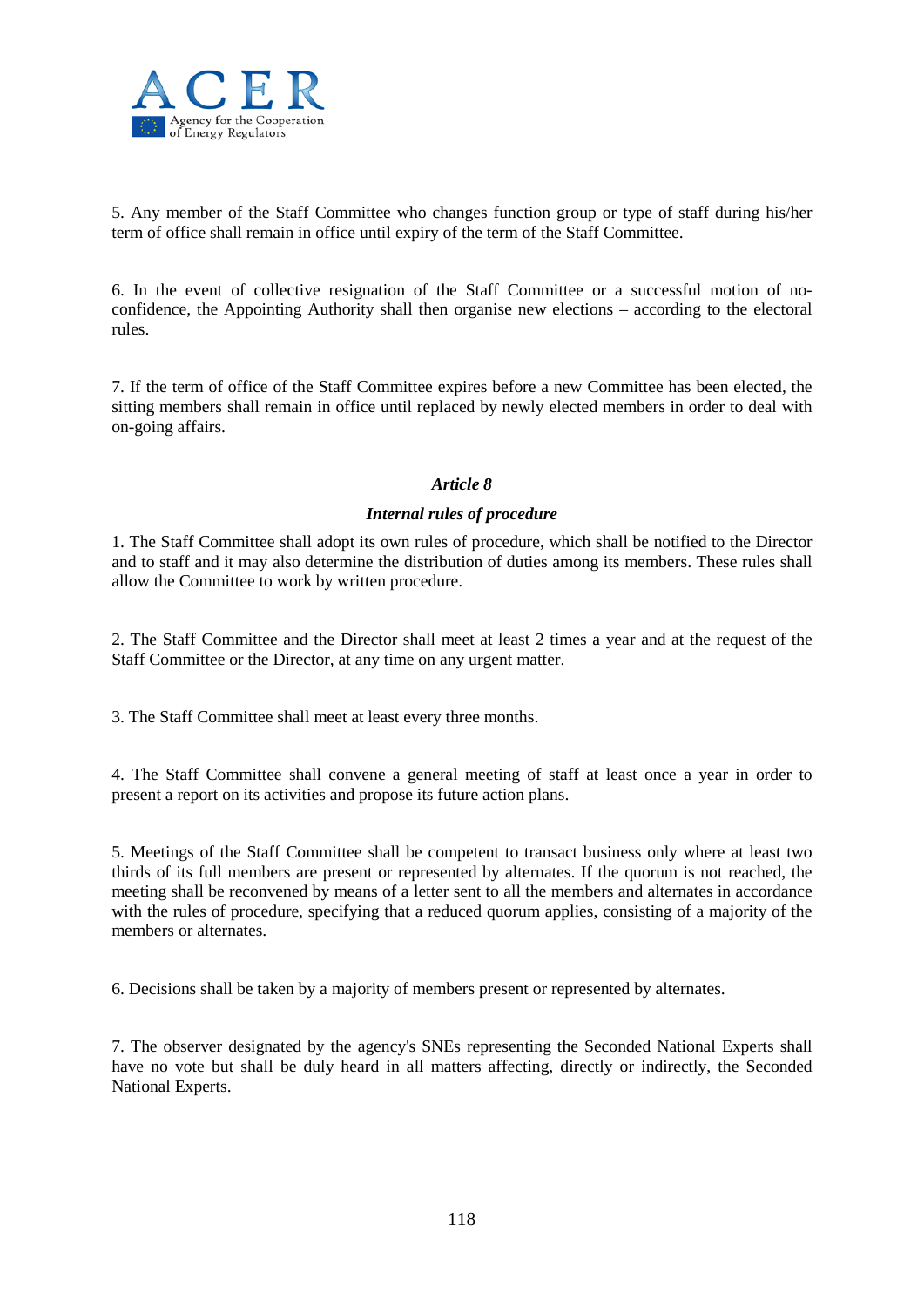

8. The Staff Committee can be dismissed by a motion of no confidence approved by a simple majority of the staff entitled to vote. This motion of no confidence shall be organised and implemented in accordance with the rules applicable for elections following a written request of 10% of staff members.

### *Article 9*

### *Consultation of the Staff Committee*

1. When consulted, the Staff Committee shall have a period of 15 working days to declare its position on relevant matters.

2. If no opinion has been delivered within the period prescribed or agreed, ACER shall take its decision.

# *Article 10*

#### *Resources*

1. Subject to the agreement of the Director, the Staff Committee shall be entitled to make use of ACER's facilities for printing and communication, in order to perform its duties and to inform staff.

2. Missions carried out by members of the Staff Committee, in the exercise of their duties, shall be reimbursed according to the normal rules applied within ACER.

# *Article 11*

#### *Elections*

The conditions for the election of the Staff Committee shall be laid down as rules of electoral procedure at a general meeting of the staff of ACER and shall be such as to ensure that staff members of all categories and services are represented in the Staff Committee.

The members of the Staff Committee shall be elected by a secret ballot of temporary and contract agents whose contracts are for an indefinite period or for one year or more, and other servants whose contracts are for less than a year provided they have been employed for at least six months.

A servant with an indefinite contract or whose contract is for one year or more shall be entitled to stand for election to the Staff Committee.

Elections shall be valid only if two-thirds of those entitled to vote take part. However, if this proportion is not attained, the second vote shall be valid if the majority of those entitled to vote take part. This second vote shall be organised immediately.